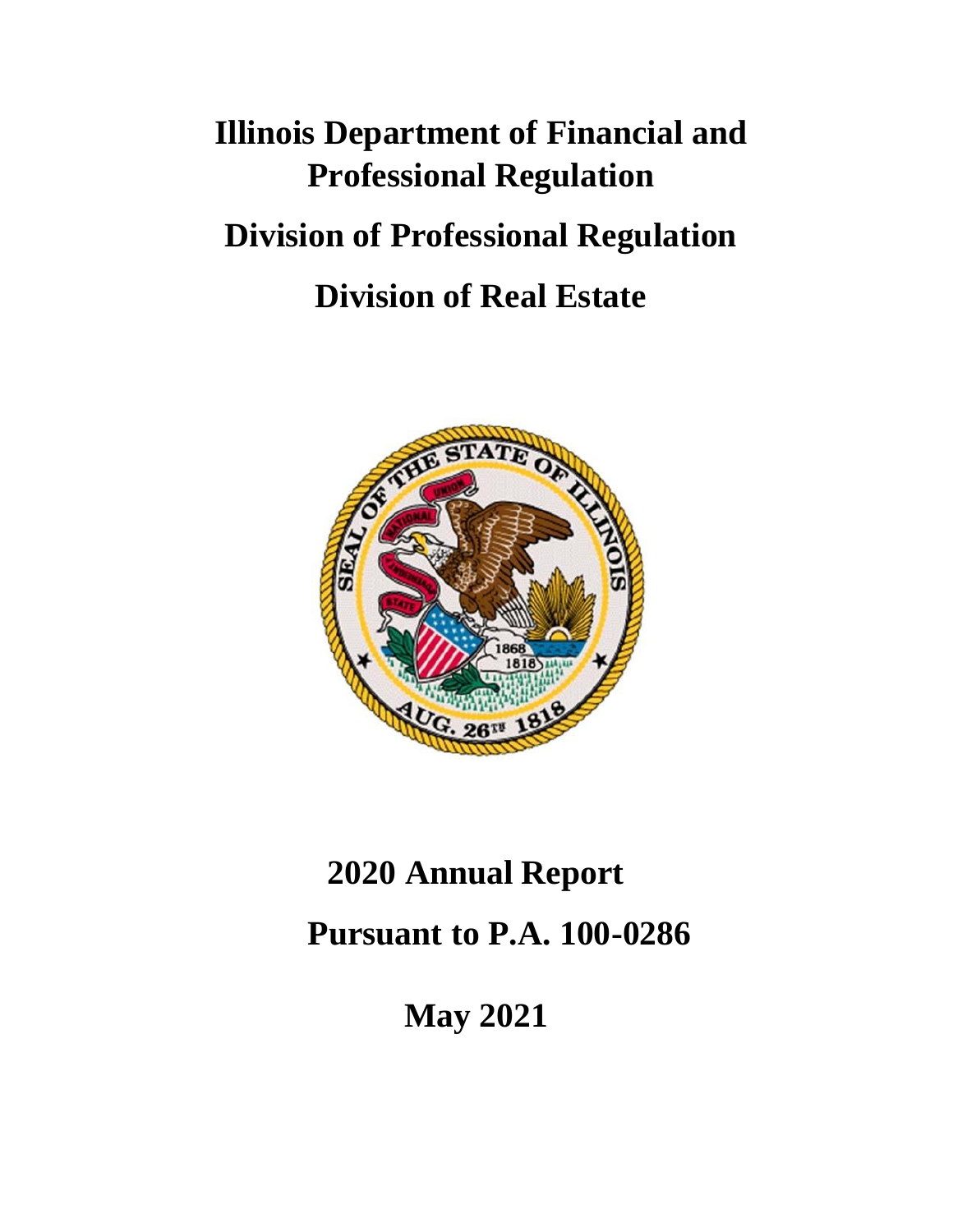

**Illinois Department of Financial and Professional Regulation**

**Office of the Secretary**

**JB PRITZKER Governor**

**MARIO TRETO, JR. Acting Secretary**

May 1, 2021

I am pleased to present the 2020 Annual Report (the "Report") of summary statistical information produced by the Department of Financial and Professional Regulation (the "Department") pursuant to Public Act 100-286. The Report contains valuable and insightful information about the applicants for the Department's licensed professions, with a focus on those who have past criminal convictions and the outcomes of those applications. This Act has at its core fundamental principles of restorative justice and the Report provides an equitable lens through which to evaluate applicants for licensure who have prior criminal convictions.

The Report demonstrates that only a very small percentage of applicants with criminal convictions did not receive the licenses for which they applied. The Report underscores the Department's commitment to applying fair, unbiased, and even-handed mitigating factors in the licensing process so that having a past criminal conviction is rarely, in and of itself, a bar to obtaining a professional license.

There are some crimes that are so serious and some professions so sensitive that a license cannot be granted as a matter of law. However, for the vast majority of applicants who did not report offenses that automatically excluded them from licensure, this is not the case. In 2020 the Department received more than 99,000 license applications. Of the nearly 1,100 applicants in 2020 with past criminal records, only 42, less than four percent were denied a license as a result, in whole or in part, of their conviction. Simply put, if you have a past criminal conviction and that conviction doesn't create a legal bar, it is highly unlikely that the conviction itself will prevent you from being licensed.

The Department encourages otherwise qualified people with previous convictions to apply and seek their license**.** A non-excluded conviction rarely prevents a license from being granted, yet the number and percentage of applications we receive from those with previous convictions remains low compared to the overall applicant pool. Studies have repeatedly found that employment helps formerly incarcerated people gain economic stability after release and reduces recidivism. The Department recognizes that becoming a licensed professional can be a gateway to economic opportunity, and we encourage all qualified applicants to apply, including those with past criminal records.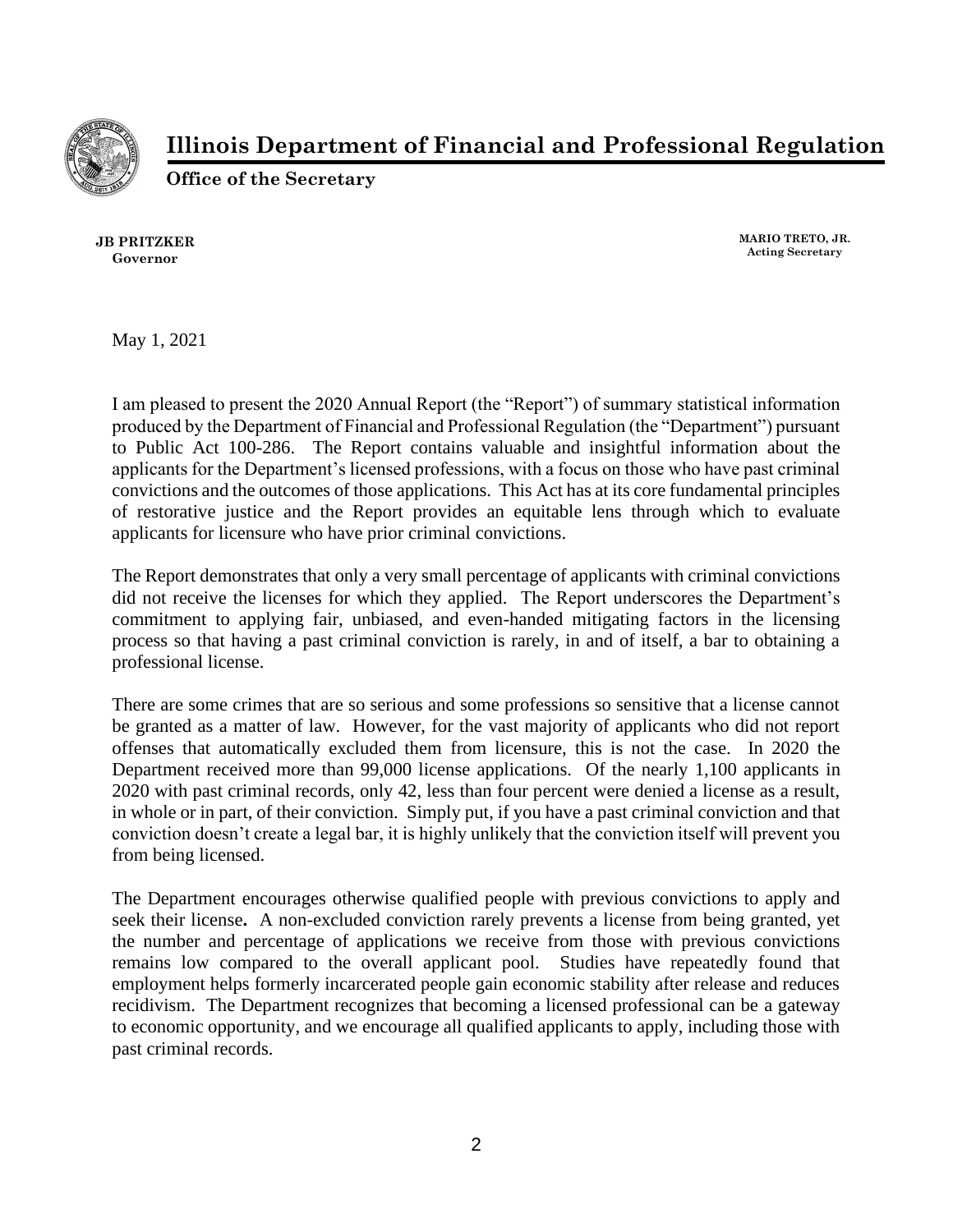The Department continues to invest significant effort in and continually renews its commitment to making the application process more straightforward and user friendly for applicants with a prior criminal conviction**.** While there are several steps in any license application process, there are often additional steps for those with past convictions. With the help of feedback from some of our community partners who serve this population, we have improved our website, [www.idfpr.com](http://www.idfpr.com/) to provide additional and clearer information about the process for applicants with a prior conviction. The Department will continue to look for ways to improve both the application process and the way we communicate with applicants with prior convictions, with a continued goal of removing unnecessary and potentially unjust barriers to access while using its equity lens in determining whether granting a license is appropriate.

I hope you find the information in this Report useful and encouraging. There is more we can do to ensure that a prior conviction will not unreasonably impede an applicant's ability to engage in the practice for which a license is sought and the Department is dedicated to that objective. As the data shows, the Department's current practices reflect its commitment to restorative justice and in the vast majority of cases, the mere existence of a past criminal conviction is not a barrier to licensure or the economic opportunity that comes with being a licensed professional.

> DEPARTMENT OF FINANCIAL AND PROFESSIONAL REGULATION of the State of Illinois

Mario Treto, Jr., Acting Secretary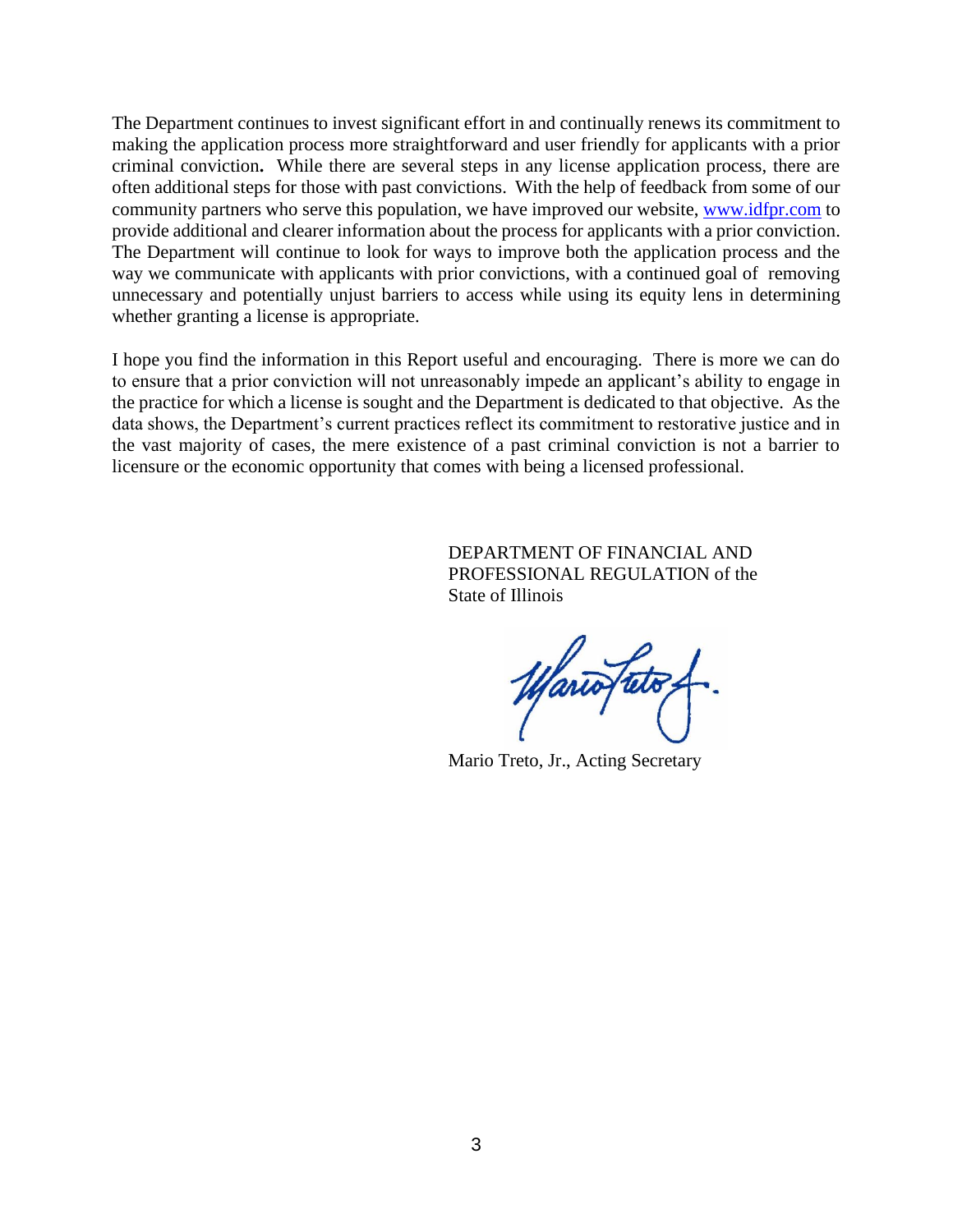

**JB Pritzker Governor**

**Mario Treto, Jr. Acting Secretary**

# **INTRODUCTION**

P.A. 100-286 amended the Civil Administrative Code of Illinois for the Department requiring it to prepare, publicly announce, and publish an annual report for the preceding year that includes the following information for professions under the Department's jurisdiction:

- Number of applicants for a license, certificate, or registration
- Number of applicants who had a criminal conviction
- Number of applicants who received a license, certificate, registration
- Number of applicants who received a license, certificate, or registration who had a criminal conviction
- Number of applicants who were denied a license, certificate, or registration
- Number of applicants who were denied a license, certificate, or registration in part or in whole because of a criminal conviction
- Number of licenses issued on probation with a criminal conviction
- Number of licensees or certificate holders granted an expungement for a record of discipline based on a conviction predating licensure, certification, or registration or a criminal charge, arrest, or conviction that was dismissed, sealed, or expunged or did not arise from the regulated activity, as a share of the total of such expungement requests

This report, as required by P.A. 100-286, is to be completed no later than May 1 of each year. This Report is made using applicant data from the period of January 01, 2020 through December 31, 2020. Please note an applicant who may have begun the application process during this time may not have completed the process by December 31, 2020.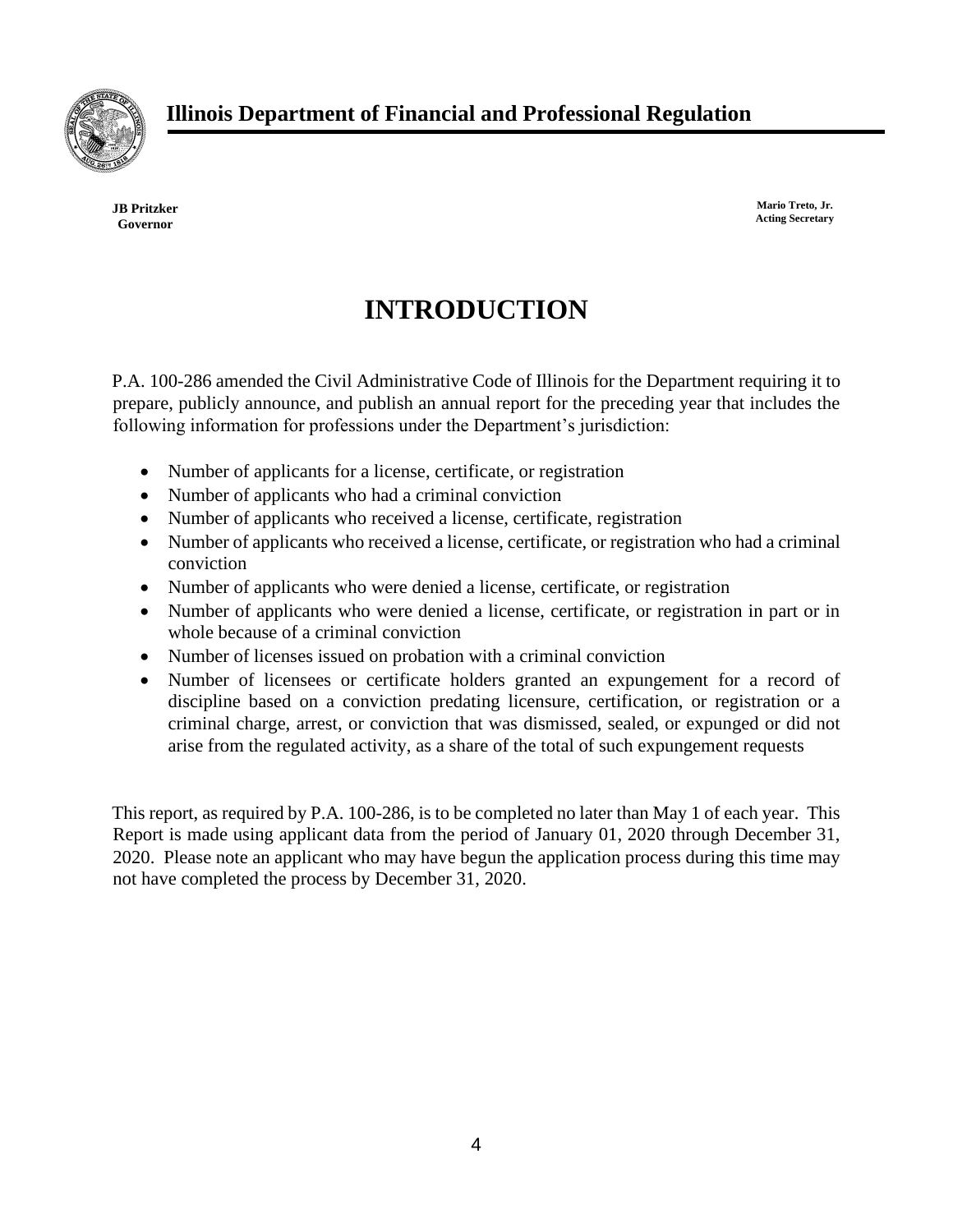

**Illinois Department of Financial and Professional Regulation**

# **2020 ANNUAL DATA FOR PROFESSIONS LICENSED BY THE DIVISION OF PROFESSIONAL REGULATION**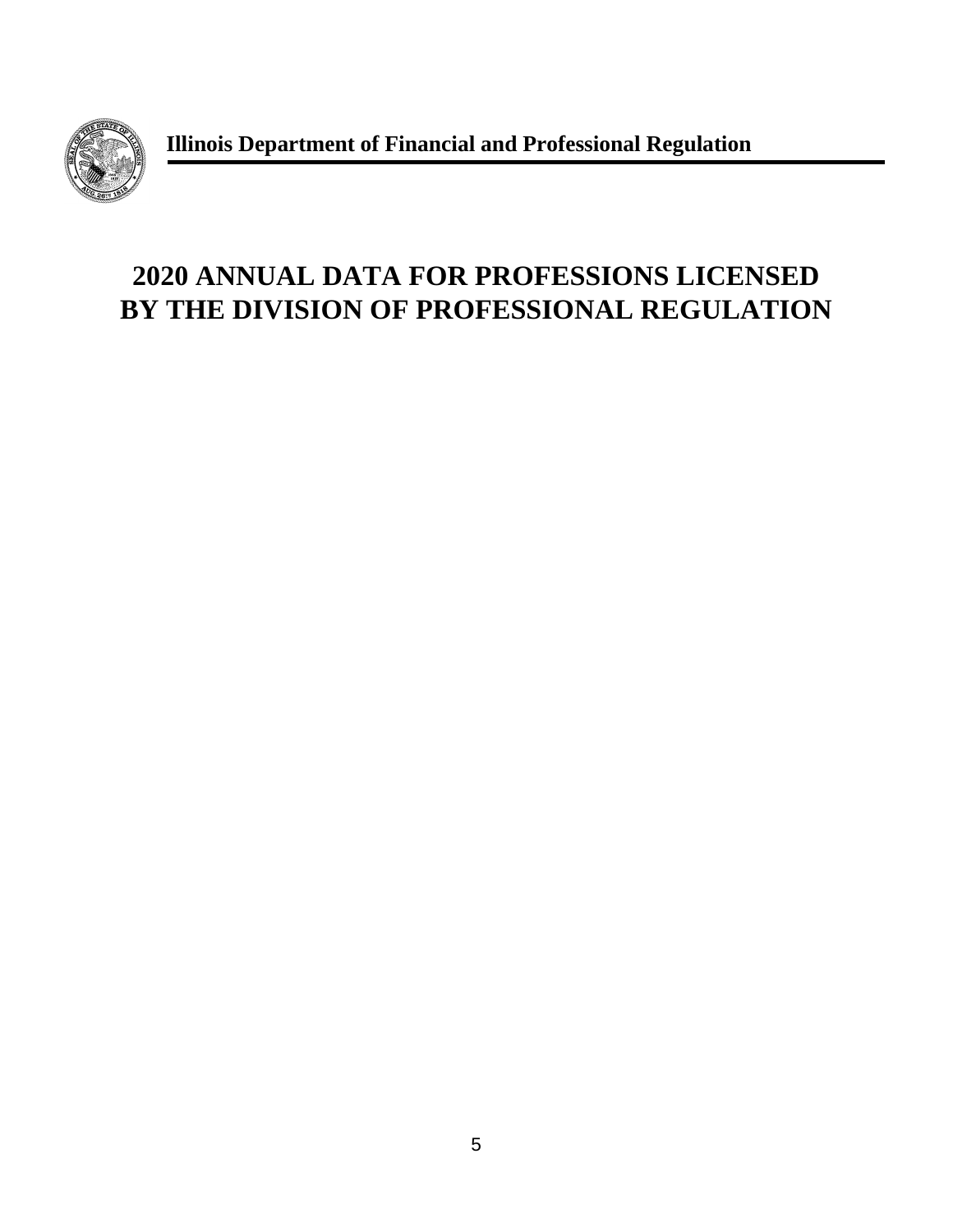#### **Acupuncture Practice Act**

|                                                                                                          | <b>License Type</b>           |                               |  |
|----------------------------------------------------------------------------------------------------------|-------------------------------|-------------------------------|--|
|                                                                                                          | <b>Acupuncture CE Sponsor</b> | <b>Licensed Acupuncturist</b> |  |
| <b>Total Number of Applicants</b>                                                                        | 0                             | 29                            |  |
| <b>Number of Applicants with a Conviction</b>                                                            | $\Omega$                      |                               |  |
| <b>Number of Licenses Granted*</b>                                                                       | 0                             | 25                            |  |
| <b>Applicants with a Conviction Granted a License</b>                                                    | $\theta$                      |                               |  |
| <b>Number of Applicants Denied Licensure**</b>                                                           | $\overline{0}$                | $\overline{0}$                |  |
| <b>Number of Applicants Denied Licensure in Part or</b><br><b>Whole Because of a Criminal Conviction</b> | $\theta$                      | $\Omega$                      |  |
| <b>Number of Applicants Granted a License on Probation</b>                                               | $\theta$                      | $\theta$                      |  |
| Number of Licensees Granted an Expungement for a                                                         | 0/0                           | 0/0                           |  |
| <b>Discipline Based on a Conviction Predating Licensure or</b>                                           |                               |                               |  |
| a Criminal Charge, Arrest, Conviction that was                                                           |                               |                               |  |
| Dismissed, Sealed, Expunged, or Did Not Arise from the                                                   |                               |                               |  |
| <b>Regulated Activity as a Share of Total Such</b>                                                       |                               |                               |  |
| <b>Expungement Requests</b>                                                                              |                               |                               |  |

**\* =** Applicants that began the application process this calendar year may not have completed the application process by the close of the calendar year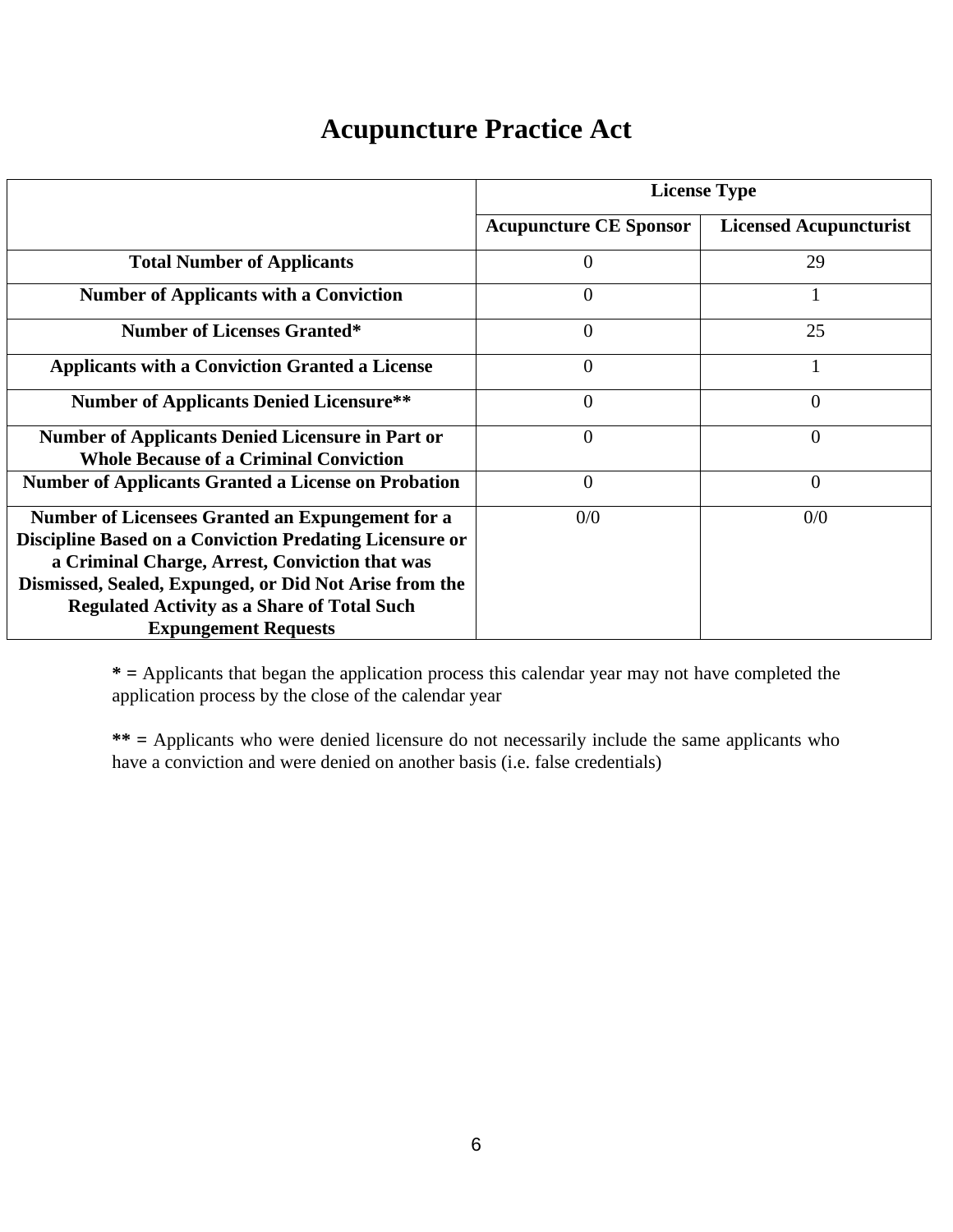#### **Cannabis Regulation and Tax Act**

|                                                          | <b>License Type</b>                                                                 |                                                |                                                                  |                                                                   |  |
|----------------------------------------------------------|-------------------------------------------------------------------------------------|------------------------------------------------|------------------------------------------------------------------|-------------------------------------------------------------------|--|
|                                                          | <b>Registered Adult</b><br><b>Use Cannabis</b><br><b>Dispensing</b><br>Organization | <b>Registered</b><br><b>Adult Use</b><br>Agent | <b>Registered Adult</b><br><b>Use Agent-In-</b><br><b>Charge</b> | <b>Registered Adult</b><br><b>Use Principal</b><br><b>Officer</b> |  |
| <b>Total Number of Applicants</b>                        | 4459                                                                                | 58                                             | 56                                                               | 29                                                                |  |
|                                                          |                                                                                     |                                                |                                                                  |                                                                   |  |
| <b>Number of Applicants with a</b>                       | $\theta$                                                                            | $\overline{2}$                                 | 10                                                               | $\mathbf{1}$                                                      |  |
| <b>Conviction</b>                                        |                                                                                     |                                                |                                                                  |                                                                   |  |
| <b>Number of Licenses Granted*</b>                       | 29                                                                                  | 48                                             | 45                                                               | 25                                                                |  |
| <b>Applicants with a Conviction Granted</b><br>a License | $\overline{0}$                                                                      | $\overline{2}$                                 | 8                                                                | 1                                                                 |  |
| <b>Number of Applicants Denied</b><br>Licensure**        | $\overline{0}$                                                                      | $\overline{0}$                                 | $\overline{0}$                                                   | $\overline{0}$                                                    |  |
| <b>Number of Applicants Denied</b>                       | $\overline{0}$                                                                      | $\overline{0}$                                 | $\overline{0}$                                                   | $\overline{0}$                                                    |  |
| <b>Licensure in Part or Whole Because of</b>             |                                                                                     |                                                |                                                                  |                                                                   |  |
| a Criminal Conviction                                    |                                                                                     |                                                |                                                                  |                                                                   |  |
| <b>Number of Applicants Granted a</b>                    | $\overline{0}$                                                                      | $\boldsymbol{0}$                               | $\overline{0}$                                                   | $\boldsymbol{0}$                                                  |  |
| <b>License on Probation</b>                              |                                                                                     |                                                |                                                                  |                                                                   |  |
| <b>Number of Licensees Granted an</b>                    | 0/0                                                                                 | 0/0                                            | 0/0                                                              | 0/0                                                               |  |
| <b>Expungement for a Discipline Based</b>                |                                                                                     |                                                |                                                                  |                                                                   |  |
| on a Conviction Predating Licensure                      |                                                                                     |                                                |                                                                  |                                                                   |  |
| or a Criminal Charge, Arrest,                            |                                                                                     |                                                |                                                                  |                                                                   |  |
| <b>Conviction that was Dismissed, Sealed,</b>            |                                                                                     |                                                |                                                                  |                                                                   |  |
| <b>Expunged, or Did Not Arise from the</b>               |                                                                                     |                                                |                                                                  |                                                                   |  |
| <b>Regulated Activity as a Share of Total</b>            |                                                                                     |                                                |                                                                  |                                                                   |  |
| <b>Such Expungement Requests</b>                         |                                                                                     |                                                |                                                                  |                                                                   |  |

**\* =** Applicants that began the application process this calendar year may not have completed the application process by the close of the calendar year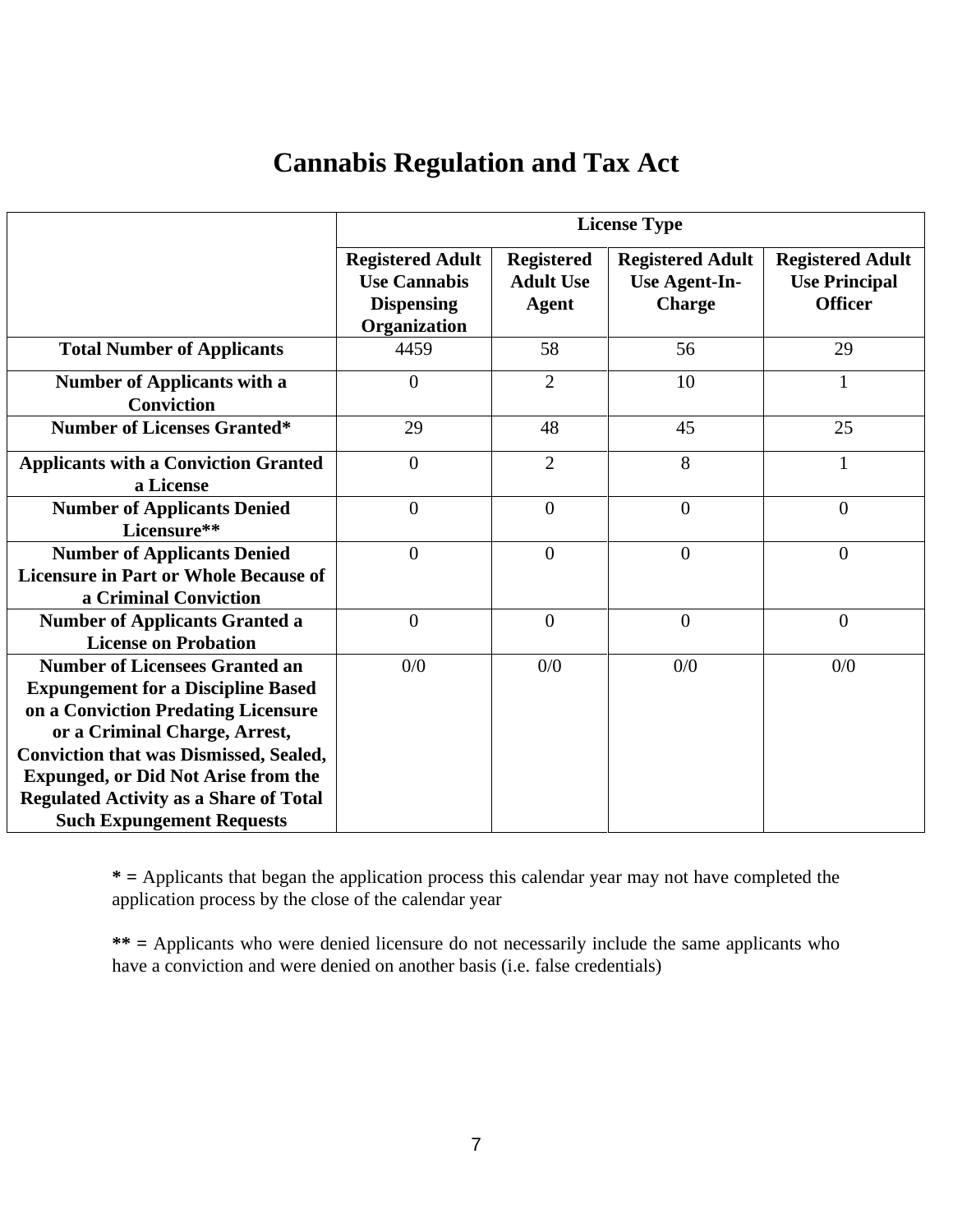| <b>Architecture Practice Act of 1989</b> |  |  |
|------------------------------------------|--|--|
|------------------------------------------|--|--|

|                                                                                                          | <b>License Type</b> |
|----------------------------------------------------------------------------------------------------------|---------------------|
|                                                                                                          | <b>Architect</b>    |
| <b>Total Number of Applicants</b>                                                                        | 380                 |
| <b>Number of Applicants with a Conviction</b>                                                            | 1                   |
| <b>Number of Licenses Granted*</b>                                                                       | 314                 |
| <b>Applicants with a Conviction Granted a License</b>                                                    |                     |
| <b>Number of Applicants Denied Licensure**</b>                                                           | $\overline{0}$      |
| <b>Number of Applicants Denied Licensure in Part or</b><br><b>Whole Because of a Criminal Conviction</b> | $\overline{0}$      |
| <b>Number of Applicants Granted a License on Probation</b>                                               | $\overline{0}$      |
| Number of Licensees Granted an Expungement for a                                                         | 0/0                 |
| <b>Discipline Based on a Conviction Predating Licensure or</b>                                           |                     |
| a Criminal Charge, Arrest, Conviction that was                                                           |                     |
| Dismissed, Sealed, Expunged, or Did Not Arise from the                                                   |                     |
| <b>Regulated Activity as a Share of Total Such</b>                                                       |                     |
| <b>Expungement Requests</b>                                                                              |                     |

**\* =** Applicants that began the application process this calendar year may not have completed the application process by the close of the calendar year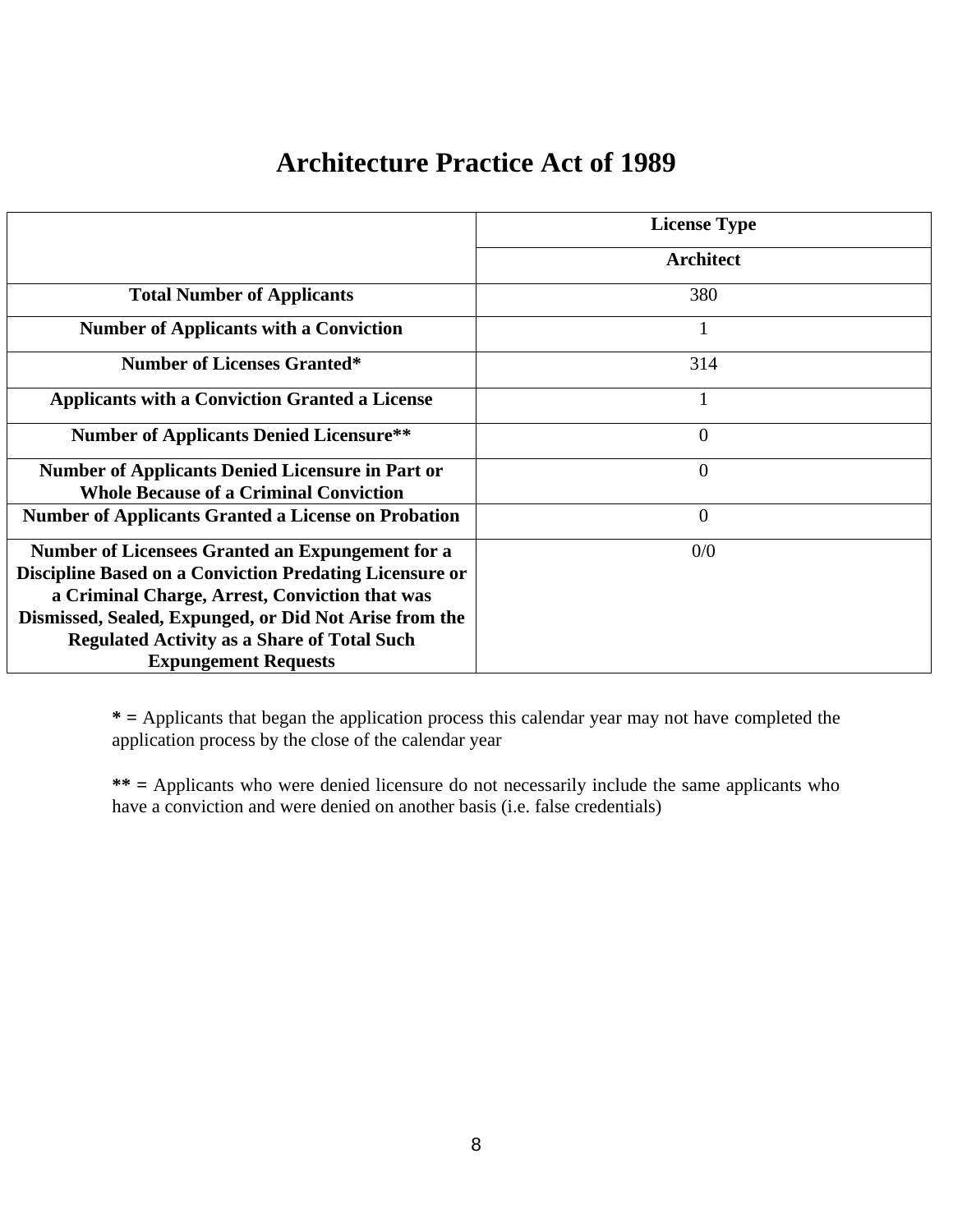|                                                                                                                                                                                                                                | <b>License Type</b>     |
|--------------------------------------------------------------------------------------------------------------------------------------------------------------------------------------------------------------------------------|-------------------------|
|                                                                                                                                                                                                                                | <b>Athletic Trainer</b> |
| <b>Total Number of Applicants</b>                                                                                                                                                                                              | 170                     |
| <b>Number of Applicants with a Conviction</b>                                                                                                                                                                                  | 3                       |
| <b>Number of Licenses Granted*</b>                                                                                                                                                                                             | 151                     |
| <b>Applicants with a Conviction Granted a License*</b>                                                                                                                                                                         | 3                       |
| <b>Number of Applicants Denied Licensure**</b>                                                                                                                                                                                 | $\overline{0}$          |
| <b>Number of Applicants Denied Licensure in Part or</b><br><b>Whole Because of a Criminal Conviction</b>                                                                                                                       | $\overline{0}$          |
| <b>Number of Applicants Granted a License on Probation</b>                                                                                                                                                                     | $\overline{0}$          |
| Number of Licensees Granted an Expungement for a<br><b>Discipline Based on a Conviction Predating Licensure or</b><br>a Criminal Charge, Arrest, Conviction that was<br>Dismissed, Sealed, Expunged, or Did Not Arise from the | 0/0                     |
| <b>Regulated Activity as a Share of Total Such</b><br><b>Expungement Requests</b>                                                                                                                                              |                         |

#### **Illinois Athletic Trainers Practice Act**

**\* =** Applicants that began the application process this calendar year may not have completed the application process by the close of the calendar year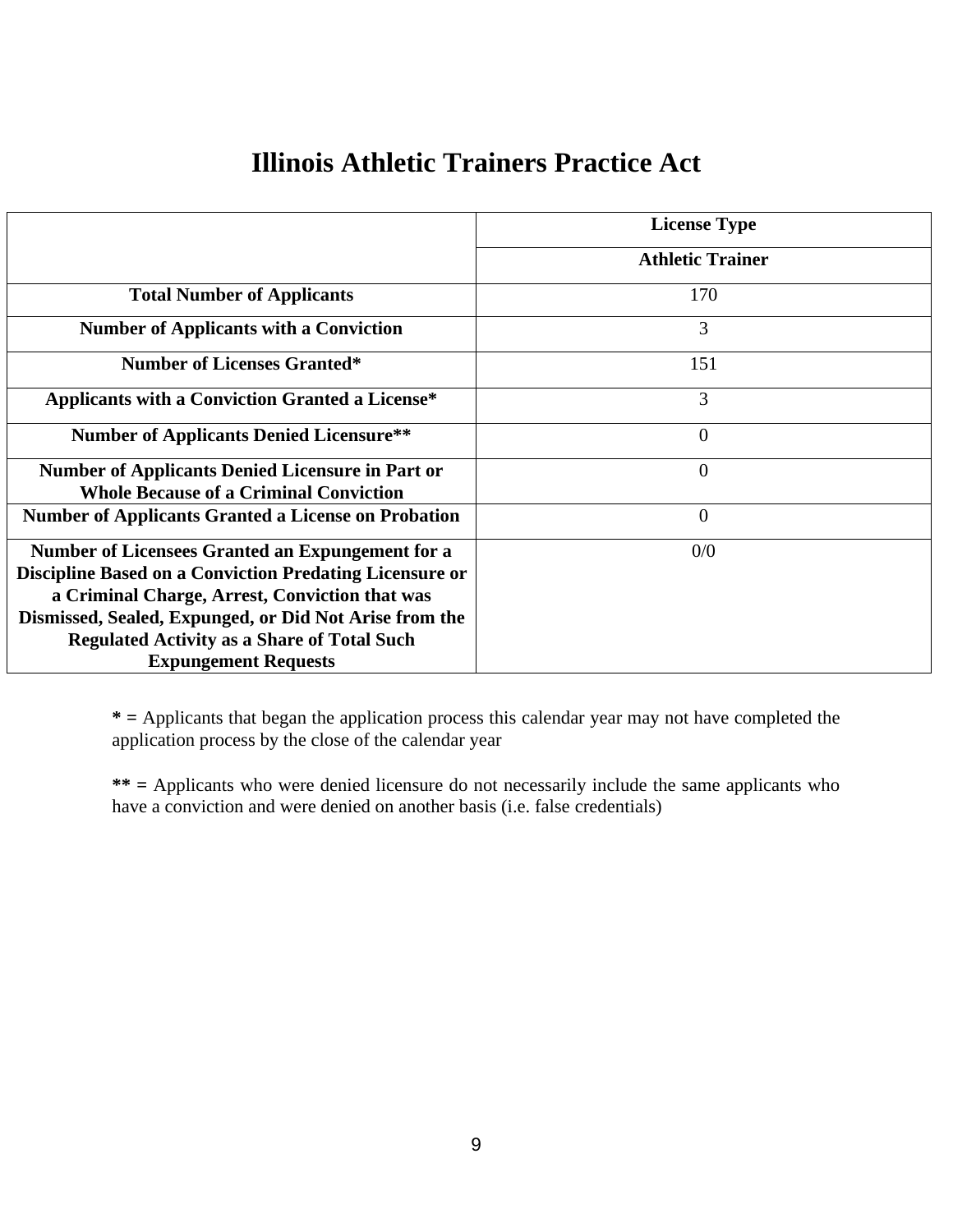|                                                                                                                                                                                                                                                                                                              | <b>License Type</b>                                      |                                 |                                           |                                                    |                                                     |
|--------------------------------------------------------------------------------------------------------------------------------------------------------------------------------------------------------------------------------------------------------------------------------------------------------------|----------------------------------------------------------|---------------------------------|-------------------------------------------|----------------------------------------------------|-----------------------------------------------------|
|                                                                                                                                                                                                                                                                                                              | <b>Licensed</b><br>Amateur<br>FCMA***<br><b>Promoter</b> | <b>Licensed</b><br><b>Boxer</b> | <b>Licensed</b><br><b>Boxing</b><br>Judge | <b>Licensed</b><br><b>Boxing</b><br><b>Manager</b> | <b>Licensed</b><br><b>Boxing</b><br><b>Promoter</b> |
| <b>Total Number of Applicants</b>                                                                                                                                                                                                                                                                            | $\Omega$                                                 | 1                               | $\Omega$                                  | 1                                                  | $\overline{0}$                                      |
| <b>Number of Applicants with a Conviction</b>                                                                                                                                                                                                                                                                | $\theta$                                                 | $\theta$                        | $\Omega$                                  | $\theta$                                           | $\Omega$                                            |
| <b>Number of Licenses Granted*</b>                                                                                                                                                                                                                                                                           | $\overline{0}$                                           | 1                               | $\overline{0}$                            | $\theta$                                           | $\Omega$                                            |
| <b>Applicants with a Conviction Granted a License</b>                                                                                                                                                                                                                                                        | $\overline{0}$                                           | $\overline{0}$                  | $\overline{0}$                            | $\overline{0}$                                     | $\overline{0}$                                      |
| <b>Number of Applicants Denied Licensure**</b>                                                                                                                                                                                                                                                               | $\Omega$                                                 | $\theta$                        | $\Omega$                                  | $\Omega$                                           | $\Omega$                                            |
| <b>Number of Applicants Denied Licensure in Part or</b><br><b>Whole Because of a Criminal Conviction</b>                                                                                                                                                                                                     | $\overline{0}$                                           | $\theta$                        | $\theta$                                  | $\theta$                                           | $\overline{0}$                                      |
| <b>Number of Applicants Granted a License on Probation</b>                                                                                                                                                                                                                                                   | $\Omega$                                                 | $\theta$                        | $\Omega$                                  | $\theta$                                           | $\theta$                                            |
| Number of Licensees Granted an Expungement for a<br><b>Discipline Based on a Conviction Predating Licensure</b><br>or a Criminal Charge, Arrest, Conviction that was<br>Dismissed, Sealed, Expunged, or Did Not Arise from<br>the Regulated Activity as a Share of Total Such<br><b>Expungement Requests</b> | 0/0                                                      | 0/0                             | 0/0                                       | 0/0                                                | 0/0                                                 |

#### **Boxing and Full-contact Martial Arts Act**

**\* =** Applicants that began the application process this calendar year may not have completed the application process by the close of the calendar year

**\*\* =** Applicants who were denied licensure do not necessarily include the same applicants who have a conviction and were denied on another basis (i.e. false credentials)

\*\*\* = FCMA stands for Full-Contact Martial Arts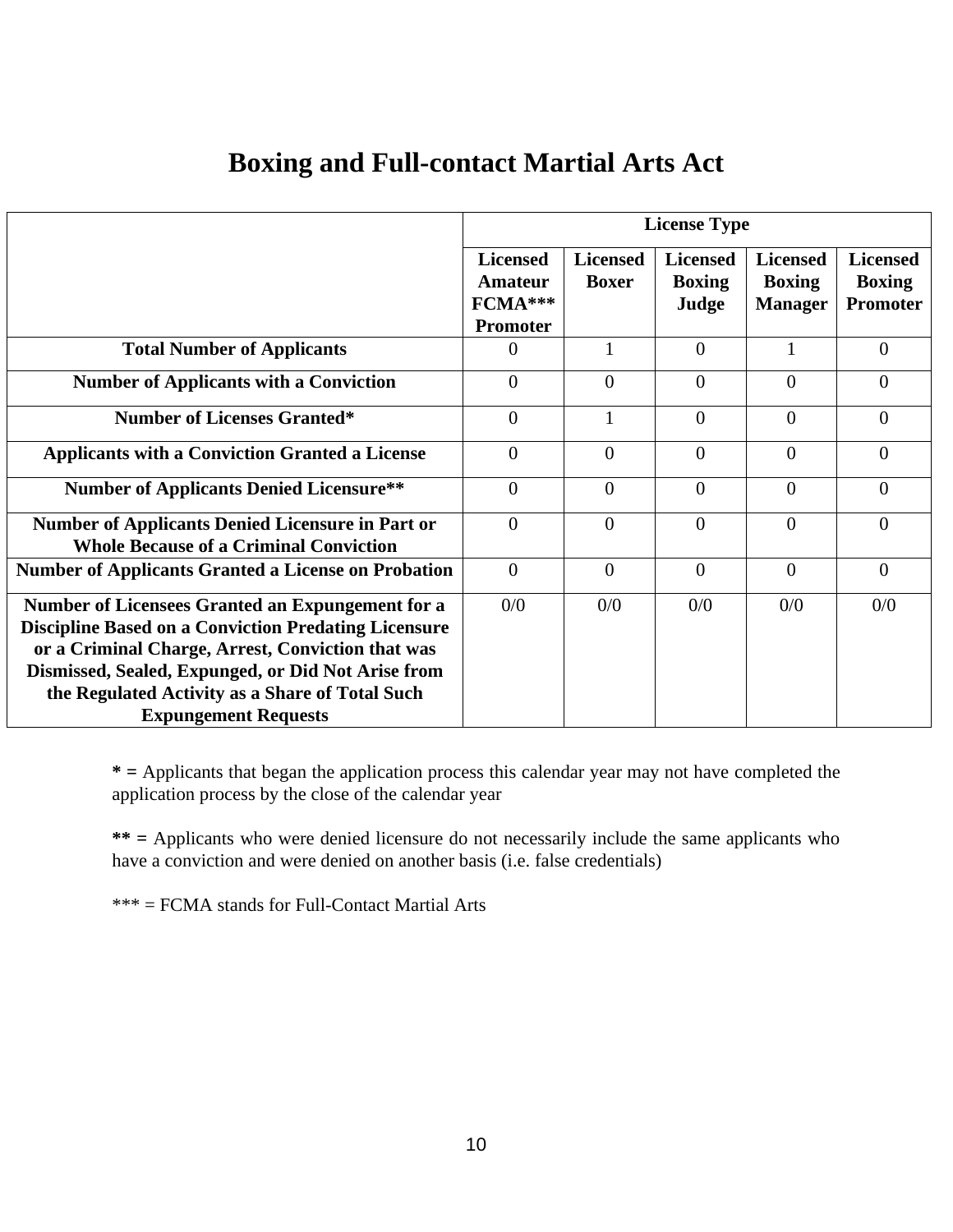|                                                           | <b>License Type</b>              |                                  |                            |                            |                            |
|-----------------------------------------------------------|----------------------------------|----------------------------------|----------------------------|----------------------------|----------------------------|
|                                                           | <b>Licensed</b><br><b>Boxing</b> | <b>Licensed</b><br><b>Boxing</b> | <b>Licensed</b><br>FCMA*** | <b>Licensed</b><br>FCMA*** | <b>Licensed</b><br>FCMA*** |
|                                                           | <b>Referee</b>                   | <b>Second</b>                    | <b>Contestant</b>          | <b>Promoter</b>            | <b>Referee</b>             |
| <b>Total Number of Applicants</b>                         | $\theta$                         |                                  | $\theta$                   | $\Omega$                   | $\theta$                   |
| <b>Number of Applicants with a Conviction</b>             | $\overline{0}$                   | $\theta$                         | $\overline{0}$             | $\theta$                   | $\Omega$                   |
| <b>Number of Licenses Granted*</b>                        | $\theta$                         | $\theta$                         | $\theta$                   | $\theta$                   | $\Omega$                   |
| <b>Applicants with a Conviction Granted a License</b>     | $\overline{0}$                   | $\theta$                         | $\overline{0}$             | $\overline{0}$             | $\Omega$                   |
| <b>Number of Applicants Denied Licensure**</b>            | $\overline{0}$                   | $\theta$                         | $\overline{0}$             | $\overline{0}$             | $\Omega$                   |
| <b>Number of Applicants Denied Licensure in Part or</b>   | $\overline{0}$                   | $\overline{0}$                   | $\overline{0}$             | $\overline{0}$             | $\Omega$                   |
| <b>Whole Because of a Criminal Conviction</b>             |                                  |                                  |                            |                            |                            |
| <b>Number of Applicants Granted a License on</b>          | $\overline{0}$                   | $\overline{0}$                   | $\overline{0}$             | $\overline{0}$             | $\Omega$                   |
| <b>Probation</b>                                          |                                  |                                  |                            |                            |                            |
| <b>Number of Licensees Granted an Expungement for</b>     | 0/0                              | 0/0                              | 0/0                        | 0/0                        | 0/0                        |
| a Discipline Based on a Conviction Predating              |                                  |                                  |                            |                            |                            |
| <b>Licensure or a Criminal Charge, Arrest, Conviction</b> |                                  |                                  |                            |                            |                            |
| that was Dismissed, Sealed, Expunged, or Did Not          |                                  |                                  |                            |                            |                            |
| Arise from the Regulated Activity as a Share of           |                                  |                                  |                            |                            |                            |
| <b>Total Such Expungement Requests</b>                    |                                  |                                  |                            |                            |                            |

#### **Boxing and Full-contact Martial Arts Act (cont'd)**

**\* =** Applicants that began the application process this calendar year may not have completed the application process by the close of the calendar year

**\*\* =** Applicants who were denied licensure do not necessarily include the same applicants who have a conviction and were denied on another basis (i.e. false credentials)

\*\*\* = FCMA stands for Full-Contact Martial Arts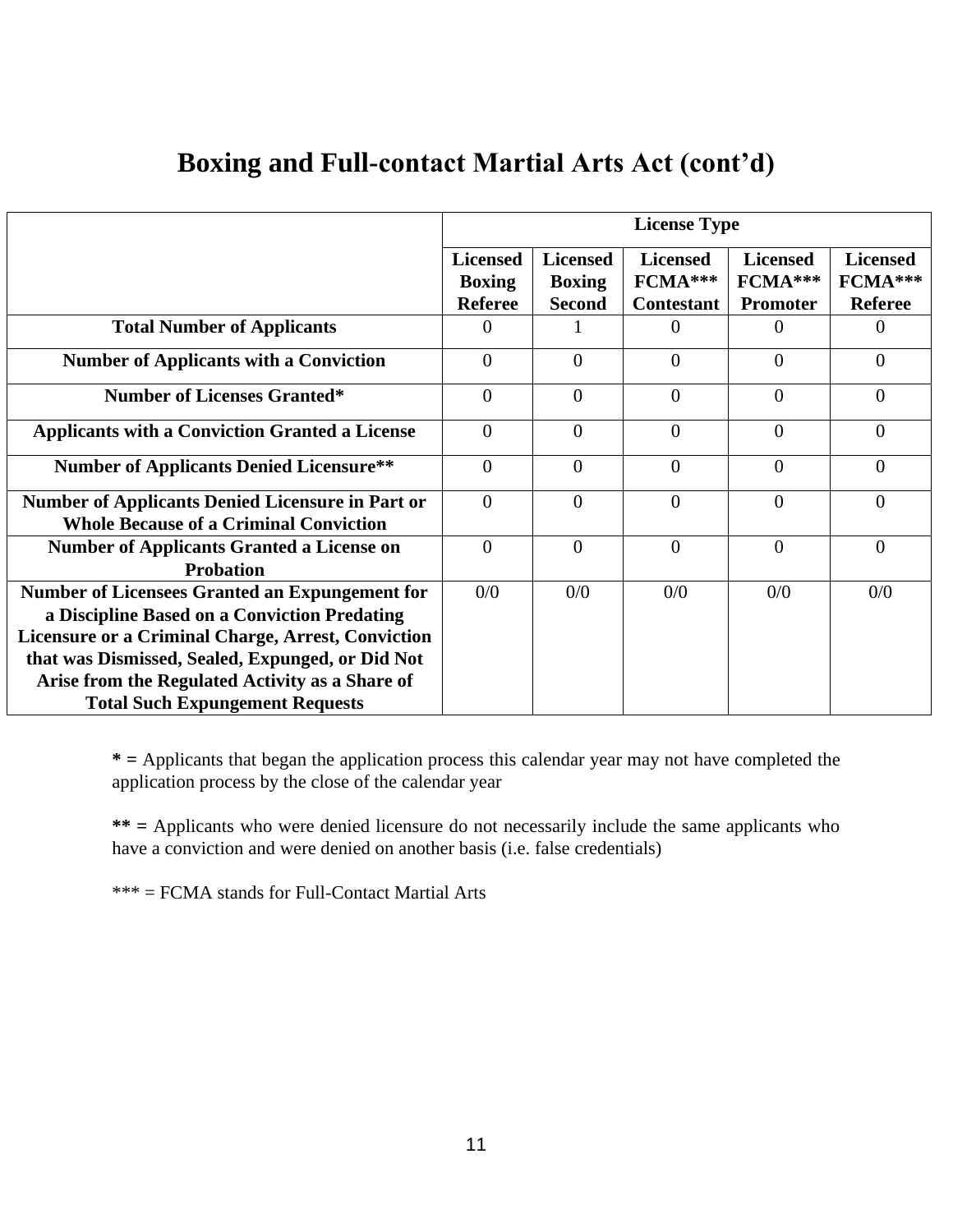|                                                                                                                                                                                                                                                                                                                                             | <b>License Type</b>                 |                                              |                                                 |                                             |                                              |
|---------------------------------------------------------------------------------------------------------------------------------------------------------------------------------------------------------------------------------------------------------------------------------------------------------------------------------------------|-------------------------------------|----------------------------------------------|-------------------------------------------------|---------------------------------------------|----------------------------------------------|
|                                                                                                                                                                                                                                                                                                                                             | <b>Licensed</b><br>FCMA***<br>Judge | <b>Licensed</b><br>FCMA***<br><b>Manager</b> | <b>Licensed</b><br>FCMA***<br><b>Matchmaker</b> | <b>Licensed</b><br>FCMA***<br><b>Second</b> | <b>Licensed</b><br>FCMA***<br><b>Referee</b> |
| <b>Total Number of Applicants</b>                                                                                                                                                                                                                                                                                                           |                                     | $\overline{0}$                               | $\Omega$                                        | $\Omega$                                    | $\theta$                                     |
| <b>Number of Applicants with a Conviction</b>                                                                                                                                                                                                                                                                                               | $\Omega$                            | $\theta$                                     | $\Omega$                                        | $\theta$                                    | $\Omega$                                     |
| <b>Number of Licenses Granted*</b>                                                                                                                                                                                                                                                                                                          | 1                                   | $\overline{0}$                               | $\theta$                                        | $\overline{0}$                              | $\theta$                                     |
| <b>Applicants with a Conviction Granted a</b><br><b>License</b>                                                                                                                                                                                                                                                                             | $\Omega$                            | $\overline{0}$                               | $\overline{0}$                                  | $\overline{0}$                              | $\theta$                                     |
| <b>Number of Applicants Denied Licensure**</b>                                                                                                                                                                                                                                                                                              | $\Omega$                            | $\overline{0}$                               | $\Omega$                                        | $\theta$                                    | $\Omega$                                     |
| <b>Number of Applicants Denied Licensure in</b><br><b>Part or Whole Because of a Criminal</b><br><b>Conviction</b>                                                                                                                                                                                                                          | $\Omega$                            | $\overline{0}$                               | $\overline{0}$                                  | $\theta$                                    | $\Omega$                                     |
| <b>Number of Applicants Granted a License on</b><br><b>Probation</b>                                                                                                                                                                                                                                                                        | $\overline{0}$                      | $\overline{0}$                               | $\overline{0}$                                  | $\overline{0}$                              | $\Omega$                                     |
| <b>Number of Licensees Granted an Expungement</b><br>for a Discipline Based on a Conviction<br><b>Predating Licensure or a Criminal Charge,</b><br><b>Arrest, Conviction that was Dismissed, Sealed,</b><br><b>Expunged, or Did Not Arise from the</b><br><b>Regulated Activity as a Share of Total Such</b><br><b>Expungement Requests</b> | 0/0                                 | 0/0                                          | 0/0                                             | 0/0                                         | 0/0                                          |

#### **Boxing and Full-contact Martial Arts Act (cont'd)**

**\* =** Applicants that began the application process this calendar year may not have completed the application process by the close of the calendar year

**\*\* =** Applicants who were denied licensure do not necessarily include the same applicants who have a conviction and were denied on another basis (i.e. false credentials)

\*\*\* = FCMA stands for Full-Contact Martial Arts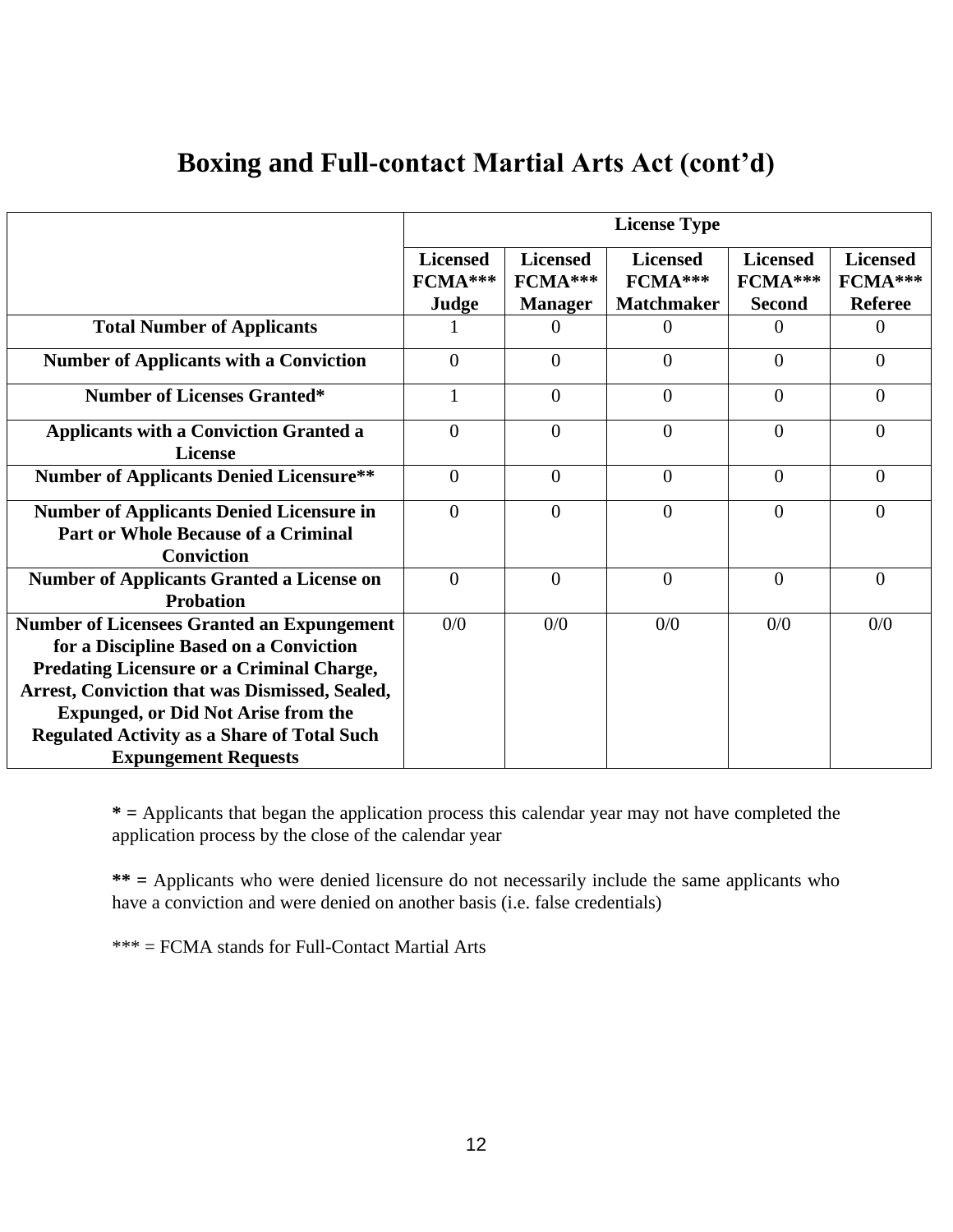#### **Boxing and Full-contact Martial Arts Act (cont'd)**

|                                                                                                   | <b>License Type</b>            |
|---------------------------------------------------------------------------------------------------|--------------------------------|
|                                                                                                   | <b>Licensed MMA Contestant</b> |
| <b>Total Number of Applicants</b>                                                                 | 1                              |
| <b>Number of Applicants with a Conviction</b>                                                     | $\theta$                       |
| <b>Number of Licenses Granted*</b>                                                                |                                |
| <b>Applicants with a Conviction Granted a License</b>                                             | 0                              |
| <b>Number of Applicants Denied Licensure**</b>                                                    | $\theta$                       |
| Number of Applicants Denied Licensure in Part or Whole Because of a<br><b>Criminal Conviction</b> | $\theta$                       |
| <b>Number of Applicants Granted a License on Probation</b>                                        | 0                              |
| Number of Licensees Granted an Expungement for a Discipline Based                                 | 0/0                            |
| on a Conviction Predating Licensure or a Criminal Charge, Arrest,                                 |                                |
| <b>Conviction that was Dismissed, Sealed, Expunged, or Did Not Arise</b>                          |                                |
| from the Regulated Activity as a Share of Total Such Expungement                                  |                                |
| <b>Requests</b>                                                                                   |                                |

**\* =** Applicants that began the application process this calendar year may not have completed the application process by the close of the calendar year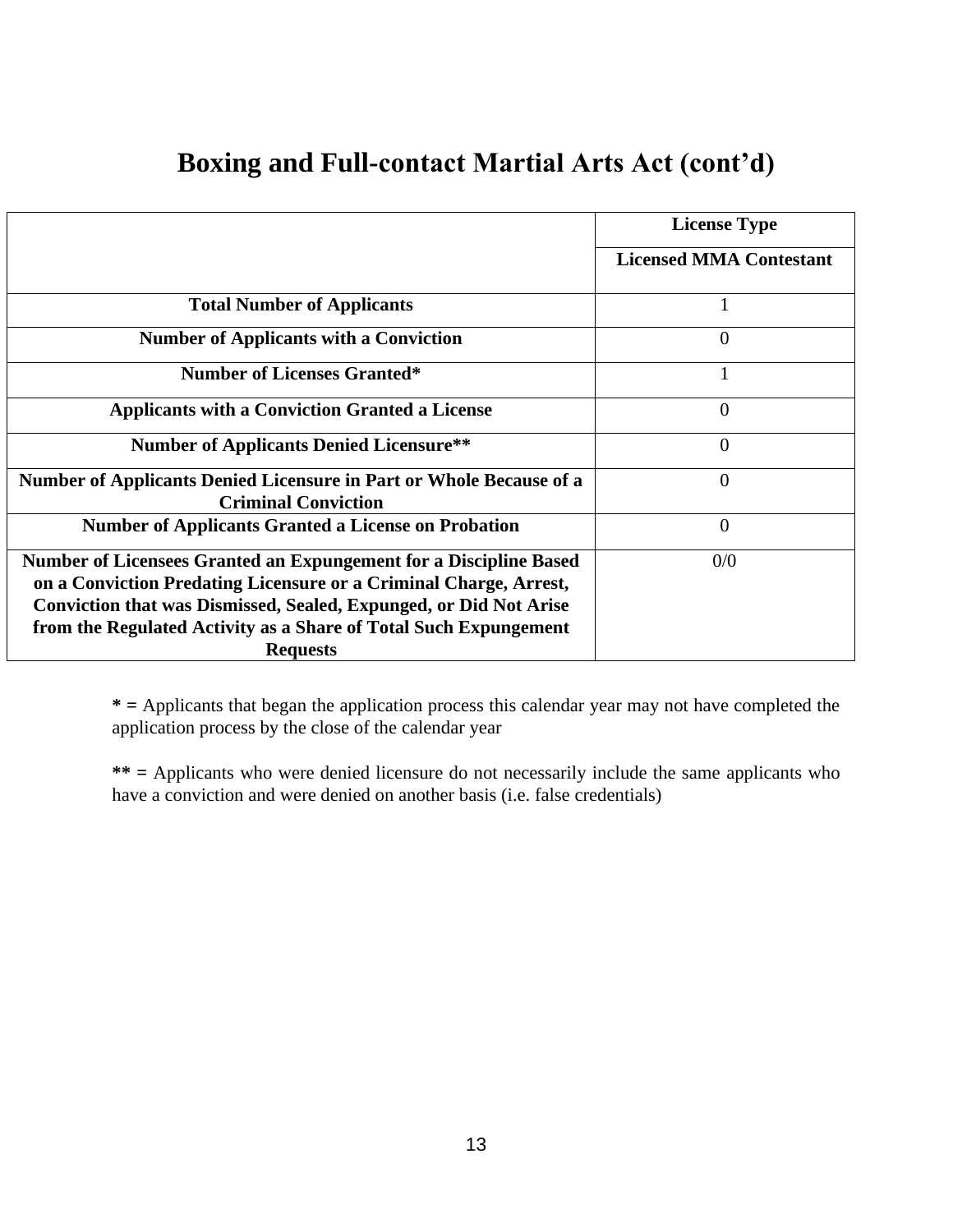#### **Cemetery Oversight Act**

|                                                                                                                                                                                                                                                                                                                                      | <b>License Type</b>                                    |                                                                                            |                                                     |                                                      |                                                                         |
|--------------------------------------------------------------------------------------------------------------------------------------------------------------------------------------------------------------------------------------------------------------------------------------------------------------------------------------|--------------------------------------------------------|--------------------------------------------------------------------------------------------|-----------------------------------------------------|------------------------------------------------------|-------------------------------------------------------------------------|
|                                                                                                                                                                                                                                                                                                                                      | <b>Licensed</b><br><b>Cemetery</b><br><b>Authority</b> | <b>Licensed</b><br><b>Cemetery</b><br><b>Customer</b><br><b>Service</b><br><b>Employee</b> | <b>Licensed</b><br><b>Cemetery</b><br><b>Exempt</b> | <b>Licensed</b><br><b>Cemetery</b><br><b>Manager</b> | <b>Licensed</b><br><b>Cemetery</b><br><b>Partially</b><br><b>Exempt</b> |
| <b>Total Number of Applicants</b>                                                                                                                                                                                                                                                                                                    | 6                                                      | 72                                                                                         | 25                                                  | 47                                                   | 17                                                                      |
| <b>Number of Applicants with a Conviction</b>                                                                                                                                                                                                                                                                                        | $\theta$                                               | $\overline{3}$                                                                             | $\Omega$                                            | 1                                                    | $\theta$                                                                |
| <b>Number of Licenses Granted*</b>                                                                                                                                                                                                                                                                                                   | $\mathbf{1}$                                           | 22                                                                                         | 16                                                  | 22                                                   | $\overline{7}$                                                          |
| <b>Applicants with a Conviction Granted a</b><br><b>License</b>                                                                                                                                                                                                                                                                      | $\overline{0}$                                         | $\overline{2}$                                                                             | $\theta$                                            | $\theta$                                             | $\overline{0}$                                                          |
| <b>Number of Applicants Denied Licensure**</b>                                                                                                                                                                                                                                                                                       | $\overline{0}$                                         | $\overline{0}$                                                                             | $\Omega$                                            | $\theta$                                             | $\theta$                                                                |
| <b>Number of Applicants Denied Licensure in Part</b><br>or Whole Because of a Criminal Conviction                                                                                                                                                                                                                                    | $\overline{0}$                                         | $\theta$                                                                                   | $\overline{0}$                                      | $\overline{0}$                                       | $\overline{0}$                                                          |
| <b>Number of Applicants Granted a License on</b><br><b>Probation</b>                                                                                                                                                                                                                                                                 | $\overline{0}$                                         | $\overline{0}$                                                                             | $\overline{0}$                                      | $\Omega$                                             | $\Omega$                                                                |
| <b>Number of Licensees Granted an Expungement</b><br>for a Discipline Based on a Conviction<br><b>Predating Licensure or a Criminal Charge,</b><br>Arrest, Conviction that was Dismissed, Sealed,<br><b>Expunged, or Did Not Arise from the</b><br><b>Regulated Activity as a Share of Total Such</b><br><b>Expungement Requests</b> | 0/0                                                    | 0/0                                                                                        | 0/0                                                 | 0/0                                                  | 0/0                                                                     |

**\* =** Applicants that began the application process this calendar year may not have completed the application process by the close of the calendar year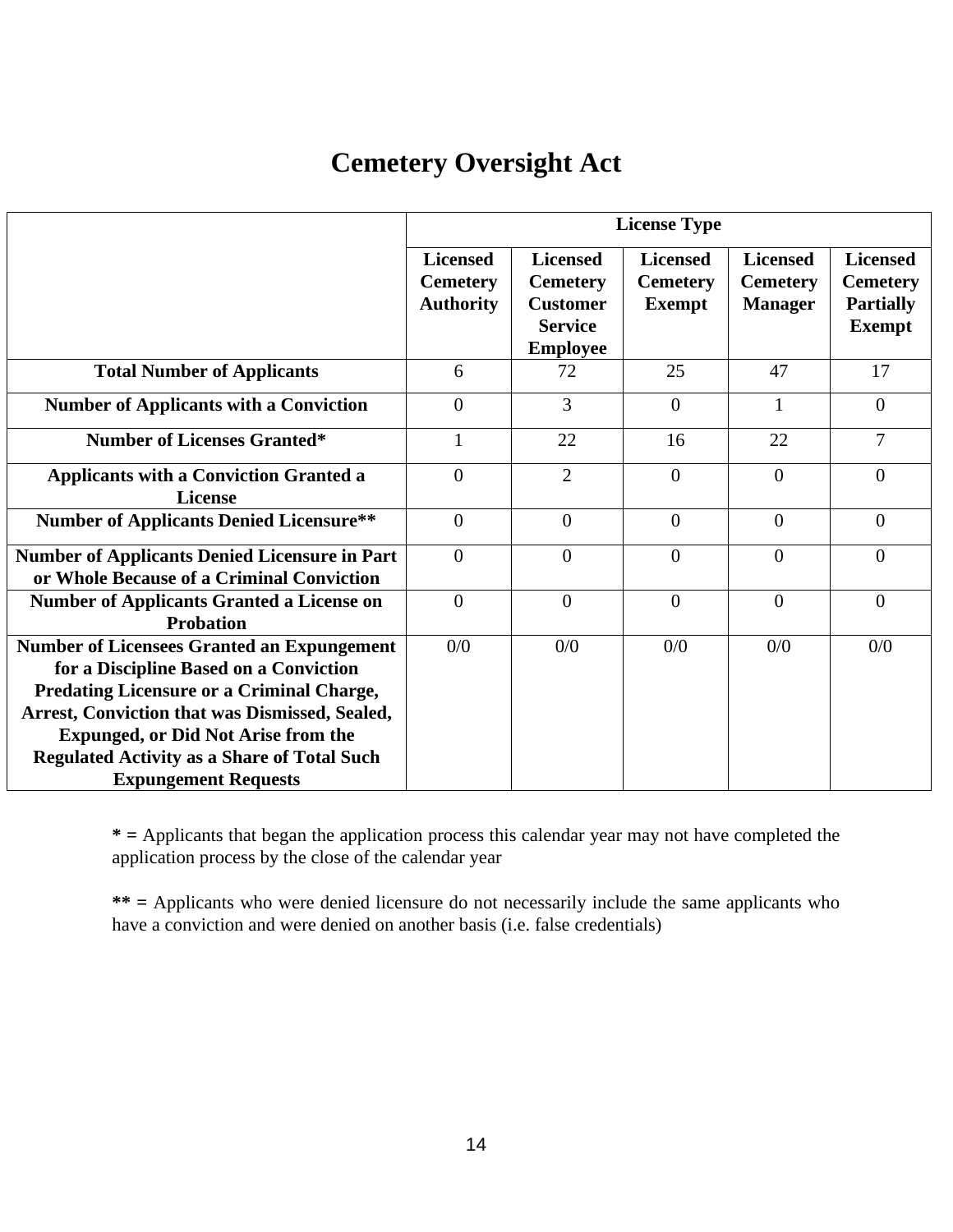#### **Clinical Psychologist Licensing Act**

|                                                                                                                                                                              | <b>License Type</b>             |                                                 |                                    |                                                                              |                                                                         |
|------------------------------------------------------------------------------------------------------------------------------------------------------------------------------|---------------------------------|-------------------------------------------------|------------------------------------|------------------------------------------------------------------------------|-------------------------------------------------------------------------|
|                                                                                                                                                                              | <b>Clinical</b><br>Psychologist | <b>Licensed</b><br>Psychological<br>Partnership | <b>Prescribing</b><br>Psychologist | <b>Prescribing</b><br>Psychologist<br><b>Controlled</b><br><b>Substances</b> | Psychologist<br><b>Continuing</b><br><b>Education</b><br><b>Sponsor</b> |
| <b>Total Number of Applicants</b>                                                                                                                                            | 256                             | $\mathbf{1}$                                    | $\overline{3}$                     | 3                                                                            | 11                                                                      |
| <b>Number of Applicants with a</b><br><b>Conviction</b>                                                                                                                      | 7                               | $\theta$                                        | $\theta$                           | $\overline{0}$                                                               | $\overline{0}$                                                          |
| <b>Number of Licenses Granted*</b>                                                                                                                                           | 157                             | $\overline{0}$                                  | $\overline{3}$                     | 3                                                                            | 6                                                                       |
| <b>Applicants with a Conviction Granted a</b><br><b>License</b>                                                                                                              | 5                               | $\overline{0}$                                  | $\theta$                           | $\theta$                                                                     | $\overline{0}$                                                          |
| <b>Number of Applicants Denied</b><br>Licensure**                                                                                                                            | $\overline{0}$                  | $\overline{0}$                                  | $\overline{0}$                     | $\overline{0}$                                                               | $\overline{0}$                                                          |
| <b>Number of Applicants Denied</b><br><b>Licensure in Part or Whole Because of</b><br>a Criminal Conviction                                                                  | $\overline{0}$                  | $\overline{0}$                                  | $\overline{0}$                     | $\theta$                                                                     | $\overline{0}$                                                          |
| <b>Number of Applicants Granted a</b><br><b>License on Probation</b>                                                                                                         | $\overline{0}$                  | $\overline{0}$                                  | $\overline{0}$                     | $\theta$                                                                     | $\overline{0}$                                                          |
| <b>Number of Licensees Granted an</b><br><b>Expungement for a Discipline Based on</b><br>a Conviction Predating Licensure or a<br><b>Criminal Charge, Arrest, Conviction</b> | 0/0                             | 0/0                                             | 0/0                                | 0/0                                                                          | 0/0                                                                     |
| that was Dismissed, Sealed, Expunged,<br>or Did Not Arise from the Regulated<br><b>Activity as a Share of Total Such</b><br><b>Expungement Requests</b>                      |                                 |                                                 |                                    |                                                                              |                                                                         |

**\* =** Applicants that began the application process this calendar year may not have completed the application process by the close of the calendar year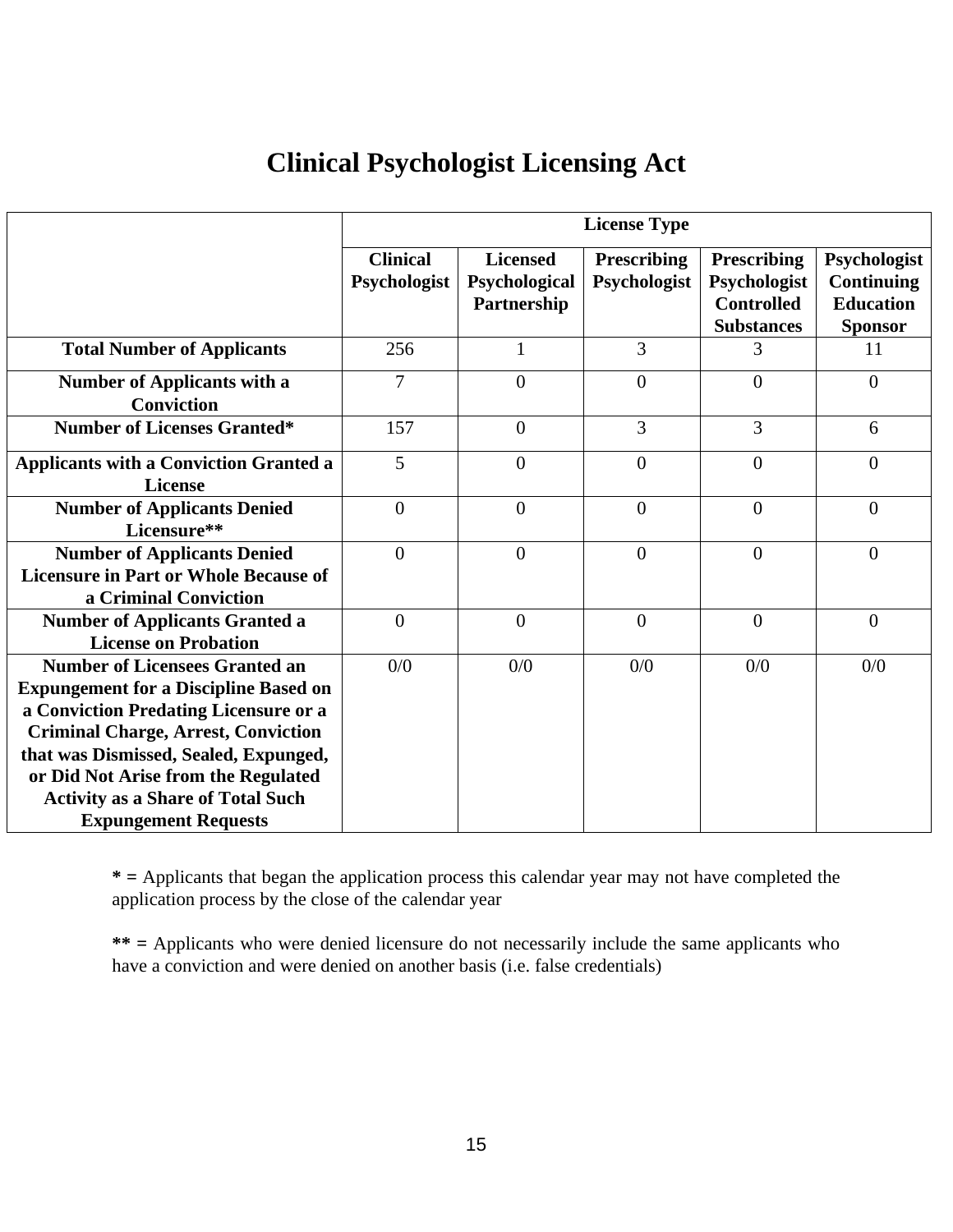#### **Clinical Psychologist Licensing Act (cont'd)**

|                                          | <b>License Type</b>                      |                               |  |  |
|------------------------------------------|------------------------------------------|-------------------------------|--|--|
|                                          | <b>Prescribing Psychologist Clinical</b> | <b>Licensed Psychological</b> |  |  |
|                                          | <b>Rotation Program</b>                  | Corporation                   |  |  |
| <b>Total Number of Applicants</b>        |                                          |                               |  |  |
| <b>Number of Applicants with a</b>       | $\Omega$                                 | 0                             |  |  |
| <b>Conviction</b>                        |                                          |                               |  |  |
| <b>Number of Licenses Granted*</b>       | $\overline{0}$                           |                               |  |  |
| <b>Applicants with a Conviction</b>      | $\theta$                                 | $\overline{0}$                |  |  |
| <b>Granted a License</b>                 |                                          |                               |  |  |
| <b>Number of Applicants Denied</b>       | $\overline{0}$                           | $\overline{0}$                |  |  |
| Licensure**                              |                                          |                               |  |  |
| <b>Number of Applicants Denied</b>       | $\overline{0}$                           | $\overline{0}$                |  |  |
| <b>Licensure in Part or Whole</b>        |                                          |                               |  |  |
| <b>Because of a Criminal Conviction</b>  |                                          |                               |  |  |
| <b>Number of Applicants Granted a</b>    | $\overline{0}$                           | $\overline{0}$                |  |  |
| <b>License on Probation</b>              |                                          |                               |  |  |
| <b>Number of Licensees Granted an</b>    | 0/0                                      | $\overline{0}$                |  |  |
| <b>Expungement for a Discipline</b>      |                                          |                               |  |  |
| <b>Based on a Conviction Predating</b>   |                                          |                               |  |  |
| Licensure or a Criminal Charge,          |                                          |                               |  |  |
| <b>Arrest, Conviction that was</b>       |                                          |                               |  |  |
| Dismissed, Sealed, Expunged, or          |                                          |                               |  |  |
| Did Not Arise from the Regulated         |                                          |                               |  |  |
| <b>Activity as a Share of Total Such</b> |                                          |                               |  |  |
| <b>Expungement Requests</b>              |                                          |                               |  |  |

**\* =** Applicants that began the application process this calendar year may not have completed the application process by the close of the calendar year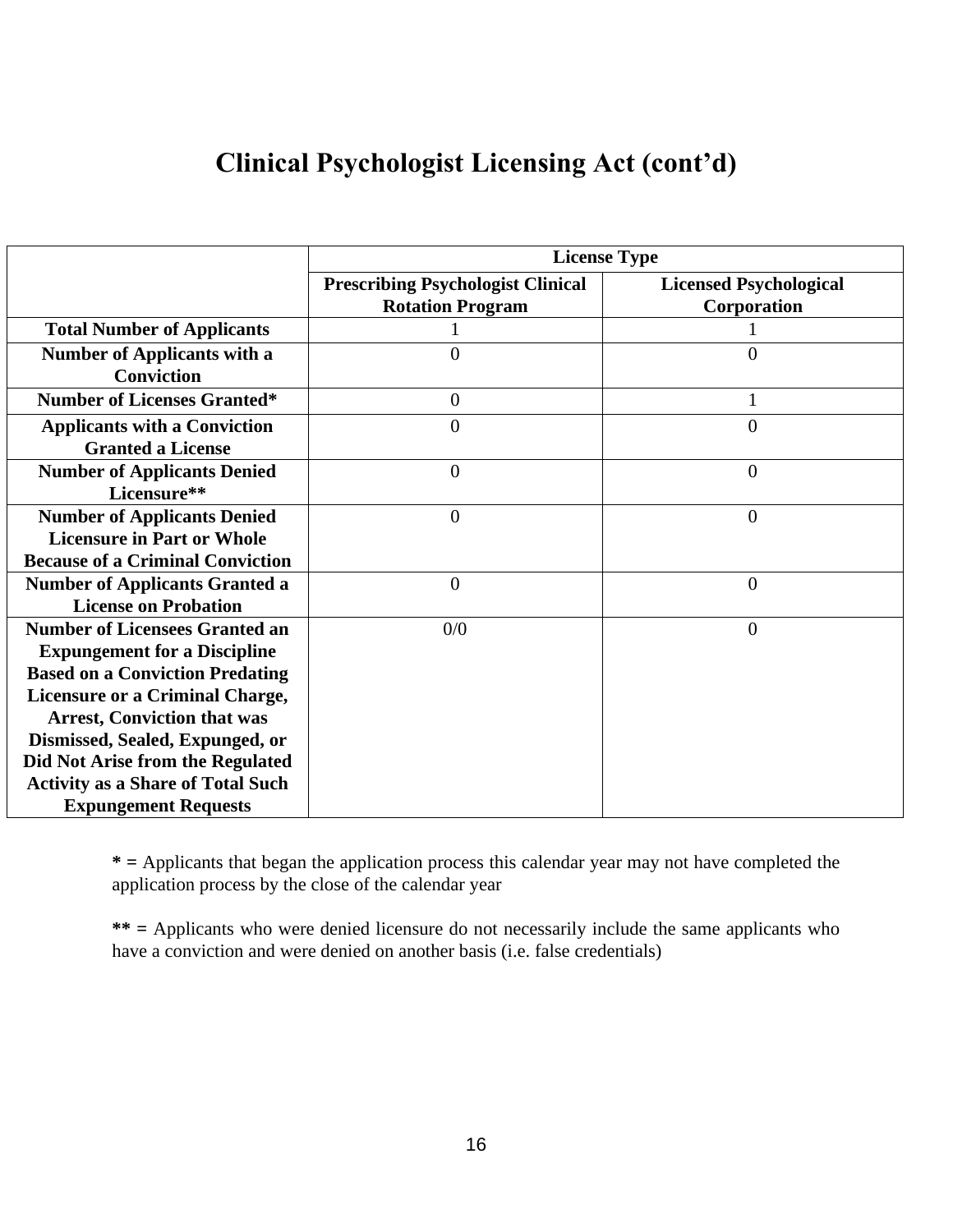## **Collection Agency Act**

|                                                                                                                                                                                                                                                                                                                     | <b>License Type</b>                         |                                                           |  |
|---------------------------------------------------------------------------------------------------------------------------------------------------------------------------------------------------------------------------------------------------------------------------------------------------------------------|---------------------------------------------|-----------------------------------------------------------|--|
|                                                                                                                                                                                                                                                                                                                     | <b>Licensed Collection</b><br><b>Agency</b> | <b>Licensed Collection Agency</b><br><b>Branch Office</b> |  |
| <b>Total Number of Applicants</b>                                                                                                                                                                                                                                                                                   | 80                                          | 48                                                        |  |
| <b>Number of Applicants with a Conviction</b>                                                                                                                                                                                                                                                                       | $\overline{0}$                              | $\overline{0}$                                            |  |
| <b>Number of Licenses Granted*</b>                                                                                                                                                                                                                                                                                  | 29                                          | 26                                                        |  |
| <b>Applicants with a Conviction Granted a License</b>                                                                                                                                                                                                                                                               | $\boldsymbol{0}$                            | 0                                                         |  |
| <b>Number of Applicants Denied Licensure**</b>                                                                                                                                                                                                                                                                      |                                             | $\overline{0}$                                            |  |
| <b>Number of Applicants Denied Licensure in Part or</b><br><b>Whole Because of a Criminal Conviction</b>                                                                                                                                                                                                            | $\overline{0}$                              | $\Omega$                                                  |  |
| <b>Number of Applicants Granted a License on Probation</b>                                                                                                                                                                                                                                                          | $\overline{2}$                              | $\overline{0}$                                            |  |
| <b>Number of Licensees Granted an Expungement for a</b><br><b>Discipline Based on a Conviction Predating Licensure</b><br>or a Criminal Charge, Arrest, Conviction that was<br>Dismissed, Sealed, Expunged, or Did Not Arise from<br>the Regulated Activity as a Share of Total Such<br><b>Expungement Requests</b> | 0/0                                         | 0/0                                                       |  |

**\* =** Applicants that began the application process this calendar year may not have completed the application process by the close of the calendar year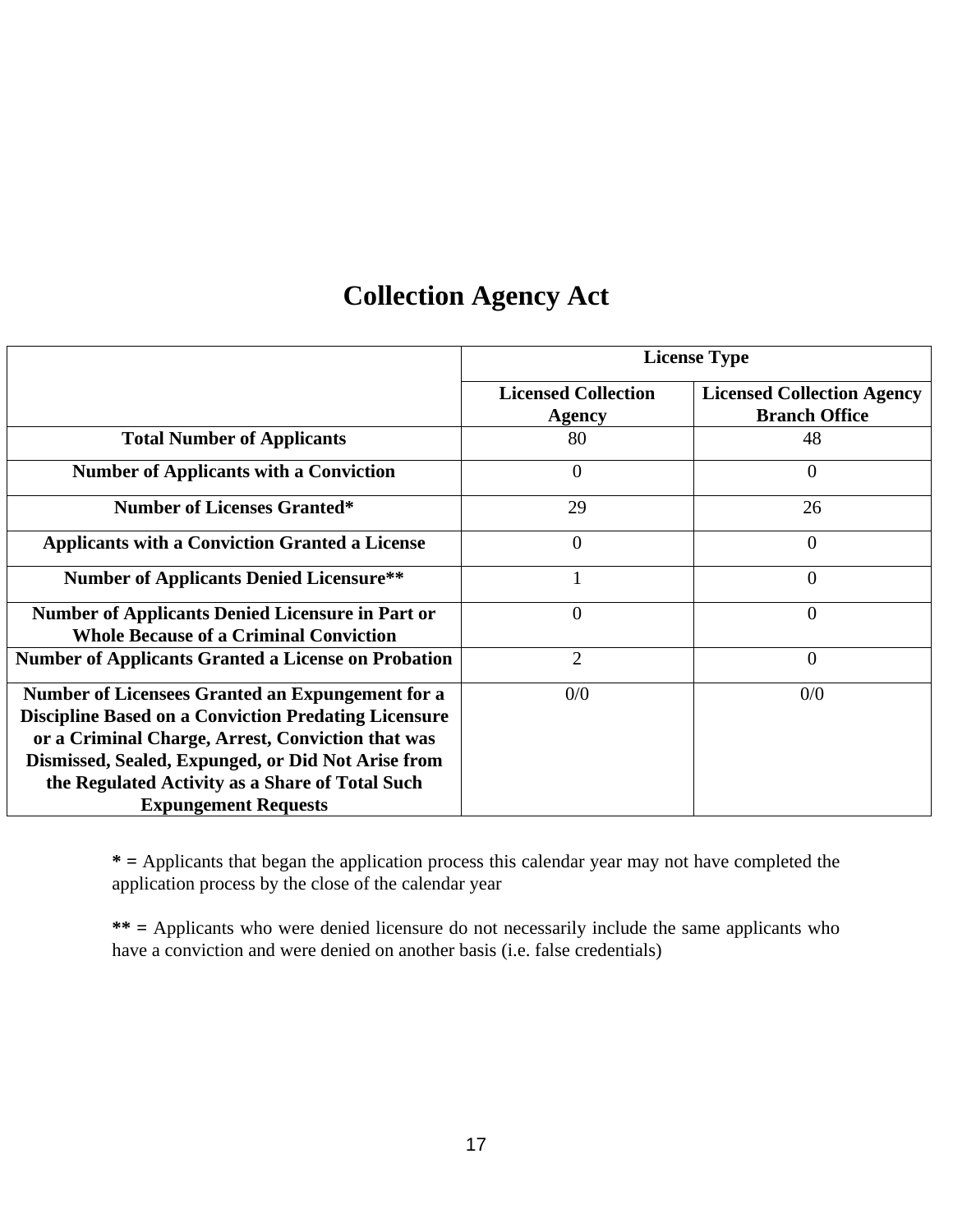#### **Barber, Cosmetology, Esthetics, Hair Braiding, and Nail Technology Act of 1985**

|                                          | <b>License Type</b> |                      |                     |                 |                 |                 |
|------------------------------------------|---------------------|----------------------|---------------------|-----------------|-----------------|-----------------|
|                                          | <b>BCENT***</b>     | <b>Licensed Hair</b> | <b>BCENT***</b>     | <b>Licensed</b> | <b>Licensed</b> | <b>Licensed</b> |
|                                          | <b>Continuing</b>   | <b>Braiding</b>      | Salon/Shop          | <b>Barber</b>   | <b>Barber</b>   | <b>Barber</b>   |
|                                          | <b>Education</b>    | <b>School</b>        | <b>Registration</b> |                 | <b>School</b>   | <b>Teacher</b>  |
|                                          | <b>Sponsor</b>      |                      |                     |                 |                 |                 |
| <b>Total Number of Applicants</b>        | 48                  | $\overline{2}$       | 915                 | 296             | 9               | 25              |
| <b>Number of Applicants with a</b>       | $\overline{0}$      | $\overline{0}$       | $\overline{0}$      | 15              | $\overline{0}$  | 6               |
| <b>Conviction</b>                        |                     |                      |                     |                 |                 |                 |
| <b>Number of Licenses Granted*</b>       | 19                  | $\overline{0}$       | 433                 | 108             | $\overline{2}$  | 11              |
| <b>Applicants with a Conviction</b>      | $\overline{0}$      | $\overline{0}$       | $\overline{0}$      | 5               | $\overline{0}$  | $\overline{2}$  |
| <b>Granted a License</b>                 |                     |                      |                     |                 |                 |                 |
| <b>Number of Applicants Denied</b>       | $\mathbf{1}$        | $\overline{0}$       | $\mathbf{1}$        | $\overline{2}$  | $\Omega$        | $\Omega$        |
| Licensure**                              |                     |                      |                     |                 |                 |                 |
| <b>Number of Applicants Denied</b>       | $\overline{0}$      | $\overline{0}$       | $\overline{0}$      | $\overline{0}$  | $\overline{0}$  | $\theta$        |
| <b>Licensure in Part or Whole</b>        |                     |                      |                     |                 |                 |                 |
| <b>Because of a Criminal Conviction</b>  |                     |                      |                     |                 |                 |                 |
| <b>Number of Applicants Granted a</b>    | $\overline{0}$      | $\overline{0}$       | $\overline{0}$      | $\overline{0}$  | $\overline{0}$  | $\overline{0}$  |
| <b>License on Probation</b>              |                     |                      |                     |                 |                 |                 |
| <b>Number of Licensees Granted an</b>    | 0/0                 | $\overline{0}$       | 0/0                 | 0/0             | 0/0             | 0/0             |
| <b>Expungement for a Discipline</b>      |                     |                      |                     |                 |                 |                 |
| <b>Based on a Conviction Predating</b>   |                     |                      |                     |                 |                 |                 |
| Licensure or a Criminal Charge,          |                     |                      |                     |                 |                 |                 |
| <b>Arrest, Conviction that was</b>       |                     |                      |                     |                 |                 |                 |
| Dismissed, Sealed, Expunged, or          |                     |                      |                     |                 |                 |                 |
| Did Not Arise from the Regulated         |                     |                      |                     |                 |                 |                 |
| <b>Activity as a Share of Total Such</b> |                     |                      |                     |                 |                 |                 |
| <b>Expungement Requests</b>              |                     |                      |                     |                 |                 |                 |

**\* =** Applicants that began the application process this calendar year may not have completed the application process by the close of the calendar year

**\*\* =** Applicants who were denied licensure do not necessarily include the same applicants who have a conviction and were denied on another basis (i.e. false credentials)

\*\*\* = BCENT stands for Barber, Cosmetologist, Esthetician, Nail Technology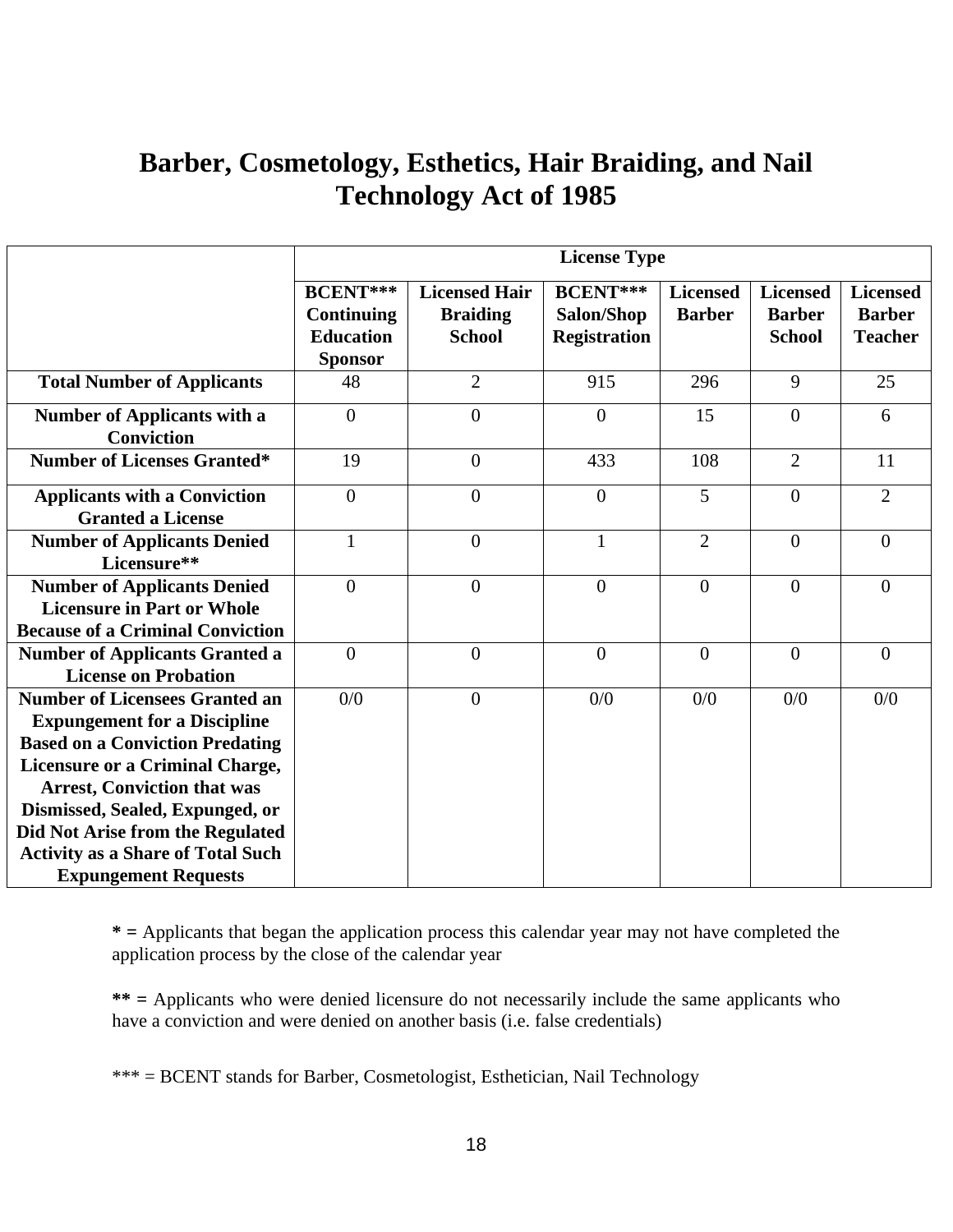#### **Barber, Cosmetology, Esthetics, Hair Braiding, and Nail Technology Act of 1985 (cont'd)**

|                                                                                                                                                                                                                                               | <b>License Type</b>              |                                                    |                                                 |                                       |                                                         |
|-----------------------------------------------------------------------------------------------------------------------------------------------------------------------------------------------------------------------------------------------|----------------------------------|----------------------------------------------------|-------------------------------------------------|---------------------------------------|---------------------------------------------------------|
|                                                                                                                                                                                                                                               | <b>Licensed</b><br>Cosmetologist | <b>Licensed</b><br>Cosmetologist<br><b>Teacher</b> | <b>Licensed</b><br>Cosmetology<br><b>School</b> | <b>Licensed</b><br><b>Esthetician</b> | <b>Licensed</b><br><b>Esthetician</b><br><b>Teacher</b> |
| <b>Total Number of Applicants</b>                                                                                                                                                                                                             | 1848                             | 65                                                 | 3                                               | 1088                                  | 12                                                      |
| <b>Number of Applicants with a</b><br><b>Conviction</b>                                                                                                                                                                                       | 16                               | 3                                                  | $\overline{0}$                                  | $\overline{4}$                        | $\boldsymbol{0}$                                        |
| <b>Number of Licenses Granted*</b>                                                                                                                                                                                                            | 961                              | 31                                                 | $\mathbf{0}$                                    | 672                                   | 4                                                       |
| <b>Applicants with a Conviction</b><br><b>Granted a License</b>                                                                                                                                                                               | 13                               | $\overline{2}$                                     | $\overline{0}$                                  | 3                                     | $\overline{0}$                                          |
| <b>Number of Applicants Denied</b><br>Licensure**                                                                                                                                                                                             | $\overline{4}$                   | $\mathbf{0}$                                       | $\mathbf{0}$                                    | $\overline{0}$                        | $\overline{0}$                                          |
| <b>Number of Applicants Denied</b><br><b>Licensure in Part or Whole</b><br><b>Because of a Criminal</b><br><b>Conviction</b>                                                                                                                  | $\overline{0}$                   | $\overline{0}$                                     | $\overline{0}$                                  | $\overline{0}$                        | $\boldsymbol{0}$                                        |
| <b>Number of Applicants Granted</b><br>a License on Probation                                                                                                                                                                                 | $\overline{0}$                   | $\overline{0}$                                     | $\overline{0}$                                  | $\Omega$                              | $\overline{0}$                                          |
| <b>Number of Licensees Granted</b><br>an Expungement for a<br><b>Discipline Based on a</b><br><b>Conviction Predating Licensure</b><br>or a Criminal Charge, Arrest,<br><b>Conviction that was Dismissed,</b><br>Sealed, Expunged, or Did Not | 0/0                              | 0/0                                                | 0/0                                             | 0/0                                   | 0/0                                                     |
| <b>Arise from the Regulated</b><br><b>Activity as a Share of Total</b><br><b>Such Expungement Requests</b>                                                                                                                                    |                                  |                                                    |                                                 |                                       |                                                         |

**\* =** Applicants that began the application process this calendar year may not have completed the application process by the close of the calendar year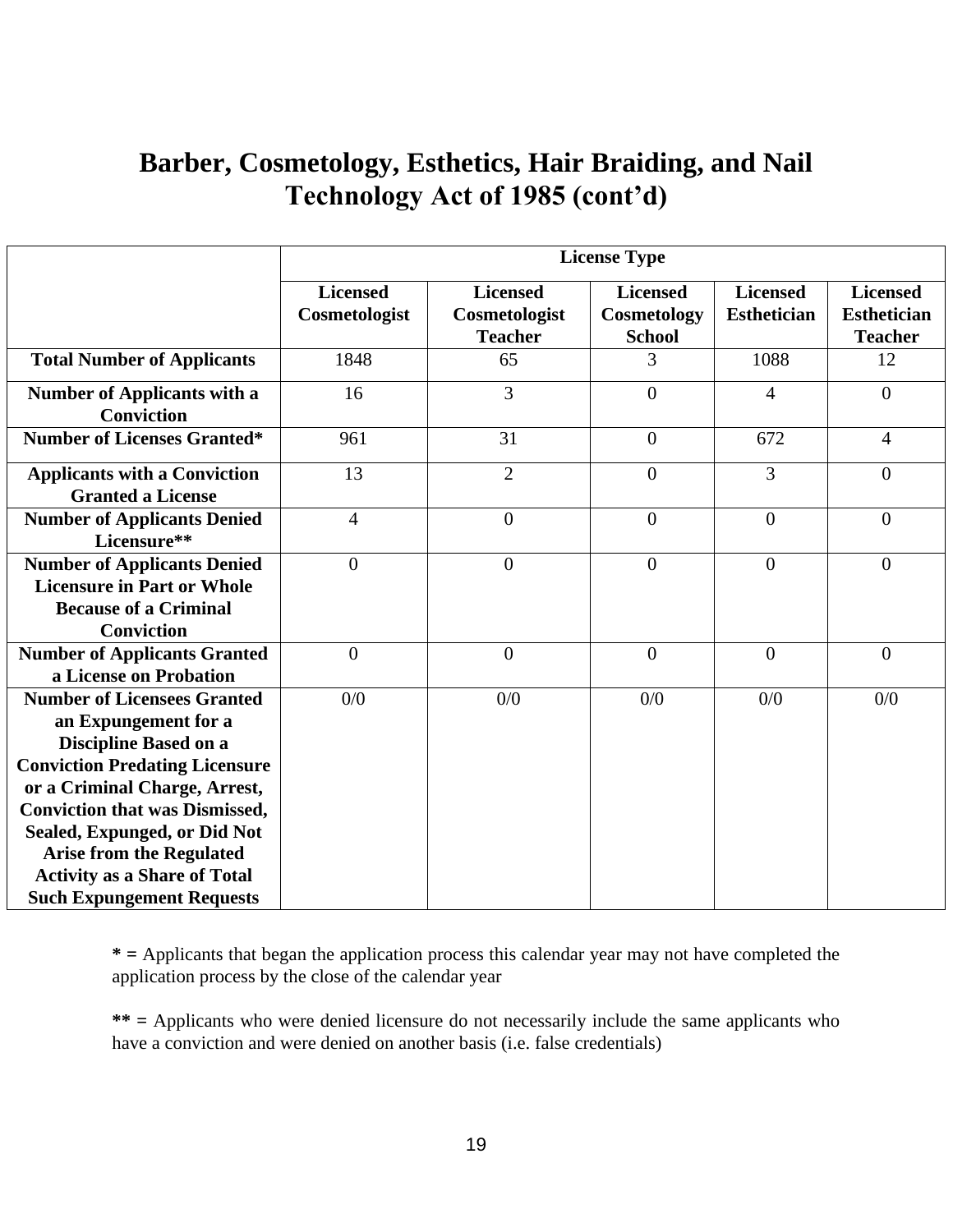#### **Barber, Cosmetology, Esthetics, Hair Braiding, and Nail Technology Act of 1985 (cont'd)**

|                                                                                                                                                                                                                                                                                                                                                                | <b>License Type</b>                                    |                                           |                                                          |                                                     |                                                             |
|----------------------------------------------------------------------------------------------------------------------------------------------------------------------------------------------------------------------------------------------------------------------------------------------------------------------------------------------------------------|--------------------------------------------------------|-------------------------------------------|----------------------------------------------------------|-----------------------------------------------------|-------------------------------------------------------------|
|                                                                                                                                                                                                                                                                                                                                                                | <b>Licensed</b><br><b>Esthetician</b><br><b>School</b> | <b>Licensed</b><br>Hair<br><b>Braider</b> | <b>Licensed</b><br><b>Hair Braider</b><br><b>Teacher</b> | <b>Licensed</b><br><b>Nail</b><br><b>Technician</b> | <b>Licensed Nail</b><br><b>Technology</b><br><b>Teacher</b> |
| <b>Total Number of Applicants</b>                                                                                                                                                                                                                                                                                                                              | 1                                                      | 90                                        | 4                                                        | 782                                                 | 10                                                          |
| <b>Number of Applicants with a</b><br><b>Conviction</b>                                                                                                                                                                                                                                                                                                        | $\overline{0}$                                         | $\overline{2}$                            | $\overline{0}$                                           | $\overline{7}$                                      | $\overline{0}$                                              |
| <b>Number of Licenses Granted*</b>                                                                                                                                                                                                                                                                                                                             | $\overline{0}$                                         | 69                                        | $\overline{2}$                                           | 516                                                 | 8                                                           |
| <b>Applicants with a Conviction</b><br><b>Granted a License</b>                                                                                                                                                                                                                                                                                                | $\overline{0}$                                         | $\overline{0}$                            | $\overline{0}$                                           | $\overline{2}$                                      | $\overline{0}$                                              |
| <b>Number of Applicants Denied</b><br>Licensure**                                                                                                                                                                                                                                                                                                              | $\overline{0}$                                         | $\overline{0}$                            | $\overline{0}$                                           | $\overline{0}$                                      | $\overline{0}$                                              |
| <b>Number of Applicants Denied</b><br><b>Licensure in Part or Whole</b><br><b>Because of a Criminal</b><br><b>Conviction</b>                                                                                                                                                                                                                                   | $\overline{0}$                                         | $\boldsymbol{0}$                          | $\overline{0}$                                           | $\overline{0}$                                      | $\overline{0}$                                              |
| <b>Number of Applicants</b><br><b>Granted a License on</b><br><b>Probation</b>                                                                                                                                                                                                                                                                                 | $\overline{0}$                                         | $\overline{0}$                            | $\overline{0}$                                           | $\mathbf{1}$                                        | $\overline{0}$                                              |
| <b>Number of Licensees Granted</b><br>an Expungement for a<br><b>Discipline Based on a</b><br><b>Conviction Predating</b><br><b>Licensure or a Criminal</b><br><b>Charge, Arrest, Conviction</b><br>that was Dismissed, Sealed,<br><b>Expunged, or Did Not Arise</b><br>from the Regulated Activity<br>as a Share of Total Such<br><b>Expungement Requests</b> | 0/0                                                    | 0/0                                       | 0/0                                                      | 0/0                                                 | 0/0                                                         |

**\* =** Applicants that began the application process this calendar year may not have completed the application process by the close of the calendar year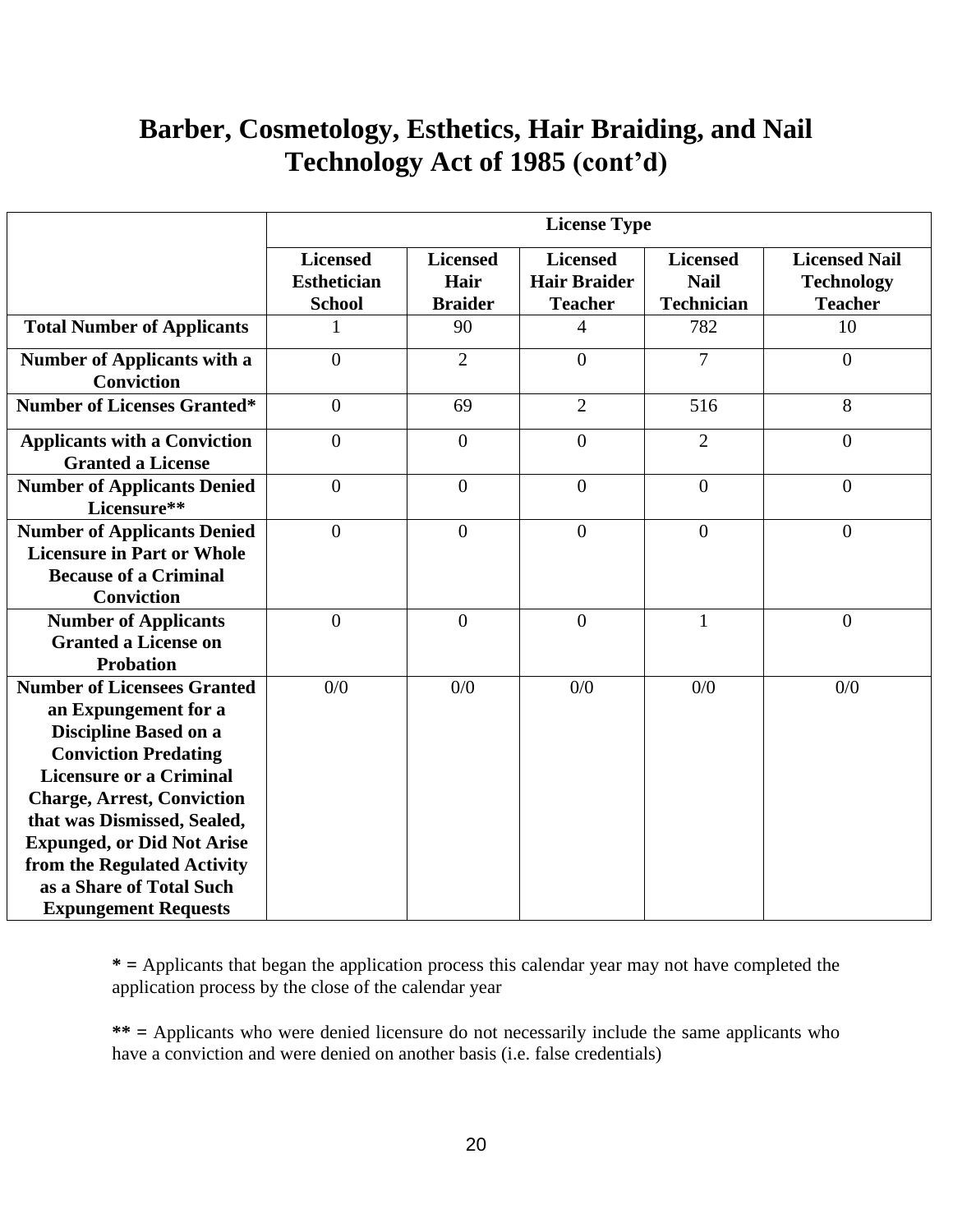#### **Barber, Cosmetology, Esthetics, Hair Braiding, and Nail Technology Act of 1985 (cont'd)**

|                                                                                                                                                                                                                                                                                                                                      | <b>License Type</b>                                           |                                                                  |                                                            |  |
|--------------------------------------------------------------------------------------------------------------------------------------------------------------------------------------------------------------------------------------------------------------------------------------------------------------------------------------|---------------------------------------------------------------|------------------------------------------------------------------|------------------------------------------------------------|--|
|                                                                                                                                                                                                                                                                                                                                      | <b>BCENT Domestic</b><br><b>Violence CE</b><br><b>Sponsor</b> | <b>Licensed</b><br>Cosmetology<br><b>School</b><br><b>PUBLIC</b> | <b>Licensed Nail</b><br><b>Technician</b><br><b>School</b> |  |
| <b>Total Number of Applicants</b>                                                                                                                                                                                                                                                                                                    | 6                                                             | 3                                                                | $\overline{4}$                                             |  |
| <b>Number of Applicants with a Conviction</b>                                                                                                                                                                                                                                                                                        | $\overline{0}$                                                | $\theta$                                                         | $\overline{0}$                                             |  |
| <b>Number of Licenses Granted*</b>                                                                                                                                                                                                                                                                                                   | 3                                                             |                                                                  | $\overline{0}$                                             |  |
| <b>Applicants with a Conviction Granted a</b><br><b>License</b>                                                                                                                                                                                                                                                                      | $\overline{0}$                                                | $\theta$                                                         | $\theta$                                                   |  |
| <b>Number of Applicants Denied Licensure**</b>                                                                                                                                                                                                                                                                                       | $\overline{0}$                                                | $\overline{0}$                                                   | $\overline{0}$                                             |  |
| <b>Number of Applicants Denied Licensure in</b><br><b>Part or Whole Because of a Criminal</b><br><b>Conviction</b>                                                                                                                                                                                                                   | $\theta$                                                      | $\overline{0}$                                                   | $\overline{0}$                                             |  |
| <b>Number of Applicants Granted a License on</b><br><b>Probation</b>                                                                                                                                                                                                                                                                 | $\theta$                                                      | $\theta$                                                         | $\overline{0}$                                             |  |
| <b>Number of Licensees Granted an</b><br><b>Expungement for a Discipline Based on a</b><br><b>Conviction Predating Licensure or a</b><br><b>Criminal Charge, Arrest, Conviction that</b><br>was Dismissed, Sealed, Expunged, or Did<br>Not Arise from the Regulated Activity as a<br><b>Share of Total Such Expungement Requests</b> | 0/0                                                           | 0/0                                                              | 0/0                                                        |  |

**\* =** Applicants that began the application process this calendar year may not have completed the application process by the close of the calendar year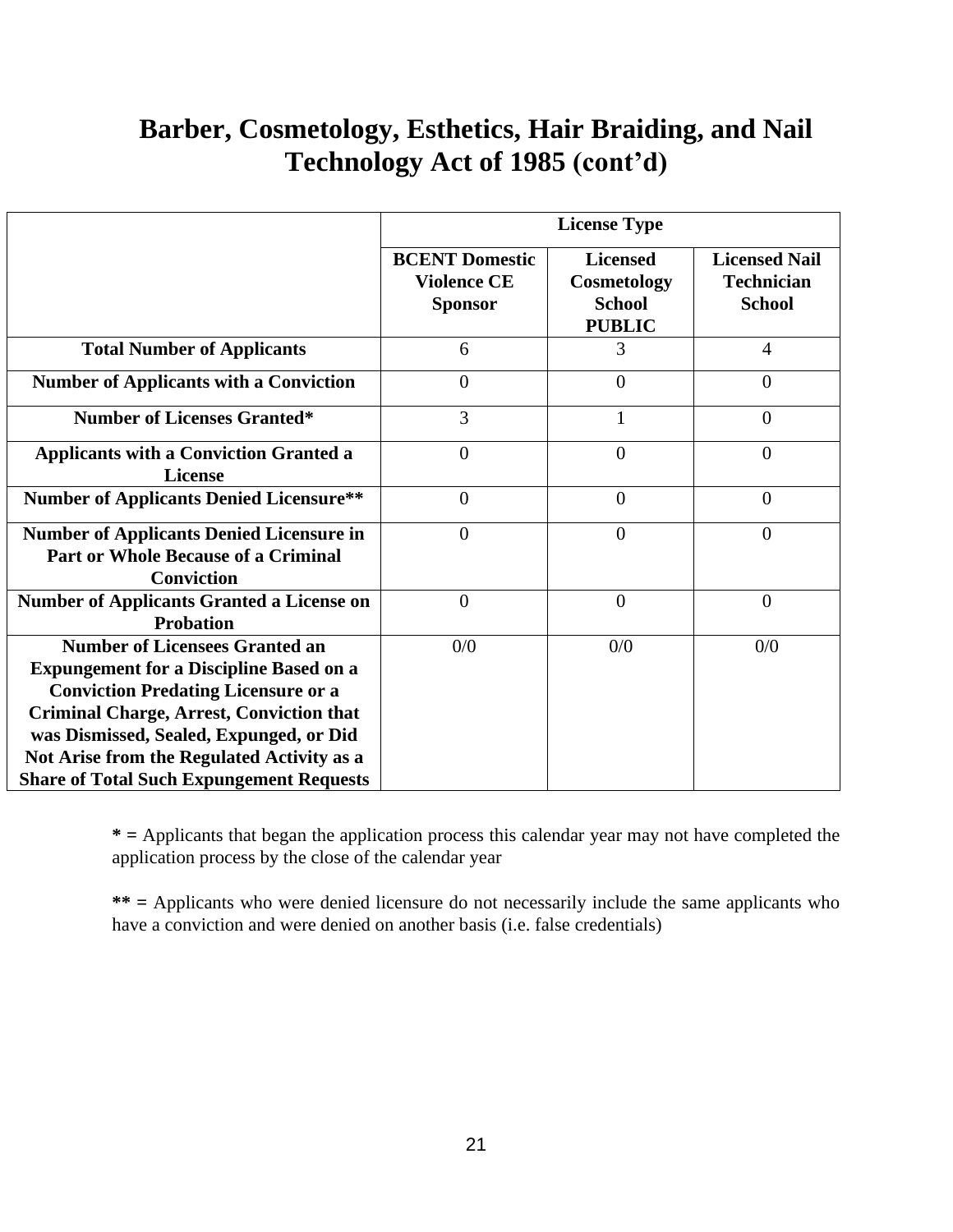#### **Controlled Substances Act**

|                                                                                                                                                                                                                                                                                                                     | <b>License Type</b>                     |
|---------------------------------------------------------------------------------------------------------------------------------------------------------------------------------------------------------------------------------------------------------------------------------------------------------------------|-----------------------------------------|
|                                                                                                                                                                                                                                                                                                                     | <b>Controlled Substances License***</b> |
| <b>Total Number of Applicants</b>                                                                                                                                                                                                                                                                                   | 42                                      |
| <b>Number of Applicants with a Conviction</b>                                                                                                                                                                                                                                                                       | 1                                       |
| <b>Number of Licenses Granted*</b>                                                                                                                                                                                                                                                                                  | 16                                      |
| <b>Applicants with a Conviction Granted a License*</b>                                                                                                                                                                                                                                                              | $\overline{0}$                          |
| <b>Number of Applicants Denied Licensure**</b>                                                                                                                                                                                                                                                                      | $\theta$                                |
| <b>Number of Applicants Denied Licensure in Part or</b><br><b>Whole Because of a Criminal Conviction</b>                                                                                                                                                                                                            | $\overline{0}$                          |
| <b>Number of Applicants Granted a License on Probation</b>                                                                                                                                                                                                                                                          | $\overline{0}$                          |
| Number of Licensees Granted an Expungement for a<br><b>Discipline Based on a Conviction Predating Licensure or</b><br>a Criminal Charge, Arrest, Conviction that was<br>Dismissed, Sealed, Expunged, or Did Not Arise from the<br><b>Regulated Activity as a Share of Total Such</b><br><b>Expungement Requests</b> | 0/0                                     |

**\* =** Applicants that began the application process this calendar year may not have completed the application process by the close of the calendar year

**\*\* =** Applicants who were denied licensure do not necessarily include the same applicants who have a conviction and were denied on another basis (i.e. false credentials

\*\*\* = These controlled substance licenses are granted specifically for purposes of research/teaching, chemical analysis, university/college/instructional activities, and canine training.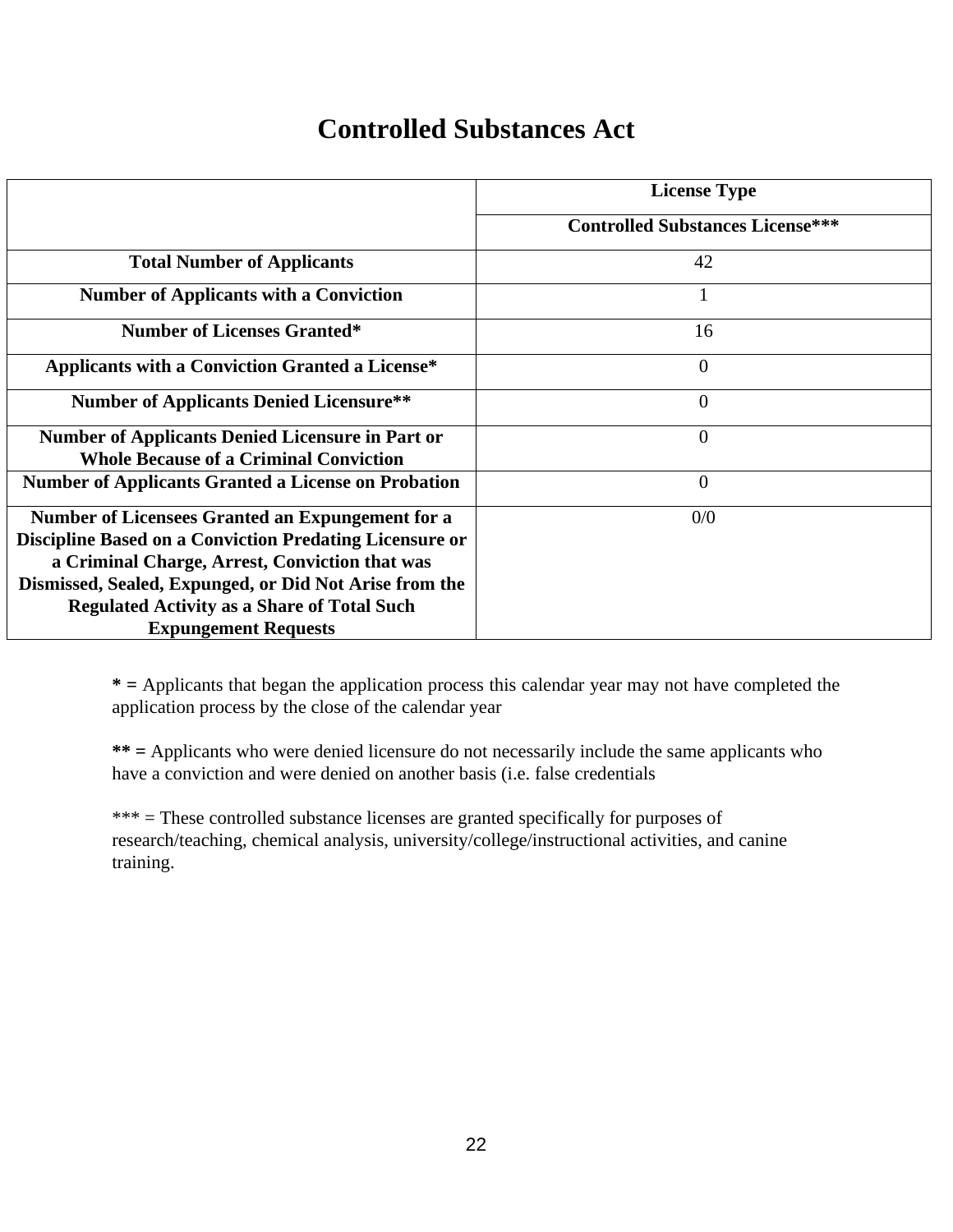#### **Illinois Dental Practice Act**

|                                                                                                                                                                                                                                                                                                                     | <b>License Type</b>                                                                                             |                                                   |                                   |                                                                            |                                                                |
|---------------------------------------------------------------------------------------------------------------------------------------------------------------------------------------------------------------------------------------------------------------------------------------------------------------------|-----------------------------------------------------------------------------------------------------------------|---------------------------------------------------|-----------------------------------|----------------------------------------------------------------------------|----------------------------------------------------------------|
|                                                                                                                                                                                                                                                                                                                     | Approved<br><b>Dental/Dental</b><br><b>Hygienist</b><br><b>Continuing</b><br><b>Education</b><br><b>Sponsor</b> | <b>Dental</b><br><b>Sedation</b><br><b>Permit</b> | <b>Licensed</b><br><b>Dentist</b> | <b>Licensed</b><br><b>Dentist</b><br><b>Controlled</b><br><b>Substance</b> | <b>Licensed</b><br><b>Specialist</b><br>in<br><b>Dentistry</b> |
| <b>Total Number of Applicants</b>                                                                                                                                                                                                                                                                                   | $\theta$                                                                                                        | 30                                                | 523                               | 517                                                                        | 62                                                             |
| <b>Number of Applicants with a Conviction</b>                                                                                                                                                                                                                                                                       | $\Omega$                                                                                                        | $\theta$                                          | $\Omega$                          | $\overline{3}$                                                             | $\Omega$                                                       |
| <b>Number of Licenses Granted*</b>                                                                                                                                                                                                                                                                                  | $\theta$                                                                                                        | 20                                                | 480                               | 503                                                                        | 61                                                             |
| <b>Applicants with a Conviction Granted a License</b>                                                                                                                                                                                                                                                               | $\overline{0}$                                                                                                  | $\Omega$                                          | $\Omega$                          | 3                                                                          | $\overline{0}$                                                 |
| <b>Number of Applicants Denied Licensure**</b>                                                                                                                                                                                                                                                                      | $\Omega$                                                                                                        | $\theta$                                          | $\Omega$                          | $\Omega$                                                                   | $\Omega$                                                       |
| <b>Number of Applicants Denied Licensure in Part</b><br>or Whole Because of a Criminal Conviction                                                                                                                                                                                                                   | $\Omega$                                                                                                        | $\theta$                                          | $\theta$                          | $\Omega$                                                                   | $\Omega$                                                       |
| <b>Number of Applicants Granted a License on</b><br><b>Probation</b>                                                                                                                                                                                                                                                | $\theta$                                                                                                        | $\Omega$                                          | $\Omega$                          | $\Omega$                                                                   | $\Omega$                                                       |
| <b>Number of Licensees Granted an Expungement</b><br>for a Discipline Based on a Conviction Predating<br>Licensure or a Criminal Charge, Arrest,<br><b>Conviction that was Dismissed, Sealed, Expunged,</b><br>or Did Not Arise from the Regulated Activity as a<br><b>Share of Total Such Expungement Requests</b> | 0/0                                                                                                             | 0/0                                               | 0/0                               | 0/0                                                                        | 0/0                                                            |

**\* =** Applicants that began the application process this calendar year may not have completed the application process by the close of the calendar year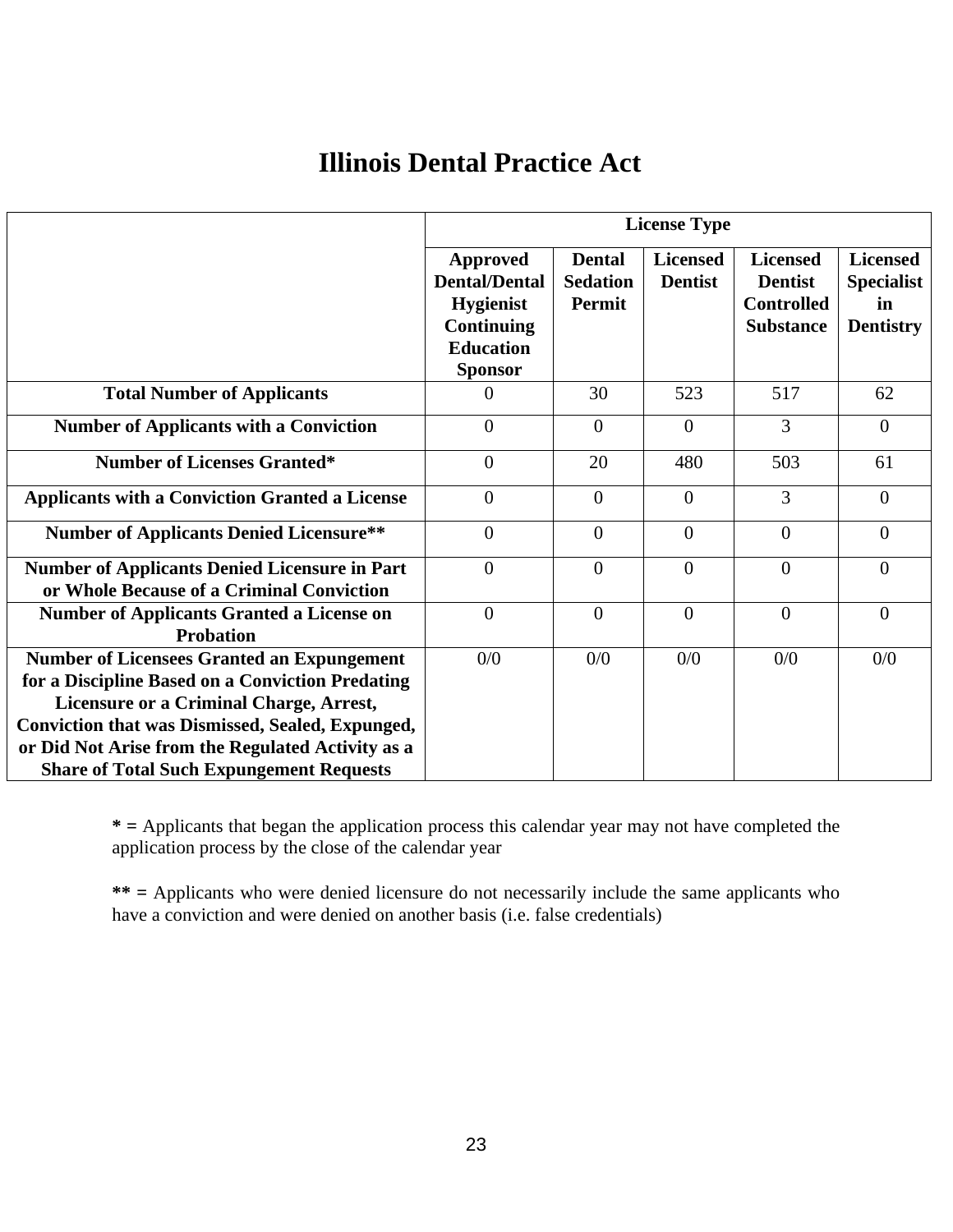|                                                                                                                                                                                                                                                                                                                     | <b>License Type</b>                                    |                                                       |                                                    |  |
|---------------------------------------------------------------------------------------------------------------------------------------------------------------------------------------------------------------------------------------------------------------------------------------------------------------------|--------------------------------------------------------|-------------------------------------------------------|----------------------------------------------------|--|
|                                                                                                                                                                                                                                                                                                                     | <b>Registered</b><br><b>Dental</b><br><b>Hygienist</b> | <b>Restricted</b><br><b>Faculty</b><br><b>License</b> | <b>Temporary Dental</b><br><b>Training License</b> |  |
| <b>Total Number of Applicants</b>                                                                                                                                                                                                                                                                                   | 343                                                    | 11                                                    | 48                                                 |  |
| <b>Number of Applicants with a Conviction</b>                                                                                                                                                                                                                                                                       | $\theta$                                               | $\theta$                                              | $\overline{0}$                                     |  |
| <b>Number of Licenses Granted*</b>                                                                                                                                                                                                                                                                                  | 326                                                    | 10                                                    | 42                                                 |  |
| <b>Applicants with a Conviction Granted a License</b>                                                                                                                                                                                                                                                               | $\Omega$                                               | $\overline{0}$                                        | $\overline{0}$                                     |  |
| <b>Number of Applicants Denied Licensure**</b>                                                                                                                                                                                                                                                                      | $\theta$                                               | $\overline{0}$                                        | $\overline{0}$                                     |  |
| <b>Number of Applicants Denied Licensure in Part or</b><br><b>Whole Because of a Criminal Conviction</b>                                                                                                                                                                                                            | $\theta$                                               | $\theta$                                              | $\overline{0}$                                     |  |
| <b>Number of Applicants Granted a License on</b><br><b>Probation</b>                                                                                                                                                                                                                                                | $\overline{0}$                                         | $\overline{0}$                                        | $\overline{0}$                                     |  |
| Number of Licensees Granted an Expungement for a<br><b>Discipline Based on a Conviction Predating</b><br><b>Licensure or a Criminal Charge, Arrest, Conviction</b><br>that was Dismissed, Sealed, Expunged, or Did Not<br>Arise from the Regulated Activity as a Share of Total<br><b>Such Expungement Requests</b> | 0/0                                                    | 0/0                                                   | 0/0                                                |  |

**\* =** Applicants that began the application process this calendar year may not have completed the application process by the close of the calendar year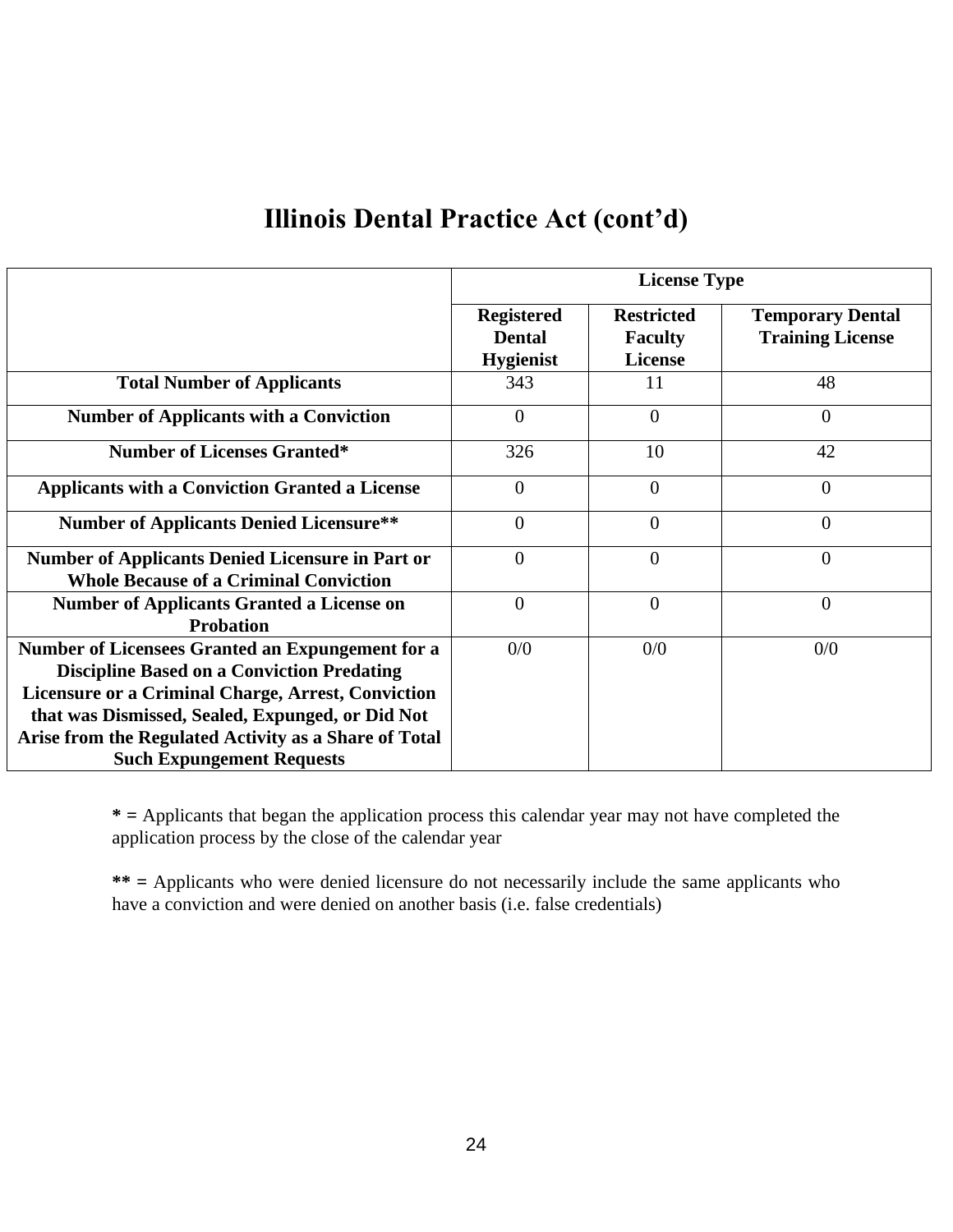## **Design Firm Registration**

|                                                                                                                                                                                                                                                                                                                                                                | <b>License Type</b>                                                                            |                  |                                                      |                         |  |
|----------------------------------------------------------------------------------------------------------------------------------------------------------------------------------------------------------------------------------------------------------------------------------------------------------------------------------------------------------------|------------------------------------------------------------------------------------------------|------------------|------------------------------------------------------|-------------------------|--|
|                                                                                                                                                                                                                                                                                                                                                                | Land Surveyor, Architect,<br><b>Professional Engineering,</b><br><b>Structural Engineering</b> | <b>Architect</b> | <b>Architect, Professional</b><br><b>Engineering</b> | Land<br><b>Surveyor</b> |  |
| <b>Total Number of Applicants</b>                                                                                                                                                                                                                                                                                                                              |                                                                                                | 88               | 3                                                    | $\overline{7}$          |  |
| <b>Number of Applicants with a</b><br><b>Conviction</b>                                                                                                                                                                                                                                                                                                        | $\overline{0}$                                                                                 | $\mathbf{0}$     | $\mathbf{0}$                                         | $\overline{0}$          |  |
| <b>Number of Licenses</b><br>Granted*                                                                                                                                                                                                                                                                                                                          | $\overline{0}$                                                                                 | 48               | $\overline{2}$                                       | $\overline{4}$          |  |
| <b>Applicants with a Conviction</b><br><b>Granted a License</b>                                                                                                                                                                                                                                                                                                | $\overline{0}$                                                                                 | $\theta$         | $\mathbf{0}$                                         | $\theta$                |  |
| <b>Number of Applicants</b><br><b>Denied Licensure**</b>                                                                                                                                                                                                                                                                                                       | $\overline{0}$                                                                                 | $\overline{0}$   | $\boldsymbol{0}$                                     | $\overline{0}$          |  |
| <b>Number of Applicants</b><br><b>Denied Licensure in Part or</b><br><b>Whole Because of a Criminal</b><br><b>Conviction</b>                                                                                                                                                                                                                                   | $\overline{0}$                                                                                 | $\mathbf{0}$     | $\overline{0}$                                       | $\overline{0}$          |  |
| <b>Number of Applicants</b><br><b>Granted a License on</b><br><b>Probation</b>                                                                                                                                                                                                                                                                                 | $\overline{0}$                                                                                 | $\mathbf{0}$     | $\boldsymbol{0}$                                     | $\boldsymbol{0}$        |  |
| <b>Number of Licensees</b><br><b>Granted an Expungement</b><br>for a Discipline Based on a<br><b>Conviction Predating</b><br><b>Licensure or a Criminal</b><br><b>Charge, Arrest, Conviction</b><br>that was Dismissed, Sealed,<br><b>Expunged, or Did Not Arise</b><br>from the Regulated Activity<br>as a Share of Total Such<br><b>Expungement Requests</b> | 0/0                                                                                            | 0/0              | 0/0                                                  | 0/0                     |  |

**\* =** Applicants that began the application process this calendar year may not have completed the application process by the close of the calendar year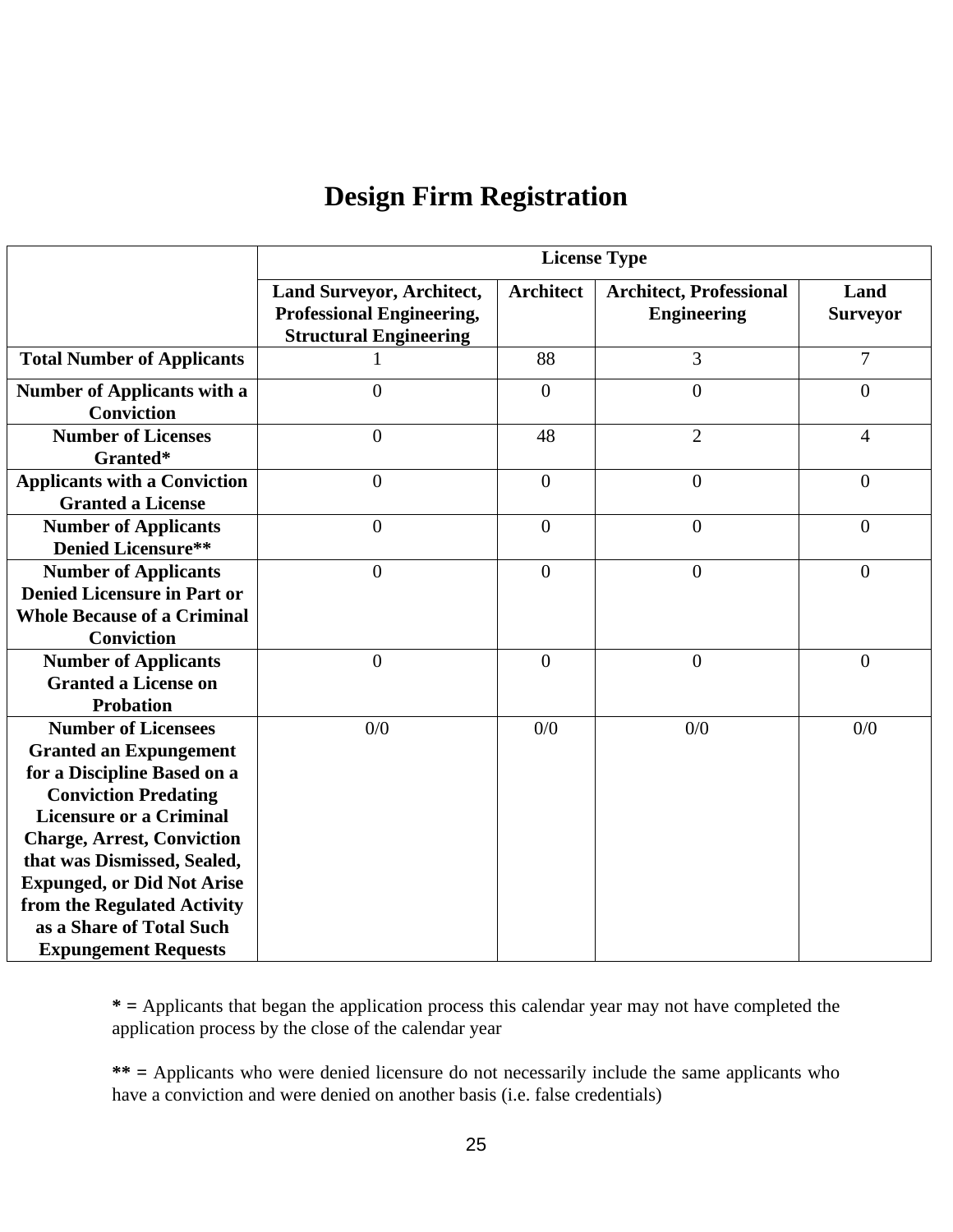#### **Design Firm Registration (cont'd)**

|                                                                                                                                                                                                                                                                                                                               | <b>License Type</b>                                            |                                                                                |                                           |                                         |
|-------------------------------------------------------------------------------------------------------------------------------------------------------------------------------------------------------------------------------------------------------------------------------------------------------------------------------|----------------------------------------------------------------|--------------------------------------------------------------------------------|-------------------------------------------|-----------------------------------------|
|                                                                                                                                                                                                                                                                                                                               | Land<br>Surveyor,<br><b>Professional</b><br><b>Engineering</b> | <b>Professional</b><br>Engineering,<br><b>Structural</b><br><b>Engineering</b> | <b>Professional</b><br><b>Engineering</b> | <b>Structural</b><br><b>Engineering</b> |
| <b>Total Number of Applicants</b>                                                                                                                                                                                                                                                                                             | $\mathcal{D}_{\cdot}$                                          | 9                                                                              | 101                                       | 26                                      |
| <b>Number of Applicants with a Conviction</b>                                                                                                                                                                                                                                                                                 | $\overline{0}$                                                 | $\overline{0}$                                                                 | $\overline{0}$                            | $\overline{0}$                          |
| <b>Number of Licenses Granted*</b>                                                                                                                                                                                                                                                                                            | $\mathbf{1}$                                                   | $\overline{4}$                                                                 | 53                                        | 14                                      |
| <b>Applicants with a Conviction Granted a</b><br><b>License</b>                                                                                                                                                                                                                                                               | $\boldsymbol{0}$                                               | $\overline{0}$                                                                 | $\theta$                                  | $\boldsymbol{0}$                        |
| <b>Number of Applicants Denied Licensure**</b>                                                                                                                                                                                                                                                                                | $\overline{0}$                                                 | $\overline{0}$                                                                 | $\overline{0}$                            | $\overline{0}$                          |
| <b>Number of Applicants Denied Licensure in</b><br><b>Part or Whole Because of a Criminal</b><br><b>Conviction</b>                                                                                                                                                                                                            | $\overline{0}$                                                 | $\theta$                                                                       | $\overline{0}$                            | $\overline{0}$                          |
| <b>Number of Applicants Granted a License on</b><br><b>Probation</b>                                                                                                                                                                                                                                                          | $\theta$                                                       | $\theta$                                                                       | $\theta$                                  | $\overline{0}$                          |
| <b>Number of Licensees Granted an</b><br><b>Expungement for a Discipline Based on a</b><br><b>Conviction Predating Licensure or a</b><br><b>Criminal Charge, Arrest, Conviction that</b><br>was Dismissed, Sealed, Expunged, or Did Not<br>Arise from the Regulated Activity as a Share<br>of Total Such Expungement Requests | 0/0                                                            | 0/0                                                                            | 0/0                                       | 0/0                                     |

**\* =** Applicants that began the application process this calendar year may not have completed the application process by the close of the calendar year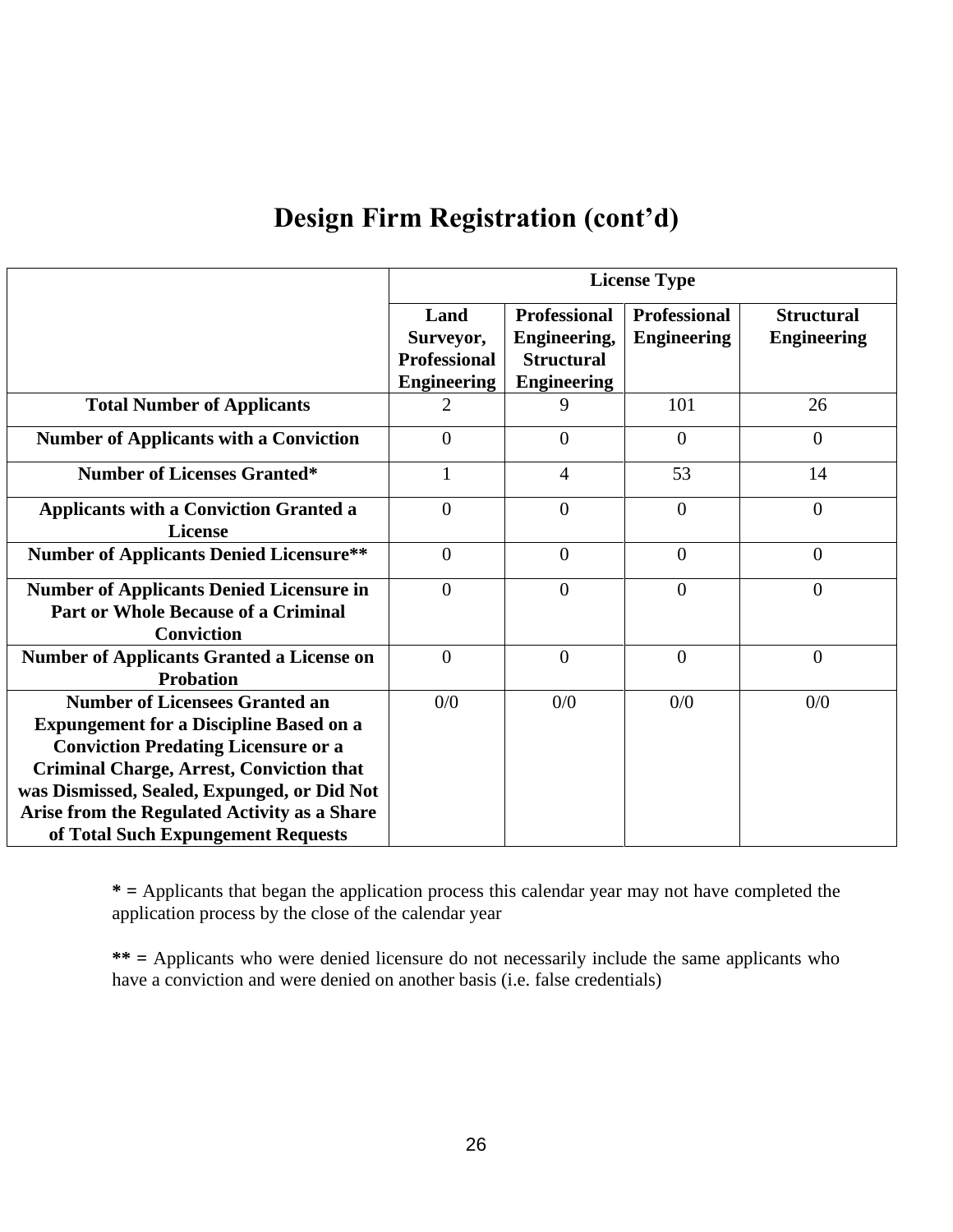#### **Design Firm Registration (cont'd)**

|                                                                                                          | <b>License Type</b>                                                              |
|----------------------------------------------------------------------------------------------------------|----------------------------------------------------------------------------------|
|                                                                                                          | <b>Land Surveyor, Professional Engineering, Structural</b><br><b>Engineering</b> |
| <b>Total Number of Applicants</b>                                                                        |                                                                                  |
| <b>Number of Applicants with a Conviction</b>                                                            | $\overline{0}$                                                                   |
| <b>Number of Licenses Granted*</b>                                                                       | $\boldsymbol{0}$                                                                 |
| <b>Applicants with a Conviction Granted a License*</b>                                                   | $\theta$                                                                         |
| <b>Number of Applicants Denied Licensure**</b>                                                           | $\theta$                                                                         |
| <b>Number of Applicants Denied Licensure in Part or</b><br><b>Whole Because of a Criminal Conviction</b> | $\overline{0}$                                                                   |
| <b>Number of Applicants Granted a License on Probation</b>                                               | $\theta$                                                                         |
| Number of Licensees Granted an Expungement for a                                                         | 0/0                                                                              |
| <b>Discipline Based on a Conviction Predating Licensure or</b>                                           |                                                                                  |
| a Criminal Charge, Arrest, Conviction that was                                                           |                                                                                  |
| Dismissed, Sealed, Expunged, or Did Not Arise from the                                                   |                                                                                  |
| <b>Regulated Activity as a Share of Total Such</b>                                                       |                                                                                  |
| <b>Expungement Requests</b>                                                                              |                                                                                  |

**\* =** Applicants that began the application process this calendar year may not have completed the application process by the close of the calendar year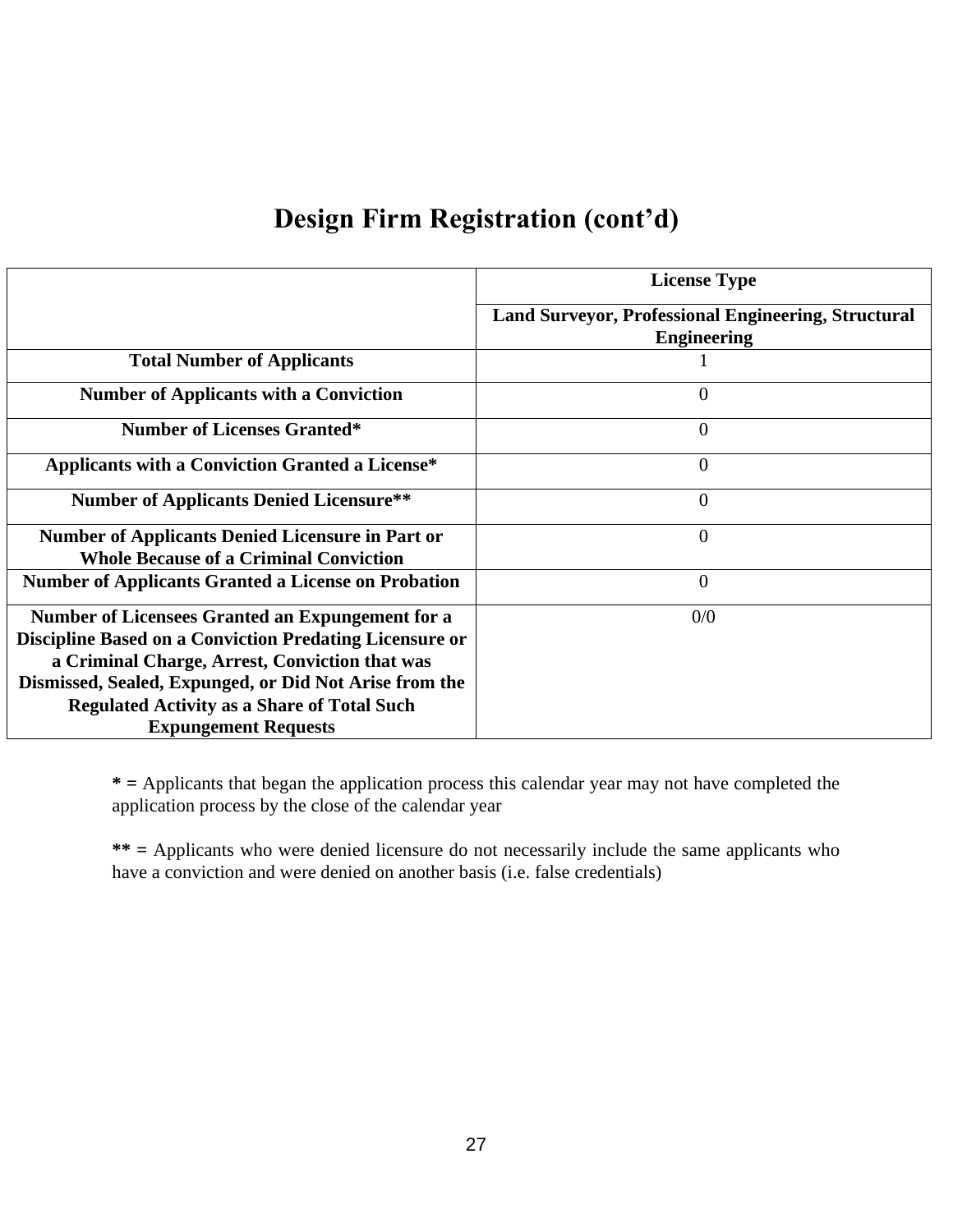#### **Detection of Deception Examiners Act**

|                                                                                                                                                                                                                                                                                                              | <b>License Type</b>                              |                                                 |  |  |
|--------------------------------------------------------------------------------------------------------------------------------------------------------------------------------------------------------------------------------------------------------------------------------------------------------------|--------------------------------------------------|-------------------------------------------------|--|--|
|                                                                                                                                                                                                                                                                                                              | <b>Detection of Deception</b><br><b>Examiner</b> | <b>Detection of Deception</b><br><b>Trainee</b> |  |  |
| <b>Total Number of Applicants</b>                                                                                                                                                                                                                                                                            | 5                                                |                                                 |  |  |
| <b>Number of Applicants with a Conviction</b>                                                                                                                                                                                                                                                                | $\theta$                                         | 0                                               |  |  |
| <b>Number of Licenses Granted*</b>                                                                                                                                                                                                                                                                           | 5                                                | 0                                               |  |  |
| <b>Applicants with a Conviction Granted a License</b>                                                                                                                                                                                                                                                        | $\overline{0}$                                   | 0                                               |  |  |
| <b>Number of Applicants Denied Licensure**</b>                                                                                                                                                                                                                                                               | $\overline{0}$                                   | 0                                               |  |  |
| <b>Number of Applicants Denied Licensure in Part or</b><br><b>Whole Because of a Criminal Conviction</b>                                                                                                                                                                                                     | $\theta$                                         | 0                                               |  |  |
| <b>Number of Applicants Granted a License on Probation</b>                                                                                                                                                                                                                                                   | $\Omega$                                         | $\overline{0}$                                  |  |  |
| Number of Licensees Granted an Expungement for a<br><b>Discipline Based on a Conviction Predating Licensure</b><br>or a Criminal Charge, Arrest, Conviction that was<br>Dismissed, Sealed, Expunged, or Did Not Arise from<br>the Regulated Activity as a Share of Total Such<br><b>Expungement Requests</b> | 0/0                                              | 0/0                                             |  |  |

**\* =** Applicants that began the application process this calendar year may not have completed the application process by the close of the calendar year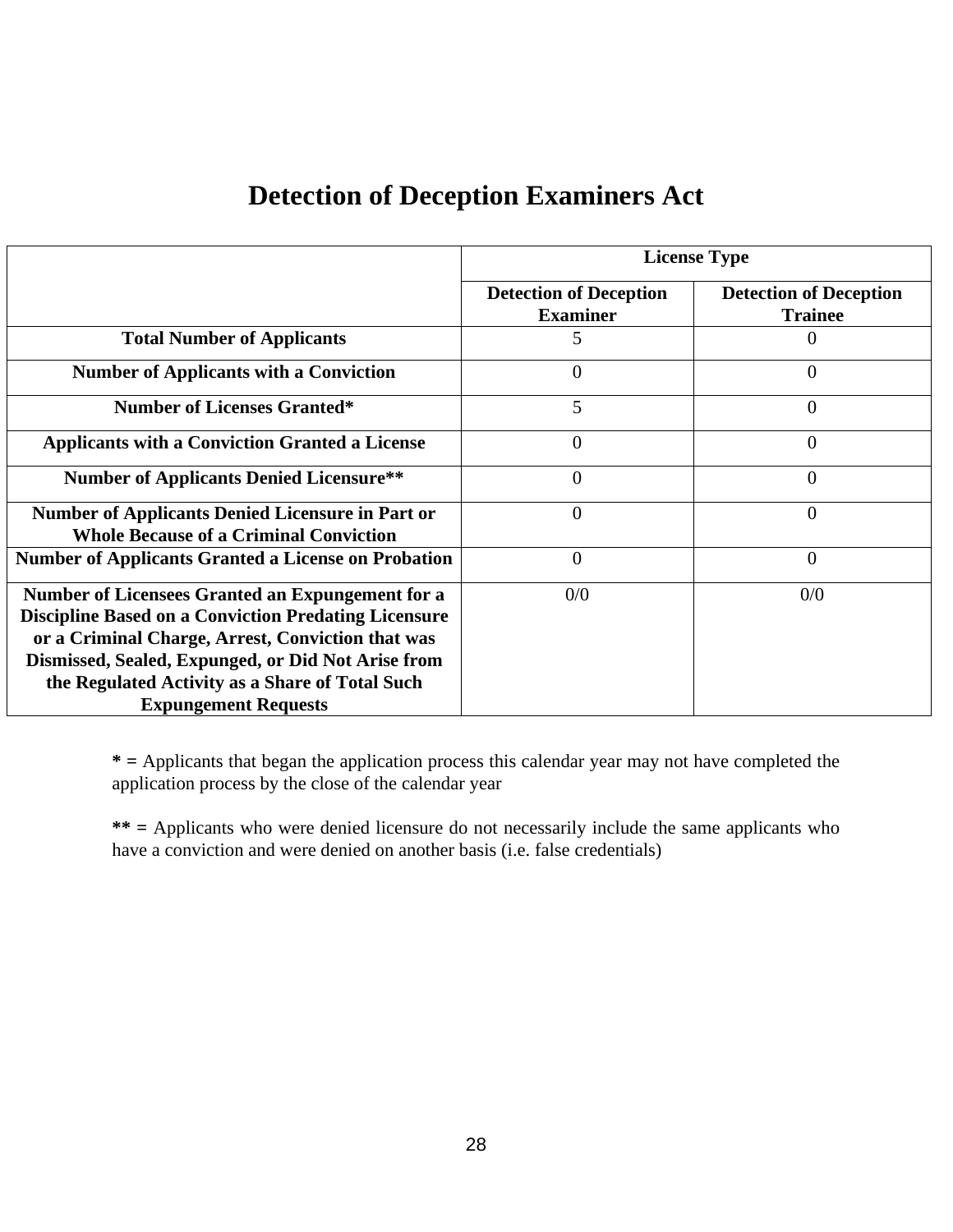|                                                                                                                                                                                                                                                                                                                                                | <b>License Type</b>                                            |                                                                 |                                                                 |                                          |                                                                                                         |
|------------------------------------------------------------------------------------------------------------------------------------------------------------------------------------------------------------------------------------------------------------------------------------------------------------------------------------------------|----------------------------------------------------------------|-----------------------------------------------------------------|-----------------------------------------------------------------|------------------------------------------|---------------------------------------------------------------------------------------------------------|
|                                                                                                                                                                                                                                                                                                                                                | <b>Armed</b><br><b>Proprietary</b><br><b>Security</b><br>Force | <b>Canine</b><br><b>Handler</b><br><b>Authorization</b><br>Card | <b>Canine</b><br><b>Trainer</b><br><b>Authorization</b><br>Card | <b>Firearm</b><br><b>Control</b><br>Card | <b>Licensed</b><br><b>Alarm</b><br><b>Contractor</b><br><b>Agency</b><br><b>Branch</b><br><b>Office</b> |
| <b>Total Number of Applicants</b>                                                                                                                                                                                                                                                                                                              | 6                                                              | 20                                                              | 1                                                               | 2003                                     | 5                                                                                                       |
| <b>Number of Applicants with a Conviction</b>                                                                                                                                                                                                                                                                                                  | $\Omega$                                                       | 1                                                               | $\theta$                                                        | 24                                       | $\theta$                                                                                                |
| <b>Number of Licenses Granted*</b>                                                                                                                                                                                                                                                                                                             | 1                                                              | 8                                                               | $\overline{0}$                                                  | 1541                                     | 3                                                                                                       |
| <b>Applicants with a Conviction Granted a</b><br><b>License</b>                                                                                                                                                                                                                                                                                | $\overline{0}$                                                 | 1                                                               | $\overline{0}$                                                  | 19                                       | $\overline{0}$                                                                                          |
| <b>Number of Applicants Denied Licensure**</b>                                                                                                                                                                                                                                                                                                 | $\overline{0}$                                                 | $\overline{0}$                                                  | $\theta$                                                        | $\theta$                                 | $\theta$                                                                                                |
| <b>Number of Applicants Denied Licensure</b><br>in Part or Whole Because of a Criminal<br><b>Conviction</b>                                                                                                                                                                                                                                    | $\theta$                                                       | $\theta$                                                        | $\Omega$                                                        | $\theta$                                 | $\theta$                                                                                                |
| <b>Number of Applicants Granted a License</b><br>on Probation                                                                                                                                                                                                                                                                                  | $\overline{0}$                                                 | $\overline{0}$                                                  | $\Omega$                                                        | $\overline{0}$                           | $\overline{0}$                                                                                          |
| <b>Number of Licensees Granted an</b><br><b>Expungement for a Discipline Based on a</b><br><b>Conviction Predating Licensure or a</b><br><b>Criminal Charge, Arrest, Conviction that</b><br>was Dismissed, Sealed, Expunged, or Did<br>Not Arise from the Regulated Activity as a<br><b>Share of Total Such Expungement</b><br><b>Requests</b> | 0/0                                                            | 0/0                                                             | 0/0                                                             | 0/0                                      | 0/0                                                                                                     |

**\* =** Applicants that began the application process this calendar year may not have completed the application process by the close of the calendar year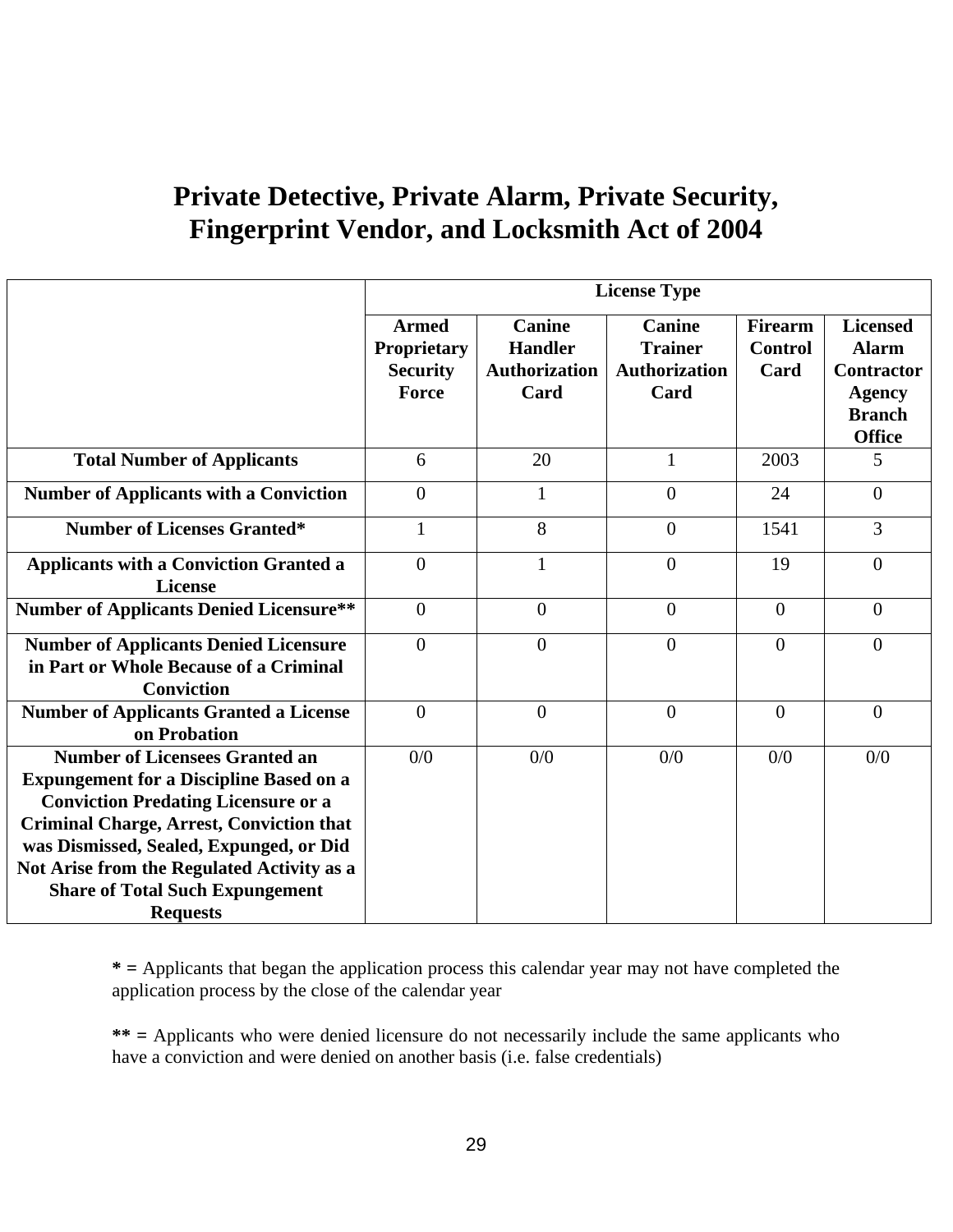|                                                                                                                                                                                                                                                                                                                               | <b>License Type</b>                                    |                                                                         |                              |                                               |                                                                        |
|-------------------------------------------------------------------------------------------------------------------------------------------------------------------------------------------------------------------------------------------------------------------------------------------------------------------------------|--------------------------------------------------------|-------------------------------------------------------------------------|------------------------------|-----------------------------------------------|------------------------------------------------------------------------|
|                                                                                                                                                                                                                                                                                                                               | <b>Licensed</b><br><b>Fingerprint</b><br><b>Vendor</b> | <b>Licensed</b><br><b>Fingerprint</b><br><b>Vendor</b><br><b>Agency</b> | <b>Licensed</b><br>Locksmith | <b>Licensed</b><br>Locksmith<br><b>Agency</b> | <b>Licensed</b><br><b>Private</b><br><b>Alarm</b><br><b>Contractor</b> |
| <b>Total Number of Applicants</b>                                                                                                                                                                                                                                                                                             | 119                                                    | 9                                                                       | 29                           | 7                                             | 27                                                                     |
| <b>Number of Applicants with a Conviction</b>                                                                                                                                                                                                                                                                                 |                                                        | $\Omega$                                                                | $\Omega$                     | $\overline{0}$                                | $\theta$                                                               |
| <b>Number of Licenses Granted*</b>                                                                                                                                                                                                                                                                                            | 78                                                     | $\overline{4}$                                                          | $\overline{2}$               | 4                                             | 6                                                                      |
| <b>Applicants with a Conviction Granted a</b><br><b>License</b>                                                                                                                                                                                                                                                               | $\overline{0}$                                         | $\theta$                                                                | $\theta$                     | $\overline{0}$                                | $\Omega$                                                               |
| <b>Number of Applicants Denied Licensure**</b>                                                                                                                                                                                                                                                                                | $\overline{0}$                                         | $\theta$                                                                | $\theta$                     | $\overline{0}$                                | $\theta$                                                               |
| <b>Number of Applicants Denied Licensure in</b><br><b>Part or Whole Because of a Criminal</b><br><b>Conviction</b>                                                                                                                                                                                                            | $\Omega$                                               | $\theta$                                                                | $\Omega$                     | $\Omega$                                      | $\Omega$                                                               |
| <b>Number of Applicants Granted a License on</b><br><b>Probation</b>                                                                                                                                                                                                                                                          | $\overline{0}$                                         | $\theta$                                                                | $\theta$                     | $\overline{0}$                                | $\overline{0}$                                                         |
| <b>Number of Licensees Granted an</b><br><b>Expungement for a Discipline Based on a</b><br><b>Conviction Predating Licensure or a Criminal</b><br><b>Charge, Arrest, Conviction that was</b><br>Dismissed, Sealed, Expunged, or Did Not<br>Arise from the Regulated Activity as a Share<br>of Total Such Expungement Requests | 0/0                                                    | 0/0                                                                     | 0/0                          | 0/0                                           | 0/0                                                                    |

**\* =** Applicants that began the application process this calendar year may not have completed the application process by the close of the calendar year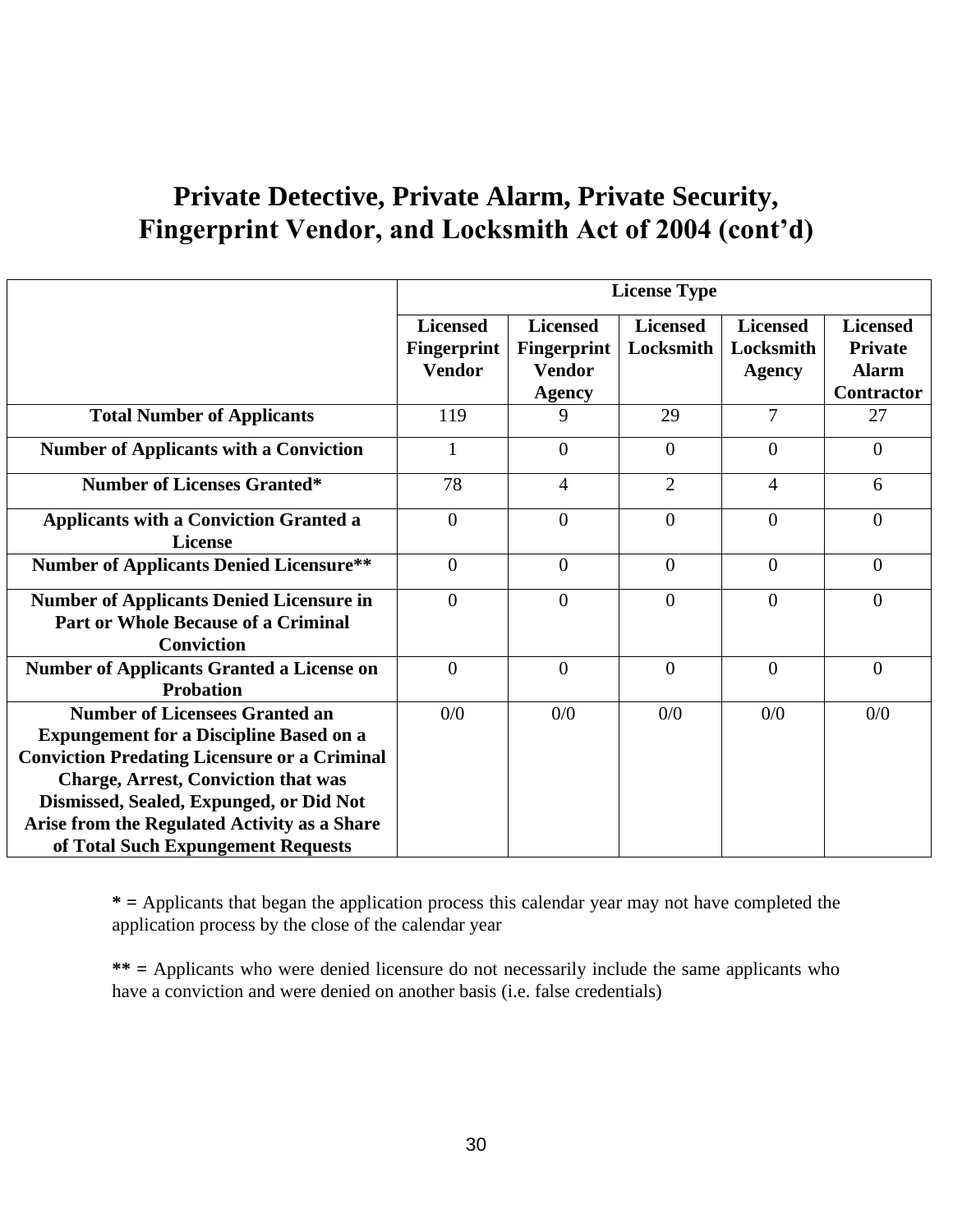|                                                                                                                                                                                                                                                                                                                               | <b>License Type</b>                                                                     |                                                       |                                                                 |                                                                                                |                                                                           |
|-------------------------------------------------------------------------------------------------------------------------------------------------------------------------------------------------------------------------------------------------------------------------------------------------------------------------------|-----------------------------------------------------------------------------------------|-------------------------------------------------------|-----------------------------------------------------------------|------------------------------------------------------------------------------------------------|---------------------------------------------------------------------------|
|                                                                                                                                                                                                                                                                                                                               | <b>Licensed</b><br><b>Private</b><br><b>Alarm</b><br><b>Contractor</b><br><b>Agency</b> | <b>Licensed</b><br><b>Private</b><br><b>Detective</b> | <b>Licensed</b><br>Private<br><b>Detective</b><br><b>Agency</b> | <b>Licensed</b><br><b>Private</b><br><b>Detective</b><br><b>Agency</b><br><b>Branch Office</b> | <b>Licensed</b><br><b>Private</b><br><b>Security</b><br><b>Contractor</b> |
| <b>Total Number of Applicants</b>                                                                                                                                                                                                                                                                                             | 34                                                                                      | 58                                                    | 32                                                              |                                                                                                | 59                                                                        |
| <b>Number of Applicants with a Conviction</b>                                                                                                                                                                                                                                                                                 | $\theta$                                                                                | 1                                                     | $\Omega$                                                        | $\theta$                                                                                       | 1                                                                         |
| <b>Number of Licenses Granted*</b>                                                                                                                                                                                                                                                                                            | 18                                                                                      | 16                                                    | 21                                                              | $\mathbf{1}$                                                                                   | 16                                                                        |
| <b>Applicants with a Conviction Granted a</b><br><b>License</b>                                                                                                                                                                                                                                                               | $\theta$                                                                                | $\mathbf{1}$                                          | $\Omega$                                                        | $\theta$                                                                                       | 1                                                                         |
| <b>Number of Applicants Denied Licensure**</b>                                                                                                                                                                                                                                                                                | $\theta$                                                                                | $\overline{0}$                                        | $\Omega$                                                        | $\overline{0}$                                                                                 | $\theta$                                                                  |
| <b>Number of Applicants Denied Licensure in</b><br><b>Part or Whole Because of a Criminal</b><br><b>Conviction</b>                                                                                                                                                                                                            | $\theta$                                                                                | $\theta$                                              | $\theta$                                                        | $\overline{0}$                                                                                 | $\theta$                                                                  |
| <b>Number of Applicants Granted a License on</b><br><b>Probation</b>                                                                                                                                                                                                                                                          | $\theta$                                                                                | $\overline{0}$                                        | $\overline{0}$                                                  | $\overline{0}$                                                                                 | $\overline{0}$                                                            |
| <b>Number of Licensees Granted an</b><br><b>Expungement for a Discipline Based on a</b><br><b>Conviction Predating Licensure or a</b><br><b>Criminal Charge, Arrest, Conviction that was</b><br>Dismissed, Sealed, Expunged, or Did Not<br>Arise from the Regulated Activity as a Share<br>of Total Such Expungement Requests | 0/0                                                                                     | 0/0                                                   | 0/0                                                             | 0/0                                                                                            | 0/0                                                                       |

**\* =** Applicants that began the application process this calendar year may not have completed the application process by the close of the calendar year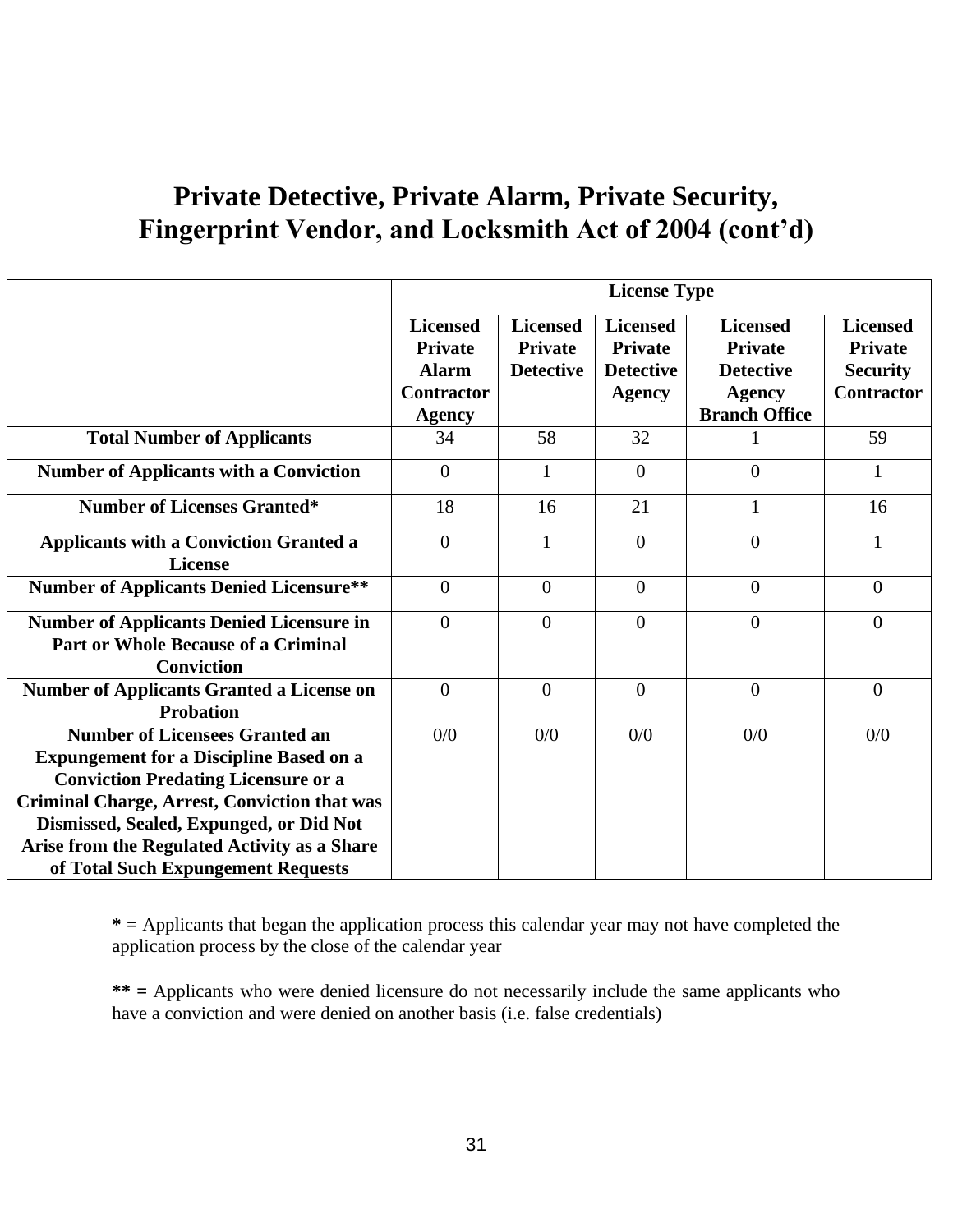|                                                                                                                                                                                                                                                                                                                                                | <b>License Type</b>                                                              |                                                                                                |                                                            |                                                          |
|------------------------------------------------------------------------------------------------------------------------------------------------------------------------------------------------------------------------------------------------------------------------------------------------------------------------------------------------|----------------------------------------------------------------------------------|------------------------------------------------------------------------------------------------|------------------------------------------------------------|----------------------------------------------------------|
|                                                                                                                                                                                                                                                                                                                                                | <b>Licensed Private</b><br><b>Security</b><br><b>Contractor</b><br><b>Agency</b> | <b>Licensed Private</b><br><b>Security</b><br><b>Contractor Agency</b><br><b>Branch Office</b> | <b>Permanent</b><br><b>Employee</b><br><b>Registration</b> | <b>Registered</b><br><b>Firearm</b><br><b>Instructor</b> |
| <b>Total Number of Applicants</b>                                                                                                                                                                                                                                                                                                              | 60                                                                               | 6                                                                                              | 12420                                                      | 23                                                       |
| <b>Number of Applicants with a Conviction</b>                                                                                                                                                                                                                                                                                                  | $\overline{0}$                                                                   | $\theta$                                                                                       | 160                                                        | $\overline{0}$                                           |
| <b>Number of Licenses Granted*</b>                                                                                                                                                                                                                                                                                                             | 29                                                                               | 4                                                                                              | 11314                                                      | 11                                                       |
| <b>Applicants with a Conviction Granted a</b><br><b>License</b>                                                                                                                                                                                                                                                                                | $\theta$                                                                         | $\overline{0}$                                                                                 | 93                                                         | $\theta$                                                 |
| <b>Number of Applicants Denied</b><br>Licensure**                                                                                                                                                                                                                                                                                              | $\overline{0}$                                                                   | $\overline{0}$                                                                                 | 36                                                         | $\theta$                                                 |
| <b>Number of Applicants Denied Licensure</b><br>in Part or Whole Because of a Criminal<br><b>Conviction</b>                                                                                                                                                                                                                                    | $\overline{0}$                                                                   | $\overline{0}$                                                                                 | 36                                                         | $\theta$                                                 |
| <b>Number of Applicants Granted a License</b><br>on Probation                                                                                                                                                                                                                                                                                  | $\overline{0}$                                                                   | $\overline{0}$                                                                                 | 32                                                         | $\mathbf{0}$                                             |
| <b>Number of Licensees Granted an</b><br><b>Expungement for a Discipline Based on a</b><br><b>Conviction Predating Licensure or a</b><br><b>Criminal Charge, Arrest, Conviction</b><br>that was Dismissed, Sealed, Expunged, or<br>Did Not Arise from the Regulated<br><b>Activity as a Share of Total Such</b><br><b>Expungement Requests</b> | 0/0                                                                              | 0/0                                                                                            | 1/1                                                        | 0/0                                                      |

**\* =** Applicants that began the application process this calendar year may not have completed the application process by the close of the calendar year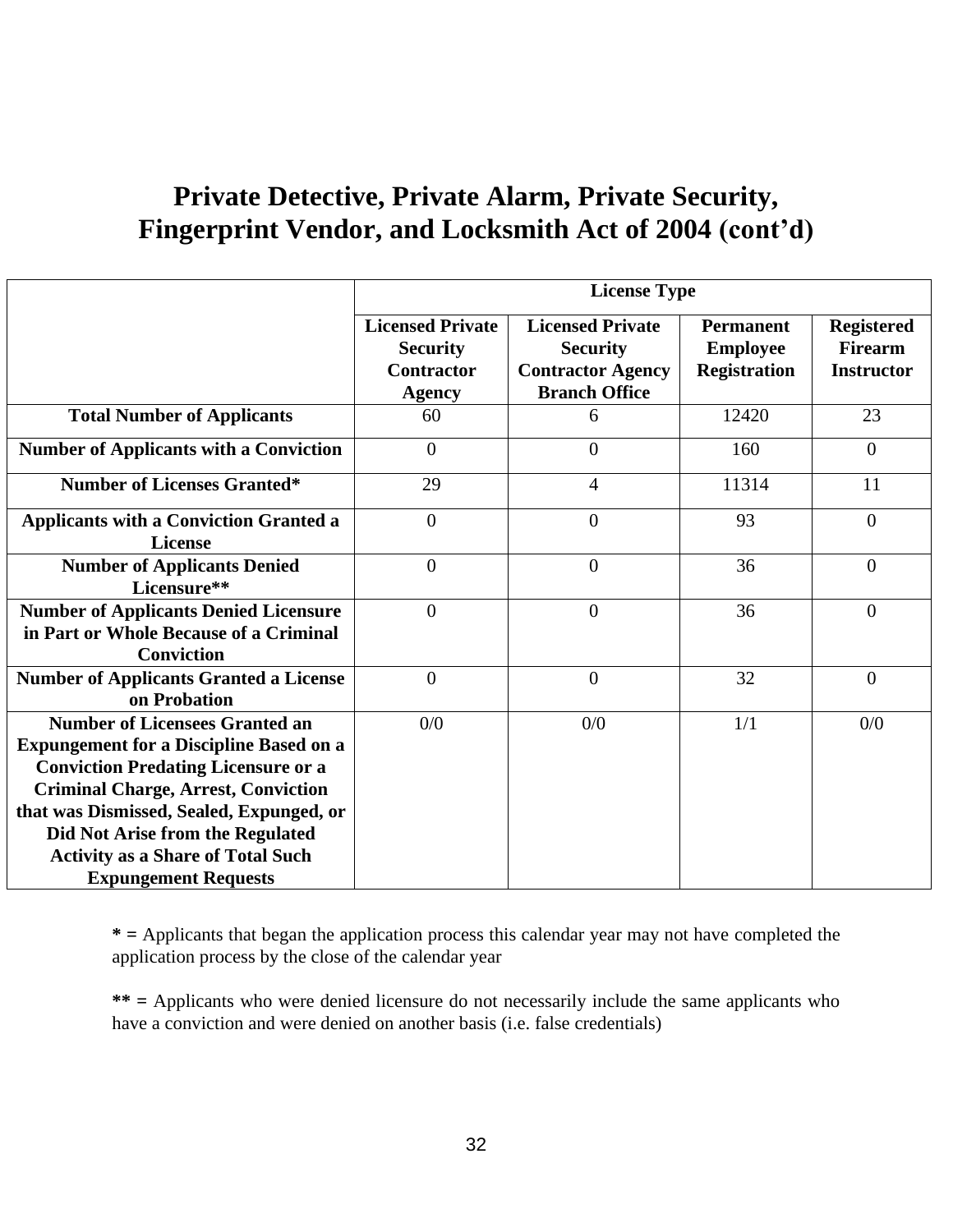|                                                                                                                                                                                                                                                                                                                                                | <b>License Type</b>                             |                                                    |                                                                    |                                                |
|------------------------------------------------------------------------------------------------------------------------------------------------------------------------------------------------------------------------------------------------------------------------------------------------------------------------------------------------|-------------------------------------------------|----------------------------------------------------|--------------------------------------------------------------------|------------------------------------------------|
|                                                                                                                                                                                                                                                                                                                                                | <b>Canine Handler</b><br><b>Training Course</b> | <b>Firearm</b><br><b>Training</b><br><b>Course</b> | <b>Licensed</b><br><b>Locksmith Agency</b><br><b>Branch Office</b> | Original<br><b>Firearms</b><br><b>Training</b> |
| <b>Total Number of Applicants</b>                                                                                                                                                                                                                                                                                                              |                                                 | 7                                                  |                                                                    | 2180                                           |
| <b>Number of Applicants with a Conviction</b>                                                                                                                                                                                                                                                                                                  | $\overline{0}$                                  | $\overline{0}$                                     | $\overline{0}$                                                     | $\mathbf{0}$                                   |
| <b>Number of Licenses Granted*</b>                                                                                                                                                                                                                                                                                                             | $\overline{0}$                                  | $\overline{2}$                                     | $\mathbf{1}$                                                       | 2005                                           |
| <b>Applicants with a Conviction Granted a</b><br><b>License</b>                                                                                                                                                                                                                                                                                | $\overline{0}$                                  | $\overline{0}$                                     | $\overline{0}$                                                     | $\theta$                                       |
| <b>Number of Applicants Denied Licensure**</b>                                                                                                                                                                                                                                                                                                 | $\overline{0}$                                  | $\overline{0}$                                     | $\overline{0}$                                                     | $\theta$                                       |
| <b>Number of Applicants Denied Licensure in</b><br><b>Part or Whole Because of a Criminal</b><br><b>Conviction</b>                                                                                                                                                                                                                             | $\overline{0}$                                  | $\theta$                                           | $\overline{0}$                                                     | $\theta$                                       |
| <b>Number of Applicants Granted a License</b><br>on Probation                                                                                                                                                                                                                                                                                  | $\theta$                                        | $\theta$                                           | $\overline{0}$                                                     | $\theta$                                       |
| <b>Number of Licensees Granted an</b><br><b>Expungement for a Discipline Based on a</b><br><b>Conviction Predating Licensure or a</b><br><b>Criminal Charge, Arrest, Conviction that</b><br>was Dismissed, Sealed, Expunged, or Did<br>Not Arise from the Regulated Activity as a<br><b>Share of Total Such Expungement</b><br><b>Requests</b> | 0/0                                             | 0/0                                                | 0/0                                                                | 0/0                                            |

**\* =** Applicants that began the application process this calendar year may not have completed the application process by the close of the calendar year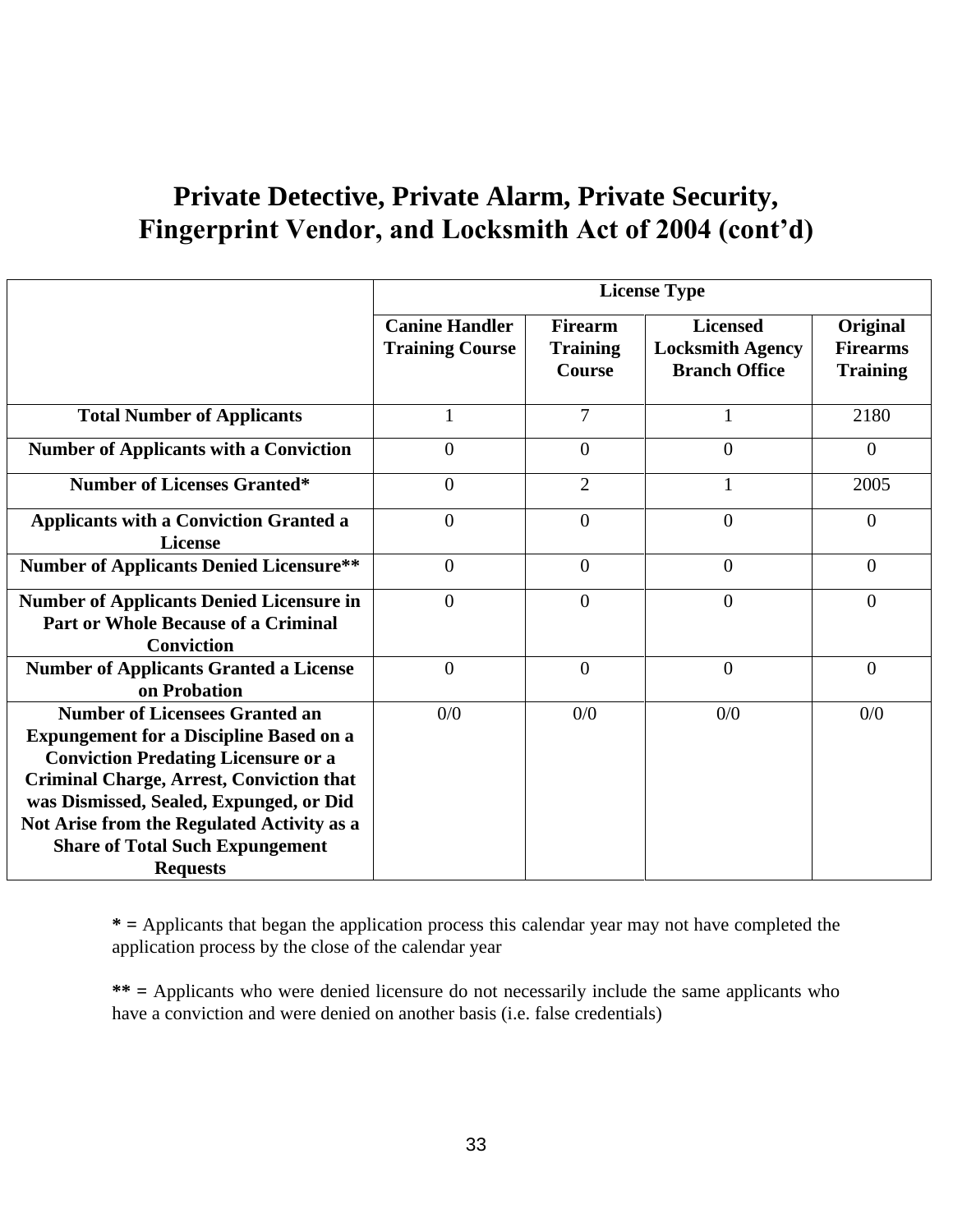|                                                                                                                                                                                                                                                                                                                            | <b>License Type</b>                      |  |  |
|----------------------------------------------------------------------------------------------------------------------------------------------------------------------------------------------------------------------------------------------------------------------------------------------------------------------------|------------------------------------------|--|--|
|                                                                                                                                                                                                                                                                                                                            | <b>Firearm Control Card-IROCC Waiver</b> |  |  |
| <b>Total Number of Applicants</b>                                                                                                                                                                                                                                                                                          |                                          |  |  |
| <b>Number of Applicants with a Conviction</b>                                                                                                                                                                                                                                                                              | $\overline{0}$                           |  |  |
| <b>Number of Licenses Granted*</b>                                                                                                                                                                                                                                                                                         |                                          |  |  |
| <b>Applicants with a Conviction Granted a License*</b>                                                                                                                                                                                                                                                                     | $\Omega$                                 |  |  |
| <b>Number of Applicants Denied Licensure**</b>                                                                                                                                                                                                                                                                             | $\overline{0}$                           |  |  |
| <b>Number of Applicants Denied Licensure in Part or</b><br><b>Whole Because of a Criminal Conviction</b>                                                                                                                                                                                                                   | $\overline{0}$                           |  |  |
| <b>Number of Applicants Granted a License on Probation</b>                                                                                                                                                                                                                                                                 | $\overline{0}$                           |  |  |
| <b>Number of Licensees Granted an Expungement for a</b><br><b>Discipline Based on a Conviction Predating Licensure or</b><br>a Criminal Charge, Arrest, Conviction that was<br>Dismissed, Sealed, Expunged, or Did Not Arise from the<br><b>Regulated Activity as a Share of Total Such</b><br><b>Expungement Requests</b> | 0/0                                      |  |  |

**\* =** Applicants that began the application process this calendar year may not have completed the application process by the close of the calendar year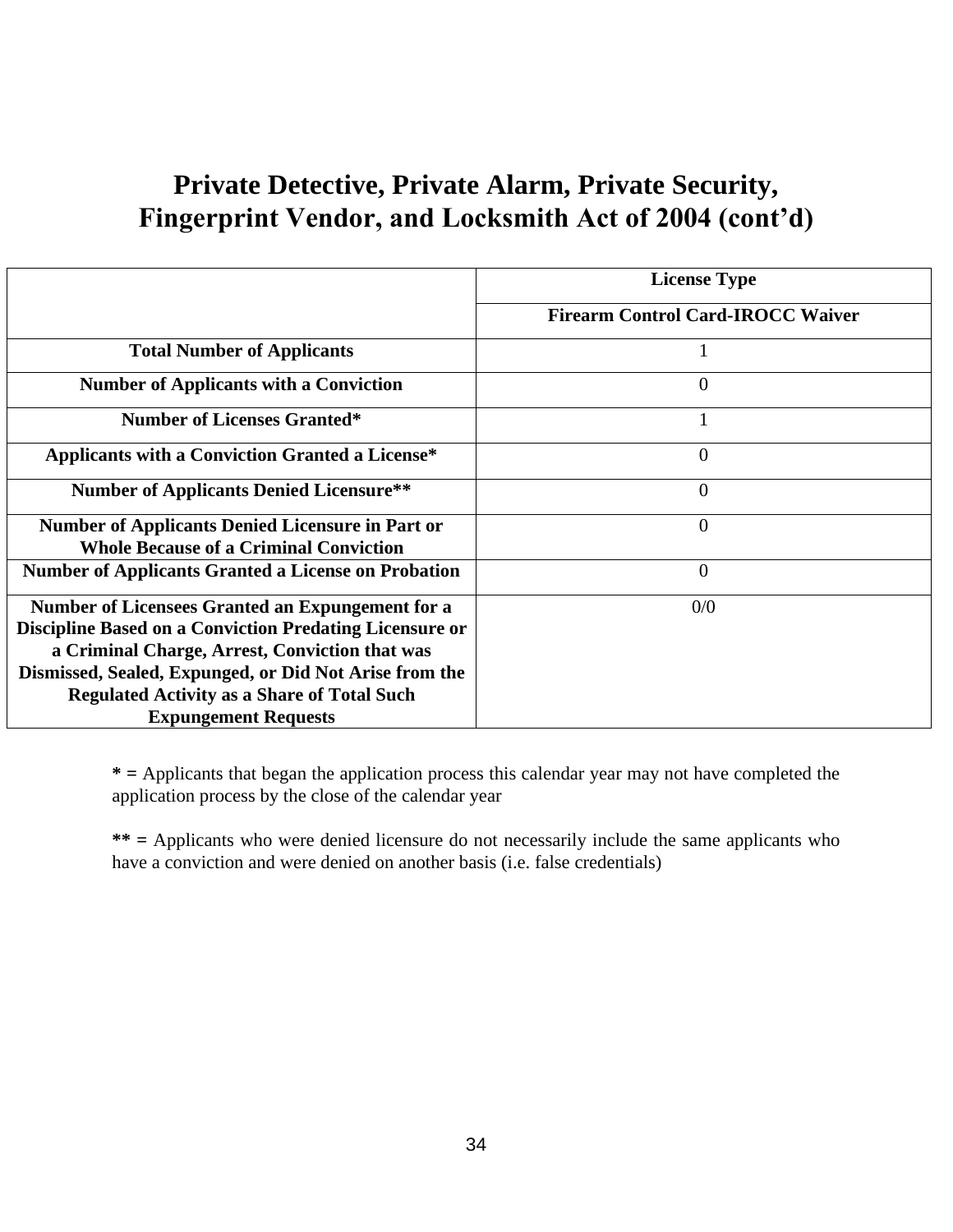#### **Dietitian Nutritionist Practice Act**

|                                                                                                                                                                                                                                                                                                              | <b>License Type</b>                                                                   |                                                  |  |  |
|--------------------------------------------------------------------------------------------------------------------------------------------------------------------------------------------------------------------------------------------------------------------------------------------------------------|---------------------------------------------------------------------------------------|--------------------------------------------------|--|--|
|                                                                                                                                                                                                                                                                                                              | <b>Dietitian/Nutrition</b><br><b>Counselor Continuing</b><br><b>Education Sponsor</b> | <b>Licensed Dietitian</b><br><b>Nutritionist</b> |  |  |
| <b>Total Number of Applicants</b>                                                                                                                                                                                                                                                                            | O                                                                                     | 347                                              |  |  |
| <b>Number of Applicants with a Conviction</b>                                                                                                                                                                                                                                                                | $\overline{0}$                                                                        | 7                                                |  |  |
| <b>Number of Licenses Granted*</b>                                                                                                                                                                                                                                                                           | $\overline{0}$                                                                        | 299                                              |  |  |
| <b>Applicants with a Conviction Granted a License</b>                                                                                                                                                                                                                                                        | 0                                                                                     | 7                                                |  |  |
| <b>Number of Applicants Denied Licensure**</b>                                                                                                                                                                                                                                                               | $\overline{0}$                                                                        | 0                                                |  |  |
| <b>Number of Applicants Denied Licensure in Part or</b><br><b>Whole Because of a Criminal Conviction</b>                                                                                                                                                                                                     | $\overline{0}$                                                                        | $\Omega$                                         |  |  |
| <b>Number of Applicants Granted a License on Probation</b>                                                                                                                                                                                                                                                   | $\overline{0}$                                                                        | 0                                                |  |  |
| Number of Licensees Granted an Expungement for a<br><b>Discipline Based on a Conviction Predating Licensure</b><br>or a Criminal Charge, Arrest, Conviction that was<br>Dismissed, Sealed, Expunged, or Did Not Arise from<br>the Regulated Activity as a Share of Total Such<br><b>Expungement Requests</b> | 0/0                                                                                   | 0/0                                              |  |  |

**\* =** Applicants that began the application process this calendar year may not have completed the application process by the close of the calendar year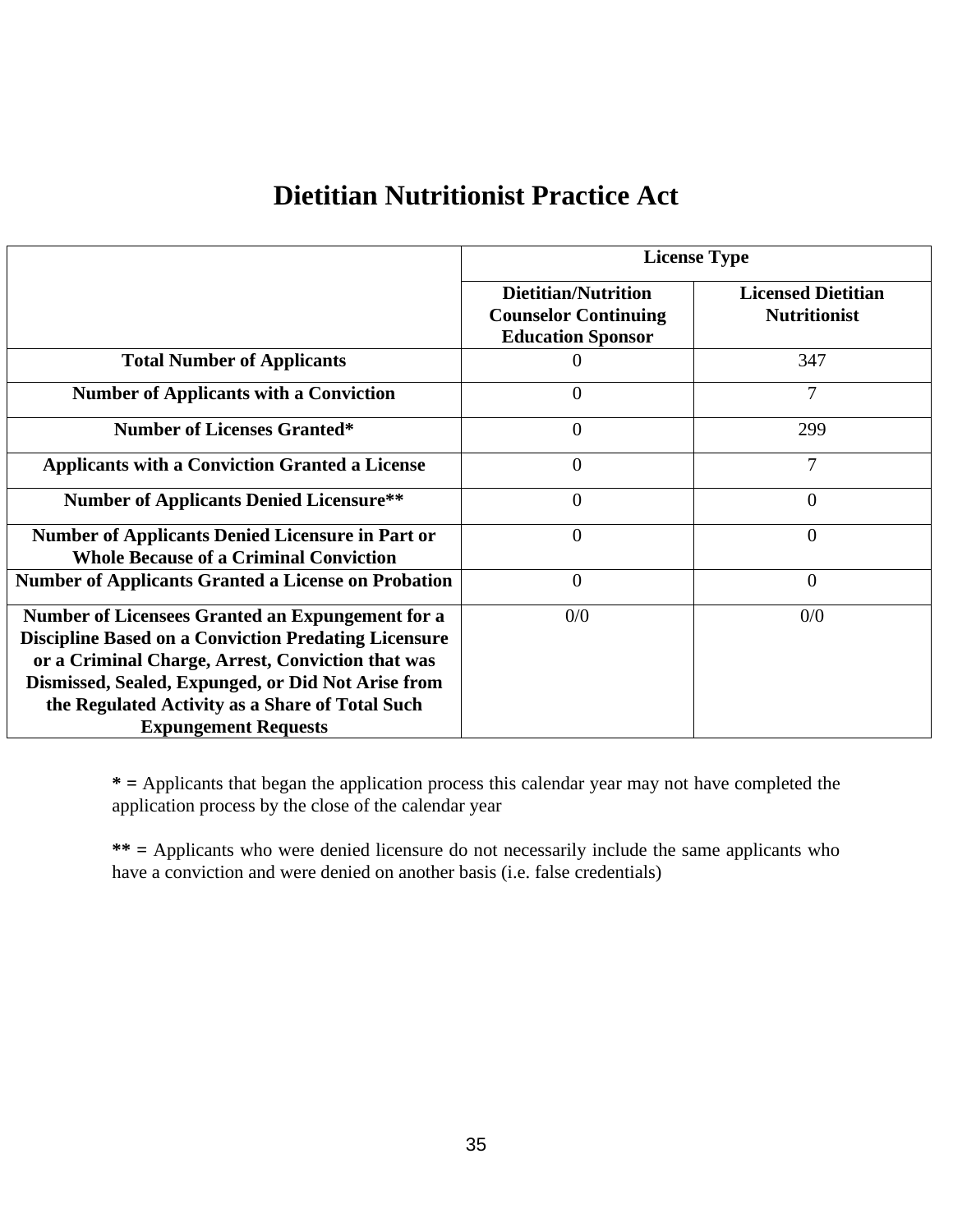|                                                                                                                                                                                                                                                                                                              | <b>License Type</b>                                                                                 |                                                                                    |                                                                                 |  |
|--------------------------------------------------------------------------------------------------------------------------------------------------------------------------------------------------------------------------------------------------------------------------------------------------------------|-----------------------------------------------------------------------------------------------------|------------------------------------------------------------------------------------|---------------------------------------------------------------------------------|--|
|                                                                                                                                                                                                                                                                                                              | <b>Environmental Health</b><br><b>Practitioner</b><br><b>Continuing Education</b><br><b>Sponsor</b> | <b>Environmental</b><br><b>Health</b><br><b>Practitioner In</b><br><b>Training</b> | <b>Licensed</b><br><b>Environmental</b><br><b>Health</b><br><b>Practitioner</b> |  |
| <b>Total Number of Applicants</b>                                                                                                                                                                                                                                                                            | $\boldsymbol{0}$                                                                                    | 3                                                                                  | 18                                                                              |  |
| <b>Number of Applicants with a Conviction</b>                                                                                                                                                                                                                                                                | $\overline{0}$                                                                                      | $\overline{0}$                                                                     | $\overline{0}$                                                                  |  |
| <b>Number of Licenses Granted*</b>                                                                                                                                                                                                                                                                           | $\overline{0}$                                                                                      | 1                                                                                  | $\overline{2}$                                                                  |  |
| <b>Applicants with a Conviction Granted a License</b>                                                                                                                                                                                                                                                        | $\overline{0}$                                                                                      | $\overline{0}$                                                                     | $\theta$                                                                        |  |
| <b>Number of Applicants Denied Licensure**</b>                                                                                                                                                                                                                                                               | $\boldsymbol{0}$                                                                                    | $\overline{0}$                                                                     | $\overline{0}$                                                                  |  |
| <b>Number of Applicants Denied Licensure in Part or</b><br><b>Whole Because of a Criminal Conviction</b>                                                                                                                                                                                                     | $\boldsymbol{0}$                                                                                    | $\overline{0}$                                                                     | $\overline{0}$                                                                  |  |
| <b>Number of Applicants Granted a License on</b><br><b>Probation</b>                                                                                                                                                                                                                                         | $\overline{0}$                                                                                      | $\overline{0}$                                                                     | $\overline{0}$                                                                  |  |
| Number of Licensees Granted an Expungement for a<br><b>Discipline Based on a Conviction Predating Licensure</b><br>or a Criminal Charge, Arrest, Conviction that was<br>Dismissed, Sealed, Expunged, or Did Not Arise from<br>the Regulated Activity as a Share of Total Such<br><b>Expungement Requests</b> | 0/0                                                                                                 | 0/0                                                                                | 0/0                                                                             |  |

#### **Environmental Health Practitioner Licensing Act**

**\* =** Applicants that began the application process this calendar year may not have completed the application process by the close of the calendar year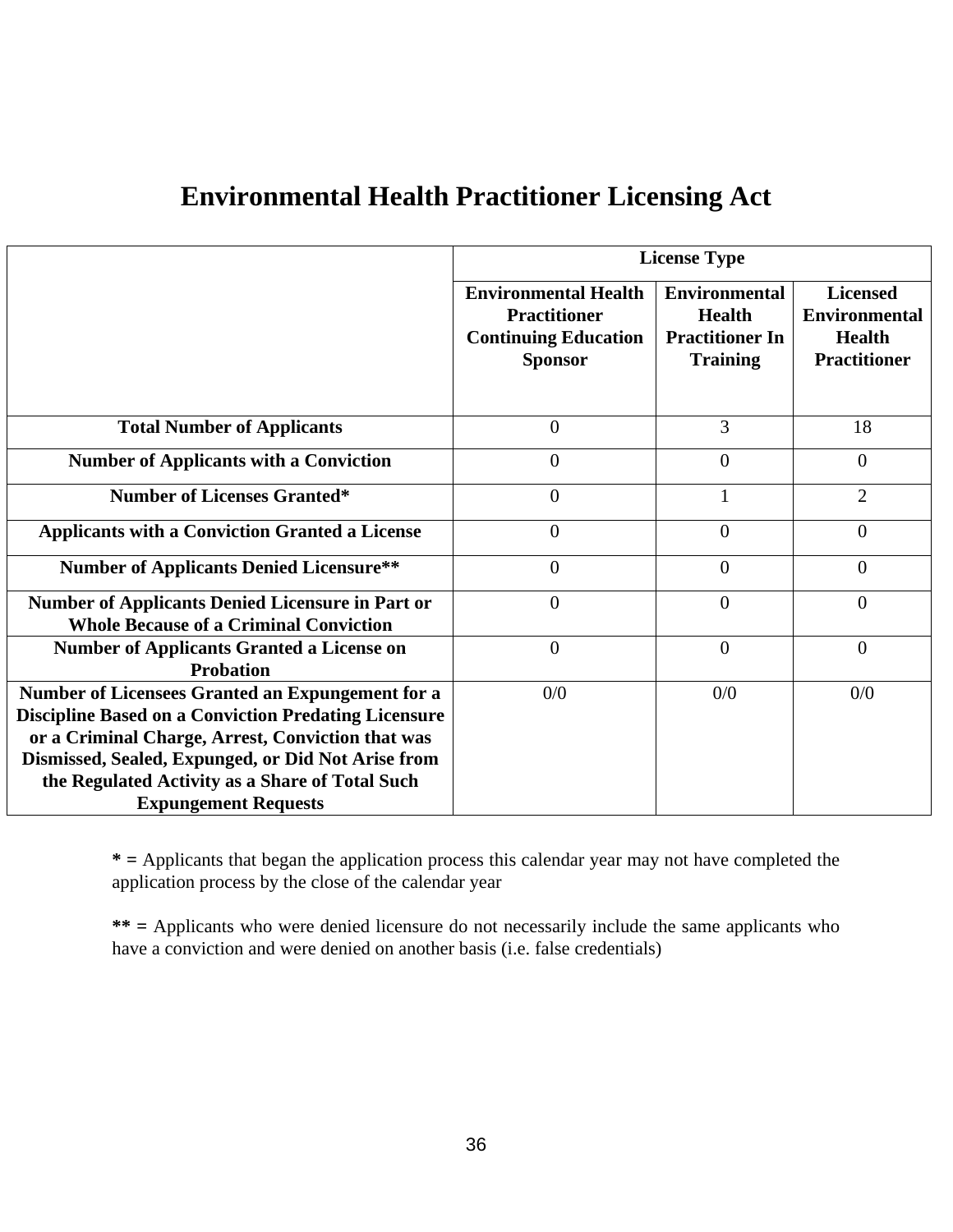| <b>Funeral Directors and Embalmers Licensing Code</b> |
|-------------------------------------------------------|
|-------------------------------------------------------|

|                                                                                                                                                                                                                                                                               | <b>License Type</b>                                                                   |                                                                      |                                                                                              |
|-------------------------------------------------------------------------------------------------------------------------------------------------------------------------------------------------------------------------------------------------------------------------------|---------------------------------------------------------------------------------------|----------------------------------------------------------------------|----------------------------------------------------------------------------------------------|
|                                                                                                                                                                                                                                                                               | <b>Funeral Director and</b><br><b>Embalmer Continuing</b><br><b>Education Sponsor</b> | <b>Licensed</b><br><b>Funeral</b><br>Director and<br><b>Embalmer</b> | <b>Licensed</b><br><b>Funeral</b><br><b>Director and</b><br><b>Embalmer</b><br><b>Intern</b> |
| <b>Total Number of Applicants</b>                                                                                                                                                                                                                                             | $\overline{4}$                                                                        | 67                                                                   | 58                                                                                           |
| <b>Number of Applicants with a Conviction</b>                                                                                                                                                                                                                                 | $\overline{0}$                                                                        | $\theta$                                                             |                                                                                              |
| <b>Number of Licenses Granted*</b>                                                                                                                                                                                                                                            | $\overline{0}$                                                                        | 46                                                                   | 48                                                                                           |
| <b>Applicants with a Conviction Granted a License</b>                                                                                                                                                                                                                         | $\overline{0}$                                                                        | $\theta$                                                             |                                                                                              |
| <b>Number of Applicants Denied Licensure**</b>                                                                                                                                                                                                                                | $\overline{0}$                                                                        | $\theta$                                                             | $\Omega$                                                                                     |
| <b>Number of Applicants Denied Licensure in Part or</b><br><b>Whole Because of a Criminal Conviction</b>                                                                                                                                                                      | $\overline{0}$                                                                        | $\overline{0}$                                                       | $\Omega$                                                                                     |
| <b>Number of Applicants Granted a License on</b><br><b>Probation</b>                                                                                                                                                                                                          | $\mathbf{0}$                                                                          | $\overline{0}$                                                       | $\overline{0}$                                                                               |
| Number of Licensees Granted an Expungement for a<br><b>Discipline Based on a Conviction Predating Licensure</b><br>or a Criminal Charge, Arrest, Conviction that was<br>Dismissed, Sealed, Expunged, or Did Not Arise from<br>the Regulated Activity as a Share of Total Such | 0/0                                                                                   | 0/0                                                                  | 0/0                                                                                          |
| <b>Expungement Requests</b>                                                                                                                                                                                                                                                   |                                                                                       |                                                                      |                                                                                              |

**\* =** Applicants that began the application process this calendar year may not have completed the application process by the close of the calendar year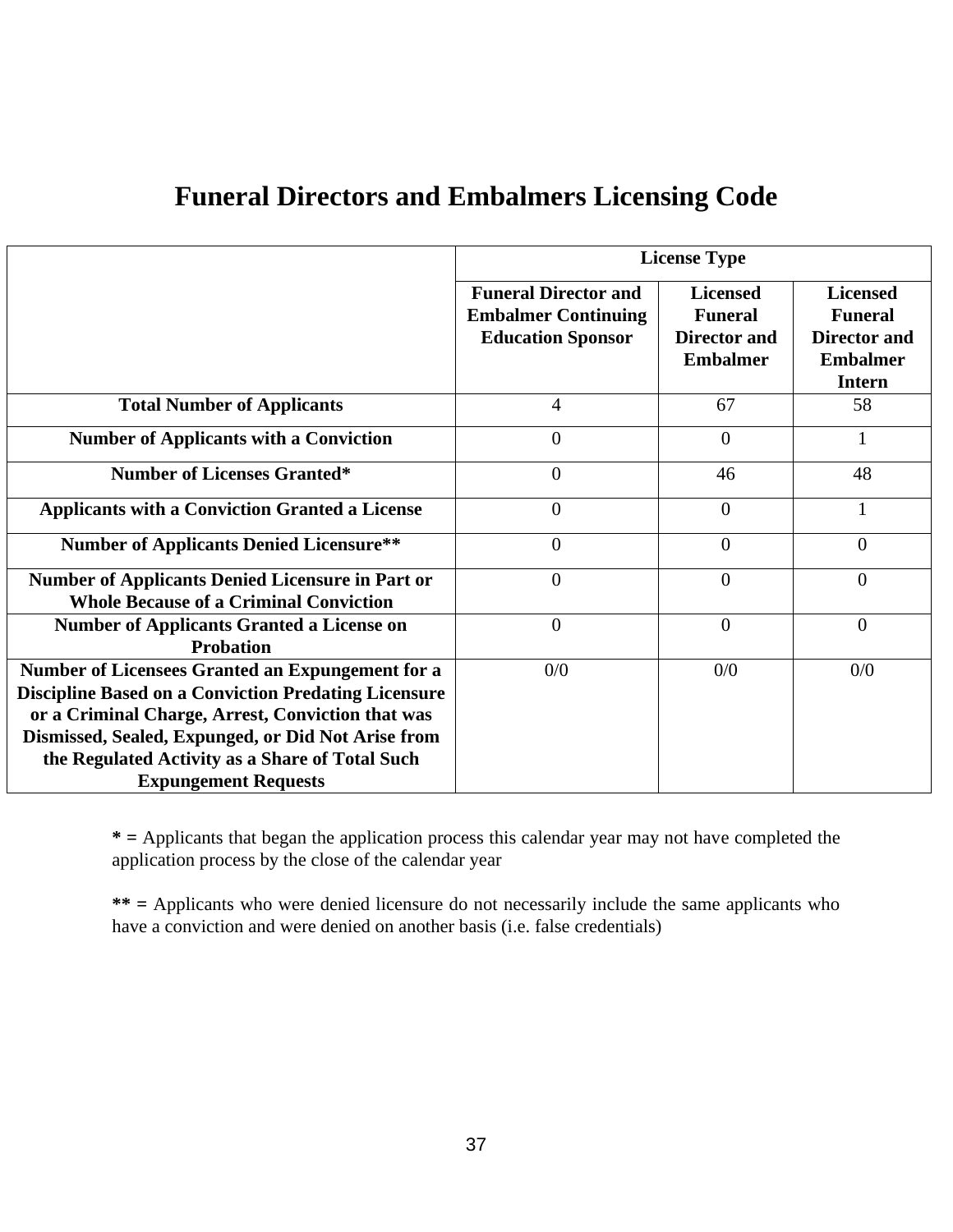#### **Professional Geologist Licensing Code**

|                                                                | <b>License Type</b>                    |
|----------------------------------------------------------------|----------------------------------------|
|                                                                | <b>Licensed Professional Geologist</b> |
| <b>Total Number of Applicants</b>                              | 18                                     |
| <b>Number of Applicants with a Conviction</b>                  | $\theta$                               |
| <b>Number of Licenses Granted*</b>                             | $\overline{4}$                         |
| <b>Applicants with a Conviction Granted a License*</b>         | $\overline{0}$                         |
| <b>Number of Applicants Denied Licensure**</b>                 | $\theta$                               |
| <b>Number of Applicants Denied Licensure in Part or</b>        | $\overline{0}$                         |
| <b>Whole Because of a Criminal Conviction</b>                  |                                        |
| <b>Number of Applicants Granted a License on Probation</b>     | $\overline{0}$                         |
| Number of Licensees Granted an Expungement for a               | 0/0                                    |
| <b>Discipline Based on a Conviction Predating Licensure or</b> |                                        |
| a Criminal Charge, Arrest, Conviction that was                 |                                        |
| Dismissed, Sealed, Expunged, or Did Not Arise from the         |                                        |
| <b>Regulated Activity as a Share of Total Such</b>             |                                        |
| <b>Expungement Requests</b>                                    |                                        |

**\* =** Applicants that began the application process this calendar year may not have completed the application process by the close of the calendar year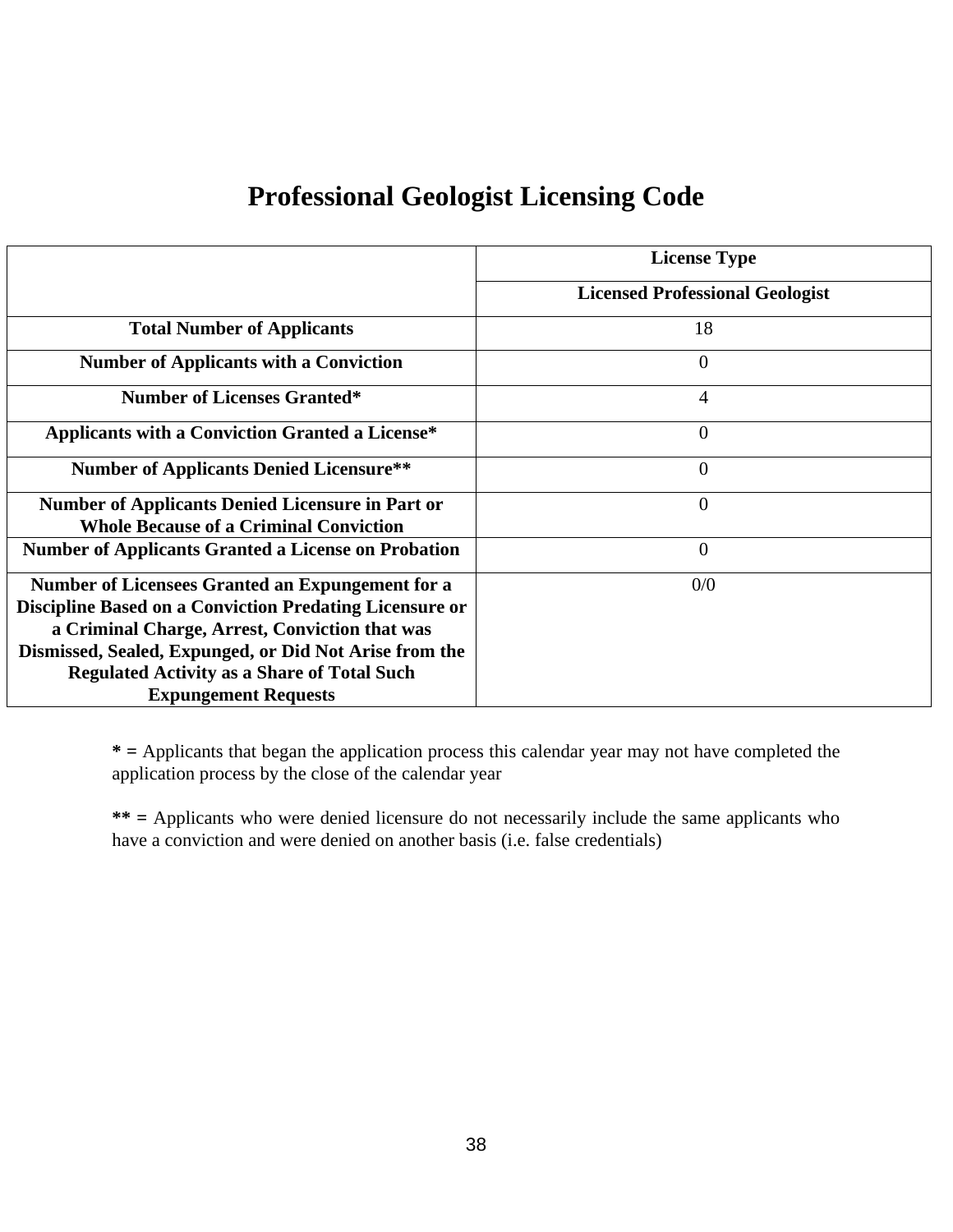## **Home Medical Equipment and Services Provider License Act**

|                                                                                                                                                                                                                                                                                                                     | <b>License Type</b>                                 |  |  |
|---------------------------------------------------------------------------------------------------------------------------------------------------------------------------------------------------------------------------------------------------------------------------------------------------------------------|-----------------------------------------------------|--|--|
|                                                                                                                                                                                                                                                                                                                     | <b>Home Medical Equipment and Services Provider</b> |  |  |
| <b>Total Number of Applicants</b>                                                                                                                                                                                                                                                                                   | 146                                                 |  |  |
| <b>Number of Applicants with a Conviction</b>                                                                                                                                                                                                                                                                       | $\overline{2}$                                      |  |  |
| <b>Number of Licenses Granted*</b>                                                                                                                                                                                                                                                                                  | 131                                                 |  |  |
| <b>Applicants with a Conviction Granted a License*</b>                                                                                                                                                                                                                                                              | $\overline{0}$                                      |  |  |
| <b>Number of Applicants Denied Licensure**</b>                                                                                                                                                                                                                                                                      | $\overline{0}$                                      |  |  |
| <b>Number of Applicants Denied Licensure in Part or</b><br><b>Whole Because of a Criminal Conviction</b>                                                                                                                                                                                                            | $\overline{0}$                                      |  |  |
| <b>Number of Applicants Granted a License on Probation</b>                                                                                                                                                                                                                                                          | $\overline{0}$                                      |  |  |
| Number of Licensees Granted an Expungement for a<br><b>Discipline Based on a Conviction Predating Licensure or</b><br>a Criminal Charge, Arrest, Conviction that was<br>Dismissed, Sealed, Expunged, or Did Not Arise from the<br><b>Regulated Activity as a Share of Total Such</b><br><b>Expungement Requests</b> | 0/0                                                 |  |  |

**\* =** Applicants that began the application process this calendar year may not have completed the application process by the close of the calendar year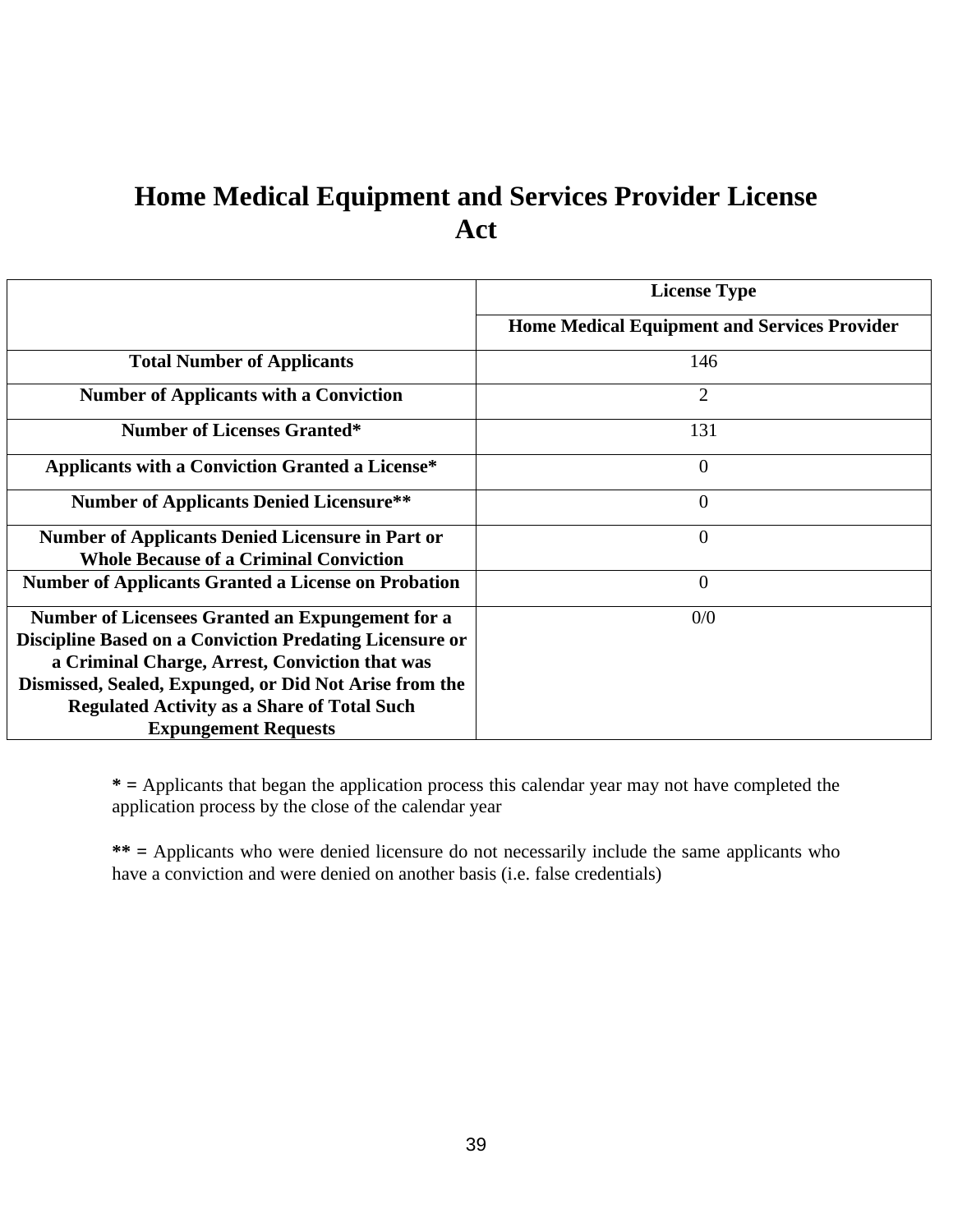|                                                                                                                                                                                                                            | <b>License Type</b>                                    |                                                                             |                                                            |
|----------------------------------------------------------------------------------------------------------------------------------------------------------------------------------------------------------------------------|--------------------------------------------------------|-----------------------------------------------------------------------------|------------------------------------------------------------|
|                                                                                                                                                                                                                            | <b>Certified</b><br><b>Euthanasia</b><br><b>Agency</b> | <b>Certified Euthanasia</b><br><b>Agency Controlled</b><br><b>Substance</b> | <b>Certified</b><br><b>Euthanasia</b><br><b>Technician</b> |
| <b>Total Number of Applicants</b>                                                                                                                                                                                          | $\overline{2}$                                         | 3                                                                           | 24                                                         |
| <b>Number of Applicants with a Conviction</b>                                                                                                                                                                              | $\overline{0}$                                         | $\overline{0}$                                                              | $\overline{0}$                                             |
| <b>Number of Licenses Granted*</b>                                                                                                                                                                                         | $\theta$                                               | $\overline{0}$                                                              | 16                                                         |
| <b>Applicants with a Conviction Granted a License</b>                                                                                                                                                                      | $\overline{0}$                                         | $\overline{0}$                                                              | $\overline{0}$                                             |
| <b>Number of Applicants Denied Licensure**</b>                                                                                                                                                                             | $\overline{0}$                                         | $\boldsymbol{0}$                                                            | $\overline{0}$                                             |
| <b>Number of Applicants Denied Licensure in Part or</b><br><b>Whole Because of a Criminal Conviction</b>                                                                                                                   | $\overline{0}$                                         | $\overline{0}$                                                              | $\overline{0}$                                             |
| <b>Number of Applicants Granted a License on</b><br><b>Probation</b>                                                                                                                                                       | $\Omega$                                               | $\overline{0}$                                                              | $\overline{0}$                                             |
| Number of Licensees Granted an Expungement for a<br><b>Discipline Based on a Conviction Predating Licensure</b><br>or a Criminal Charge, Arrest, Conviction that was<br>Dismissed, Sealed, Expunged, or Did Not Arise from | 0/0                                                    | 0/0                                                                         | 0/0                                                        |
| the Regulated Activity as a Share of Total Such<br><b>Expungement Requests</b>                                                                                                                                             |                                                        |                                                                             |                                                            |

#### **Humane Euthanasia in Animal Shelters Act**

**\* =** Applicants that began the application process this calendar year may not have completed the application process by the close of the calendar year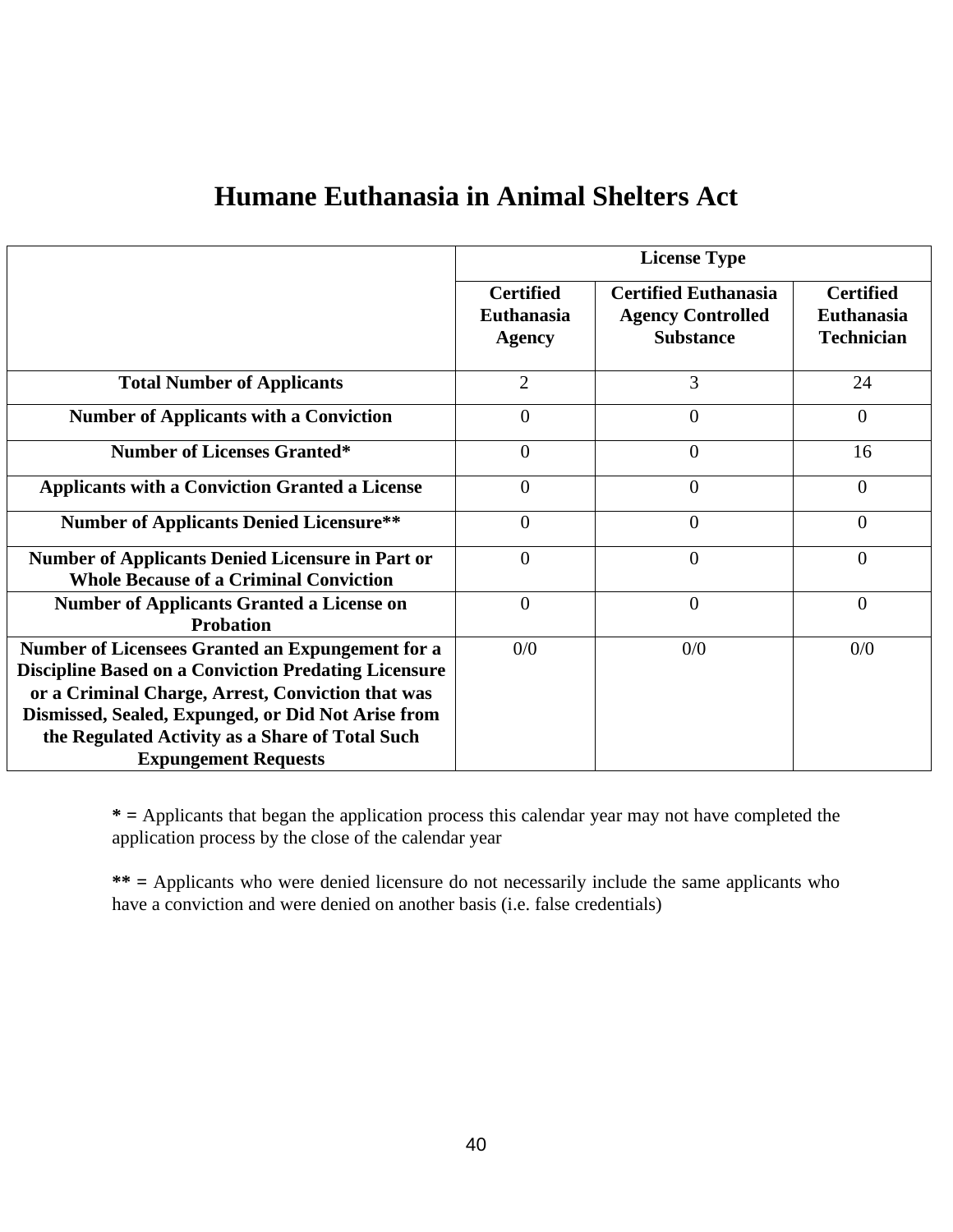### **Genetic Counselor Licensing Act**

|                                                                                                                                                                                                                                                                                                              | <b>License Type</b>      |                                       |  |
|--------------------------------------------------------------------------------------------------------------------------------------------------------------------------------------------------------------------------------------------------------------------------------------------------------------|--------------------------|---------------------------------------|--|
|                                                                                                                                                                                                                                                                                                              | <b>Genetic Counselor</b> | <b>Temporary Genetic</b><br>Counselor |  |
| <b>Total Number of Applicants</b>                                                                                                                                                                                                                                                                            | 92                       | 18                                    |  |
| <b>Number of Applicants with a Conviction</b>                                                                                                                                                                                                                                                                | $\overline{0}$           | $\Omega$                              |  |
| <b>Number of Licenses Granted*</b>                                                                                                                                                                                                                                                                           | 67                       | 16                                    |  |
| <b>Applicants with a Conviction Granted a License</b>                                                                                                                                                                                                                                                        | $\overline{0}$           | 0                                     |  |
| <b>Number of Applicants Denied Licensure**</b>                                                                                                                                                                                                                                                               | $\boldsymbol{0}$         | 0                                     |  |
| <b>Number of Applicants Denied Licensure in Part or</b><br><b>Whole Because of a Criminal Conviction</b>                                                                                                                                                                                                     | $\overline{0}$           | 0                                     |  |
| <b>Number of Applicants Granted a License on Probation</b>                                                                                                                                                                                                                                                   | $\overline{0}$           | $\overline{0}$                        |  |
| Number of Licensees Granted an Expungement for a<br><b>Discipline Based on a Conviction Predating Licensure</b><br>or a Criminal Charge, Arrest, Conviction that was<br>Dismissed, Sealed, Expunged, or Did Not Arise from<br>the Regulated Activity as a Share of Total Such<br><b>Expungement Requests</b> | 0/0                      | 0/0                                   |  |

**\* =** Applicants that began the application process this calendar year may not have completed the application process by the close of the calendar year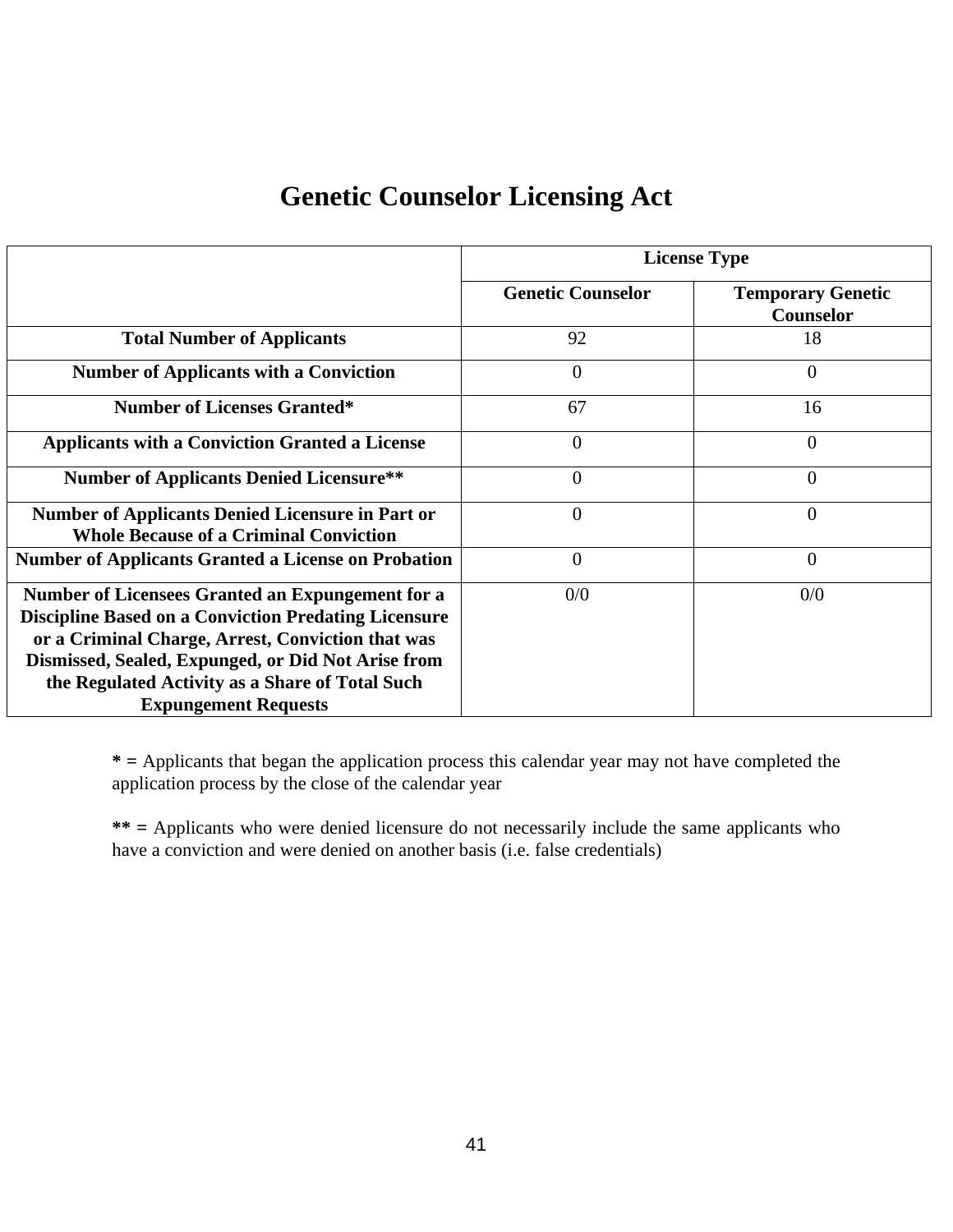### **Electrologist Licensing Act**

|                                                                                                          | <b>License Type</b>           |  |
|----------------------------------------------------------------------------------------------------------|-------------------------------|--|
|                                                                                                          | <b>Licensed Electrologist</b> |  |
| <b>Total Number of Applicants</b>                                                                        | 6                             |  |
| <b>Number of Applicants with a Conviction</b>                                                            | $\overline{0}$                |  |
| <b>Number of Licenses Granted*</b>                                                                       | 6                             |  |
| <b>Applicants with a Conviction Granted a License*</b>                                                   | $\overline{0}$                |  |
| <b>Number of Applicants Denied Licensure**</b>                                                           | $\overline{0}$                |  |
| <b>Number of Applicants Denied Licensure in Part or</b><br><b>Whole Because of a Criminal Conviction</b> | $\overline{0}$                |  |
| <b>Number of Applicants Granted a License on Probation</b>                                               | $\theta$                      |  |
| Number of Licensees Granted an Expungement for a                                                         | 0/0                           |  |
| <b>Discipline Based on a Conviction Predating Licensure or</b>                                           |                               |  |
| a Criminal Charge, Arrest, Conviction that was                                                           |                               |  |
| Dismissed, Sealed, Expunged, or Did Not Arise from the                                                   |                               |  |
| <b>Regulated Activity as a Share of Total Such</b>                                                       |                               |  |
| <b>Expungement Requests</b>                                                                              |                               |  |

**\* =** Applicants that began the application process this calendar year may not have completed the application process by the close of the calendar year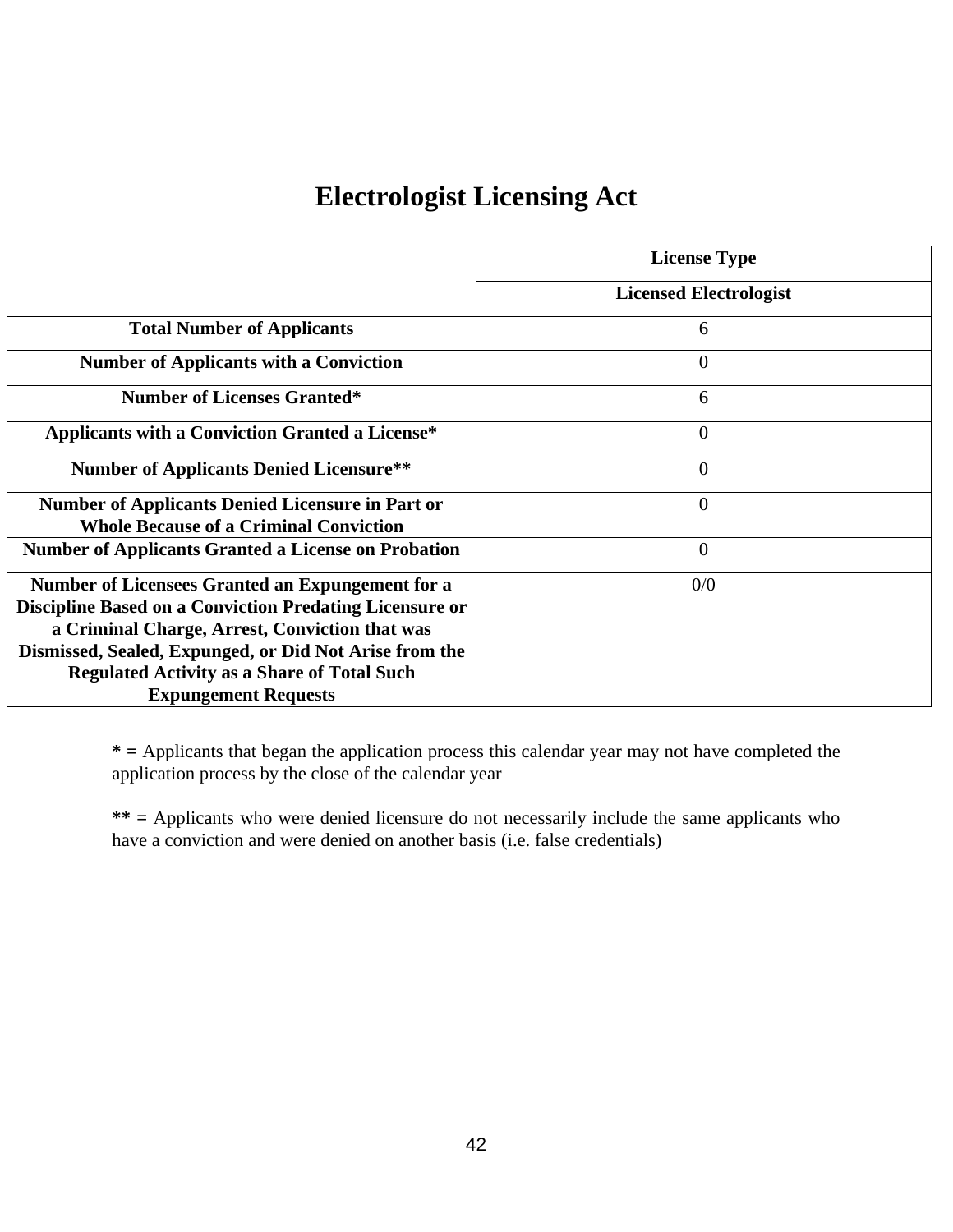### **Registered Interior Designers Act**

|                                                                                                          | <b>License Type</b>                 |
|----------------------------------------------------------------------------------------------------------|-------------------------------------|
|                                                                                                          | <b>Registered Interior Designer</b> |
| <b>Total Number of Applicants</b>                                                                        | 9                                   |
| <b>Number of Applicants with a Conviction</b>                                                            | $\overline{0}$                      |
| <b>Number of Licenses Granted*</b>                                                                       | 8                                   |
| <b>Applicants with a Conviction Granted a License*</b>                                                   | $\overline{0}$                      |
| <b>Number of Applicants Denied Licensure**</b>                                                           | $\overline{0}$                      |
| <b>Number of Applicants Denied Licensure in Part or</b><br><b>Whole Because of a Criminal Conviction</b> | $\overline{0}$                      |
| <b>Number of Applicants Granted a License on Probation</b>                                               | $\overline{0}$                      |
| Number of Licensees Granted an Expungement for a                                                         | 0/0                                 |
| <b>Discipline Based on a Conviction Predating Licensure or</b>                                           |                                     |
| a Criminal Charge, Arrest, Conviction that was                                                           |                                     |
| Dismissed, Sealed, Expunged, or Did Not Arise from the                                                   |                                     |
| <b>Regulated Activity as a Share of Total Such</b>                                                       |                                     |
| <b>Expungement Requests</b>                                                                              |                                     |

**\* =** Applicants that began the application process this calendar year may not have completed the application process by the close of the calendar year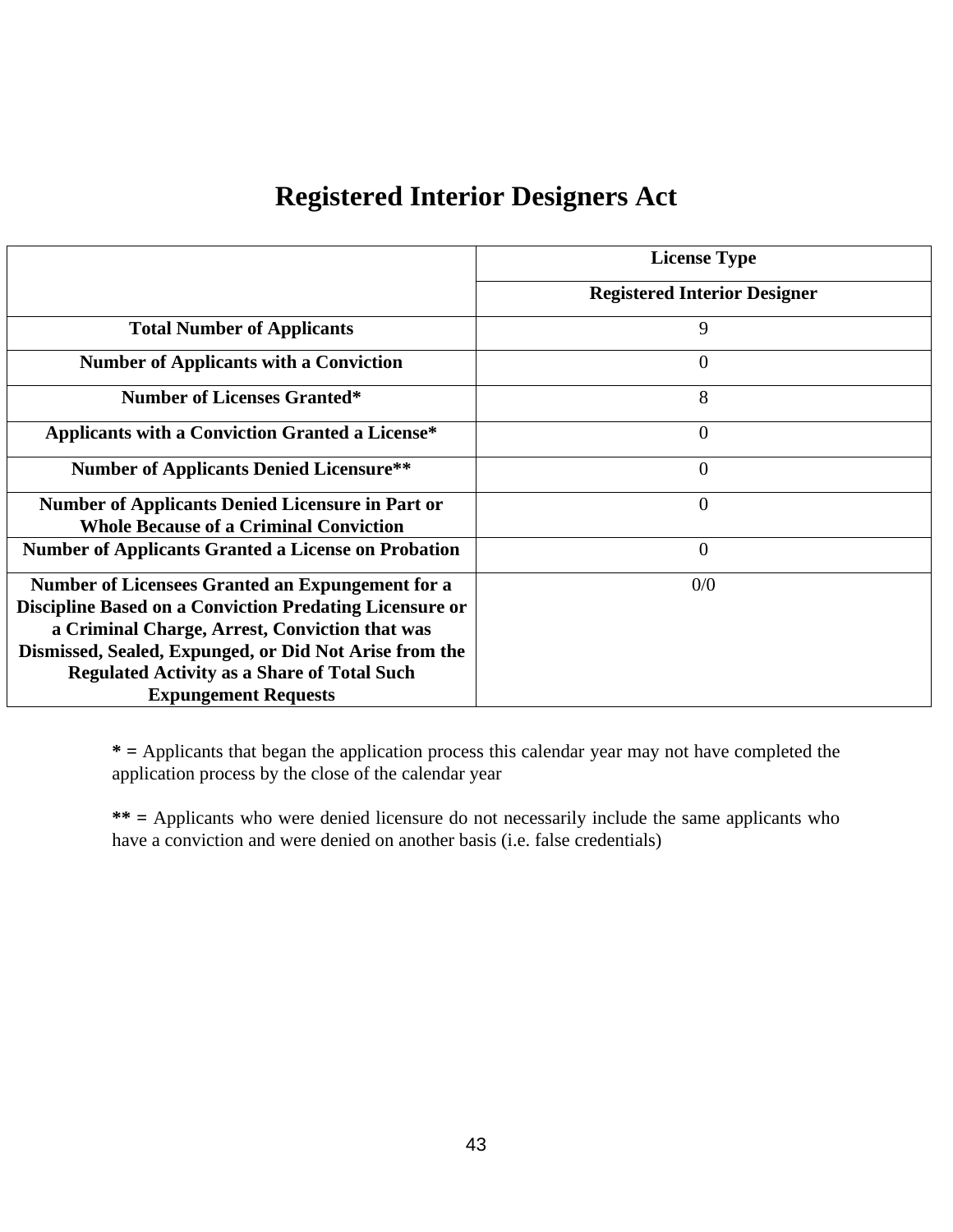### **Illinois Professional Land Surveyor Act of 1989**

|                                                                                                                                                                                                                                                                                                              | <b>License Type</b>                                  |                        |  |
|--------------------------------------------------------------------------------------------------------------------------------------------------------------------------------------------------------------------------------------------------------------------------------------------------------------|------------------------------------------------------|------------------------|--|
|                                                                                                                                                                                                                                                                                                              | <b>Licensed Professional</b><br><b>Land Surveyor</b> | <b>Surveyor Intern</b> |  |
| <b>Total Number of Applicants</b>                                                                                                                                                                                                                                                                            | 20                                                   | 19                     |  |
| <b>Number of Applicants with a Conviction</b>                                                                                                                                                                                                                                                                | $\overline{0}$                                       | 0                      |  |
| <b>Number of Licenses Granted*</b>                                                                                                                                                                                                                                                                           | $\overline{4}$                                       | 3                      |  |
| <b>Applicants with a Conviction Granted a License</b>                                                                                                                                                                                                                                                        | $\overline{0}$                                       | 0                      |  |
| <b>Number of Applicants Denied Licensure**</b>                                                                                                                                                                                                                                                               | $\theta$                                             | 0                      |  |
| <b>Number of Applicants Denied Licensure in Part or</b><br><b>Whole Because of a Criminal Conviction</b>                                                                                                                                                                                                     | $\overline{0}$                                       | 0                      |  |
| <b>Number of Applicants Granted a License on Probation</b>                                                                                                                                                                                                                                                   | $\overline{0}$                                       | $\overline{0}$         |  |
| Number of Licensees Granted an Expungement for a<br><b>Discipline Based on a Conviction Predating Licensure</b><br>or a Criminal Charge, Arrest, Conviction that was<br>Dismissed, Sealed, Expunged, or Did Not Arise from<br>the Regulated Activity as a Share of Total Such<br><b>Expungement Requests</b> | 0/0                                                  | 0/0                    |  |

**\* =** Applicants that began the application process this calendar year may not have completed the application process by the close of the calendar year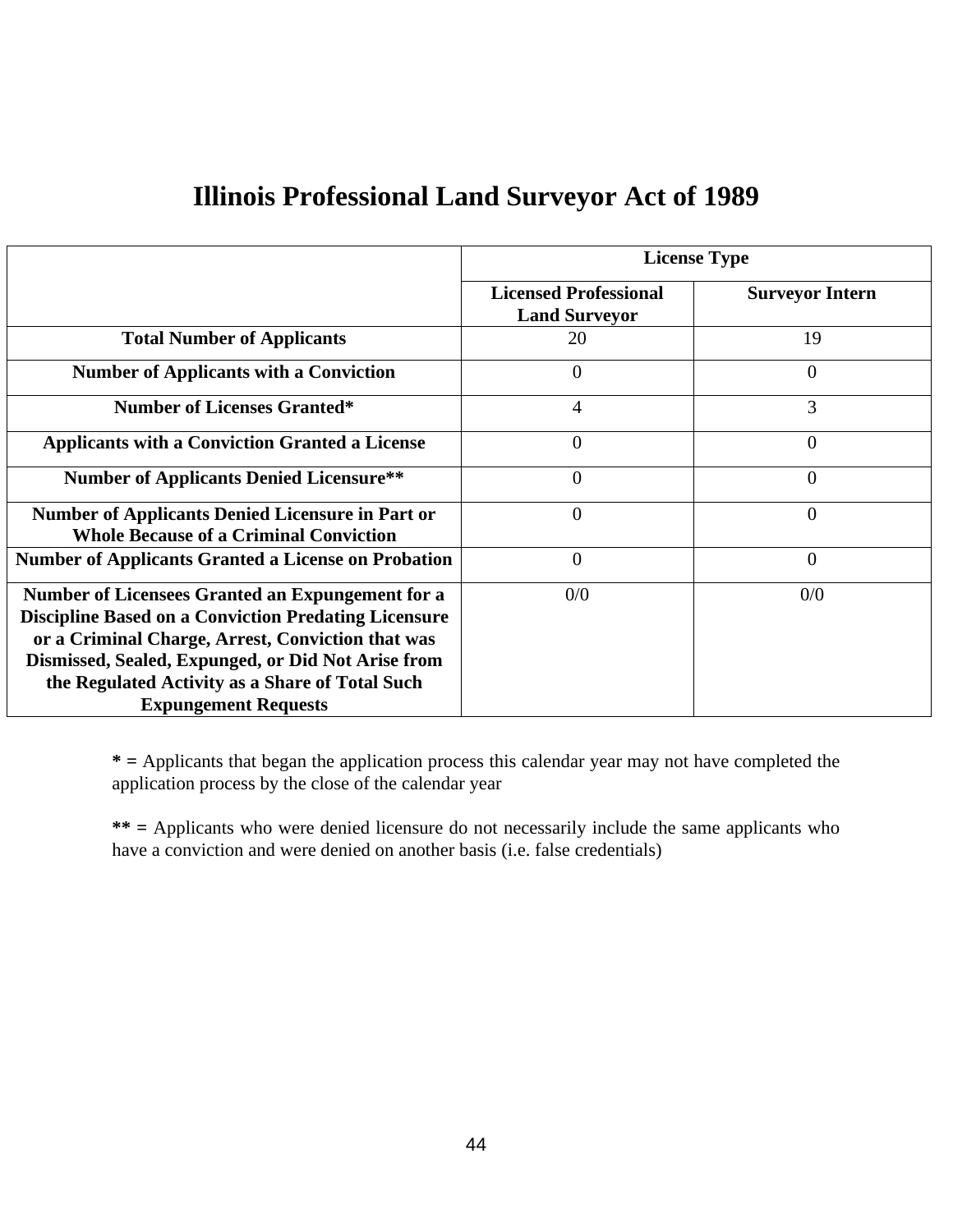# **Limited Liability Company Act**

|                                                                                                          | <b>License Type</b>                           |
|----------------------------------------------------------------------------------------------------------|-----------------------------------------------|
|                                                                                                          | <b>Professional Limited Liability Company</b> |
| <b>Total Number of Applicants</b>                                                                        | 364                                           |
| <b>Number of Applicants with a Conviction</b>                                                            | $\overline{0}$                                |
| <b>Number of Licenses Granted*</b>                                                                       | 234                                           |
| <b>Applicants with a Conviction Granted a License*</b>                                                   | $\overline{0}$                                |
| <b>Number of Applicants Denied Licensure**</b>                                                           | $\overline{0}$                                |
| <b>Number of Applicants Denied Licensure in Part or</b><br><b>Whole Because of a Criminal Conviction</b> | $\overline{0}$                                |
| <b>Number of Applicants Granted a License on Probation</b>                                               | $\overline{0}$                                |
| Number of Licensees Granted an Expungement for a                                                         | 0/0                                           |
| <b>Discipline Based on a Conviction Predating Licensure or</b>                                           |                                               |
| a Criminal Charge, Arrest, Conviction that was                                                           |                                               |
| Dismissed, Sealed, Expunged, or Did Not Arise from the                                                   |                                               |
| <b>Regulated Activity as a Share of Total Such</b>                                                       |                                               |
| <b>Expungement Requests</b>                                                                              |                                               |

**\* =** Applicants that began the application process this calendar year may not have completed the application process by the close of the calendar year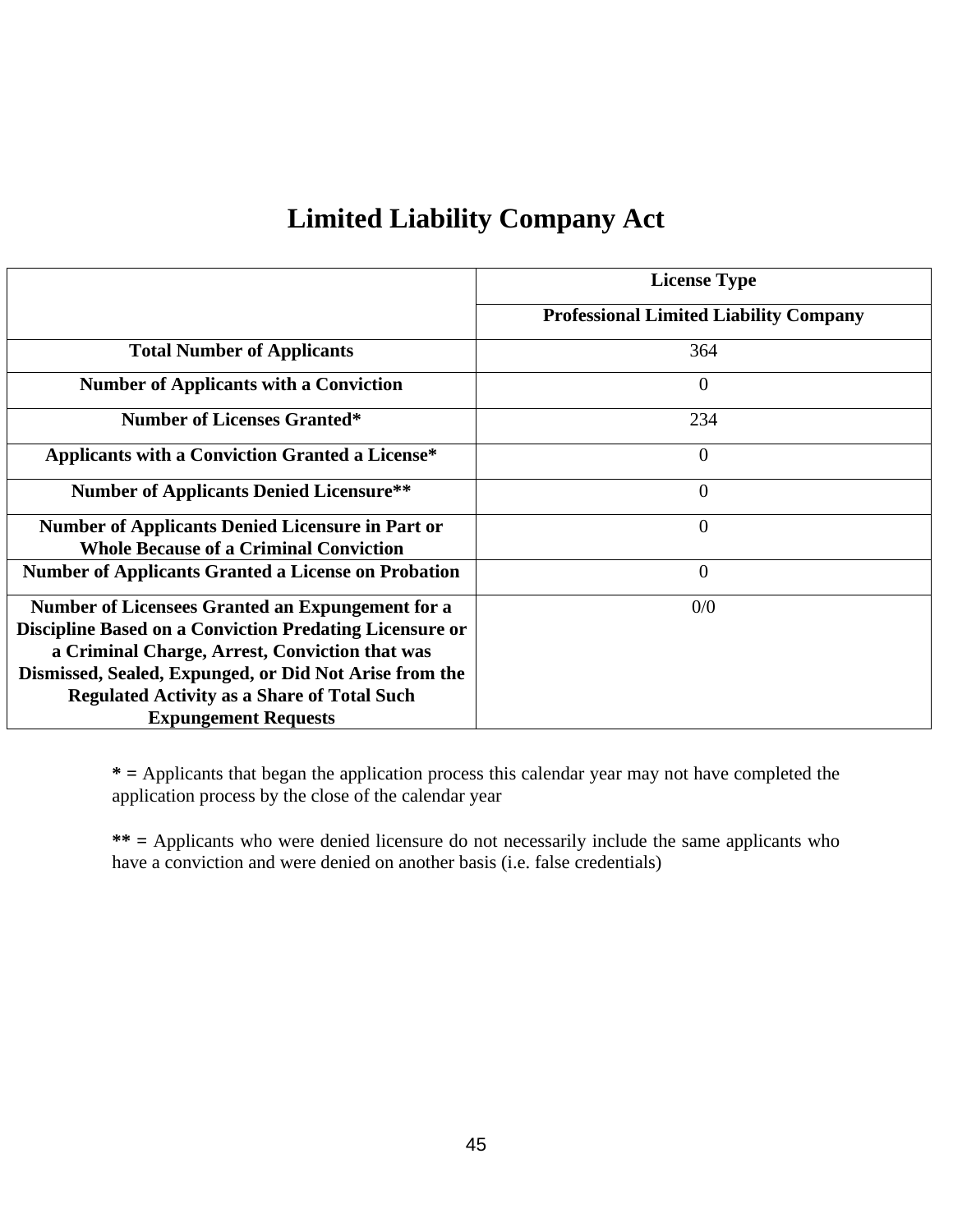|                                                                                                                                                                                                                                                                                                              | <b>License Type</b>                                                                             |                                                                      |                                                                                     |
|--------------------------------------------------------------------------------------------------------------------------------------------------------------------------------------------------------------------------------------------------------------------------------------------------------------|-------------------------------------------------------------------------------------------------|----------------------------------------------------------------------|-------------------------------------------------------------------------------------|
|                                                                                                                                                                                                                                                                                                              | <b>Associate</b><br><b>Licensed</b><br><b>Marriage and</b><br><b>Family</b><br><b>Therapist</b> | <b>Licensed</b><br><b>Marriage and</b><br>Family<br><b>Therapist</b> | <b>Marriage and Family</b><br><b>Therapy Continuing</b><br><b>Education Sponsor</b> |
| <b>Total Number of Applicants</b>                                                                                                                                                                                                                                                                            | 88                                                                                              | 94                                                                   | $\overline{4}$                                                                      |
| <b>Number of Applicants with a Conviction</b>                                                                                                                                                                                                                                                                | $\overline{2}$                                                                                  | $\overline{0}$                                                       | $\overline{0}$                                                                      |
| <b>Number of Licenses Granted*</b>                                                                                                                                                                                                                                                                           | 78                                                                                              | 40                                                                   | $\overline{2}$                                                                      |
| <b>Applicants with a Conviction Granted a License</b>                                                                                                                                                                                                                                                        | $\overline{2}$                                                                                  | $\mathbf{0}$                                                         | $\overline{0}$                                                                      |
| <b>Number of Applicants Denied Licensure**</b>                                                                                                                                                                                                                                                               | $\overline{0}$                                                                                  | $\mathbf{0}$                                                         | $\overline{0}$                                                                      |
| <b>Number of Applicants Denied Licensure in Part or</b><br><b>Whole Because of a Criminal Conviction</b>                                                                                                                                                                                                     | $\overline{0}$                                                                                  | $\overline{0}$                                                       | $\overline{0}$                                                                      |
| <b>Number of Applicants Granted a License on</b><br><b>Probation</b>                                                                                                                                                                                                                                         | $\theta$                                                                                        | $\mathbf{0}$                                                         | $\overline{0}$                                                                      |
| Number of Licensees Granted an Expungement for a<br><b>Discipline Based on a Conviction Predating Licensure</b><br>or a Criminal Charge, Arrest, Conviction that was<br>Dismissed, Sealed, Expunged, or Did Not Arise from<br>the Regulated Activity as a Share of Total Such<br><b>Expungement Requests</b> | 0/0                                                                                             | 0/0                                                                  | 0/0                                                                                 |

### **Marriage and Family Therapy Licensing Act**

**\* =** Applicants that began the application process this calendar year may not have completed the application process by the close of the calendar year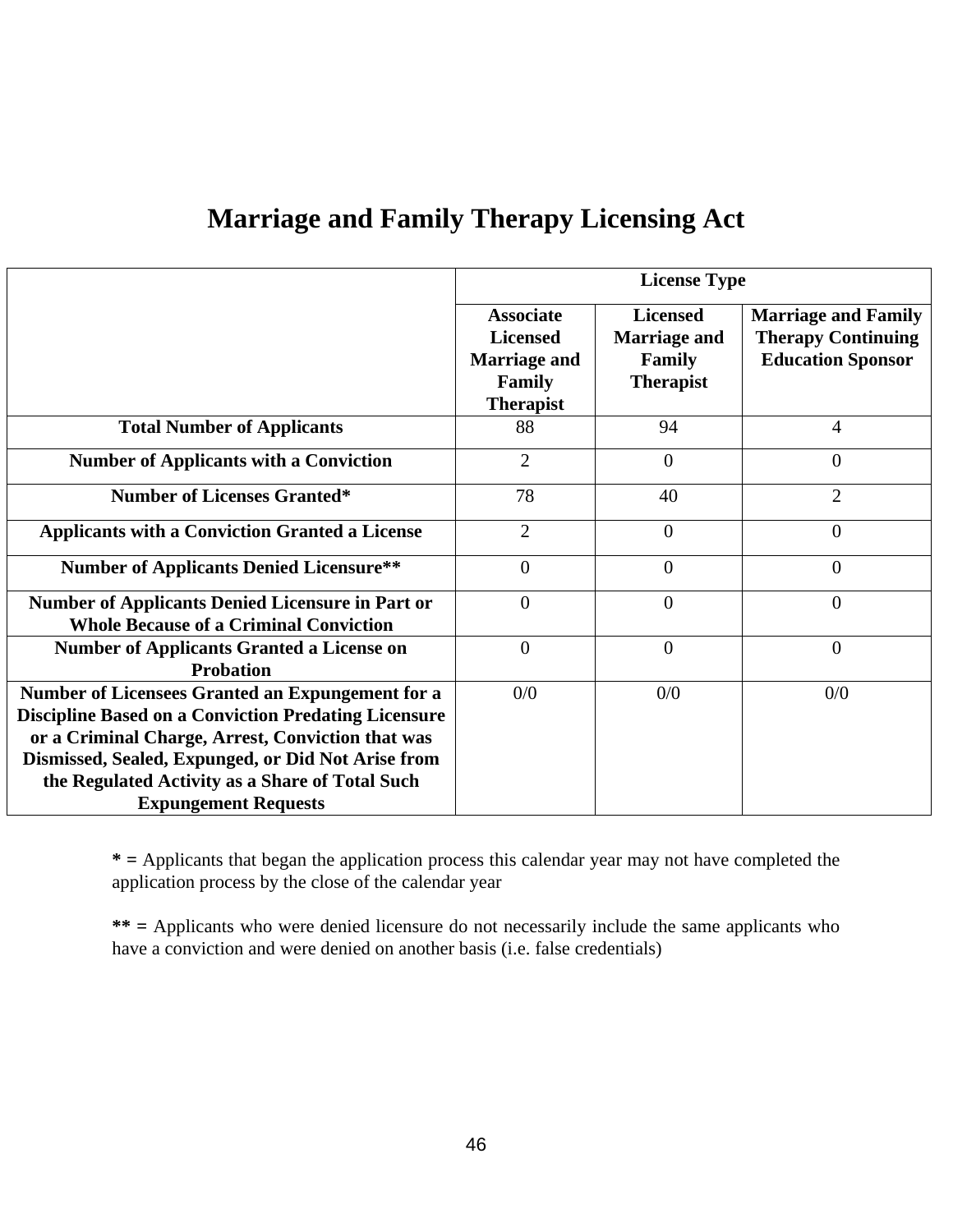#### **Massage Licensing Act**

|                                                                                                                                                                                                                                                                                                              | <b>License Type</b>                         |                                                       |  |
|--------------------------------------------------------------------------------------------------------------------------------------------------------------------------------------------------------------------------------------------------------------------------------------------------------------|---------------------------------------------|-------------------------------------------------------|--|
|                                                                                                                                                                                                                                                                                                              | <b>Licensed Massage</b><br><b>Therapist</b> | <b>Massage Continuing</b><br><b>Education Sponsor</b> |  |
| <b>Total Number of Applicants</b>                                                                                                                                                                                                                                                                            | 410                                         |                                                       |  |
| <b>Number of Applicants with a Conviction</b>                                                                                                                                                                                                                                                                | 3                                           | 0                                                     |  |
| <b>Number of Licenses Granted*</b>                                                                                                                                                                                                                                                                           | 309                                         | 0                                                     |  |
| <b>Applicants with a Conviction Granted a License</b>                                                                                                                                                                                                                                                        | 2                                           | $\theta$                                              |  |
| <b>Number of Applicants Denied Licensure**</b>                                                                                                                                                                                                                                                               | $\overline{0}$                              | $\overline{0}$                                        |  |
| <b>Number of Applicants Denied Licensure in Part or</b><br><b>Whole Because of a Criminal Conviction</b>                                                                                                                                                                                                     | $\overline{0}$                              | 0                                                     |  |
| <b>Number of Applicants Granted a License on Probation</b>                                                                                                                                                                                                                                                   | 6                                           | 0                                                     |  |
| Number of Licensees Granted an Expungement for a<br><b>Discipline Based on a Conviction Predating Licensure</b><br>or a Criminal Charge, Arrest, Conviction that was<br>Dismissed, Sealed, Expunged, or Did Not Arise from<br>the Regulated Activity as a Share of Total Such<br><b>Expungement Requests</b> | 0/0                                         | 0/0                                                   |  |

**\* =** Applicants that began the application process this calendar year may not have completed the application process by the close of the calendar year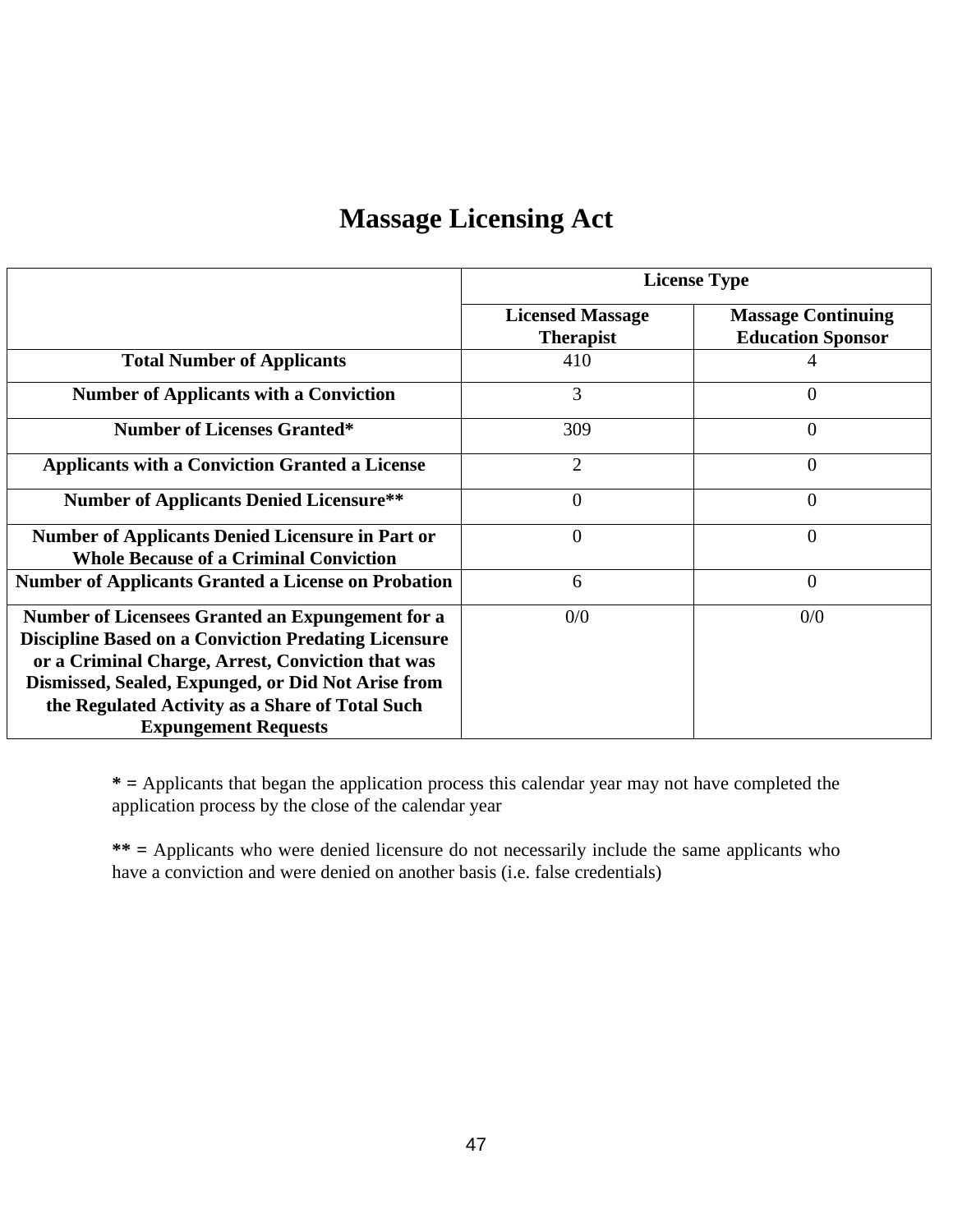#### **Medical Practice Act of 1987**

|                                                                                                                                                                                                                                                                                                                               | <b>License Type</b>                                                       |                                              |                                                       |                                                                       |                                                                       |
|-------------------------------------------------------------------------------------------------------------------------------------------------------------------------------------------------------------------------------------------------------------------------------------------------------------------------------|---------------------------------------------------------------------------|----------------------------------------------|-------------------------------------------------------|-----------------------------------------------------------------------|-----------------------------------------------------------------------|
|                                                                                                                                                                                                                                                                                                                               | <b>Continuing</b><br><b>Medical</b><br><b>Education</b><br><b>Sponsor</b> | <b>Licensed</b><br>Chiropractic<br>Physician | <b>Licensed</b><br>Physician<br>and<br><b>Surgeon</b> | <b>Licensed</b><br>Physician<br><b>Controlled</b><br><b>Substance</b> | <b>Limited</b><br><b>Medical</b><br><b>Temporary</b><br><b>Permit</b> |
| <b>Total Number of Applicants</b>                                                                                                                                                                                                                                                                                             | 2                                                                         | 177                                          | 4063                                                  | 3095                                                                  | 52                                                                    |
| <b>Number of Applicants with a Conviction</b>                                                                                                                                                                                                                                                                                 | $\overline{0}$                                                            | $\theta$                                     | 6                                                     | 26                                                                    | $\mathbf{0}$                                                          |
| <b>Number of Licenses Granted*</b>                                                                                                                                                                                                                                                                                            | 1                                                                         | 135                                          | 3362                                                  | 2807                                                                  | 30                                                                    |
| <b>Applicants with a Conviction Granted a</b><br><b>License</b>                                                                                                                                                                                                                                                               | $\overline{0}$                                                            | $\theta$                                     | 5                                                     | 23                                                                    | $\overline{0}$                                                        |
| <b>Number of Applicants Denied Licensure**</b>                                                                                                                                                                                                                                                                                | $\overline{0}$                                                            | $\overline{0}$                               | 1                                                     | $\overline{0}$                                                        | $\overline{0}$                                                        |
| <b>Number of Applicants Denied Licensure in</b><br>Part or Whole Because of a Criminal<br><b>Conviction</b>                                                                                                                                                                                                                   | $\Omega$                                                                  | $\theta$                                     | $\theta$                                              | $\theta$                                                              | $\theta$                                                              |
| <b>Number of Applicants Granted a License on</b><br><b>Probation</b>                                                                                                                                                                                                                                                          | $\overline{0}$                                                            | $\Omega$                                     | $\overline{2}$                                        | $\overline{0}$                                                        | $\overline{0}$                                                        |
| <b>Number of Licensees Granted an</b><br><b>Expungement for a Discipline Based on a</b><br><b>Conviction Predating Licensure or a Criminal</b><br><b>Charge, Arrest, Conviction that was</b><br>Dismissed, Sealed, Expunged, or Did Not<br>Arise from the Regulated Activity as a Share<br>of Total Such Expungement Requests | 0/0                                                                       | 0/0                                          | 0/0                                                   | 0/0                                                                   | 0/0                                                                   |

**\* =** Applicants that began the application process this calendar year may not have completed the application process by the close of the calendar year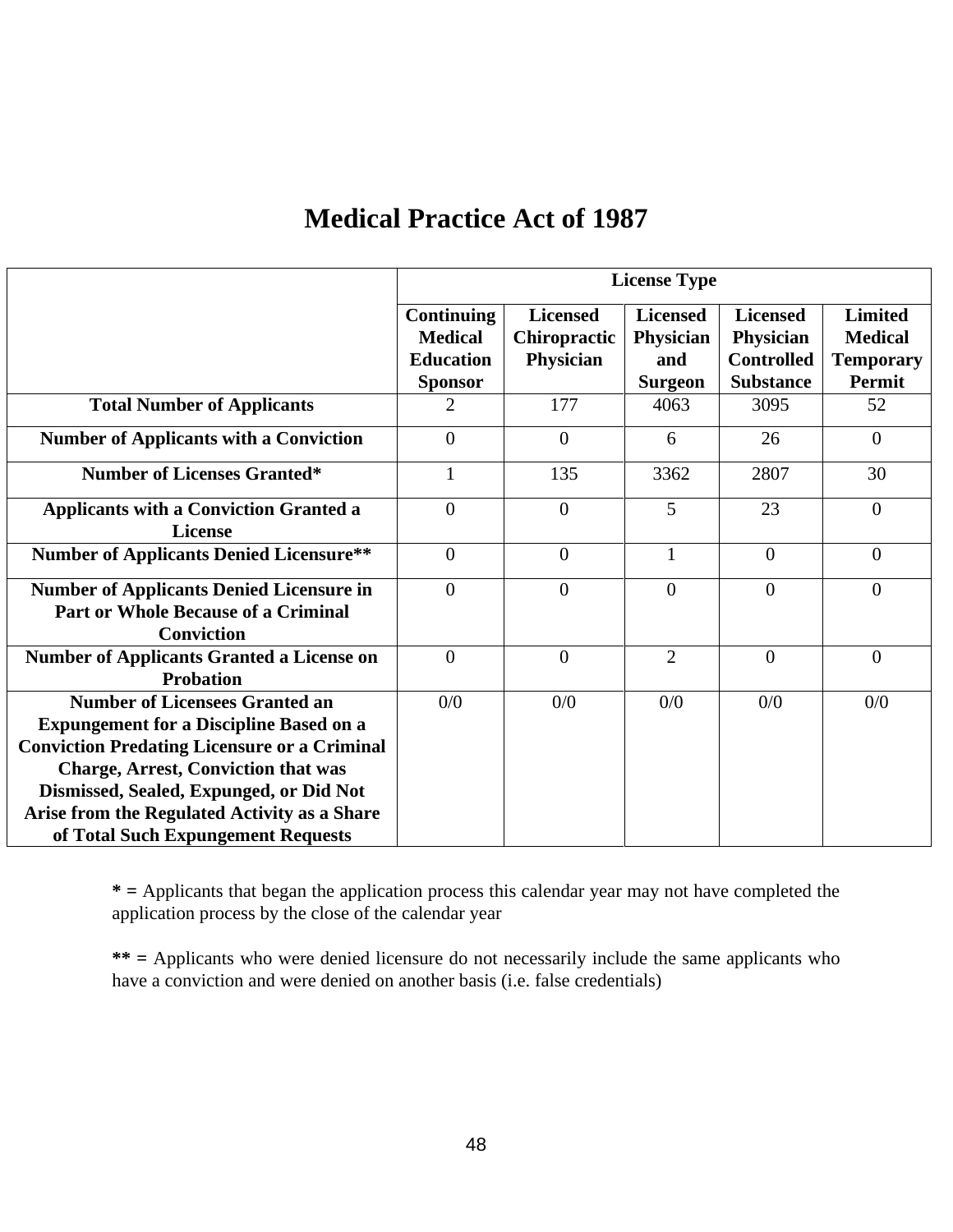#### **Medical Practice Act of 1987 (cont'd)**

|                                                                                                                                                                                                                                                                                                                               | <b>License Type</b>                          |                                            |                                                  |                          |  |
|-------------------------------------------------------------------------------------------------------------------------------------------------------------------------------------------------------------------------------------------------------------------------------------------------------------------------------|----------------------------------------------|--------------------------------------------|--------------------------------------------------|--------------------------|--|
|                                                                                                                                                                                                                                                                                                                               | <b>Temporary</b><br><b>Medical</b><br>Permit | <b>Visiting Physician</b><br><b>Permit</b> | <b>Visiting</b><br>Physician<br><b>Professor</b> | <b>Visiting Resident</b> |  |
| <b>Total Number of Applicants</b>                                                                                                                                                                                                                                                                                             | 1938                                         | $\overline{4}$                             | 3                                                | 54                       |  |
| <b>Number of Applicants with a Conviction</b>                                                                                                                                                                                                                                                                                 | $\overline{0}$                               | $\overline{0}$                             | $\overline{0}$                                   | $\overline{0}$           |  |
| <b>Number of Licenses Granted*</b>                                                                                                                                                                                                                                                                                            | 1913                                         | $\mathbf{1}$                               | $\overline{2}$                                   | 40                       |  |
| <b>Applicants with a Conviction Granted a</b><br><b>License</b>                                                                                                                                                                                                                                                               | $\overline{0}$                               | $\mathbf{0}$                               | $\overline{0}$                                   | $\boldsymbol{0}$         |  |
| <b>Number of Applicants Denied Licensure**</b>                                                                                                                                                                                                                                                                                | $\overline{0}$                               | $\mathbf{0}$                               | $\overline{0}$                                   | $\overline{0}$           |  |
| <b>Number of Applicants Denied Licensure in</b><br><b>Part or Whole Because of a Criminal</b><br><b>Conviction</b>                                                                                                                                                                                                            | $\theta$                                     | $\overline{0}$                             | $\Omega$                                         | $\overline{0}$           |  |
| <b>Number of Applicants Granted a License on</b><br><b>Probation</b>                                                                                                                                                                                                                                                          |                                              | $\mathbf{0}$                               | $\overline{0}$                                   | $\overline{0}$           |  |
| <b>Number of Licensees Granted an</b><br><b>Expungement for a Discipline Based on a</b><br><b>Conviction Predating Licensure or a</b><br><b>Criminal Charge, Arrest, Conviction that</b><br>was Dismissed, Sealed, Expunged, or Did Not<br>Arise from the Regulated Activity as a Share<br>of Total Such Expungement Requests | 0/0                                          | 0/0                                        | 0/0                                              | 0/0                      |  |

**\* =** Applicants that began the application process this calendar year may not have completed the application process by the close of the calendar year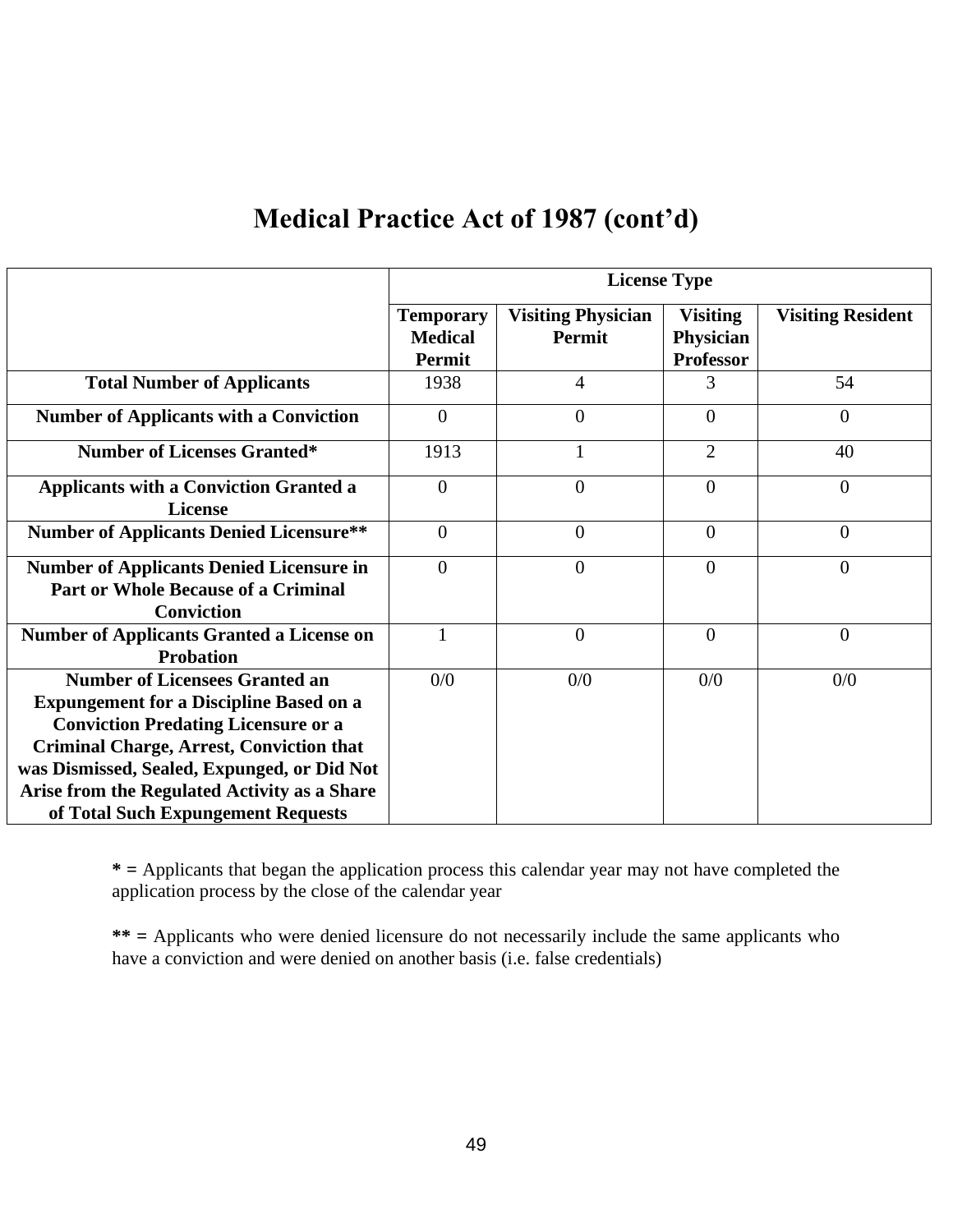## **Compassionate Use of Medical Cannabis Pilot Program Act**

|                                                                                                                                                                                                                                                                                                                                         | <b>License Type</b>        |                                                       |                                                  |                                                                         |  |
|-----------------------------------------------------------------------------------------------------------------------------------------------------------------------------------------------------------------------------------------------------------------------------------------------------------------------------------------|----------------------------|-------------------------------------------------------|--------------------------------------------------|-------------------------------------------------------------------------|--|
|                                                                                                                                                                                                                                                                                                                                         | Registered<br><b>Agent</b> | <b>Registered</b><br><b>Agent</b> in<br><b>Charge</b> | <b>Registered</b><br>Principal<br><b>Officer</b> | <b>Registered Medical</b><br><b>Cannabis Dispensing</b><br>Organization |  |
| <b>Total Number of Applicants</b>                                                                                                                                                                                                                                                                                                       | 3420                       | 724                                                   | 59                                               | $\theta$                                                                |  |
| <b>Number of Applicants with a Conviction</b>                                                                                                                                                                                                                                                                                           | 32                         | 54                                                    | 1                                                | $\theta$                                                                |  |
| <b>Number of Licenses Granted*</b>                                                                                                                                                                                                                                                                                                      | 2667                       | 545                                                   | 41                                               | $\overline{0}$                                                          |  |
| <b>Applicants with a Conviction Granted a</b><br><b>License</b>                                                                                                                                                                                                                                                                         | 32                         | 54                                                    | 1                                                | $\mathbf{0}$                                                            |  |
| <b>Number of Applicants Denied</b><br>Licensure**                                                                                                                                                                                                                                                                                       | $\overline{4}$             | $\overline{0}$                                        | $\overline{0}$                                   | $\overline{0}$                                                          |  |
| <b>Number of Applicants Denied Licensure</b><br>in Part or Whole Because of a Criminal<br><b>Conviction</b>                                                                                                                                                                                                                             | $\theta$                   | $\overline{0}$                                        | $\theta$                                         | $\mathbf{0}$                                                            |  |
| <b>Number of Applicants Granted a License</b><br>on Probation                                                                                                                                                                                                                                                                           | $\mathbf{1}$               | $\overline{0}$                                        | $\overline{0}$                                   | 1                                                                       |  |
| <b>Number of Licensees Granted an</b><br><b>Expungement for a Discipline Based on a</b><br><b>Conviction Predating Licensure or a</b><br><b>Criminal Charge, Arrest, Conviction that</b><br>was Dismissed, Sealed, Expunged, or Did<br>Not Arise from the Regulated Activity as<br>a Share of Total Such Expungement<br><b>Requests</b> | 0/0                        | 0/0                                                   | 0/0                                              | 0/0                                                                     |  |

**\* =** Applicants that began the application process this calendar year may not have completed the application process by the close of the calendar year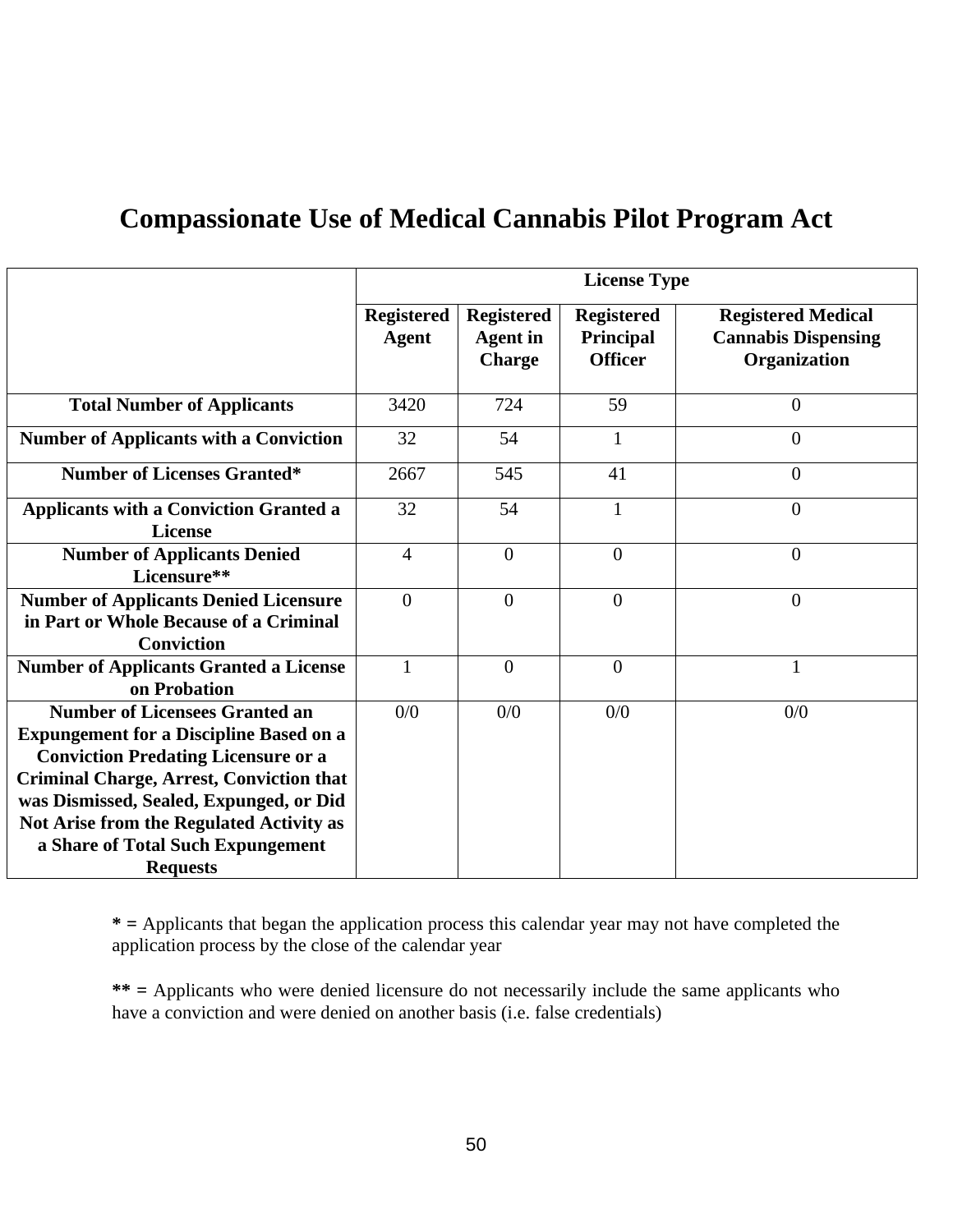## **Medical Corporation Act**

|                                                                | <b>License Type</b>                   |
|----------------------------------------------------------------|---------------------------------------|
|                                                                | <b>Registered Medical Corporation</b> |
| <b>Total Number of Applicants</b>                              | 92                                    |
| <b>Number of Applicants with a Conviction</b>                  | $\overline{0}$                        |
| <b>Number of Licenses Granted*</b>                             | 49                                    |
| <b>Applicants with a Conviction Granted a License*</b>         | $\overline{0}$                        |
| <b>Number of Applicants Denied Licensure**</b>                 | $\overline{0}$                        |
| <b>Number of Applicants Denied Licensure in Part or</b>        | $\overline{0}$                        |
| <b>Whole Because of a Criminal Conviction</b>                  |                                       |
| <b>Number of Applicants Granted a License on Probation</b>     | $\overline{0}$                        |
| Number of Licensees Granted an Expungement for a               | 0/0                                   |
| <b>Discipline Based on a Conviction Predating Licensure or</b> |                                       |
| a Criminal Charge, Arrest, Conviction that was                 |                                       |
| Dismissed, Sealed, Expunged, or Did Not Arise from the         |                                       |
| <b>Regulated Activity as a Share of Total Such</b>             |                                       |
| <b>Expungement Requests</b>                                    |                                       |

**\* =** Applicants that began the application process this calendar year may not have completed the application process by the close of the calendar year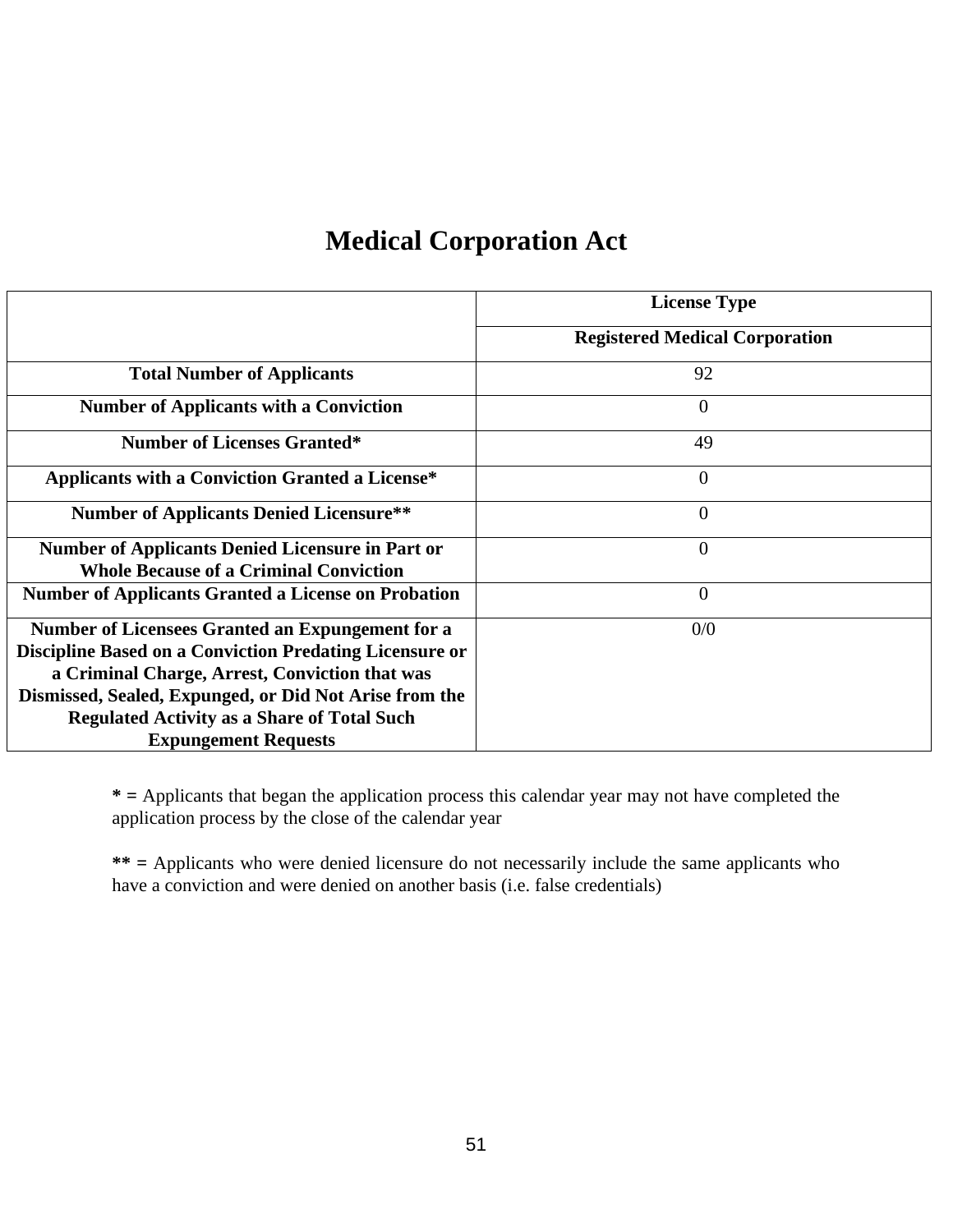#### **Naprapathic Practice Act**

|                                                                | <b>License Type</b>       |                             |  |
|----------------------------------------------------------------|---------------------------|-----------------------------|--|
|                                                                | <b>Licensed Naprapath</b> | <b>Naprapath CE Sponsor</b> |  |
| <b>Total Number of Applicants</b>                              | 4                         | 3                           |  |
| <b>Number of Applicants with a Conviction</b>                  | $\theta$                  | $\overline{0}$              |  |
| <b>Number of Licenses Granted*</b>                             | 0                         | $\overline{0}$              |  |
| <b>Applicants with a Conviction Granted a License*</b>         | $\theta$                  | $\theta$                    |  |
| <b>Number of Applicants Denied Licensure**</b>                 | $\theta$                  | $\theta$                    |  |
| <b>Number of Applicants Denied Licensure in Part or</b>        | 0                         | $\theta$                    |  |
| <b>Whole Because of a Criminal Conviction</b>                  |                           |                             |  |
| <b>Number of Applicants Granted a License on Probation</b>     | $\theta$                  | $\overline{0}$              |  |
| Number of Licensees Granted an Expungement for a               | 0/0                       | 0/0                         |  |
| <b>Discipline Based on a Conviction Predating Licensure or</b> |                           |                             |  |
| a Criminal Charge, Arrest, Conviction that was                 |                           |                             |  |
| Dismissed, Sealed, Expunged, or Did Not Arise from the         |                           |                             |  |
| <b>Regulated Activity as a Share of Total Such</b>             |                           |                             |  |
| <b>Expungement Requests</b>                                    |                           |                             |  |

**\* =** Applicants that began the application process this calendar year may not have completed the application process by the close of the calendar year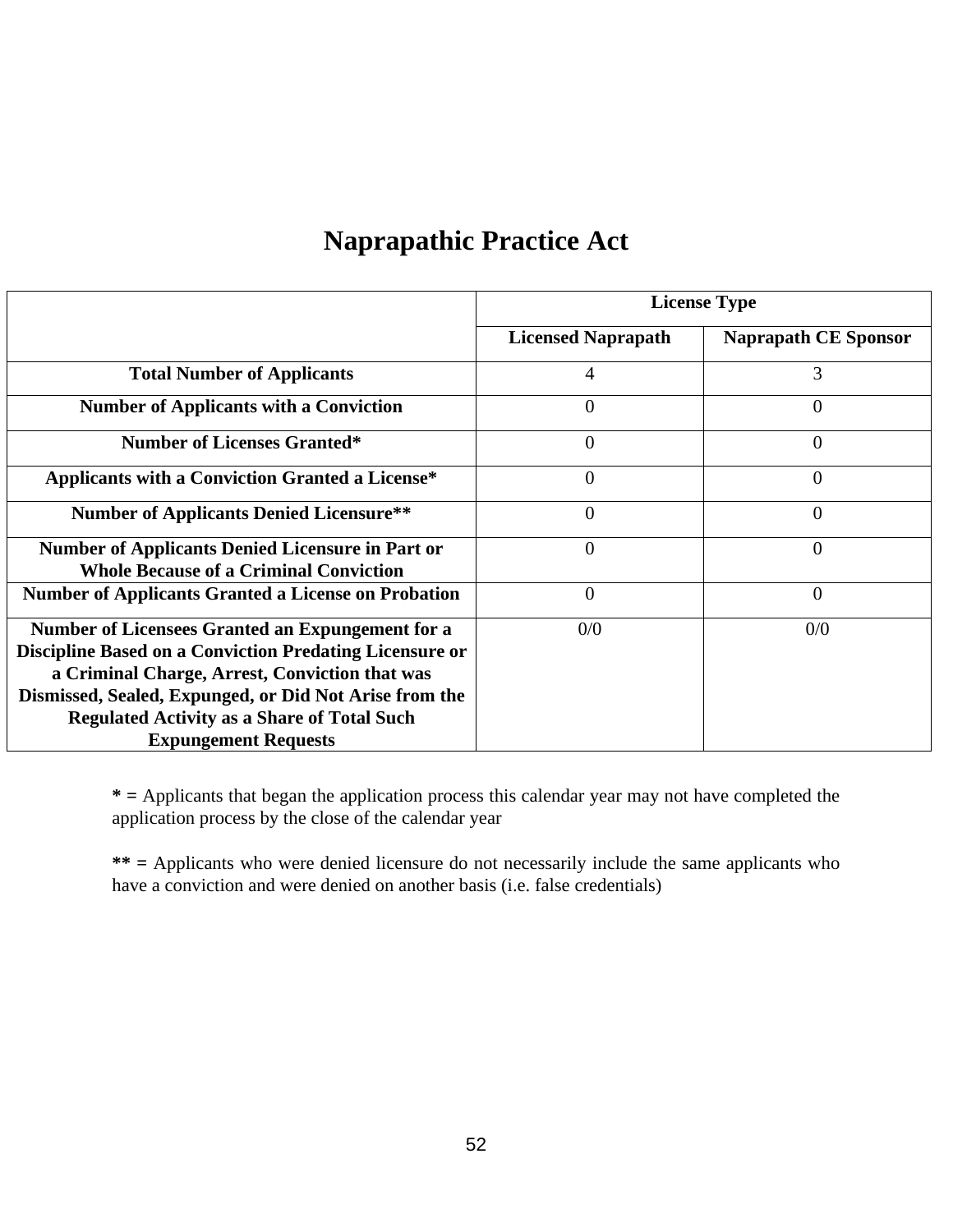#### **Nurse Practice Act**

|                                                                                                                                                                                                                                                                                                              | <b>License Type</b>                                                     |                                                                                   |                                                     |  |
|--------------------------------------------------------------------------------------------------------------------------------------------------------------------------------------------------------------------------------------------------------------------------------------------------------------|-------------------------------------------------------------------------|-----------------------------------------------------------------------------------|-----------------------------------------------------|--|
|                                                                                                                                                                                                                                                                                                              | <b>Advanced</b><br><b>Practice</b><br><b>Registered</b><br><b>Nurse</b> | <b>Advanced</b><br><b>Practice Nurse</b><br><b>Controlled</b><br><b>Substance</b> | <b>Nurse Continuing</b><br><b>Education Sponsor</b> |  |
| <b>Total Number of Applicants</b>                                                                                                                                                                                                                                                                            | 2025                                                                    | 1533                                                                              | 19                                                  |  |
| <b>Number of Applicants with a Conviction</b>                                                                                                                                                                                                                                                                | 5                                                                       | 5                                                                                 | $\overline{0}$                                      |  |
| <b>Number of Licenses Granted*</b>                                                                                                                                                                                                                                                                           | 1823                                                                    | 1271                                                                              | 10                                                  |  |
| <b>Applicants with a Conviction Granted a License</b>                                                                                                                                                                                                                                                        | $\overline{4}$                                                          | 5                                                                                 | $\overline{0}$                                      |  |
| <b>Number of Applicants Denied Licensure**</b>                                                                                                                                                                                                                                                               | $\overline{0}$                                                          | $\overline{0}$                                                                    | $\overline{0}$                                      |  |
| Number of Applicants Denied Licensure in Part or<br><b>Whole Because of a Criminal Conviction</b>                                                                                                                                                                                                            | $\overline{0}$                                                          | $\overline{0}$                                                                    | $\overline{0}$                                      |  |
| <b>Number of Applicants Granted a License on</b><br><b>Probation</b>                                                                                                                                                                                                                                         | $\Omega$                                                                | $\overline{0}$                                                                    | $\Omega$                                            |  |
| Number of Licensees Granted an Expungement for a<br><b>Discipline Based on a Conviction Predating Licensure</b><br>or a Criminal Charge, Arrest, Conviction that was<br>Dismissed, Sealed, Expunged, or Did Not Arise from<br>the Regulated Activity as a Share of Total Such<br><b>Expungement Requests</b> | 0/0                                                                     | 0/0                                                                               | 0/0                                                 |  |

**\* =** Applicants that began the application process this calendar year may not have completed the application process by the close of the calendar year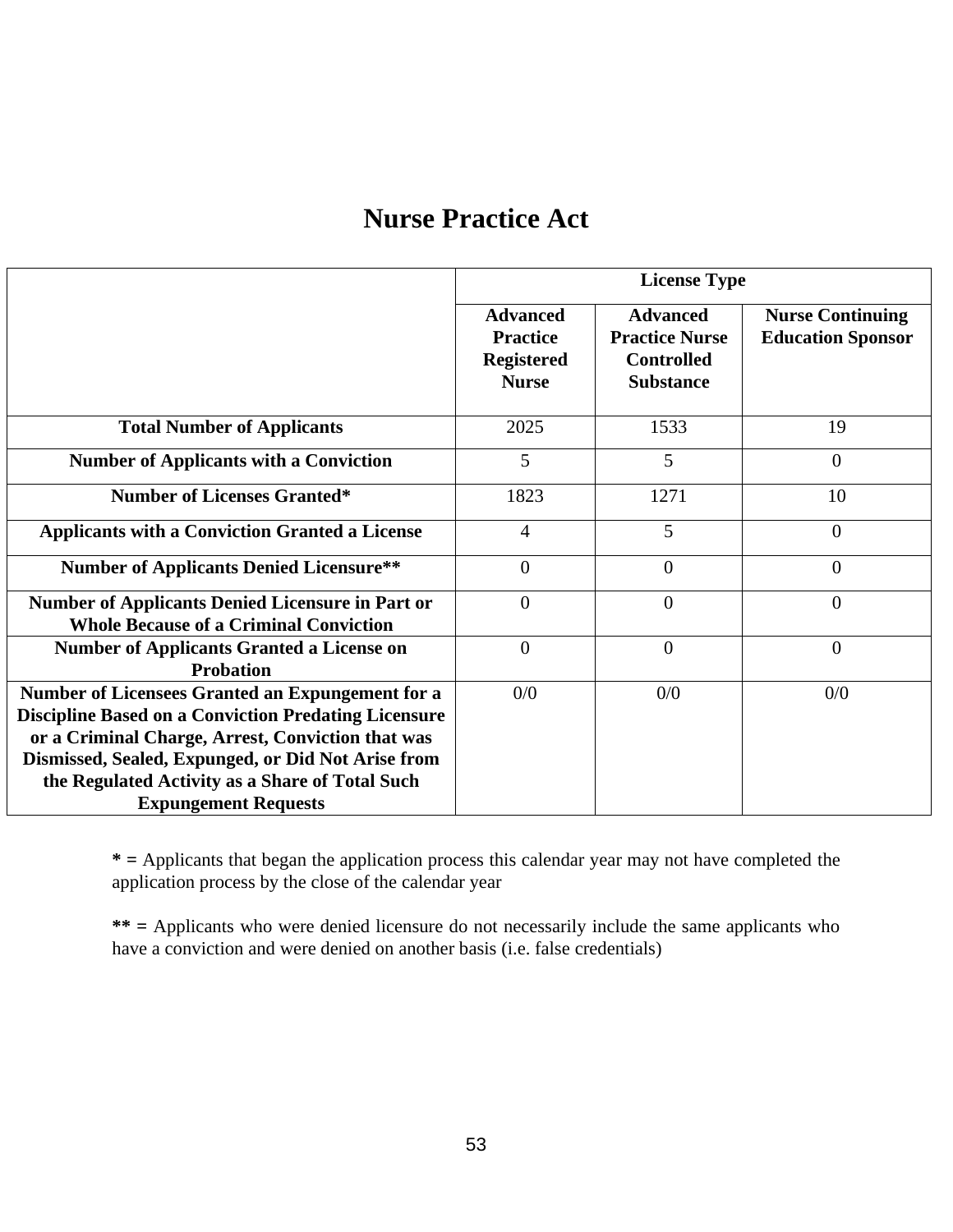### **Nurse Practice Act (cont'd)**

|                                                                                                                                                                                                                                                                                                                                         | <b>License Type</b>                                 |                                  |                                                          |                                                                   |                                                                                                |
|-----------------------------------------------------------------------------------------------------------------------------------------------------------------------------------------------------------------------------------------------------------------------------------------------------------------------------------------|-----------------------------------------------------|----------------------------------|----------------------------------------------------------|-------------------------------------------------------------------|------------------------------------------------------------------------------------------------|
|                                                                                                                                                                                                                                                                                                                                         | <b>Licensed</b><br><b>Practical</b><br><b>Nurse</b> | <b>Medication</b><br><b>Aide</b> | <b>Registered</b><br><b>Professional</b><br><b>Nurse</b> | <b>Full</b><br><b>Practice</b><br><b>Authority</b><br><b>APRN</b> | <b>Full Practice</b><br><b>Authority APRN</b><br><b>Controlled</b><br><b>Substance License</b> |
| <b>Total Number of Applicants</b>                                                                                                                                                                                                                                                                                                       | 1553                                                | $\overline{0}$                   | 13629                                                    | 780                                                               | 784                                                                                            |
| <b>Number of Applicants with a Conviction</b>                                                                                                                                                                                                                                                                                           | 36                                                  | $\overline{0}$                   | 300                                                      | 9                                                                 | $\overline{4}$                                                                                 |
| <b>Number of Licenses Granted*</b>                                                                                                                                                                                                                                                                                                      | 1104                                                | $\theta$                         | 9835                                                     | 736                                                               | 744                                                                                            |
| <b>Applicants with a Conviction Granted a</b><br><b>License</b>                                                                                                                                                                                                                                                                         | 19                                                  | $\theta$                         | 207                                                      | $\overline{7}$                                                    | $\overline{3}$                                                                                 |
| <b>Number of Applicants Denied</b><br>Licensure**                                                                                                                                                                                                                                                                                       | $\overline{0}$                                      | $\theta$                         | $\mathbf{1}$                                             | $\overline{0}$                                                    | $\overline{0}$                                                                                 |
| <b>Number of Applicants Denied Licensure</b><br>in Part or Whole Because of a Criminal<br><b>Conviction</b>                                                                                                                                                                                                                             | $\theta$                                            | $\theta$                         | $\overline{0}$                                           | $\theta$                                                          | $\overline{0}$                                                                                 |
| <b>Number of Applicants Granted a</b><br><b>License on Probation</b>                                                                                                                                                                                                                                                                    | $\overline{0}$                                      | $\overline{0}$                   | 3                                                        | $\overline{0}$                                                    | $\overline{0}$                                                                                 |
| <b>Number of Licensees Granted an</b><br><b>Expungement for a Discipline Based on</b><br>a Conviction Predating Licensure or a<br><b>Criminal Charge, Arrest, Conviction</b><br>that was Dismissed, Sealed, Expunged,<br>or Did Not Arise from the Regulated<br><b>Activity as a Share of Total Such</b><br><b>Expungement Requests</b> | 0/0                                                 | $\Omega$                         | 4/4                                                      | 0/0                                                               | 0/0                                                                                            |

**\* =** Applicants that began the application process this calendar year may not have completed the application process by the close of the calendar year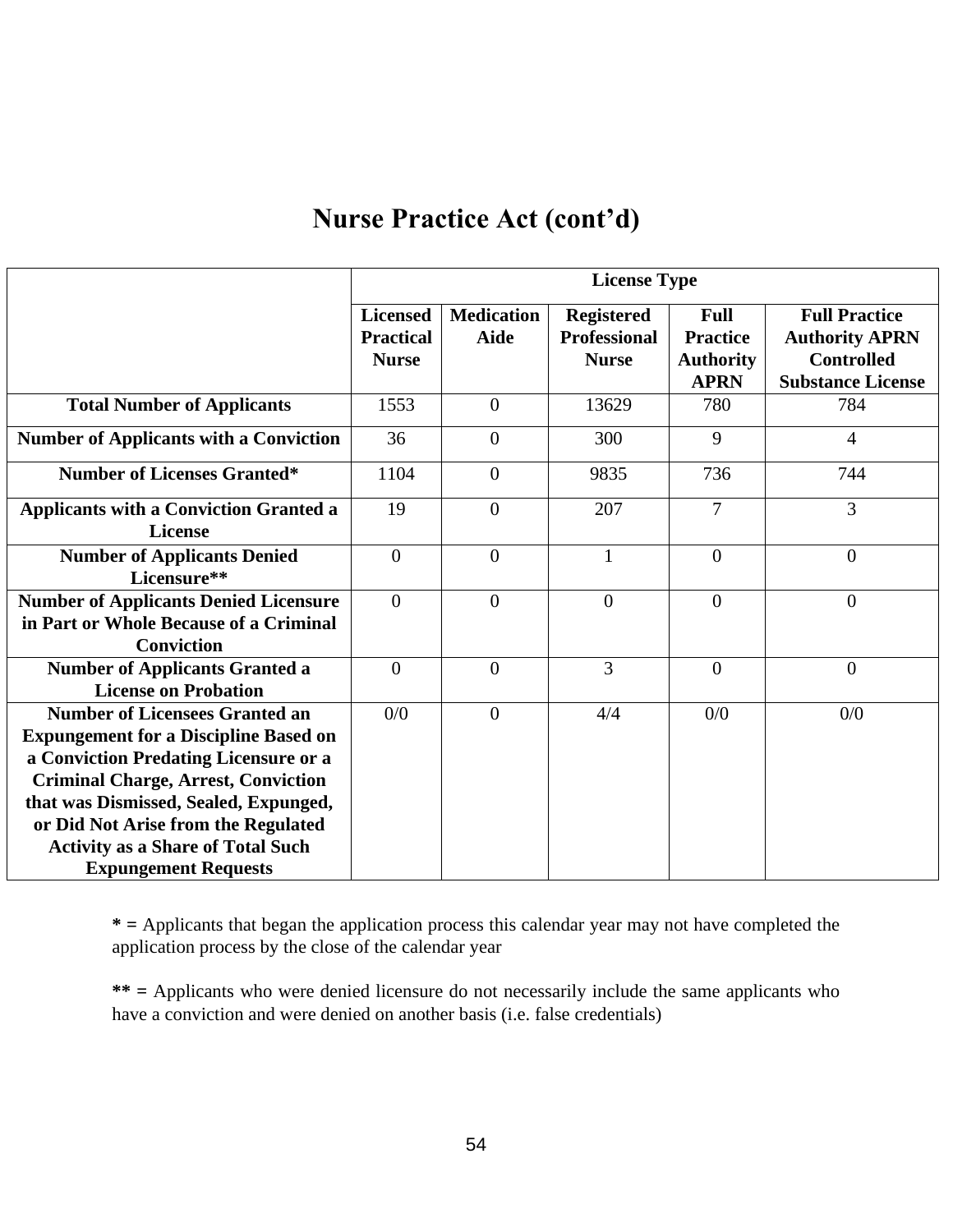# **Nursing Home Administrators Licensing and Disciplinary Act**

|                                                                                                                                                                                                                                                                                                              | <b>License Type</b>                                                                                                |                                                         |                                                                          |  |
|--------------------------------------------------------------------------------------------------------------------------------------------------------------------------------------------------------------------------------------------------------------------------------------------------------------|--------------------------------------------------------------------------------------------------------------------|---------------------------------------------------------|--------------------------------------------------------------------------|--|
|                                                                                                                                                                                                                                                                                                              | Approved<br><b>Nursing Home</b><br><b>Administrator</b><br><b>Continuing</b><br><b>Education</b><br><b>Sponsor</b> | <b>Licensed</b><br><b>Nursing Home</b><br>Administrator | <b>Licensed Nursing</b><br><b>Home Administrator</b><br><b>Temporary</b> |  |
| <b>Total Number of Applicants</b>                                                                                                                                                                                                                                                                            | 4                                                                                                                  | 105                                                     | 108                                                                      |  |
| <b>Number of Applicants with a Conviction</b>                                                                                                                                                                                                                                                                | $\theta$                                                                                                           | 1                                                       | 10                                                                       |  |
| <b>Number of Licenses Granted*</b>                                                                                                                                                                                                                                                                           | $\overline{4}$                                                                                                     | 27                                                      | 75                                                                       |  |
| <b>Applicants with a Conviction Granted a License</b>                                                                                                                                                                                                                                                        | $\overline{0}$                                                                                                     | $\theta$                                                | 8                                                                        |  |
| <b>Number of Applicants Denied Licensure**</b>                                                                                                                                                                                                                                                               | $\overline{0}$                                                                                                     | $\overline{0}$                                          | $\overline{0}$                                                           |  |
| <b>Number of Applicants Denied Licensure in Part or</b><br><b>Whole Because of a Criminal Conviction</b>                                                                                                                                                                                                     | $\overline{0}$                                                                                                     | $\theta$                                                | $\theta$                                                                 |  |
| <b>Number of Applicants Granted a License on</b><br><b>Probation</b>                                                                                                                                                                                                                                         | $\overline{0}$                                                                                                     | $\overline{0}$                                          | $\overline{0}$                                                           |  |
| Number of Licensees Granted an Expungement for a<br><b>Discipline Based on a Conviction Predating Licensure</b><br>or a Criminal Charge, Arrest, Conviction that was<br>Dismissed, Sealed, Expunged, or Did Not Arise from<br>the Regulated Activity as a Share of Total Such<br><b>Expungement Requests</b> | 0/0                                                                                                                | 0/0                                                     | 0/0                                                                      |  |

**\* =** Applicants that began the application process this calendar year may not have completed the application process by the close of the calendar year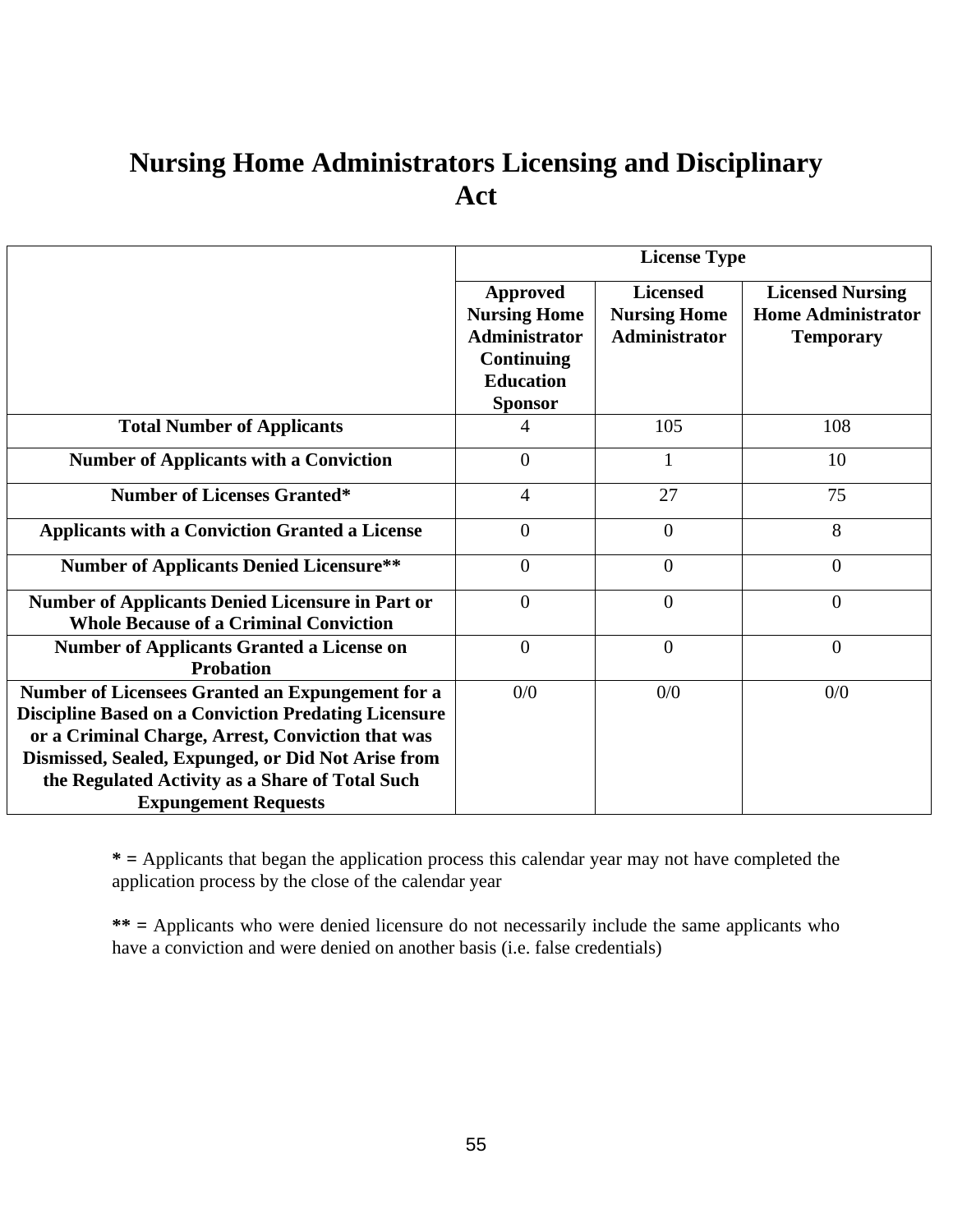### **Illinois Occupational Therapy Practice Act**

|                                                                                                                                                                                                                                                                                                              | <b>License Type</b>                                                    |                                  |                                                                       |  |
|--------------------------------------------------------------------------------------------------------------------------------------------------------------------------------------------------------------------------------------------------------------------------------------------------------------|------------------------------------------------------------------------|----------------------------------|-----------------------------------------------------------------------|--|
|                                                                                                                                                                                                                                                                                                              | <b>Certified</b><br>Occupational<br><b>Therapy</b><br><b>Assistant</b> | Occupational<br><b>Therapist</b> | Occupational<br><b>Therapy Continuing</b><br><b>Education Sponsor</b> |  |
| <b>Total Number of Applicants</b>                                                                                                                                                                                                                                                                            | 194                                                                    | 599                              | 7                                                                     |  |
| <b>Number of Applicants with a Conviction</b>                                                                                                                                                                                                                                                                |                                                                        |                                  | $\Omega$                                                              |  |
| <b>Number of Licenses Granted*</b>                                                                                                                                                                                                                                                                           | 175                                                                    | 569                              | 6                                                                     |  |
| <b>Applicants with a Conviction Granted a License</b>                                                                                                                                                                                                                                                        |                                                                        | 1                                | $\overline{0}$                                                        |  |
| <b>Number of Applicants Denied Licensure**</b>                                                                                                                                                                                                                                                               | $\theta$                                                               | $\overline{0}$                   | $\overline{0}$                                                        |  |
| <b>Number of Applicants Denied Licensure in Part or</b><br><b>Whole Because of a Criminal Conviction</b>                                                                                                                                                                                                     | $\Omega$                                                               | $\theta$                         | $\Omega$                                                              |  |
| <b>Number of Applicants Granted a License on</b><br><b>Probation</b>                                                                                                                                                                                                                                         | $\overline{0}$                                                         | $\overline{0}$                   | $\overline{0}$                                                        |  |
| Number of Licensees Granted an Expungement for a<br><b>Discipline Based on a Conviction Predating Licensure</b><br>or a Criminal Charge, Arrest, Conviction that was<br>Dismissed, Sealed, Expunged, or Did Not Arise from<br>the Regulated Activity as a Share of Total Such<br><b>Expungement Requests</b> | 0/0                                                                    | 0/0                              | 0/0                                                                   |  |

**\* =** Applicants that began the application process this calendar year may not have completed the application process by the close of the calendar year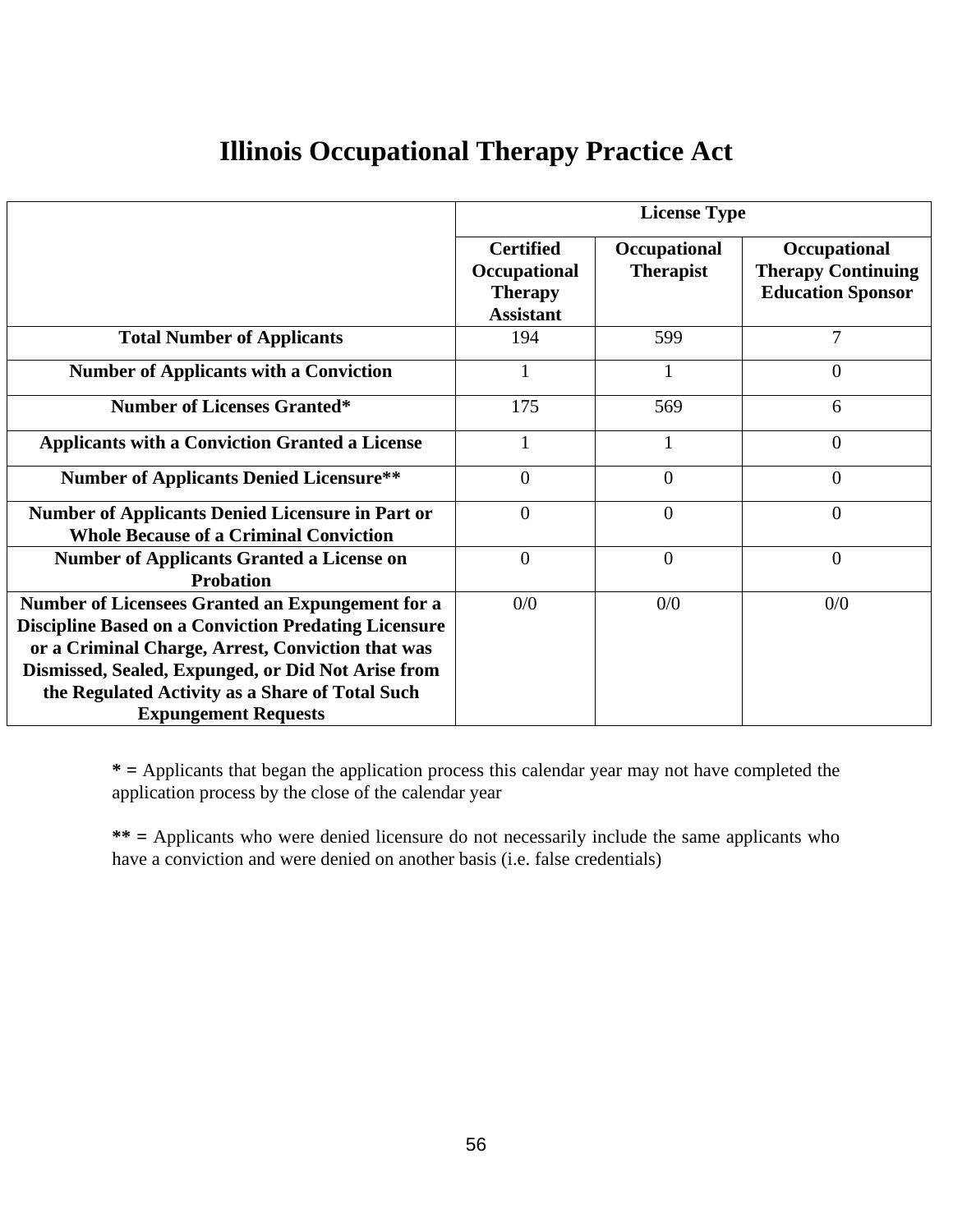### **Illinois Optometric Practice Act of 1987**

|                                                                                                                                                                                                                                                                                                                                                | <b>License Type</b>            |                                                                     |                                                             |                                             |                                                      |
|------------------------------------------------------------------------------------------------------------------------------------------------------------------------------------------------------------------------------------------------------------------------------------------------------------------------------------------------|--------------------------------|---------------------------------------------------------------------|-------------------------------------------------------------|---------------------------------------------|------------------------------------------------------|
|                                                                                                                                                                                                                                                                                                                                                | <b>Licensed</b><br>Optometrist | <b>Licensed</b><br>Optometrist<br><b>Ancillary</b><br><b>Office</b> | <b>Licensed</b><br><b>Optometry</b><br>CE<br><b>Sponsor</b> | <b>Mail Order</b><br>Ophthalmic<br>Provider | Optometrist<br><b>Controlled</b><br><b>Substance</b> |
| <b>Total Number of Applicants</b>                                                                                                                                                                                                                                                                                                              | 103                            | $\Omega$                                                            | $\theta$                                                    |                                             | 71                                                   |
| <b>Number of Applicants with a Conviction</b>                                                                                                                                                                                                                                                                                                  | $\overline{3}$                 | $\overline{0}$                                                      | $\overline{0}$                                              | $\Omega$                                    | $\overline{2}$                                       |
| <b>Number of Licenses Granted*</b>                                                                                                                                                                                                                                                                                                             | 98                             | $\overline{0}$                                                      | $\overline{0}$                                              | $\Omega$                                    | 64                                                   |
| <b>Applicants with a Conviction Granted a</b><br><b>License</b>                                                                                                                                                                                                                                                                                | $\overline{2}$                 | $\overline{0}$                                                      | $\theta$                                                    | $\Omega$                                    | 1                                                    |
| <b>Number of Applicants Denied Licensure**</b>                                                                                                                                                                                                                                                                                                 | $\overline{0}$                 | $\overline{0}$                                                      | $\overline{0}$                                              | $\theta$                                    | $\overline{0}$                                       |
| <b>Number of Applicants Denied Licensure in</b><br><b>Part or Whole Because of a Criminal</b><br><b>Conviction</b>                                                                                                                                                                                                                             | $\Omega$                       | $\theta$                                                            | $\Omega$                                                    | $\Omega$                                    | $\overline{0}$                                       |
| <b>Number of Applicants Granted a License</b><br>on Probation                                                                                                                                                                                                                                                                                  | $\Omega$                       | $\theta$                                                            | $\Omega$                                                    | $\Omega$                                    | $\overline{0}$                                       |
| <b>Number of Licensees Granted an</b><br><b>Expungement for a Discipline Based on a</b><br><b>Conviction Predating Licensure or a</b><br><b>Criminal Charge, Arrest, Conviction that</b><br>was Dismissed, Sealed, Expunged, or Did<br>Not Arise from the Regulated Activity as a<br><b>Share of Total Such Expungement</b><br><b>Requests</b> | 0/0                            | 0/0                                                                 | 0/0                                                         | 0/0                                         | 0/0                                                  |

**\* =** Applicants that began the application process this calendar year may not have completed the application process by the close of the calendar year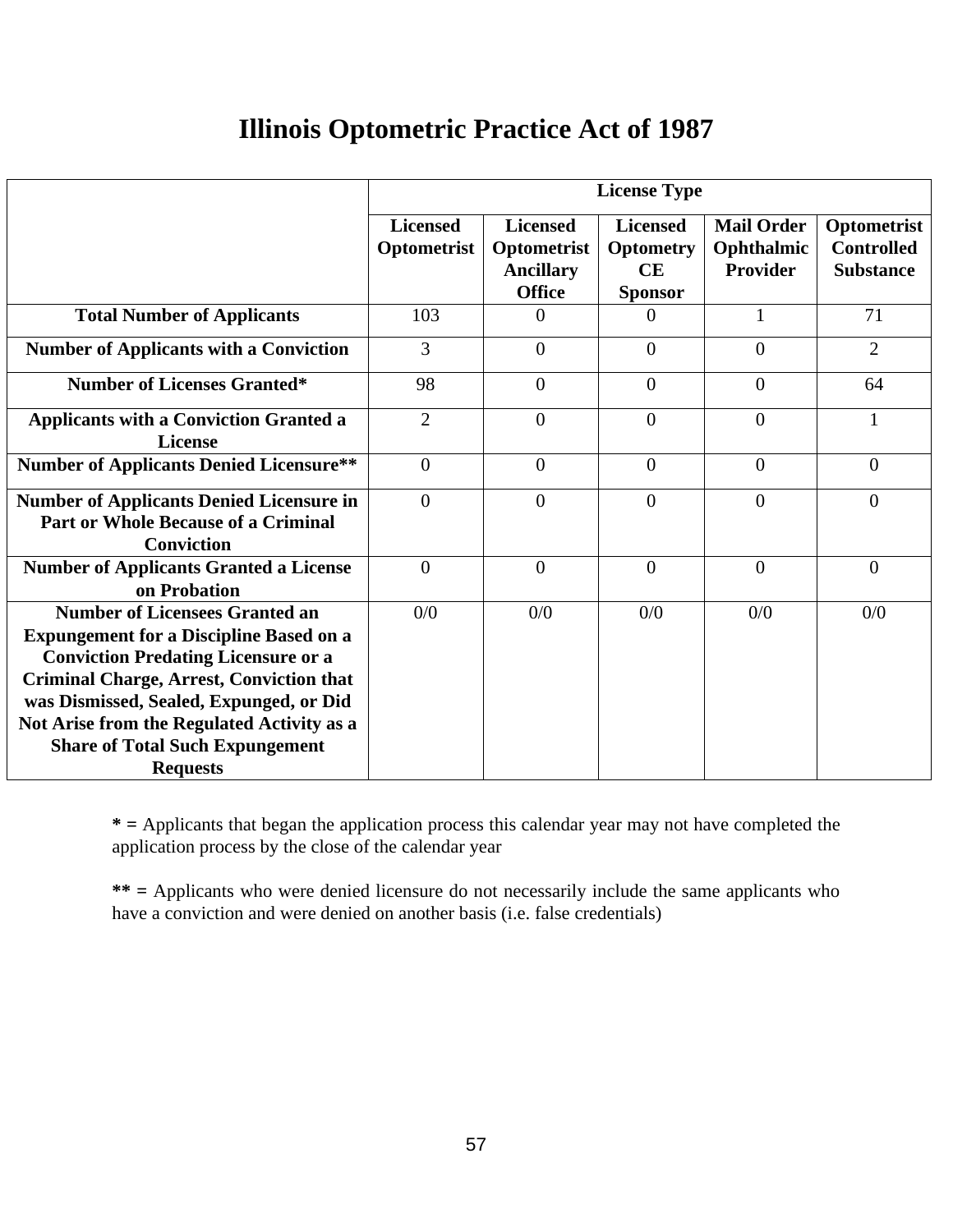#### **Orthotics, Prosthetics, and Pedorthics Practice Act**

|                                                                                                                 | <b>License Type</b>                 |                                      |                             |  |
|-----------------------------------------------------------------------------------------------------------------|-------------------------------------|--------------------------------------|-----------------------------|--|
|                                                                                                                 | <b>Licensed</b><br><b>Orthotist</b> | <b>Licensed</b><br><b>Pedorthist</b> | <b>Licensed Prosthetist</b> |  |
| <b>Total Number of Applicants</b>                                                                               | 12                                  | $\overline{2}$                       | 15                          |  |
| <b>Number of Applicants with a Conviction</b>                                                                   | $\Omega$                            | $\overline{0}$                       |                             |  |
| <b>Number of Licenses Granted*</b>                                                                              | 10                                  | 1                                    | 12                          |  |
| <b>Applicants with a Conviction Granted a License</b>                                                           | $\Omega$                            | $\theta$                             |                             |  |
| <b>Number of Applicants Denied Licensure**</b>                                                                  | $\theta$                            | $\overline{0}$                       | $\overline{0}$              |  |
| <b>Number of Applicants Denied Licensure in Part or</b><br><b>Whole Because of a Criminal Conviction</b>        | $\theta$                            | $\overline{0}$                       | $\overline{0}$              |  |
| <b>Number of Applicants Granted a License on</b><br><b>Probation</b>                                            | $\Omega$                            | $\overline{0}$                       | $\overline{0}$              |  |
| Number of Licensees Granted an Expungement for a<br><b>Discipline Based on a Conviction Predating Licensure</b> | 0/0                                 | 0/0                                  | 0/0                         |  |
| or a Criminal Charge, Arrest, Conviction that was<br>Dismissed, Sealed, Expunged, or Did Not Arise from         |                                     |                                      |                             |  |
| the Regulated Activity as a Share of Total Such<br><b>Expungement Requests</b>                                  |                                     |                                      |                             |  |

**\* =** Applicants that began the application process this calendar year may not have completed the application process by the close of the calendar year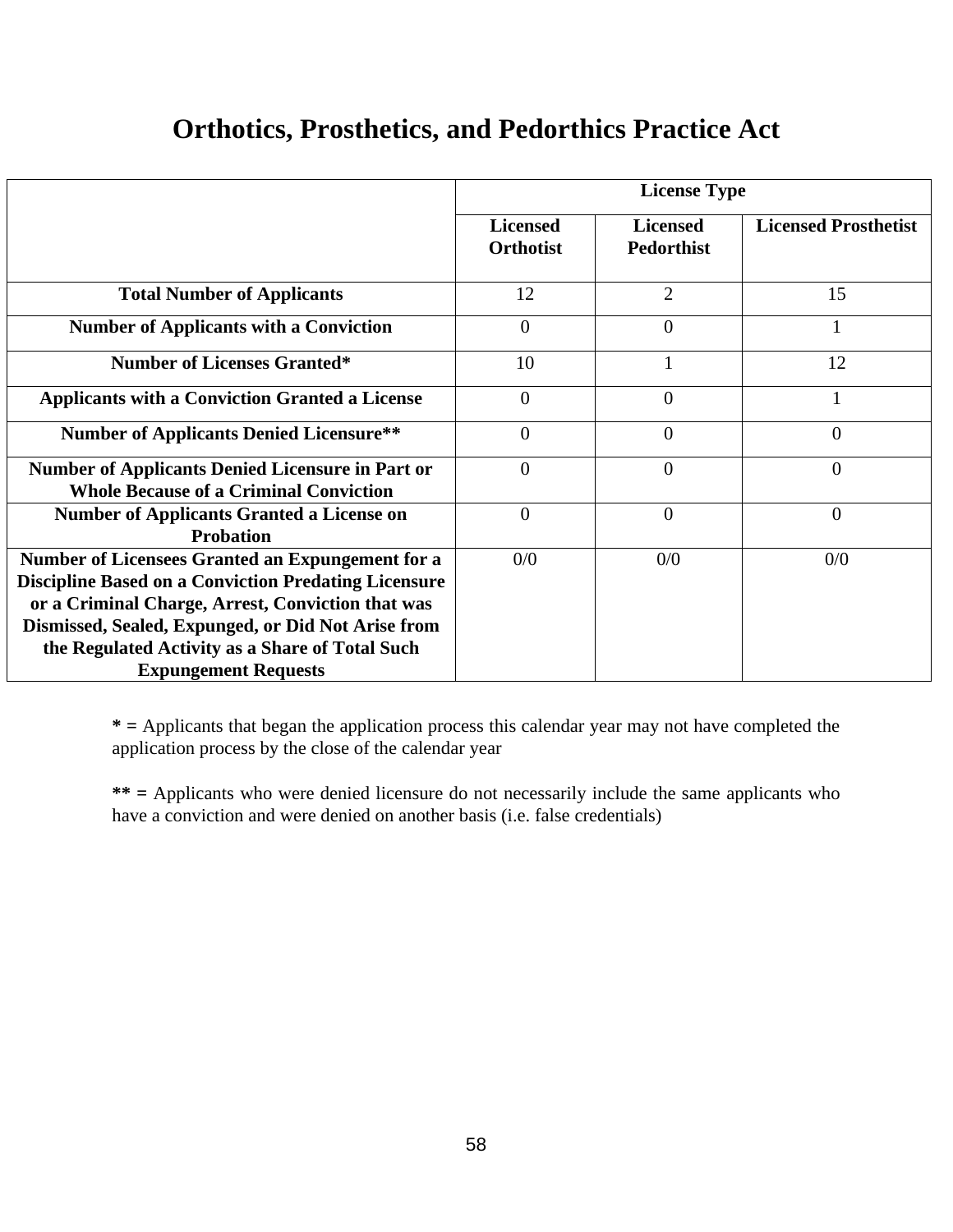#### **Perfusionist Practice Act**

|                                                                | <b>License Type</b>          |
|----------------------------------------------------------------|------------------------------|
|                                                                | <b>Licensed Perfusionist</b> |
| <b>Total Number of Applicants</b>                              | 23                           |
| <b>Number of Applicants with a Conviction</b>                  | $\overline{0}$               |
| <b>Number of Licenses Granted*</b>                             | 13                           |
| <b>Applicants with a Conviction Granted a License*</b>         | $\Omega$                     |
| <b>Number of Applicants Denied Licensure**</b>                 | $\Omega$                     |
| <b>Number of Applicants Denied Licensure in Part or</b>        | $\overline{0}$               |
| <b>Whole Because of a Criminal Conviction</b>                  |                              |
| <b>Number of Applicants Granted a License on Probation</b>     | $\overline{0}$               |
| Number of Licensees Granted an Expungement for a               | 0/0                          |
| <b>Discipline Based on a Conviction Predating Licensure or</b> |                              |
| a Criminal Charge, Arrest, Conviction that was                 |                              |
| Dismissed, Sealed, Expunged, or Did Not Arise from the         |                              |
| <b>Regulated Activity as a Share of Total Such</b>             |                              |
| <b>Expungement Requests</b>                                    |                              |

**\* =** Applicants that began the application process this calendar year may not have completed the application process by the close of the calendar year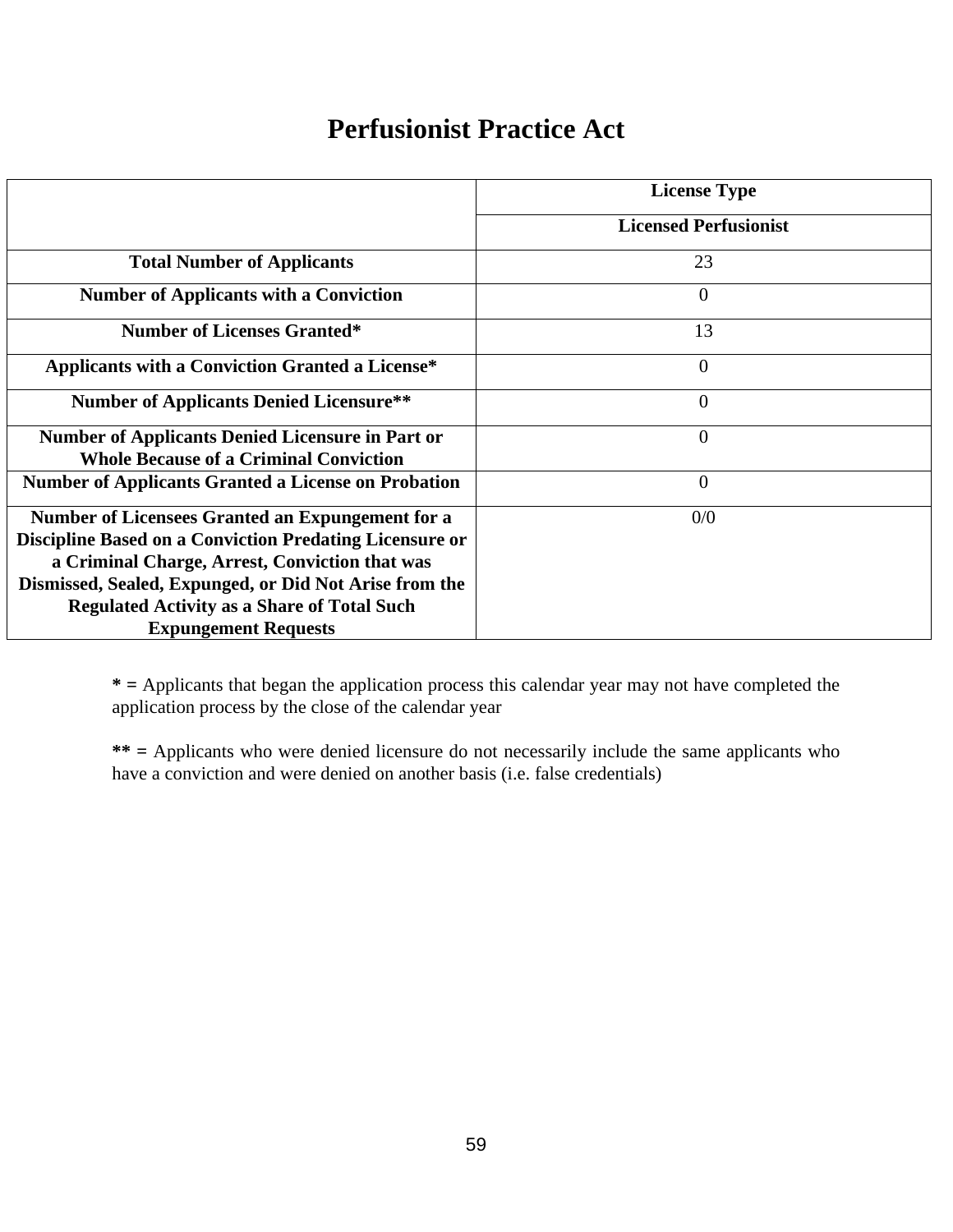### **Pharmacy Practice Act**

|                                                                                                                                                                                                                                                                                                                                      | <b>License Type</b>                                                        |                                    |                                      |                                        |
|--------------------------------------------------------------------------------------------------------------------------------------------------------------------------------------------------------------------------------------------------------------------------------------------------------------------------------------|----------------------------------------------------------------------------|------------------------------------|--------------------------------------|----------------------------------------|
|                                                                                                                                                                                                                                                                                                                                      | <b>Pharmacy</b><br><b>Controlled</b><br><b>Substance</b><br><b>License</b> | <b>Licensed</b><br><b>Pharmacy</b> | <b>Pharmacy</b><br><b>Technician</b> | <b>Registered</b><br><b>Pharmacist</b> |
| <b>Total Number of Applicants</b>                                                                                                                                                                                                                                                                                                    | 272                                                                        | 385                                | 8569                                 | 945                                    |
| <b>Number of Applicants with a Conviction</b>                                                                                                                                                                                                                                                                                        | $\overline{7}$                                                             | $\mathbf{1}$                       | 15                                   | $\overline{4}$                         |
| <b>Number of Licenses Granted*</b>                                                                                                                                                                                                                                                                                                   | 157                                                                        | 240                                | 8201                                 | 614                                    |
| <b>Applicants with a Conviction Granted a</b><br><b>License</b>                                                                                                                                                                                                                                                                      | $\overline{4}$                                                             | $\overline{0}$                     | 6                                    | $\overline{4}$                         |
| <b>Number of Applicants Denied Licensure**</b>                                                                                                                                                                                                                                                                                       | $\overline{0}$                                                             | $\overline{0}$                     | $\mathbf{1}$                         | $\overline{0}$                         |
| <b>Number of Applicants Denied Licensure in</b><br>Part or Whole Because of a Criminal<br><b>Conviction</b>                                                                                                                                                                                                                          | $\overline{0}$                                                             | $\overline{0}$                     | $\overline{0}$                       | $\boldsymbol{0}$                       |
| <b>Number of Applicants Granted a License on</b><br><b>Probation</b>                                                                                                                                                                                                                                                                 | $\theta$                                                                   | $\theta$                           | $\Omega$                             | $\theta$                               |
| <b>Number of Licensees Granted an</b><br><b>Expungement for a Discipline Based on a</b><br><b>Conviction Predating Licensure or a</b><br><b>Criminal Charge, Arrest, Conviction that</b><br>was Dismissed, Sealed, Expunged, or Did<br>Not Arise from the Regulated Activity as a<br><b>Share of Total Such Expungement Requests</b> | 0/0                                                                        | 0/0                                | 0/0                                  | 0/0                                    |

**\* =** Applicants that began the application process this calendar year may not have completed the application process by the close of the calendar year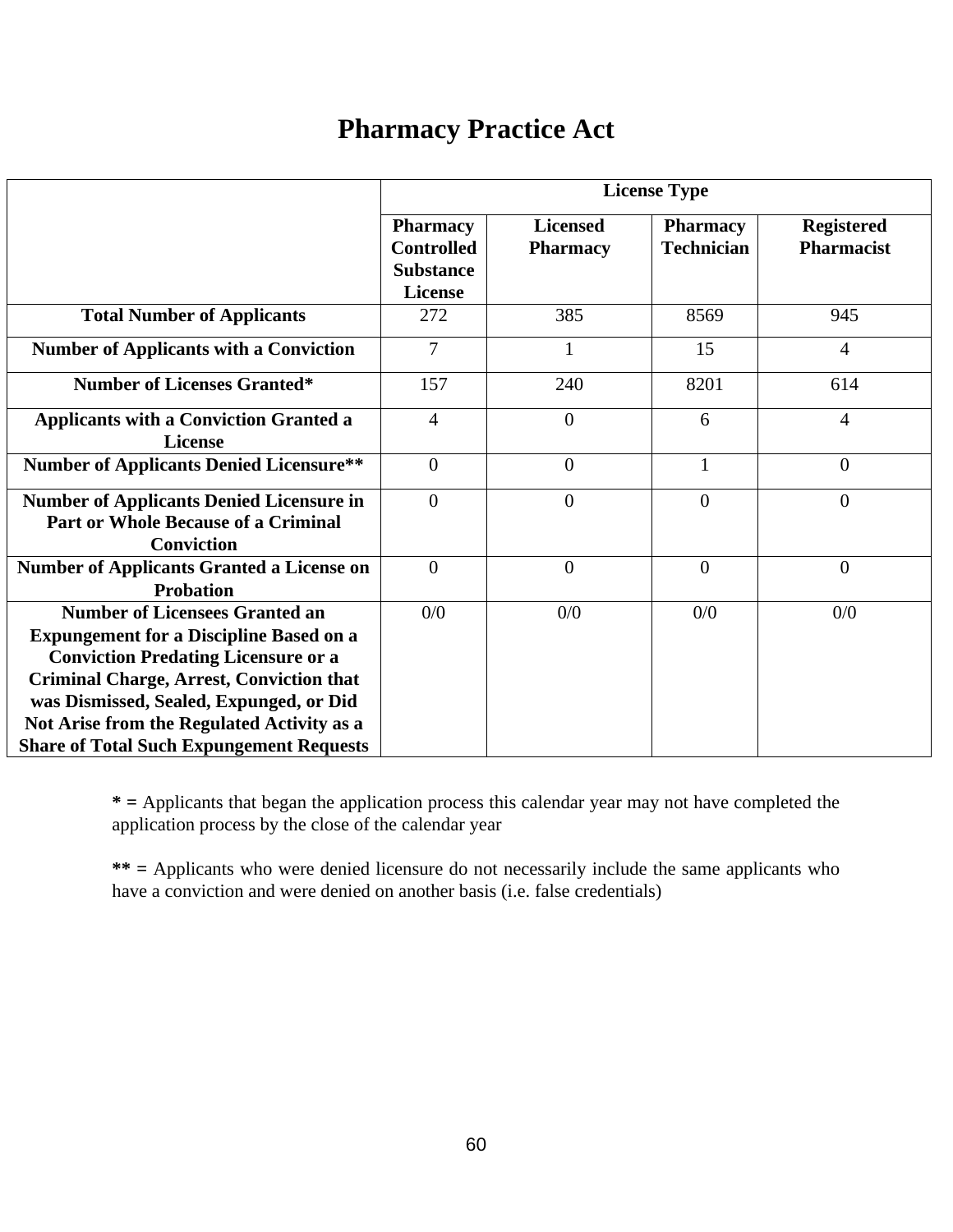## **Illinois Physical Therapy Act**

|                                                                                                                 |                                                        | <b>License Type</b>                                    |                                                                          |  |  |
|-----------------------------------------------------------------------------------------------------------------|--------------------------------------------------------|--------------------------------------------------------|--------------------------------------------------------------------------|--|--|
|                                                                                                                 | <b>Licensed</b><br><b>Physical</b><br><b>Therapist</b> | <b>Licensed Physical</b><br><b>Therapist Assistant</b> | <b>Physical Therapy</b><br><b>Continuing</b><br><b>Education Sponsor</b> |  |  |
| <b>Total Number of Applicants</b>                                                                               | 788                                                    | 381                                                    | 14                                                                       |  |  |
| <b>Number of Applicants with a Conviction</b>                                                                   | 3                                                      | $\overline{2}$                                         | $\overline{0}$                                                           |  |  |
| <b>Number of Licenses Granted*</b>                                                                              | 654                                                    | 240                                                    | 10                                                                       |  |  |
| <b>Applicants with a Conviction Granted a License</b>                                                           | $\overline{2}$                                         | $\overline{2}$                                         | $\Omega$                                                                 |  |  |
| <b>Number of Applicants Denied Licensure**</b>                                                                  | $\overline{0}$                                         | $\theta$                                               | $\overline{0}$                                                           |  |  |
| <b>Number of Applicants Denied Licensure in Part or</b><br><b>Whole Because of a Criminal Conviction</b>        | $\theta$                                               | $\theta$                                               | $\Omega$                                                                 |  |  |
| <b>Number of Applicants Granted a License on</b><br><b>Probation</b>                                            | $\theta$                                               | $\theta$                                               | $\overline{0}$                                                           |  |  |
| Number of Licensees Granted an Expungement for a<br><b>Discipline Based on a Conviction Predating Licensure</b> | 0/0                                                    | 0/0                                                    | 0/0                                                                      |  |  |
| or a Criminal Charge, Arrest, Conviction that was<br>Dismissed, Sealed, Expunged, or Did Not Arise from         |                                                        |                                                        |                                                                          |  |  |
| the Regulated Activity as a Share of Total Such<br><b>Expungement Requests</b>                                  |                                                        |                                                        |                                                                          |  |  |

**\* =** Applicants that began the application process this calendar year may not have completed the application process by the close of the calendar year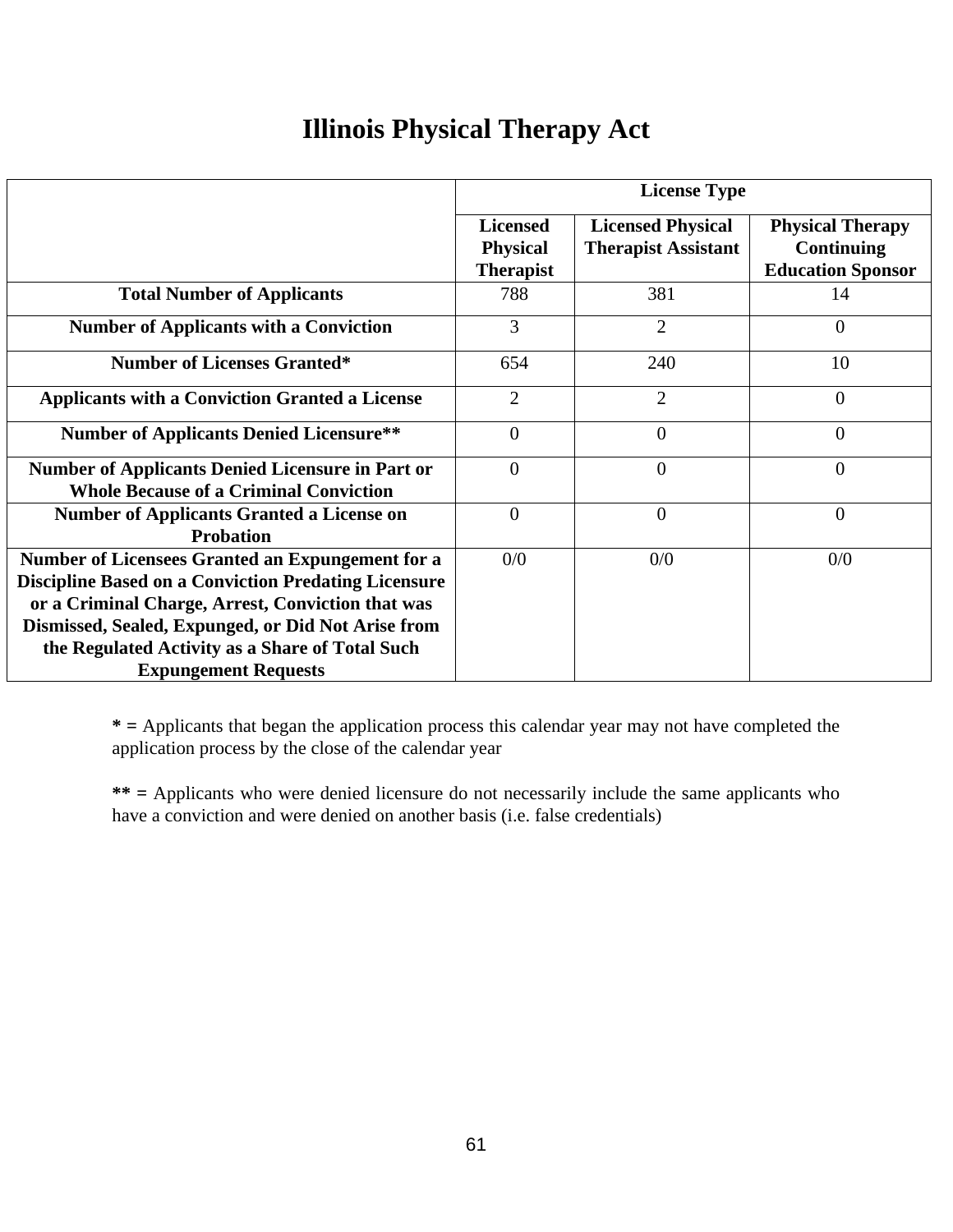|                                                                                                                                                                                                                                                                                                              |                                               | <b>License Type</b>                                       |
|--------------------------------------------------------------------------------------------------------------------------------------------------------------------------------------------------------------------------------------------------------------------------------------------------------------|-----------------------------------------------|-----------------------------------------------------------|
|                                                                                                                                                                                                                                                                                                              | <b>Licensed Physician</b><br><b>Assistant</b> | <b>Physician Assistant</b><br><b>Controlled Substance</b> |
| <b>Total Number of Applicants</b>                                                                                                                                                                                                                                                                            | 631                                           | 413                                                       |
| <b>Number of Applicants with a Conviction</b>                                                                                                                                                                                                                                                                | $\mathbf{1}$                                  |                                                           |
| <b>Number of Licenses Granted*</b>                                                                                                                                                                                                                                                                           | 581                                           | 343                                                       |
| <b>Applicants with a Conviction Granted a License</b>                                                                                                                                                                                                                                                        | 1                                             |                                                           |
| <b>Number of Applicants Denied Licensure**</b>                                                                                                                                                                                                                                                               | $\theta$                                      | $\overline{0}$                                            |
| <b>Number of Applicants Denied Licensure in Part or</b><br><b>Whole Because of a Criminal Conviction</b>                                                                                                                                                                                                     | $\theta$                                      | $\overline{0}$                                            |
| <b>Number of Applicants Granted a License on Probation</b>                                                                                                                                                                                                                                                   |                                               | $\overline{0}$                                            |
| Number of Licensees Granted an Expungement for a<br><b>Discipline Based on a Conviction Predating Licensure</b><br>or a Criminal Charge, Arrest, Conviction that was<br>Dismissed, Sealed, Expunged, or Did Not Arise from<br>the Regulated Activity as a Share of Total Such<br><b>Expungement Requests</b> | 0/0                                           | 0/0                                                       |

## **Physician Assistant Practice Act of 1987**

**\* =** Applicants that began the application process this calendar year may not have completed the application process by the close of the calendar year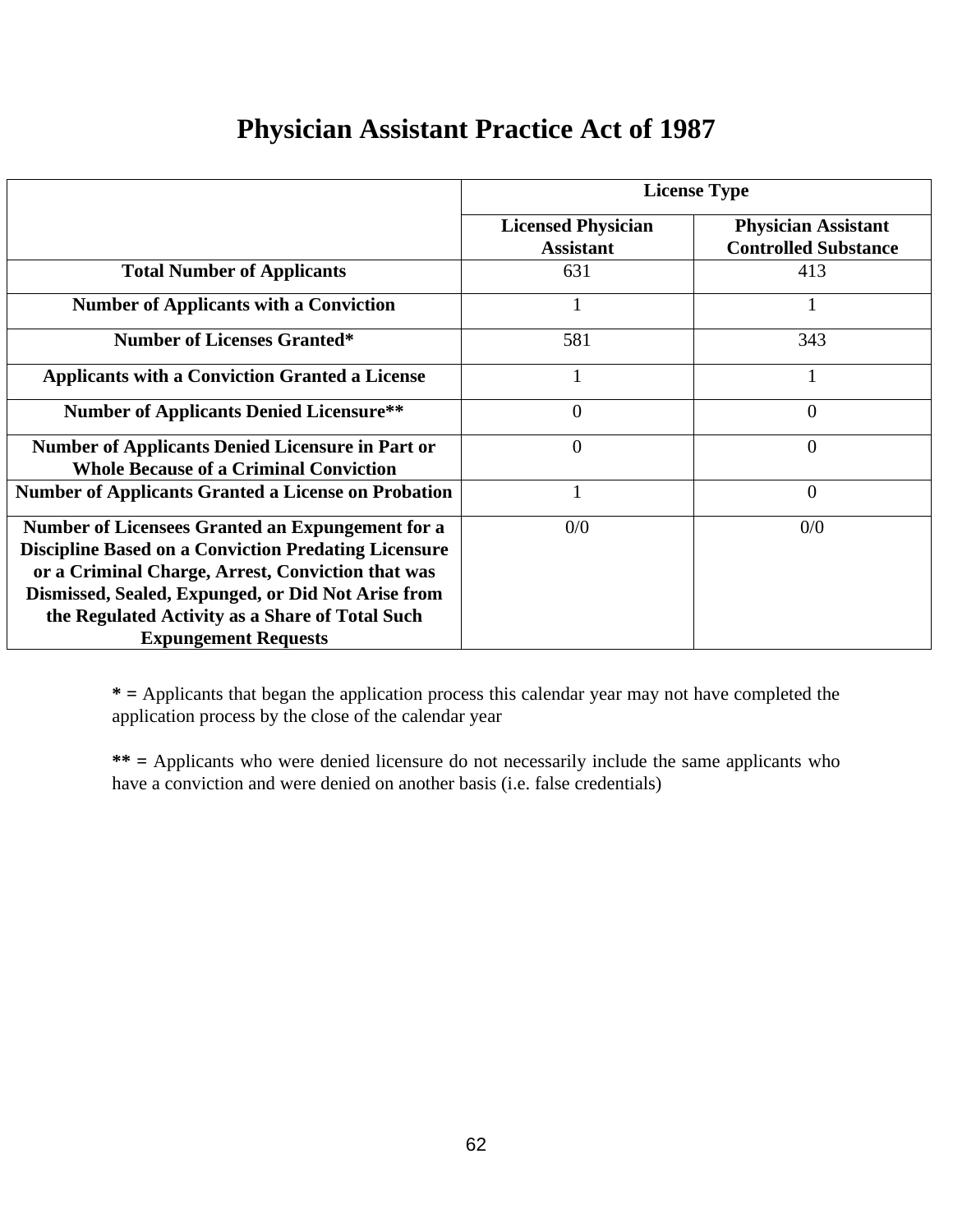## **Podiatric Medical Practice Act of 1987**

|                                                                                                                                                                                                                            |                                           | <b>License Type</b>                                     |                                                   |  |  |
|----------------------------------------------------------------------------------------------------------------------------------------------------------------------------------------------------------------------------|-------------------------------------------|---------------------------------------------------------|---------------------------------------------------|--|--|
|                                                                                                                                                                                                                            | <b>Licensed</b><br>Podiatric<br>Physician | <b>Licensed Podiatry</b><br><b>Controlled Substance</b> | <b>Temporary</b><br>Podiatric<br><b>Physician</b> |  |  |
| <b>Total Number of Applicants</b>                                                                                                                                                                                          | 39                                        | 55                                                      | 41                                                |  |  |
| <b>Number of Applicants with a Conviction</b>                                                                                                                                                                              | $\overline{2}$                            | $\overline{2}$                                          |                                                   |  |  |
| <b>Number of Licenses Granted*</b>                                                                                                                                                                                         | 33                                        | 47                                                      | 39                                                |  |  |
| <b>Applicants with a Conviction Granted a License</b>                                                                                                                                                                      | $\overline{2}$                            | $\overline{2}$                                          | 1                                                 |  |  |
| <b>Number of Applicants Denied Licensure**</b>                                                                                                                                                                             | $\theta$                                  | $\overline{0}$                                          | $\overline{0}$                                    |  |  |
| <b>Number of Applicants Denied Licensure in Part or</b><br><b>Whole Because of a Criminal Conviction</b>                                                                                                                   | $\overline{0}$                            | $\theta$                                                | $\overline{0}$                                    |  |  |
| <b>Number of Applicants Granted a License on</b><br><b>Probation</b>                                                                                                                                                       | $\theta$                                  | $\theta$                                                | $\overline{0}$                                    |  |  |
| Number of Licensees Granted an Expungement for a<br><b>Discipline Based on a Conviction Predating Licensure</b><br>or a Criminal Charge, Arrest, Conviction that was<br>Dismissed, Sealed, Expunged, or Did Not Arise from | 0/0                                       | 0/0                                                     | 0/0                                               |  |  |
| the Regulated Activity as a Share of Total Such<br><b>Expungement Requests</b>                                                                                                                                             |                                           |                                                         |                                                   |  |  |

**\* =** Applicants that began the application process this calendar year may not have completed the application process by the close of the calendar year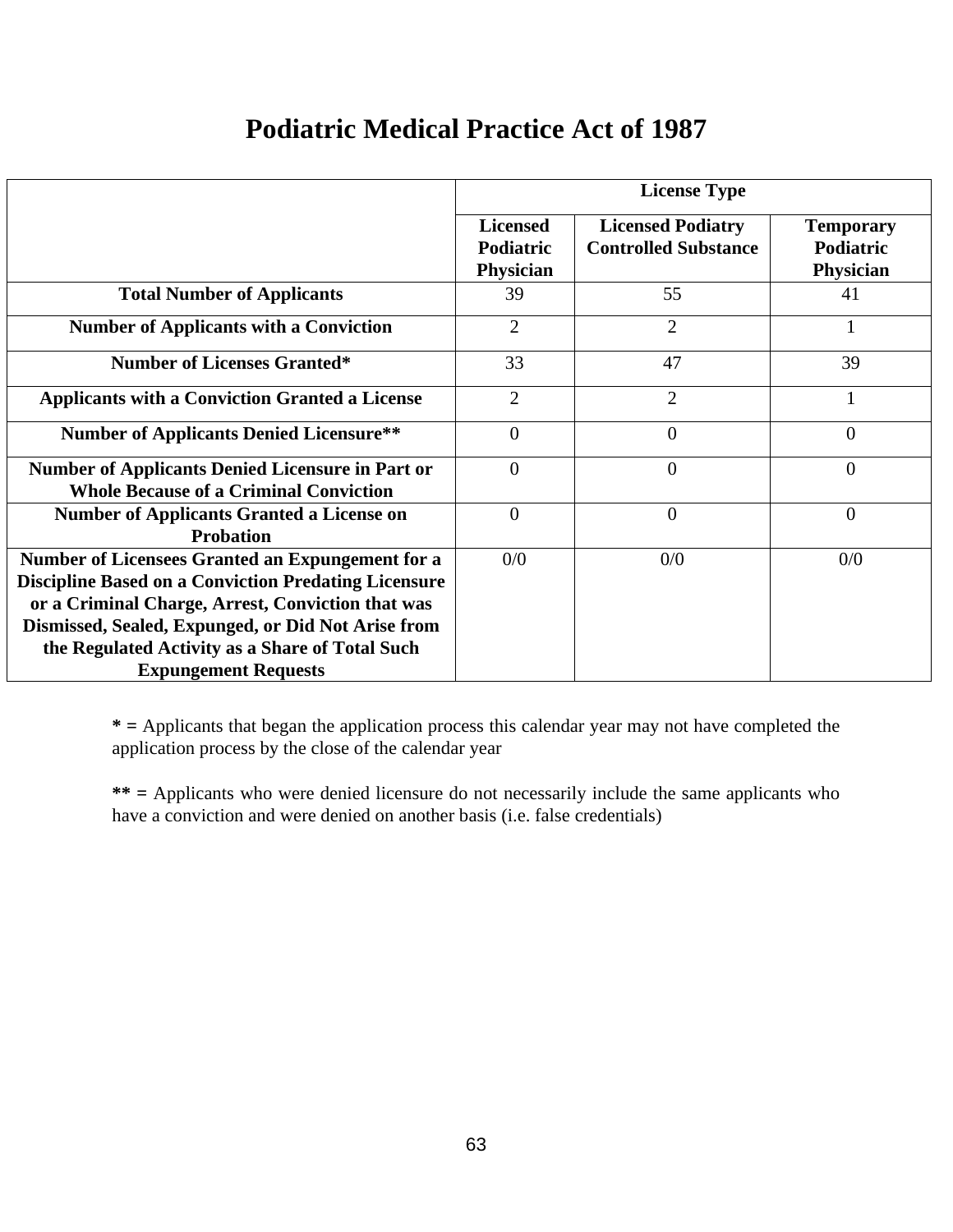## **Professional Service Corporation Act**

|                                                                                                                                                                                                                                                                                                                     | <b>License Type</b>                                |
|---------------------------------------------------------------------------------------------------------------------------------------------------------------------------------------------------------------------------------------------------------------------------------------------------------------------|----------------------------------------------------|
|                                                                                                                                                                                                                                                                                                                     | <b>Registered Professional Service Corporation</b> |
| <b>Total Number of Applicants</b>                                                                                                                                                                                                                                                                                   | 112                                                |
| <b>Number of Applicants with a Conviction</b>                                                                                                                                                                                                                                                                       | $\Omega$                                           |
| <b>Number of Licenses Granted*</b>                                                                                                                                                                                                                                                                                  | 67                                                 |
| <b>Applicants with a Conviction Granted a License*</b>                                                                                                                                                                                                                                                              | $\theta$                                           |
| <b>Number of Applicants Denied Licensure**</b>                                                                                                                                                                                                                                                                      | $\overline{0}$                                     |
| <b>Number of Applicants Denied Licensure in Part or</b><br><b>Whole Because of a Criminal Conviction</b>                                                                                                                                                                                                            | $\overline{0}$                                     |
| <b>Number of Applicants Granted a License on Probation</b>                                                                                                                                                                                                                                                          | $\overline{0}$                                     |
| Number of Licensees Granted an Expungement for a<br><b>Discipline Based on a Conviction Predating Licensure or</b><br>a Criminal Charge, Arrest, Conviction that was<br>Dismissed, Sealed, Expunged, or Did Not Arise from the<br><b>Regulated Activity as a Share of Total Such</b><br><b>Expungement Requests</b> | 0/0                                                |

**\* =** Applicants that began the application process this calendar year may not have completed the application process by the close of the calendar year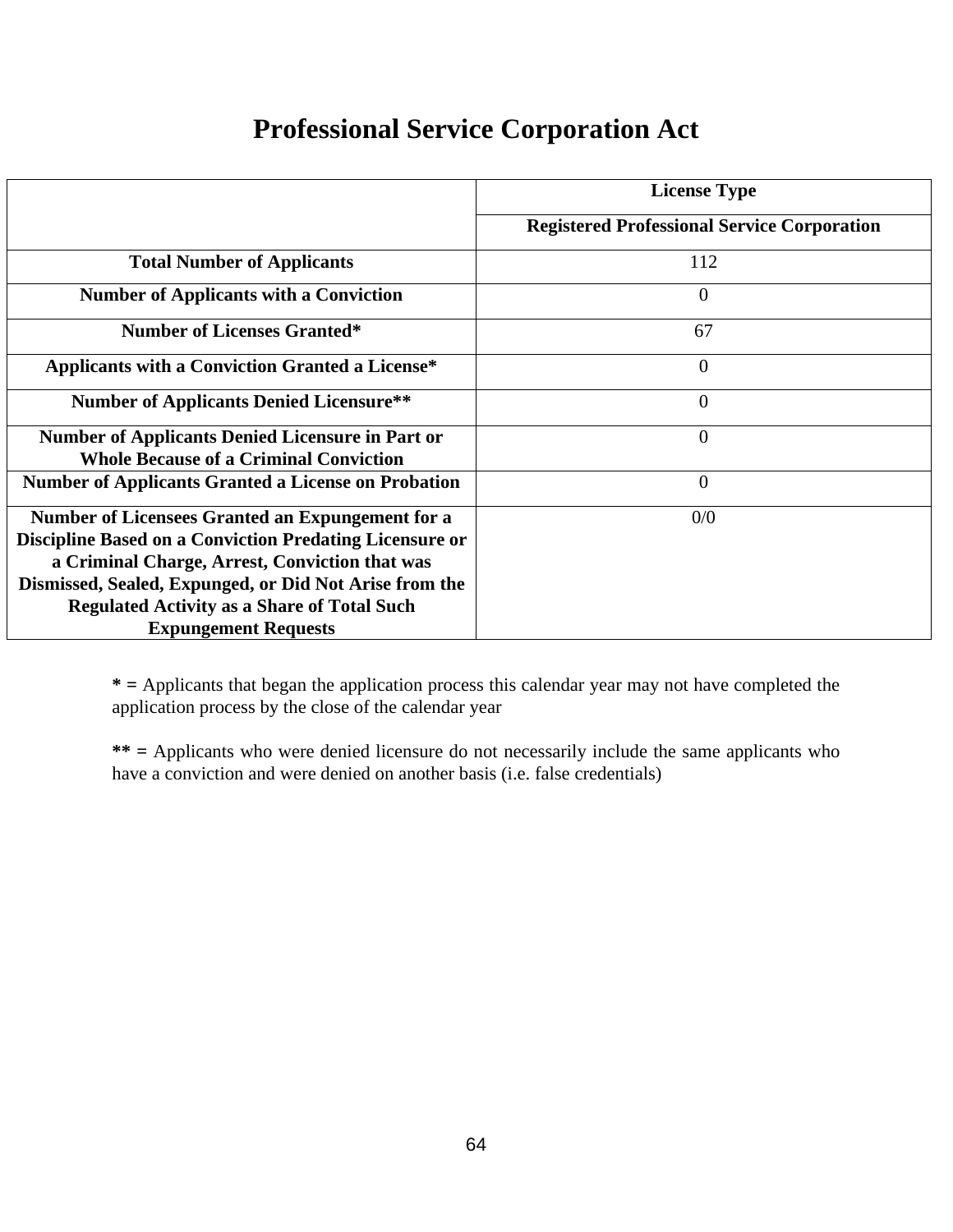# **Professional Counselor and Clinical Professional Counselor Licensing and Practice Act**

|                                                                                                                                                                                                                                                                                                                            | <b>License Type</b>                                                 |                                                            |                                                                                |  |
|----------------------------------------------------------------------------------------------------------------------------------------------------------------------------------------------------------------------------------------------------------------------------------------------------------------------------|---------------------------------------------------------------------|------------------------------------------------------------|--------------------------------------------------------------------------------|--|
|                                                                                                                                                                                                                                                                                                                            | <b>Licensed Clinical</b><br><b>Professional</b><br><b>Counselor</b> | <b>Licensed</b><br><b>Professional</b><br><b>Counselor</b> | <b>Professional Counselor</b><br><b>Continuing Education</b><br><b>Sponsor</b> |  |
| <b>Total Number of Applicants</b>                                                                                                                                                                                                                                                                                          | 795                                                                 | 1137                                                       | 11                                                                             |  |
| <b>Number of Applicants with a Conviction</b>                                                                                                                                                                                                                                                                              | 9                                                                   | 16                                                         | $\overline{0}$                                                                 |  |
| <b>Number of Licenses Granted*</b>                                                                                                                                                                                                                                                                                         | 179                                                                 | 693                                                        | 8                                                                              |  |
| <b>Applicants with a Conviction Granted a License</b>                                                                                                                                                                                                                                                                      | $\overline{0}$                                                      | $\overline{7}$                                             | $\overline{0}$                                                                 |  |
| <b>Number of Applicants Denied Licensure**</b>                                                                                                                                                                                                                                                                             | $\theta$                                                            | $\Omega$                                                   | $\theta$                                                                       |  |
| <b>Number of Applicants Denied Licensure in Part or</b><br><b>Whole Because of a Criminal Conviction</b>                                                                                                                                                                                                                   | $\theta$                                                            | $\overline{0}$                                             | $\overline{0}$                                                                 |  |
| <b>Number of Applicants Granted a License on</b><br><b>Probation</b>                                                                                                                                                                                                                                                       | $\overline{0}$                                                      | $\Omega$                                                   | $\overline{0}$                                                                 |  |
| <b>Number of Licensees Granted an Expungement for a</b><br><b>Discipline Based on a Conviction Predating</b><br><b>Licensure or a Criminal Charge, Arrest, Conviction</b><br>that was Dismissed, Sealed, Expunged, or Did Not<br>Arise from the Regulated Activity as a Share of Total<br><b>Such Expungement Requests</b> | 0/0                                                                 | 0/0                                                        | 0/0                                                                            |  |

**\* =** Applicants that began the application process this calendar year may not have completed the application process by the close of the calendar year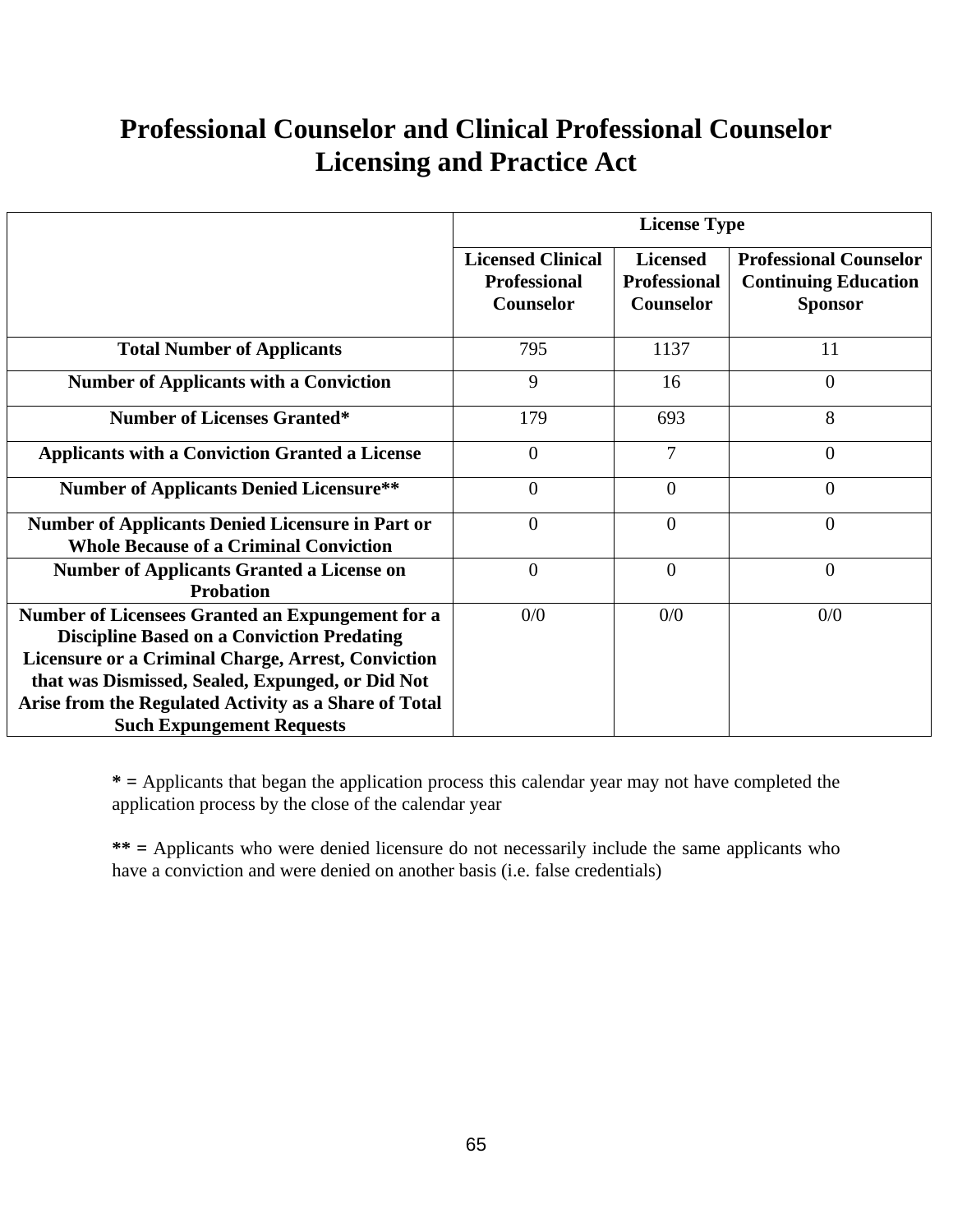| <b>Professional Engineering Practice Act of 1989</b> |  |  |  |
|------------------------------------------------------|--|--|--|
|                                                      |  |  |  |

|                                                                                                                                                                                                                                                                                                              | <b>License Type</b>                                    |                                                 |  |  |
|--------------------------------------------------------------------------------------------------------------------------------------------------------------------------------------------------------------------------------------------------------------------------------------------------------------|--------------------------------------------------------|-------------------------------------------------|--|--|
|                                                                                                                                                                                                                                                                                                              | <b>Enrolled Professional</b><br><b>Engineer Intern</b> | <b>Licensed Professional</b><br><b>Engineer</b> |  |  |
| <b>Total Number of Applicants</b>                                                                                                                                                                                                                                                                            | 504                                                    | 895                                             |  |  |
| <b>Number of Applicants with a Conviction</b>                                                                                                                                                                                                                                                                | $\Omega$                                               | $\overline{2}$                                  |  |  |
| <b>Number of Licenses Granted*</b>                                                                                                                                                                                                                                                                           | 214                                                    | 479                                             |  |  |
| <b>Applicants with a Conviction Granted a License</b>                                                                                                                                                                                                                                                        | $\overline{0}$                                         |                                                 |  |  |
| <b>Number of Applicants Denied Licensure**</b>                                                                                                                                                                                                                                                               | $\theta$                                               | 0                                               |  |  |
| <b>Number of Applicants Denied Licensure in Part or</b><br><b>Whole Because of a Criminal Conviction</b>                                                                                                                                                                                                     | $\Omega$                                               | $\theta$                                        |  |  |
| <b>Number of Applicants Granted a License on Probation</b>                                                                                                                                                                                                                                                   | $\overline{0}$                                         | $\overline{0}$                                  |  |  |
| Number of Licensees Granted an Expungement for a<br><b>Discipline Based on a Conviction Predating Licensure</b><br>or a Criminal Charge, Arrest, Conviction that was<br>Dismissed, Sealed, Expunged, or Did Not Arise from<br>the Regulated Activity as a Share of Total Such<br><b>Expungement Requests</b> | 0/0                                                    | 0/0                                             |  |  |

**\* =** Applicants that began the application process this calendar year may not have completed the application process by the close of the calendar year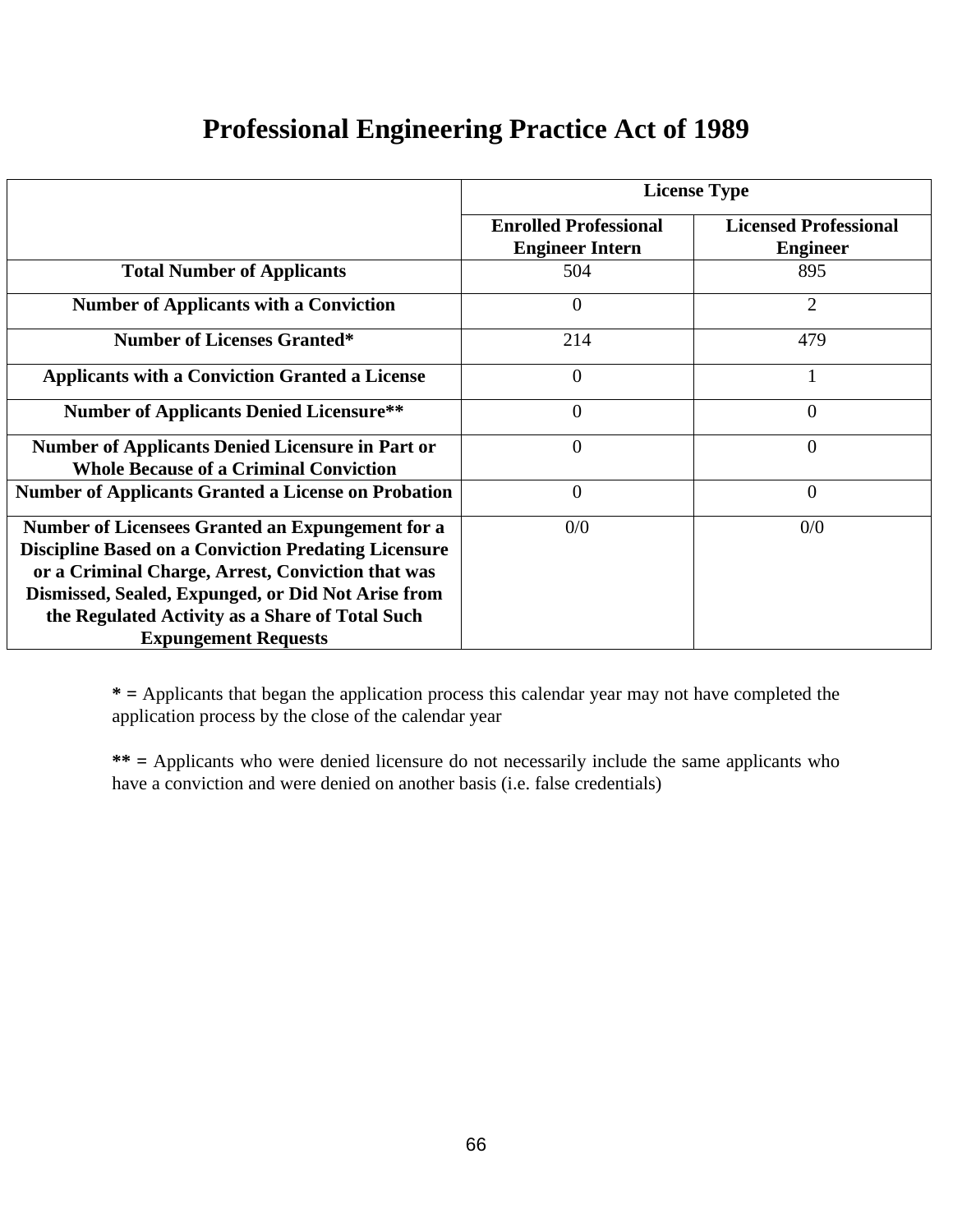# **Illinois Public Accounting Act**

|                                                                                                                                                                                                                                                                               | <b>License Type</b>                                             |                                                                    |                                                           |  |
|-------------------------------------------------------------------------------------------------------------------------------------------------------------------------------------------------------------------------------------------------------------------------------|-----------------------------------------------------------------|--------------------------------------------------------------------|-----------------------------------------------------------|--|
|                                                                                                                                                                                                                                                                               | <b>Licensed</b><br><b>Certified Public</b><br><b>Accountant</b> | <b>Public Accountant</b><br>Continuing<br><b>Education Sponsor</b> | <b>Public</b><br><b>Accountant</b><br><b>Firm License</b> |  |
| <b>Total Number of Applicants</b>                                                                                                                                                                                                                                             | 1638                                                            | 15                                                                 | 49                                                        |  |
| <b>Number of Applicants with a Conviction</b>                                                                                                                                                                                                                                 | 3                                                               | $\overline{0}$                                                     | $\overline{0}$                                            |  |
| <b>Number of Licenses Granted*</b>                                                                                                                                                                                                                                            | 1416                                                            | 13                                                                 | 36                                                        |  |
| <b>Applicants with a Conviction Granted a License</b>                                                                                                                                                                                                                         | $\overline{2}$                                                  | $\overline{0}$                                                     | $\overline{0}$                                            |  |
| <b>Number of Applicants Denied Licensure**</b>                                                                                                                                                                                                                                | $\theta$                                                        | $\overline{0}$                                                     | $\overline{0}$                                            |  |
| <b>Number of Applicants Denied Licensure in Part or</b><br><b>Whole Because of a Criminal Conviction</b>                                                                                                                                                                      | $\overline{0}$                                                  | $\overline{0}$                                                     | $\overline{0}$                                            |  |
| <b>Number of Applicants Granted a License on</b><br><b>Probation</b>                                                                                                                                                                                                          | $\mathbf{1}$                                                    | $\overline{0}$                                                     | $\overline{0}$                                            |  |
| Number of Licensees Granted an Expungement for a<br><b>Discipline Based on a Conviction Predating Licensure</b><br>or a Criminal Charge, Arrest, Conviction that was<br>Dismissed, Sealed, Expunged, or Did Not Arise from<br>the Regulated Activity as a Share of Total Such | 0/0                                                             | 0/0                                                                | 0/0                                                       |  |
| <b>Expungement Requests</b>                                                                                                                                                                                                                                                   |                                                                 |                                                                    |                                                           |  |

**\* =** Applicants that began the application process this calendar year may not have completed the application process by the close of the calendar year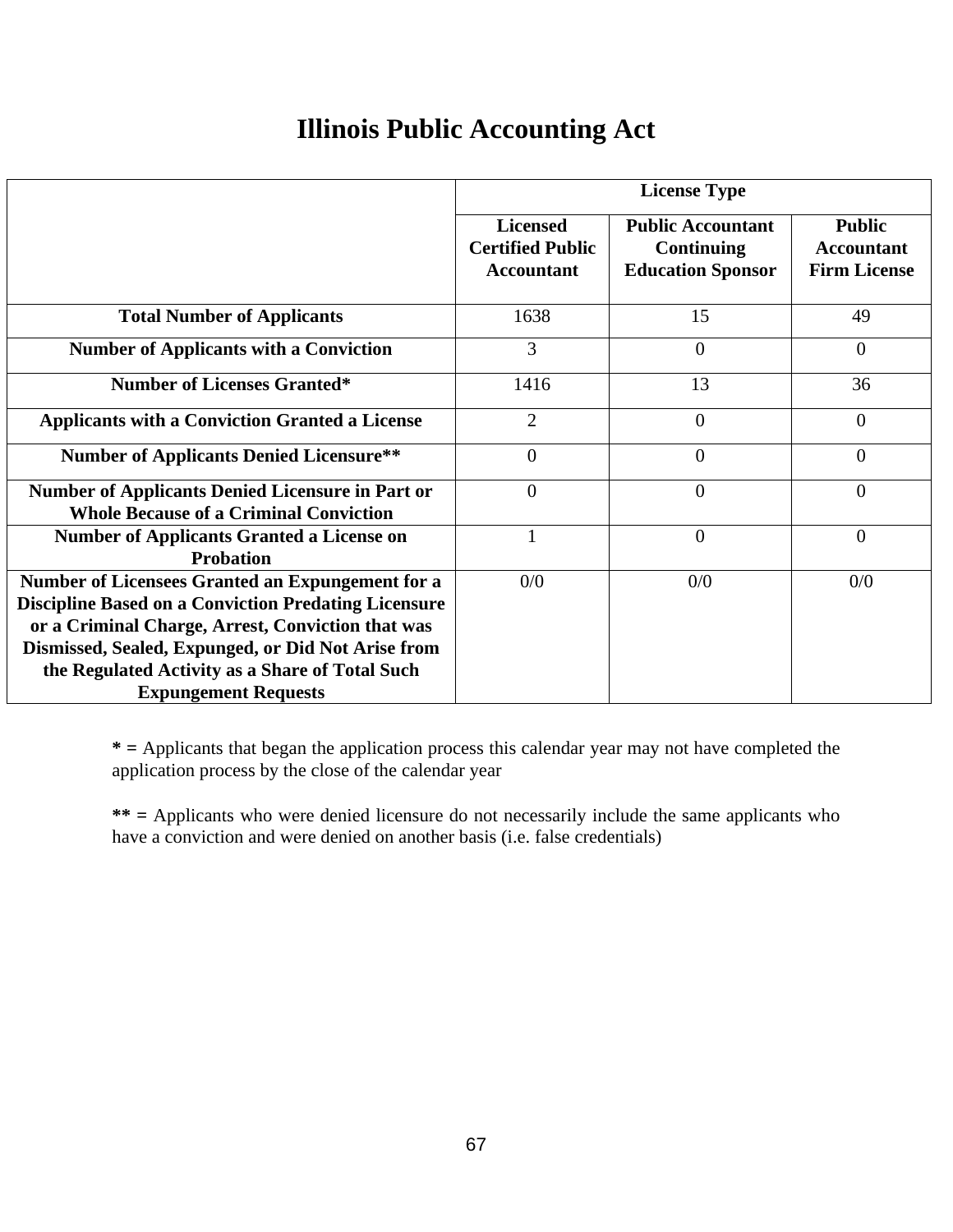### **Respiratory Care Practice Act**

|                                                                                                                                                                                                                                                                                                                                      | <b>License Type</b>                            |                                                                     |  |
|--------------------------------------------------------------------------------------------------------------------------------------------------------------------------------------------------------------------------------------------------------------------------------------------------------------------------------------|------------------------------------------------|---------------------------------------------------------------------|--|
|                                                                                                                                                                                                                                                                                                                                      | <b>Respiratory Care</b><br><b>Practitioner</b> | <b>Respiratory Care</b><br><b>Practitioner CE</b><br><b>Sponsor</b> |  |
| <b>Total Number of Applicants</b>                                                                                                                                                                                                                                                                                                    | 298                                            | 0                                                                   |  |
| <b>Number of Applicants with a Conviction</b>                                                                                                                                                                                                                                                                                        | 7                                              | $\theta$                                                            |  |
| <b>Number of Licenses Granted*</b>                                                                                                                                                                                                                                                                                                   | 245                                            | $\theta$                                                            |  |
| <b>Applicants with a Conviction Granted a</b><br>License*                                                                                                                                                                                                                                                                            | 5                                              | $\theta$                                                            |  |
| <b>Number of Applicants Denied Licensure**</b>                                                                                                                                                                                                                                                                                       | $\overline{0}$                                 | $\theta$                                                            |  |
| <b>Number of Applicants Denied Licensure in Part</b><br>or Whole Because of a Criminal Conviction                                                                                                                                                                                                                                    | $\overline{0}$                                 | $\theta$                                                            |  |
| <b>Number of Applicants Granted a License on</b><br><b>Probation</b>                                                                                                                                                                                                                                                                 | $\overline{2}$                                 | $\theta$                                                            |  |
| <b>Number of Licensees Granted an Expungement</b><br>for a Discipline Based on a Conviction Predating<br>Licensure or a Criminal Charge, Arrest,<br><b>Conviction that was Dismissed, Sealed,</b><br><b>Expunged, or Did Not Arise from the Regulated</b><br><b>Activity as a Share of Total Such Expungement</b><br><b>Requests</b> | 1/1                                            | 0/0                                                                 |  |

**\* =** Applicants that began the application process this calendar year may not have completed the application process by the close of the calendar year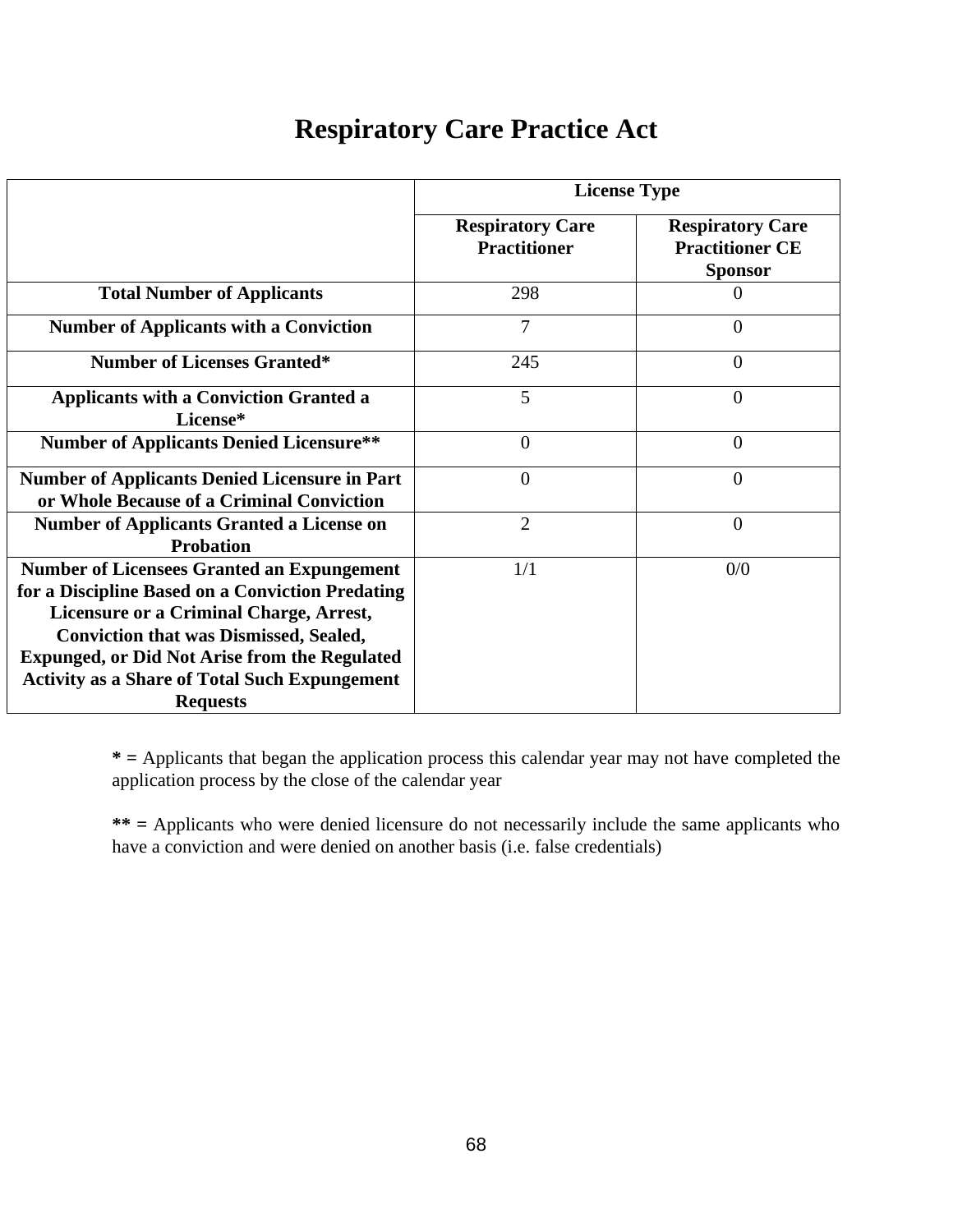## **Illinois Roofing Industry Licensing Act**

|                                                                                                                                                                                                                                                                                                              |                                              | <b>License Type</b>                                  |
|--------------------------------------------------------------------------------------------------------------------------------------------------------------------------------------------------------------------------------------------------------------------------------------------------------------|----------------------------------------------|------------------------------------------------------|
|                                                                                                                                                                                                                                                                                                              | <b>Licensed Roofing</b><br><b>Contractor</b> | <b>Qualifying Party Roofing</b><br><b>Contractor</b> |
| <b>Total Number of Applicants</b>                                                                                                                                                                                                                                                                            | 365                                          | 400                                                  |
| <b>Number of Applicants with a Conviction</b>                                                                                                                                                                                                                                                                | $\overline{0}$                               | 15                                                   |
| <b>Number of Licenses Granted*</b>                                                                                                                                                                                                                                                                           | 212                                          | 230                                                  |
| <b>Applicants with a Conviction Granted a License</b>                                                                                                                                                                                                                                                        | $\theta$                                     | 15                                                   |
| <b>Number of Applicants Denied Licensure**</b>                                                                                                                                                                                                                                                               | $\boldsymbol{0}$                             | $\overline{0}$                                       |
| <b>Number of Applicants Denied Licensure in Part or</b><br><b>Whole Because of a Criminal Conviction</b>                                                                                                                                                                                                     | $\overline{0}$                               | $\overline{0}$                                       |
| <b>Number of Applicants Granted a License on Probation</b>                                                                                                                                                                                                                                                   | $\overline{0}$                               |                                                      |
| Number of Licensees Granted an Expungement for a<br><b>Discipline Based on a Conviction Predating Licensure</b><br>or a Criminal Charge, Arrest, Conviction that was<br>Dismissed, Sealed, Expunged, or Did Not Arise from<br>the Regulated Activity as a Share of Total Such<br><b>Expungement Requests</b> | 0/0                                          | 0/0                                                  |

**\* =** Applicants that began the application process this calendar year may not have completed the application process by the close of the calendar year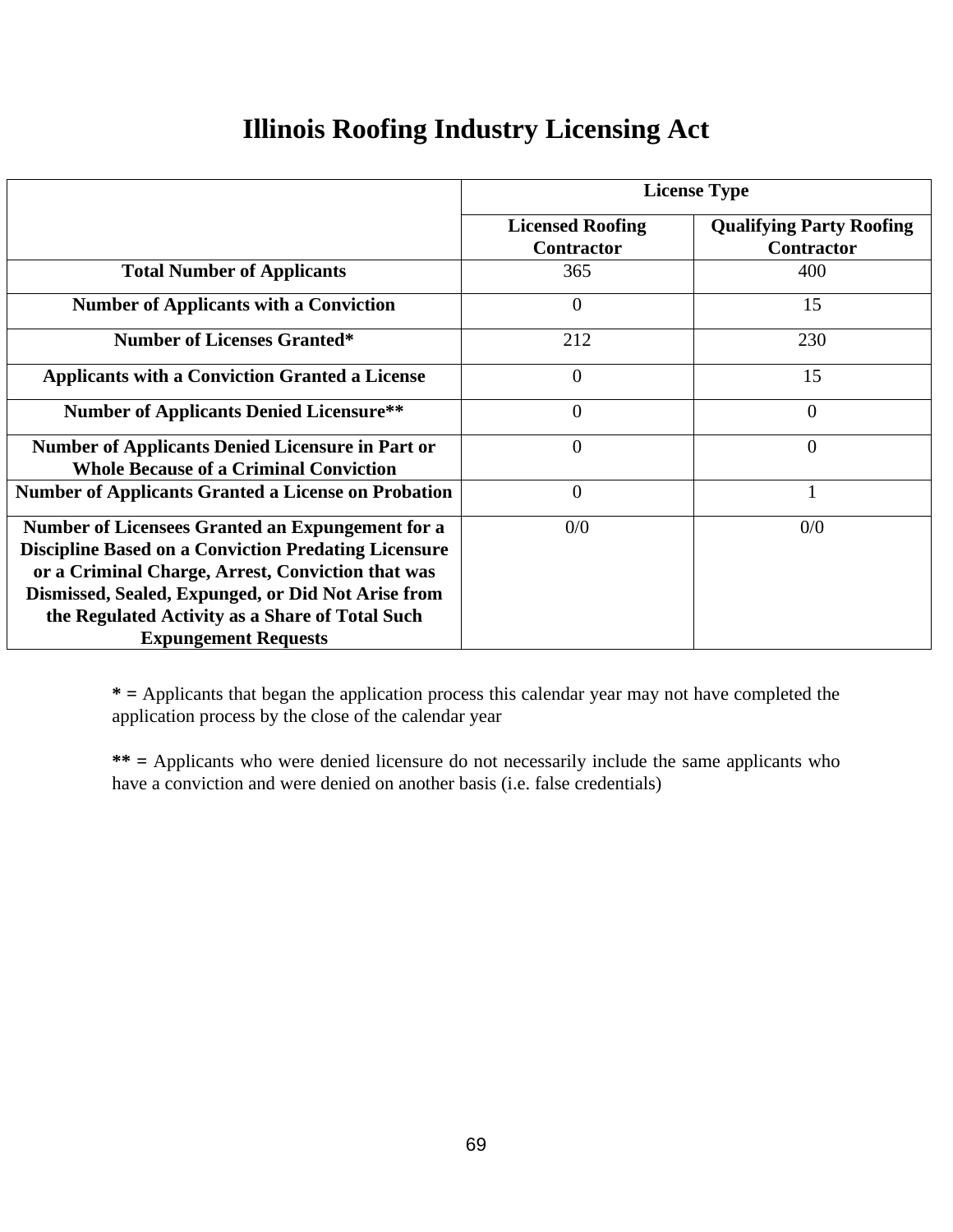## **Sex Offender Evaluation and Treatment Provider Act**

|                                                             |                      | <b>License Type</b> |                     |
|-------------------------------------------------------------|----------------------|---------------------|---------------------|
|                                                             | <b>Associate Sex</b> | <b>Sex Offender</b> | <b>Sex Offender</b> |
|                                                             | <b>Offender</b>      | <b>Evaluator</b>    | <b>Treatment</b>    |
|                                                             | Provider             |                     | Provider            |
| <b>Total Number of Applicants</b>                           | 29                   | 9                   | 10                  |
| <b>Number of Applicants with a Conviction</b>               | 3                    |                     |                     |
| <b>Number of Licenses Granted*</b>                          | 26                   | $\overline{7}$      | 8                   |
| <b>Applicants with a Conviction Granted a License</b>       |                      |                     |                     |
| <b>Number of Applicants Denied Licensure**</b>              | $\overline{0}$       | $\overline{0}$      | $\Omega$            |
| <b>Number of Applicants Denied Licensure in Part or</b>     | $\overline{0}$       | $\overline{0}$      | $\theta$            |
| <b>Whole Because of a Criminal Conviction</b>               |                      |                     |                     |
| <b>Number of Applicants Granted a License on</b>            | $\theta$             | $\theta$            | $\theta$            |
| <b>Probation</b>                                            |                      |                     |                     |
| Number of Licensees Granted an Expungement for a            | 0/0                  | 0/0                 | 0/0                 |
| <b>Discipline Based on a Conviction Predating Licensure</b> |                      |                     |                     |
| or a Criminal Charge, Arrest, Conviction that was           |                      |                     |                     |
| Dismissed, Sealed, Expunged, or Did Not Arise from          |                      |                     |                     |
| the Regulated Activity as a Share of Total Such             |                      |                     |                     |
| <b>Expungement Requests</b>                                 |                      |                     |                     |

**\* =** Applicants that began the application process this calendar year may not have completed the application process by the close of the calendar year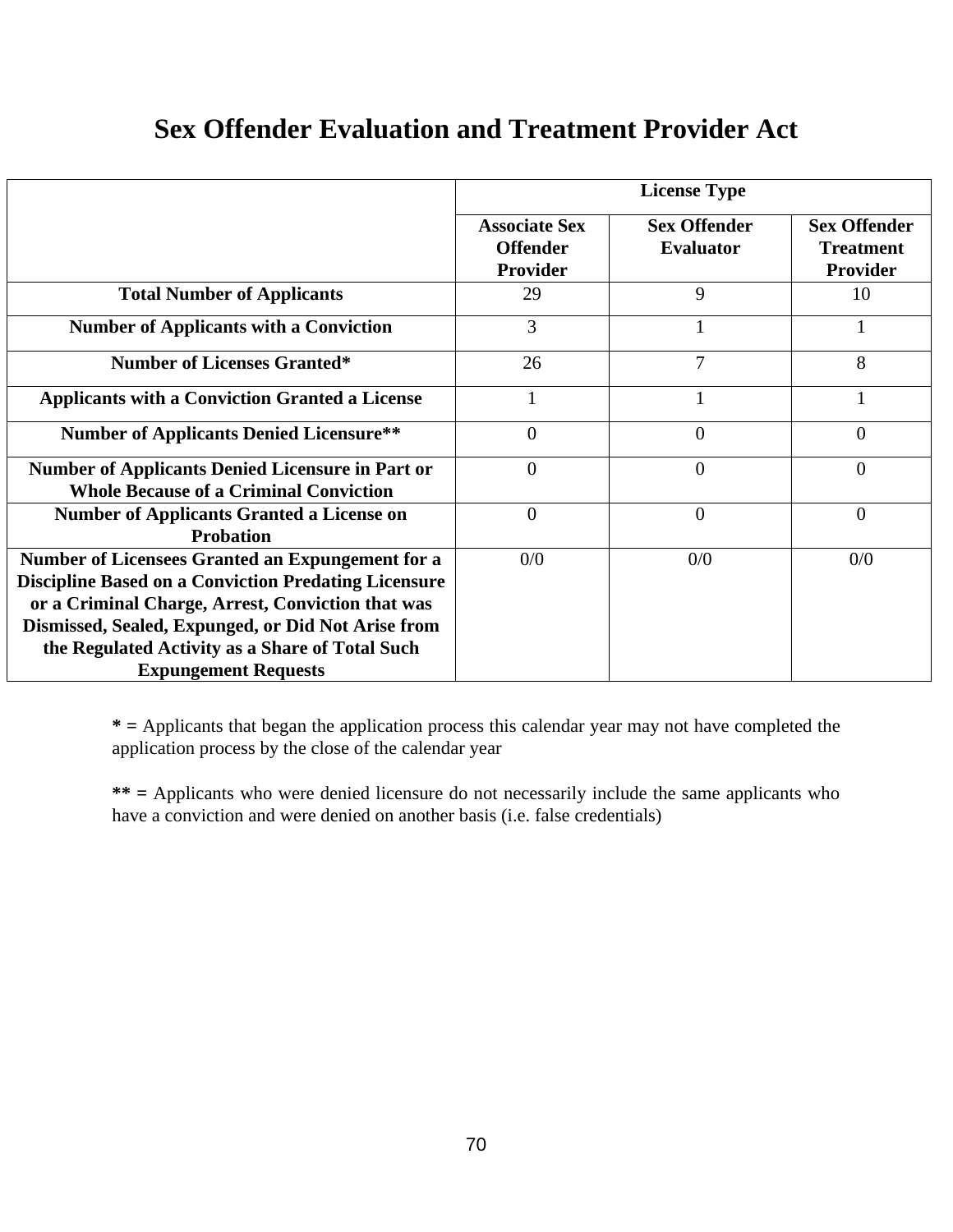#### **Illinois Certified Shorthand Reporters Act of 1984**

|                                                                                                                                                                                                                                                                                                                                      | <b>License Type</b>                           |                                                |
|--------------------------------------------------------------------------------------------------------------------------------------------------------------------------------------------------------------------------------------------------------------------------------------------------------------------------------------|-----------------------------------------------|------------------------------------------------|
|                                                                                                                                                                                                                                                                                                                                      | <b>Certified Shorthand</b><br><b>Reporter</b> | <b>Restricted Shorthand</b><br><b>Reporter</b> |
| <b>Total Number of Applicants</b>                                                                                                                                                                                                                                                                                                    | 12                                            | 3                                              |
| <b>Number of Applicants with a Conviction</b>                                                                                                                                                                                                                                                                                        |                                               | $\overline{0}$                                 |
| <b>Number of Licenses Granted*</b>                                                                                                                                                                                                                                                                                                   | 7                                             |                                                |
| <b>Applicants with a Conviction Granted a</b><br>License*                                                                                                                                                                                                                                                                            | $\overline{0}$                                | $\Omega$                                       |
| <b>Number of Applicants Denied Licensure**</b>                                                                                                                                                                                                                                                                                       | $\overline{0}$                                | $\Omega$                                       |
| <b>Number of Applicants Denied Licensure in</b><br><b>Part or Whole Because of a Criminal</b><br><b>Conviction</b>                                                                                                                                                                                                                   | $\theta$                                      | $\Omega$                                       |
| <b>Number of Applicants Granted a License on</b><br><b>Probation</b>                                                                                                                                                                                                                                                                 | $\overline{0}$                                | $\Omega$                                       |
| <b>Number of Licensees Granted an</b><br><b>Expungement for a Discipline Based on a</b><br><b>Conviction Predating Licensure or a</b><br><b>Criminal Charge, Arrest, Conviction that</b><br>was Dismissed, Sealed, Expunged, or Did<br>Not Arise from the Regulated Activity as a<br><b>Share of Total Such Expungement Requests</b> | 0/0                                           | 0/0                                            |

**\* =** Applicants that began the application process this calendar year may not have completed the application process by the close of the calendar year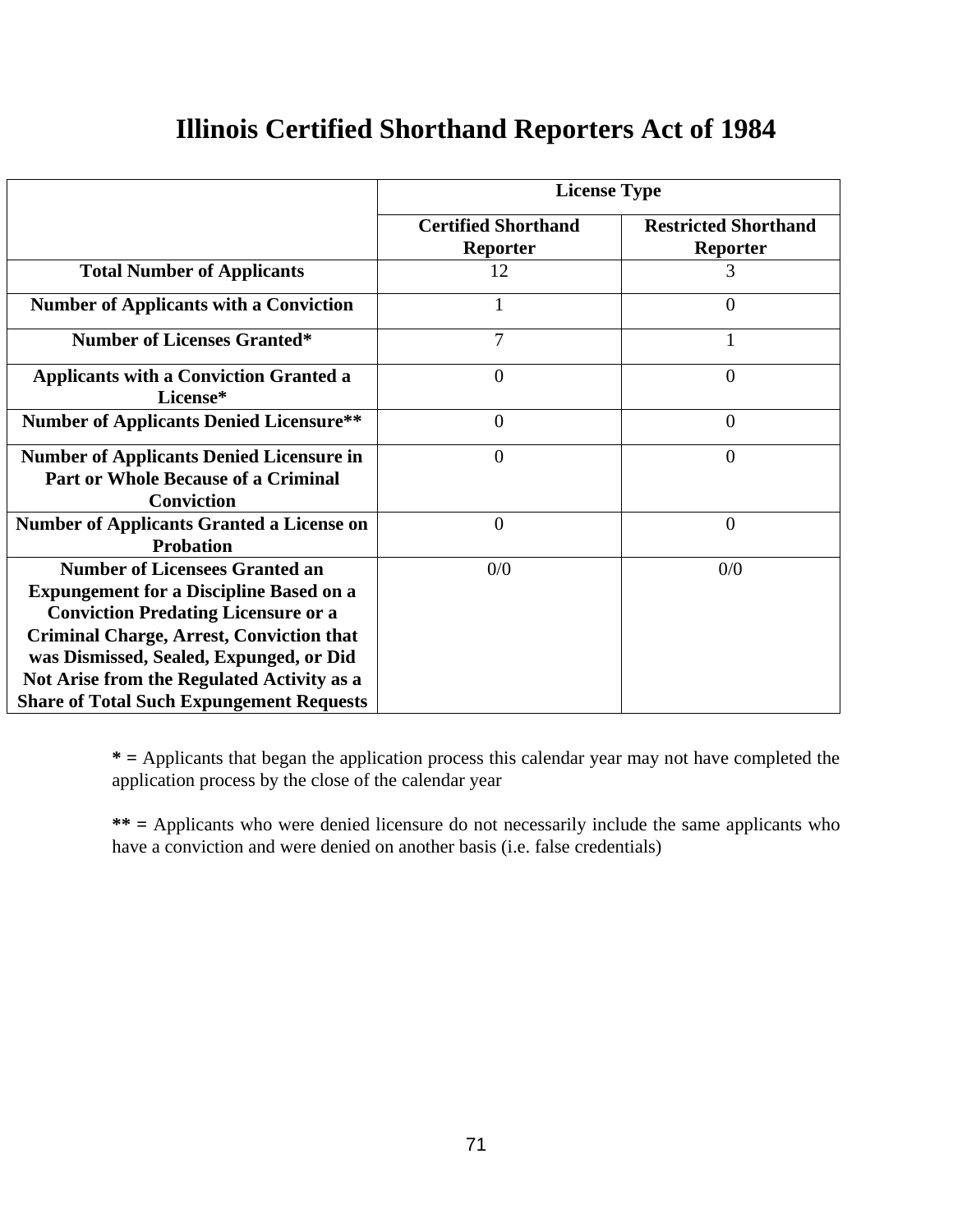### **Clinical Social Work and Social Work Practice Act**

|                                                                                                                                                                                                                                                                                                              | <b>License Type</b>                                 |                                            |                                                                                  |
|--------------------------------------------------------------------------------------------------------------------------------------------------------------------------------------------------------------------------------------------------------------------------------------------------------------|-----------------------------------------------------|--------------------------------------------|----------------------------------------------------------------------------------|
|                                                                                                                                                                                                                                                                                                              | <b>Licensed</b><br><b>Clinical Social</b><br>Worker | <b>Licensed</b><br><b>Social</b><br>Worker | <b>Registered Social</b><br><b>Worker Continuing</b><br><b>Education Sponsor</b> |
| <b>Total Number of Applicants</b>                                                                                                                                                                                                                                                                            | 1210                                                | 947                                        | 34                                                                               |
| <b>Number of Applicants with a Conviction</b>                                                                                                                                                                                                                                                                | 17                                                  | 16                                         | $\theta$                                                                         |
| <b>Number of Licenses Granted*</b>                                                                                                                                                                                                                                                                           | 464                                                 | 329                                        | 22                                                                               |
| <b>Applicants with a Conviction Granted a License</b>                                                                                                                                                                                                                                                        | $\overline{7}$                                      | 1                                          | $\overline{0}$                                                                   |
| <b>Number of Applicants Denied Licensure**</b>                                                                                                                                                                                                                                                               | $\overline{0}$                                      | $\overline{0}$                             | $\overline{0}$                                                                   |
| <b>Number of Applicants Denied Licensure in Part or</b><br><b>Whole Because of a Criminal Conviction</b>                                                                                                                                                                                                     | $\overline{0}$                                      | $\overline{0}$                             | $\overline{0}$                                                                   |
| <b>Number of Applicants Granted a License on</b><br><b>Probation</b>                                                                                                                                                                                                                                         | $\overline{0}$                                      | $\overline{0}$                             | $\overline{0}$                                                                   |
| Number of Licensees Granted an Expungement for a<br><b>Discipline Based on a Conviction Predating Licensure</b><br>or a Criminal Charge, Arrest, Conviction that was<br>Dismissed, Sealed, Expunged, or Did Not Arise from<br>the Regulated Activity as a Share of Total Such<br><b>Expungement Requests</b> | 0/0                                                 | 0/0                                        | 0/0                                                                              |

**\* =** Applicants that began the application process this calendar year may not have completed the application process by the close of the calendar year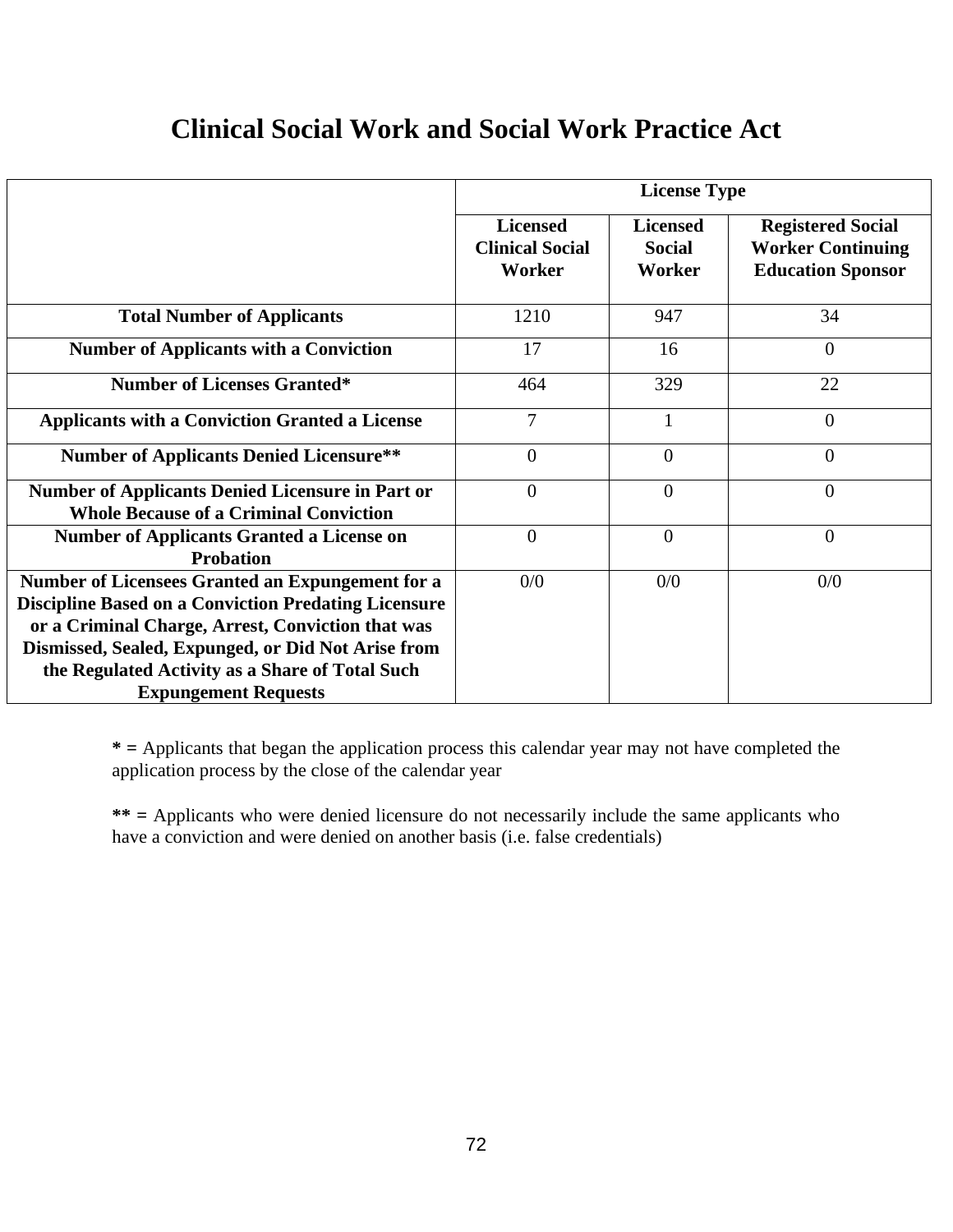# **Illinois Speech-Language Pathology and Audiology Practice Act**

|                                                                                                                                                                                                                                                                                                                                            | <b>License Type</b>                   |                                                                               |                                          |                                                                                                                               |                                                                                 |
|--------------------------------------------------------------------------------------------------------------------------------------------------------------------------------------------------------------------------------------------------------------------------------------------------------------------------------------------|---------------------------------------|-------------------------------------------------------------------------------|------------------------------------------|-------------------------------------------------------------------------------------------------------------------------------|---------------------------------------------------------------------------------|
|                                                                                                                                                                                                                                                                                                                                            | <b>Licensed</b><br><b>Audiologist</b> | <b>Licensed</b><br><b>Speech</b><br>Language<br>Pathology<br><b>Temporary</b> | <b>Speech</b><br>Language<br>Pathologist | <b>Speech Language</b><br><b>Pathology and</b><br><b>Audiology</b><br><b>Continuing</b><br><b>Education</b><br><b>Sponsor</b> | Speech-<br>Language<br>Pathology<br>and<br><b>Audiology</b><br><b>Assistant</b> |
| <b>Total Number of Applicants</b>                                                                                                                                                                                                                                                                                                          | 57                                    | 489                                                                           | 645                                      | 6                                                                                                                             | 15                                                                              |
| <b>Number of Applicants with a</b><br><b>Conviction</b>                                                                                                                                                                                                                                                                                    | $\overline{0}$                        | $\overline{3}$                                                                | $\overline{4}$                           | $\overline{0}$                                                                                                                | $\overline{0}$                                                                  |
| <b>Number of Licenses Granted*</b>                                                                                                                                                                                                                                                                                                         | 56                                    | 450                                                                           | 138                                      | 3                                                                                                                             | 3                                                                               |
| <b>Applicants with a Conviction</b><br><b>Granted a License</b>                                                                                                                                                                                                                                                                            | $\overline{0}$                        | $\overline{2}$                                                                | $\overline{2}$                           | $\overline{0}$                                                                                                                | $\boldsymbol{0}$                                                                |
| <b>Number of Applicants Denied</b><br>Licensure**                                                                                                                                                                                                                                                                                          | $\mathbf{0}$                          | $\boldsymbol{0}$                                                              | $\boldsymbol{0}$                         | $\overline{0}$                                                                                                                | $\boldsymbol{0}$                                                                |
| <b>Number of Applicants Denied</b><br><b>Licensure in Part or Whole Because</b><br>of a Criminal Conviction                                                                                                                                                                                                                                | $\overline{0}$                        | $\overline{0}$                                                                | $\overline{0}$                           | $\overline{0}$                                                                                                                | $\boldsymbol{0}$                                                                |
| <b>Number of Applicants Granted a</b><br><b>License on Probation</b>                                                                                                                                                                                                                                                                       | $\overline{0}$                        | $\mathbf{0}$                                                                  | $\boldsymbol{0}$                         | $\overline{0}$                                                                                                                | $\boldsymbol{0}$                                                                |
| <b>Number of Licensees Granted an</b><br><b>Expungement for a Discipline Based</b><br>on a Conviction Predating Licensure<br>or a Criminal Charge, Arrest,<br><b>Conviction that was Dismissed,</b><br>Sealed, Expunged, or Did Not Arise<br>from the Regulated Activity as a<br><b>Share of Total Such Expungement</b><br><b>Requests</b> | 0/0                                   | 0/0                                                                           | 0/0                                      | 0/0                                                                                                                           | 0/0                                                                             |

**\* =** Applicants that began the application process this calendar year may not have completed the application process by the close of the calendar year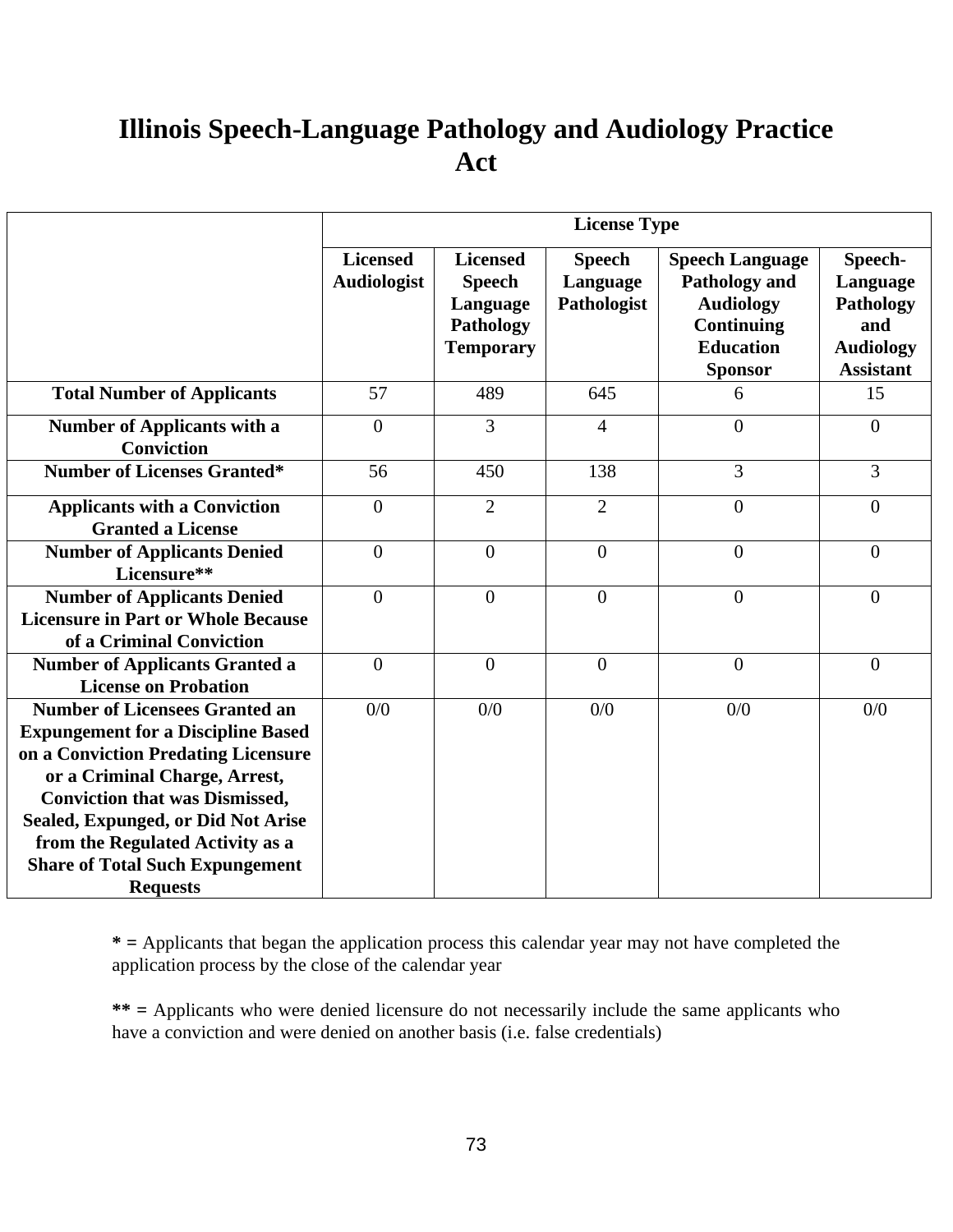### **Structural Engineering Practice Act of 1989**

|                                                                                                                                                                                                                                                                                                              | <b>License Type</b>                                     |                                               |  |
|--------------------------------------------------------------------------------------------------------------------------------------------------------------------------------------------------------------------------------------------------------------------------------------------------------------|---------------------------------------------------------|-----------------------------------------------|--|
|                                                                                                                                                                                                                                                                                                              | <b>Enrolled Structural</b><br><b>Engineering Intern</b> | <b>Licensed Structural</b><br><b>Engineer</b> |  |
| <b>Total Number of Applicants</b>                                                                                                                                                                                                                                                                            | 12                                                      | 165                                           |  |
| <b>Number of Applicants with a Conviction</b>                                                                                                                                                                                                                                                                | 0                                                       | 3                                             |  |
| <b>Number of Licenses Granted*</b>                                                                                                                                                                                                                                                                           | $\overline{2}$                                          | 70                                            |  |
| <b>Applicants with a Conviction Granted a License</b>                                                                                                                                                                                                                                                        | $\overline{0}$                                          | $\overline{2}$                                |  |
| <b>Number of Applicants Denied Licensure**</b>                                                                                                                                                                                                                                                               | $\overline{0}$                                          | 0                                             |  |
| <b>Number of Applicants Denied Licensure in Part or</b><br><b>Whole Because of a Criminal Conviction</b>                                                                                                                                                                                                     | $\overline{0}$                                          | $\overline{0}$                                |  |
| <b>Number of Applicants Granted a License on Probation</b>                                                                                                                                                                                                                                                   | $\overline{0}$                                          | $\overline{0}$                                |  |
| Number of Licensees Granted an Expungement for a<br><b>Discipline Based on a Conviction Predating Licensure</b><br>or a Criminal Charge, Arrest, Conviction that was<br>Dismissed, Sealed, Expunged, or Did Not Arise from<br>the Regulated Activity as a Share of Total Such<br><b>Expungement Requests</b> | 0/0                                                     | 0/0                                           |  |

**\* =** Applicants that began the application process this calendar year may not have completed the application process by the close of the calendar year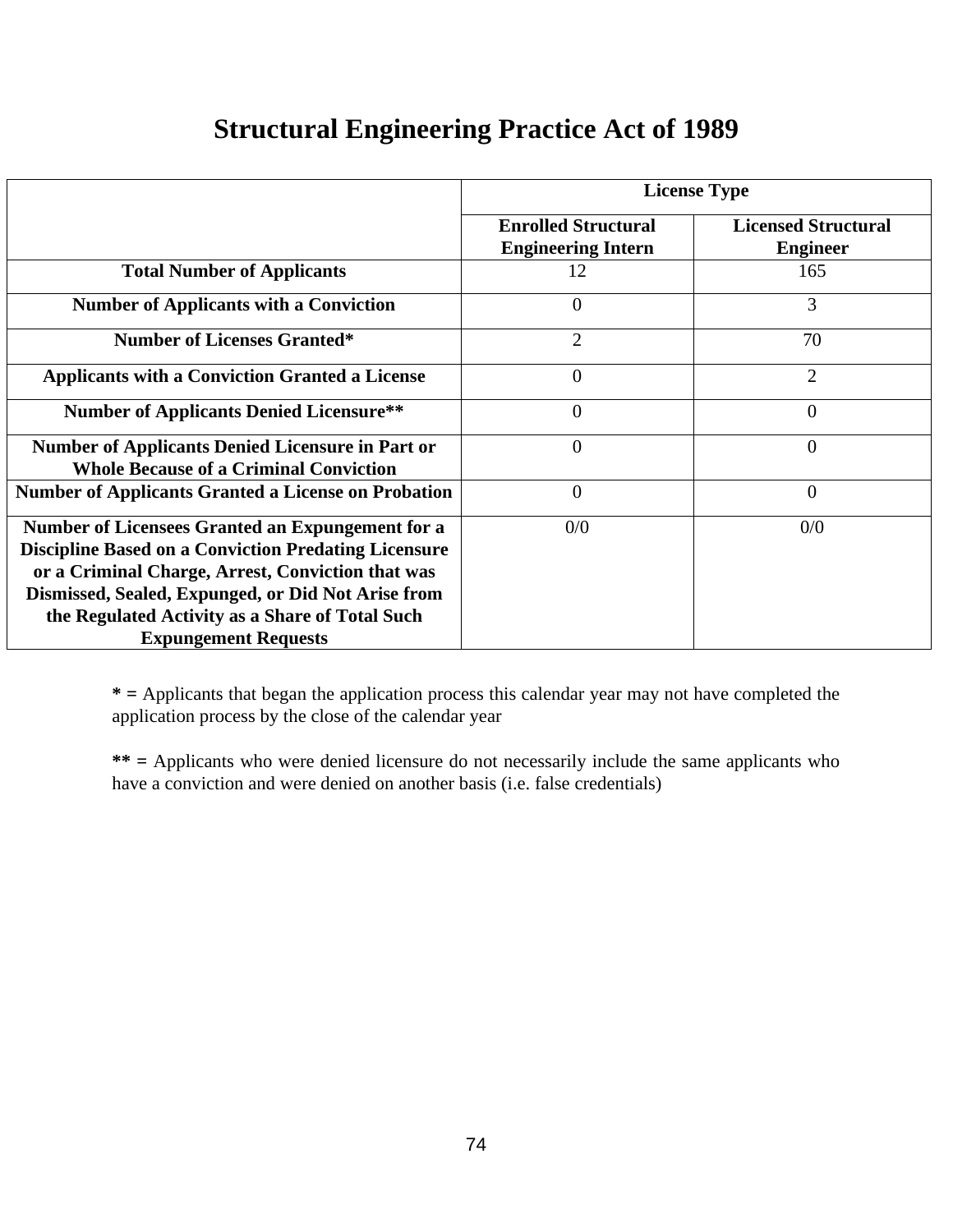# **Registered Surgical Assistant and Registered Surgical Technologist Title Protection Act**

|                                                                                                                                                                                                                                                                                                              | <b>License Type</b>                            |                                                   |  |
|--------------------------------------------------------------------------------------------------------------------------------------------------------------------------------------------------------------------------------------------------------------------------------------------------------------|------------------------------------------------|---------------------------------------------------|--|
|                                                                                                                                                                                                                                                                                                              | <b>Registered Surgical</b><br><b>Assistant</b> | <b>Registered Surgical</b><br><b>Technologist</b> |  |
| <b>Total Number of Applicants</b>                                                                                                                                                                                                                                                                            | 31                                             |                                                   |  |
| <b>Number of Applicants with a Conviction</b>                                                                                                                                                                                                                                                                | $\Omega$                                       | 0                                                 |  |
| <b>Number of Licenses Granted*</b>                                                                                                                                                                                                                                                                           | 27                                             | 3                                                 |  |
| <b>Applicants with a Conviction Granted a License</b>                                                                                                                                                                                                                                                        | $\theta$                                       | $\overline{0}$                                    |  |
| <b>Number of Applicants Denied Licensure**</b>                                                                                                                                                                                                                                                               | $\overline{0}$                                 | $\overline{0}$                                    |  |
| <b>Number of Applicants Denied Licensure in Part or</b><br><b>Whole Because of a Criminal Conviction</b>                                                                                                                                                                                                     | $\overline{0}$                                 | $\overline{0}$                                    |  |
| <b>Number of Applicants Granted a License on Probation</b>                                                                                                                                                                                                                                                   | $\overline{0}$                                 | $\Omega$                                          |  |
| Number of Licensees Granted an Expungement for a<br><b>Discipline Based on a Conviction Predating Licensure</b><br>or a Criminal Charge, Arrest, Conviction that was<br>Dismissed, Sealed, Expunged, or Did Not Arise from<br>the Regulated Activity as a Share of Total Such<br><b>Expungement Requests</b> | 0/0                                            | 0/0                                               |  |

**\* =** Applicants that began the application process this calendar year may not have completed the application process by the close of the calendar year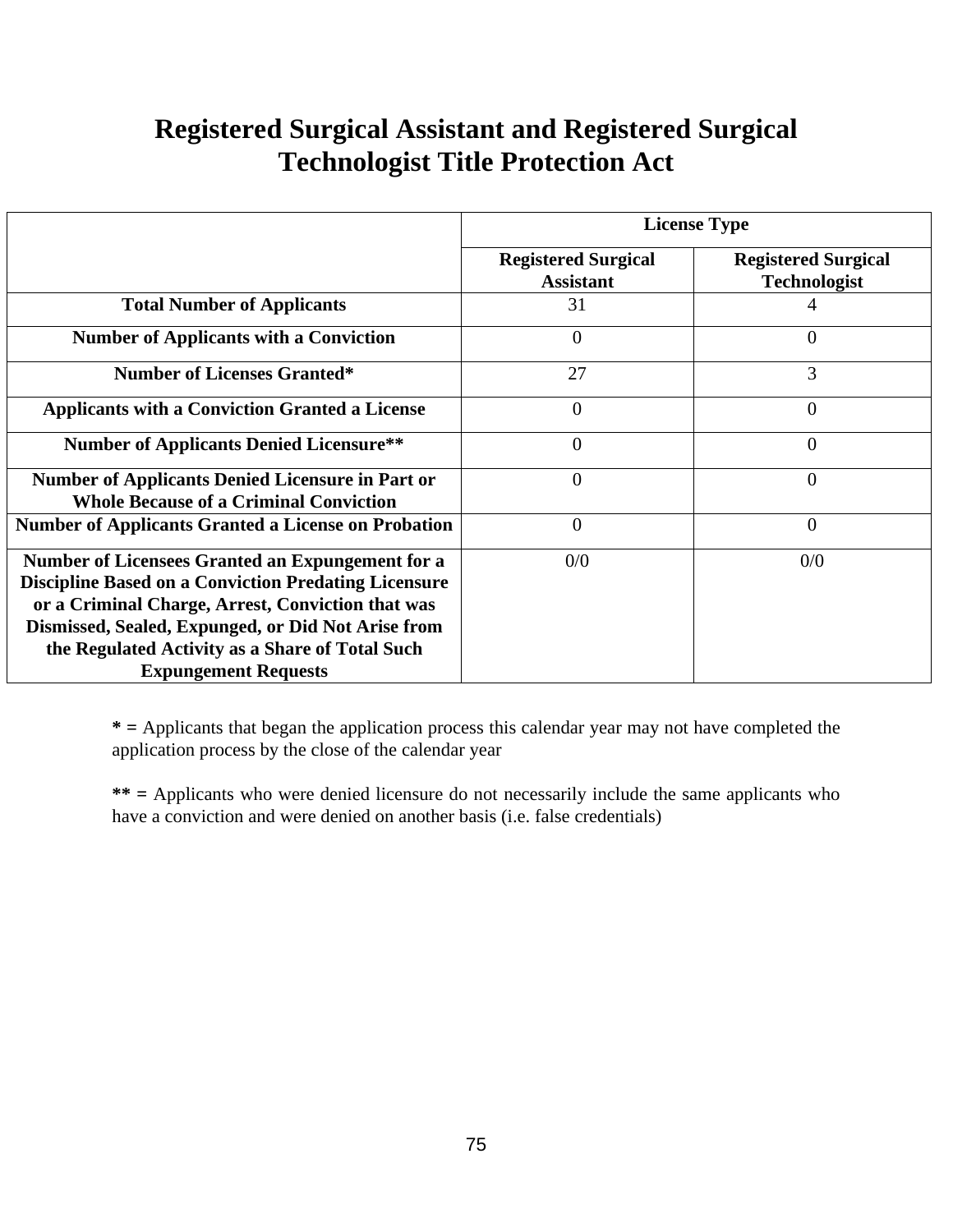# **Wholesale Drug Distribution Licensing Act**

|                                                                                                                                                                                                                                                                                                              | <b>License Type</b>                         |                                                                  |
|--------------------------------------------------------------------------------------------------------------------------------------------------------------------------------------------------------------------------------------------------------------------------------------------------------------|---------------------------------------------|------------------------------------------------------------------|
|                                                                                                                                                                                                                                                                                                              | <b>Wholesale Drug</b><br><b>Distributor</b> | <b>Wholesale Drug Distributor</b><br><b>Controlled Substance</b> |
| <b>Total Number of Applicants</b>                                                                                                                                                                                                                                                                            | 147                                         | 49                                                               |
| <b>Number of Applicants with a Conviction</b>                                                                                                                                                                                                                                                                | 5                                           | $\Omega$                                                         |
| <b>Number of Licenses Granted*</b>                                                                                                                                                                                                                                                                           | 90                                          | 28                                                               |
| <b>Applicants with a Conviction Granted a License</b>                                                                                                                                                                                                                                                        | 5                                           | $\overline{0}$                                                   |
| <b>Number of Applicants Denied Licensure**</b>                                                                                                                                                                                                                                                               | $\Omega$                                    | 0                                                                |
| <b>Number of Applicants Denied Licensure in Part or</b><br><b>Whole Because of a Criminal Conviction</b>                                                                                                                                                                                                     | $\Omega$                                    | $\theta$                                                         |
| <b>Number of Applicants Granted a License on Probation</b>                                                                                                                                                                                                                                                   | $\Omega$                                    | $\overline{0}$                                                   |
| Number of Licensees Granted an Expungement for a<br><b>Discipline Based on a Conviction Predating Licensure</b><br>or a Criminal Charge, Arrest, Conviction that was<br>Dismissed, Sealed, Expunged, or Did Not Arise from<br>the Regulated Activity as a Share of Total Such<br><b>Expungement Requests</b> | 0/0                                         | 0/0                                                              |

**\* =** Applicants that began the application process this calendar year may not have completed the application process by the close of the calendar year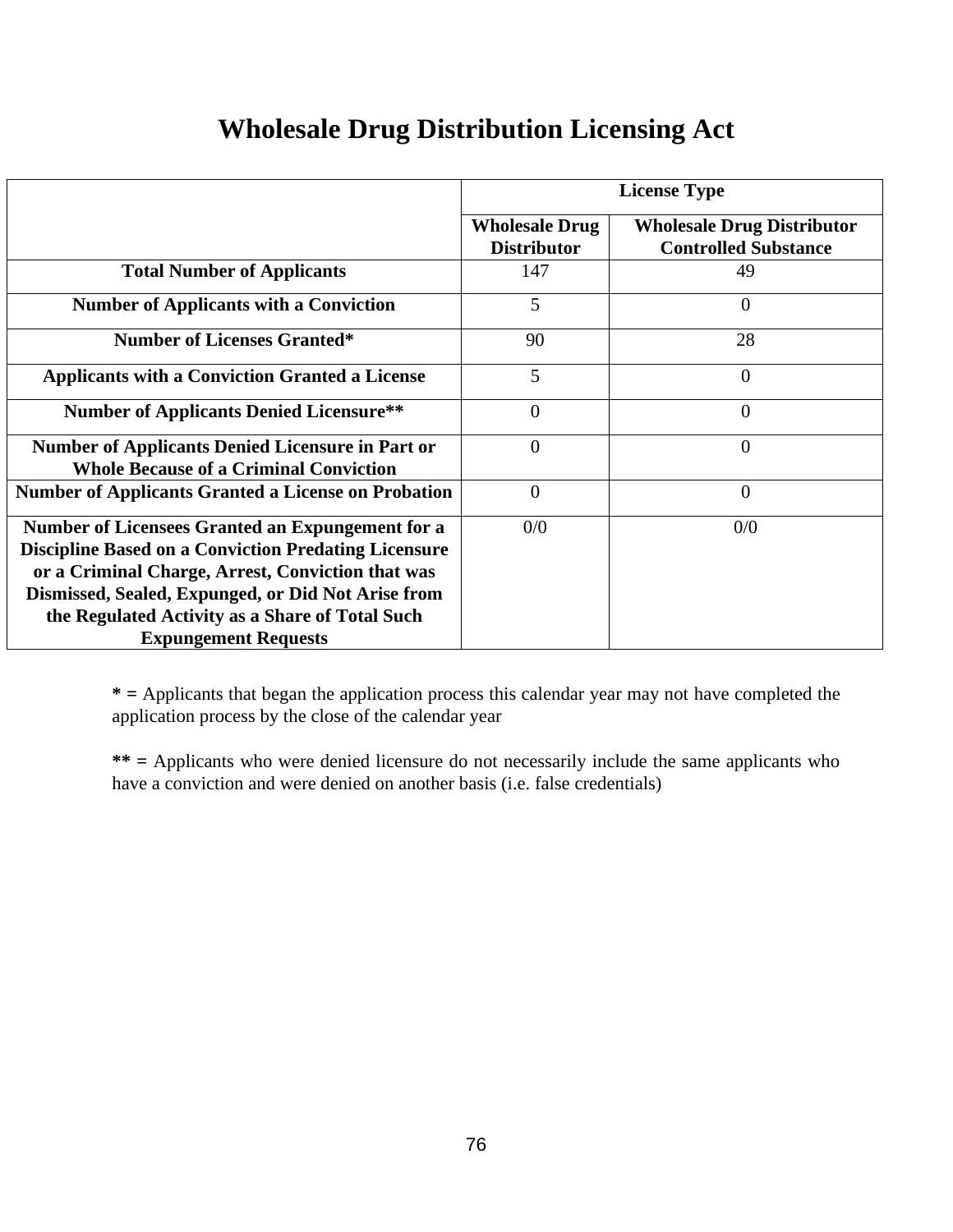|                                                                                                                                                                                                                                                                                                              | <b>License Type</b>                                               |                                                                                               |  |
|--------------------------------------------------------------------------------------------------------------------------------------------------------------------------------------------------------------------------------------------------------------------------------------------------------------|-------------------------------------------------------------------|-----------------------------------------------------------------------------------------------|--|
|                                                                                                                                                                                                                                                                                                              | <b>Wholesale Drug Third</b><br><b>Party Logistics</b><br>Provider | <b>Wholesale Drug Third</b><br><b>Party Logistics Provider</b><br><b>Controlled Substance</b> |  |
| <b>Total Number of Applicants</b>                                                                                                                                                                                                                                                                            | 82                                                                | 25                                                                                            |  |
| <b>Number of Applicants with a Conviction</b>                                                                                                                                                                                                                                                                | $\theta$                                                          | $\theta$                                                                                      |  |
| <b>Number of Licenses Granted*</b>                                                                                                                                                                                                                                                                           | $\Omega$                                                          | $\Omega$                                                                                      |  |
| <b>Applicants with a Conviction Granted a License</b>                                                                                                                                                                                                                                                        | $\Omega$                                                          | $\theta$                                                                                      |  |
| <b>Number of Applicants Denied Licensure**</b>                                                                                                                                                                                                                                                               | $\theta$                                                          | $\theta$                                                                                      |  |
| <b>Number of Applicants Denied Licensure in Part or</b><br><b>Whole Because of a Criminal Conviction</b>                                                                                                                                                                                                     | $\theta$                                                          | $\theta$                                                                                      |  |
| <b>Number of Applicants Granted a License on Probation</b>                                                                                                                                                                                                                                                   | $\Omega$                                                          | $\overline{0}$                                                                                |  |
| Number of Licensees Granted an Expungement for a<br><b>Discipline Based on a Conviction Predating Licensure</b><br>or a Criminal Charge, Arrest, Conviction that was<br>Dismissed, Sealed, Expunged, or Did Not Arise from<br>the Regulated Activity as a Share of Total Such<br><b>Expungement Requests</b> | 0/0                                                               | 0/0                                                                                           |  |

### **Wholesale Drug Distribution Licensing Act (cont'd)**

**\* =** Applicants that began the application process this calendar year may not have completed the application process by the close of the calendar year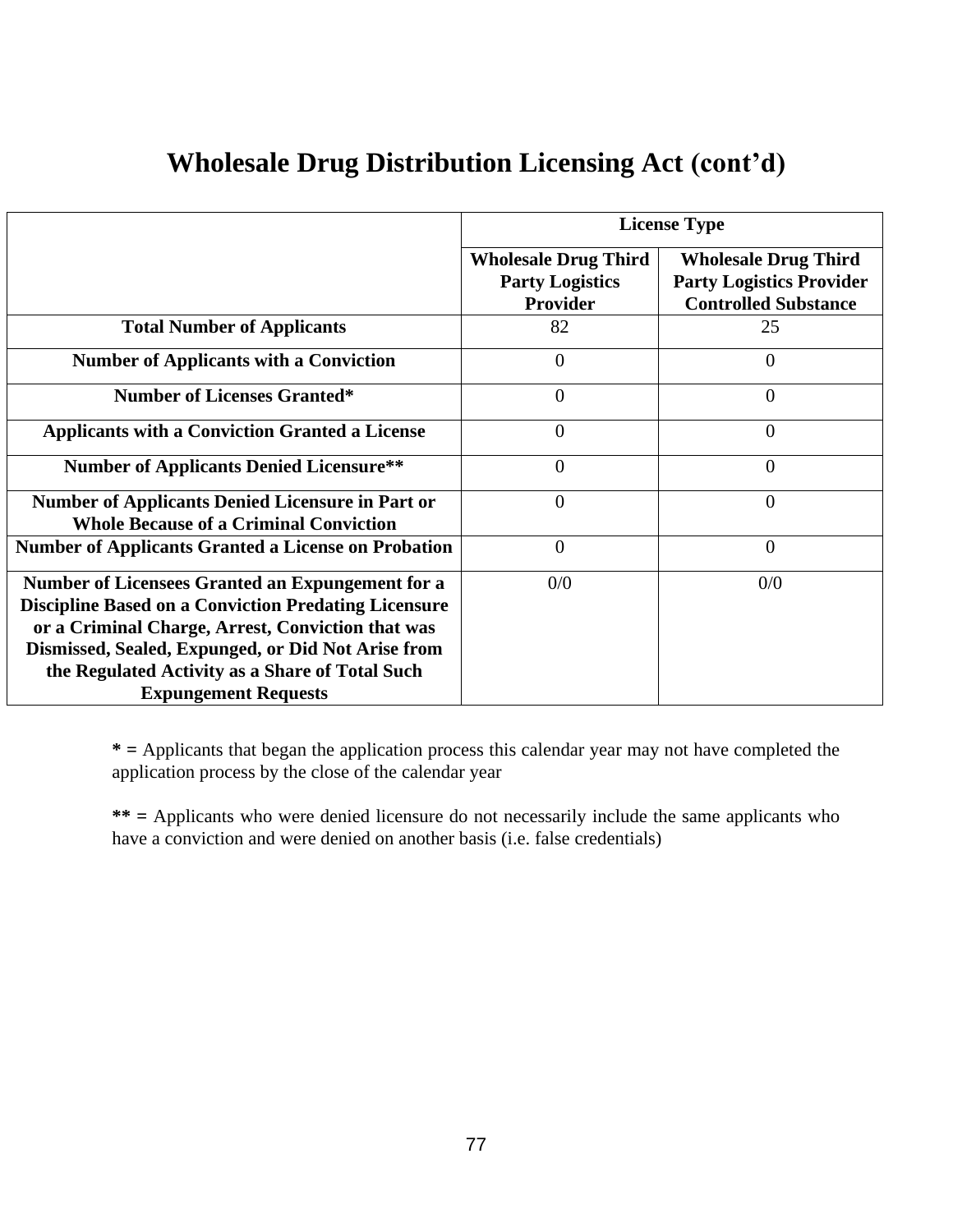|                                                                                                                                                                                                                                                                                                              | <b>License Type</b>                                        |                                        |                                                             |  |
|--------------------------------------------------------------------------------------------------------------------------------------------------------------------------------------------------------------------------------------------------------------------------------------------------------------|------------------------------------------------------------|----------------------------------------|-------------------------------------------------------------|--|
|                                                                                                                                                                                                                                                                                                              | <b>Certified</b><br><b>Veterinary</b><br><b>Technician</b> | <b>Licensed</b><br><b>Veterinarian</b> | <b>Licensed Veterinarian</b><br><b>Controlled Substance</b> |  |
| <b>Total Number of Applicants</b>                                                                                                                                                                                                                                                                            | 180                                                        | 278                                    | 300                                                         |  |
| <b>Number of Applicants with a Conviction</b>                                                                                                                                                                                                                                                                | $\overline{2}$                                             | 5                                      | $\overline{4}$                                              |  |
| <b>Number of Licenses Granted*</b>                                                                                                                                                                                                                                                                           | 105                                                        | 150                                    | 269                                                         |  |
| <b>Applicants with a Conviction Granted a License</b>                                                                                                                                                                                                                                                        | $\overline{2}$                                             | 5                                      | 3                                                           |  |
| <b>Number of Applicants Denied Licensure**</b>                                                                                                                                                                                                                                                               | $\overline{0}$                                             | $\overline{0}$                         | $\theta$                                                    |  |
| <b>Number of Applicants Denied Licensure in Part or</b><br><b>Whole Because of a Criminal Conviction</b>                                                                                                                                                                                                     | $\overline{0}$                                             | $\overline{0}$                         | $\theta$                                                    |  |
| <b>Number of Applicants Granted a License on</b><br><b>Probation</b>                                                                                                                                                                                                                                         | $\theta$                                                   | $\overline{0}$                         | $\theta$                                                    |  |
| Number of Licensees Granted an Expungement for a<br><b>Discipline Based on a Conviction Predating Licensure</b><br>or a Criminal Charge, Arrest, Conviction that was<br>Dismissed, Sealed, Expunged, or Did Not Arise from<br>the Regulated Activity as a Share of Total Such<br><b>Expungement Requests</b> | 0/0                                                        | 0/0                                    | 0/0                                                         |  |

### **Veterinary Medicine and Surgery Practice Act of 2004**

**\* =** Applicants that began the application process this calendar year may not have completed the application process by the close of the calendar year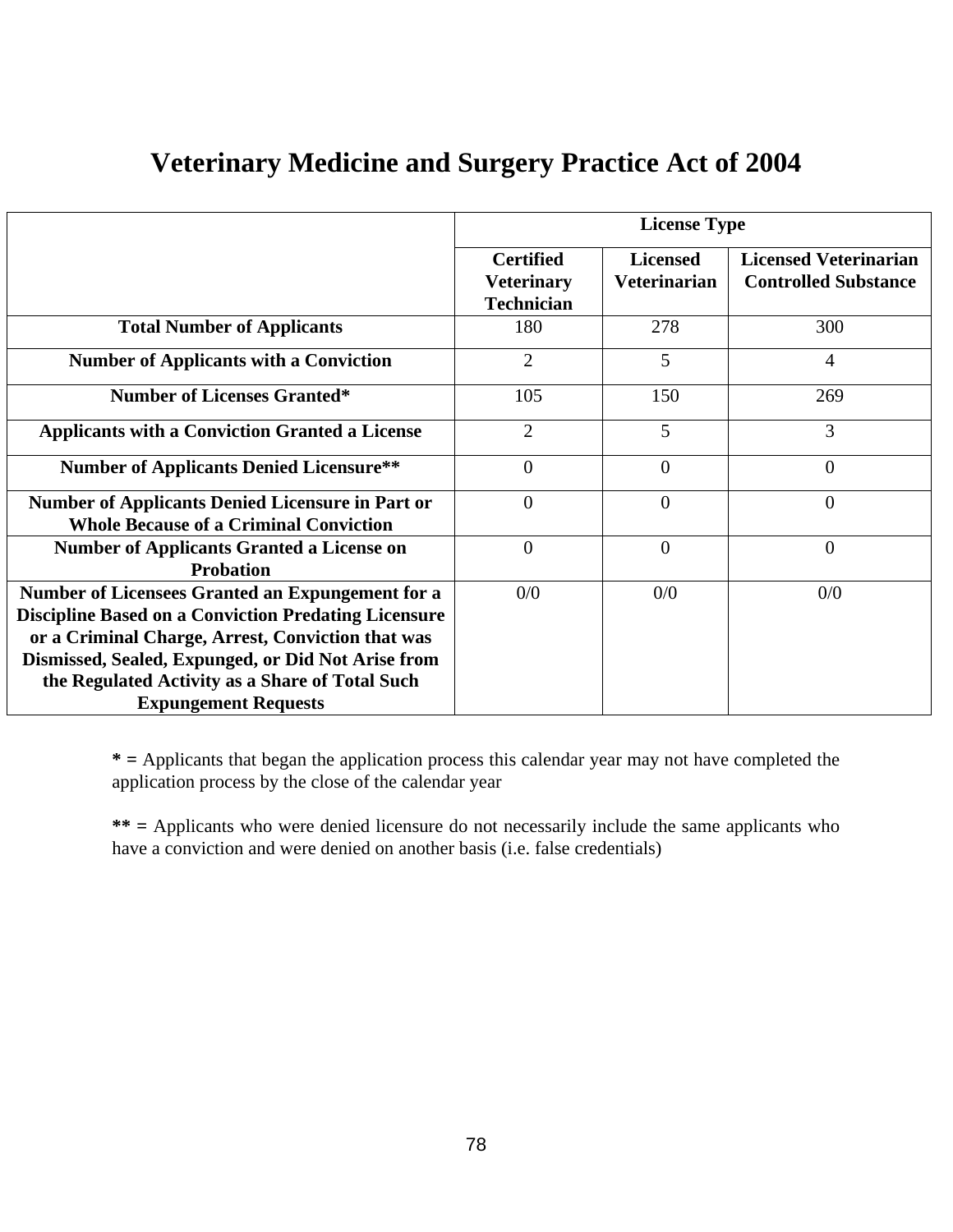

**Illinois Department of Financial and Professional Regulation**

# **2020 ANNUAL DATA FOR PROFESSIONS LICENSED BY THE DIVISION OF REAL ESTATE**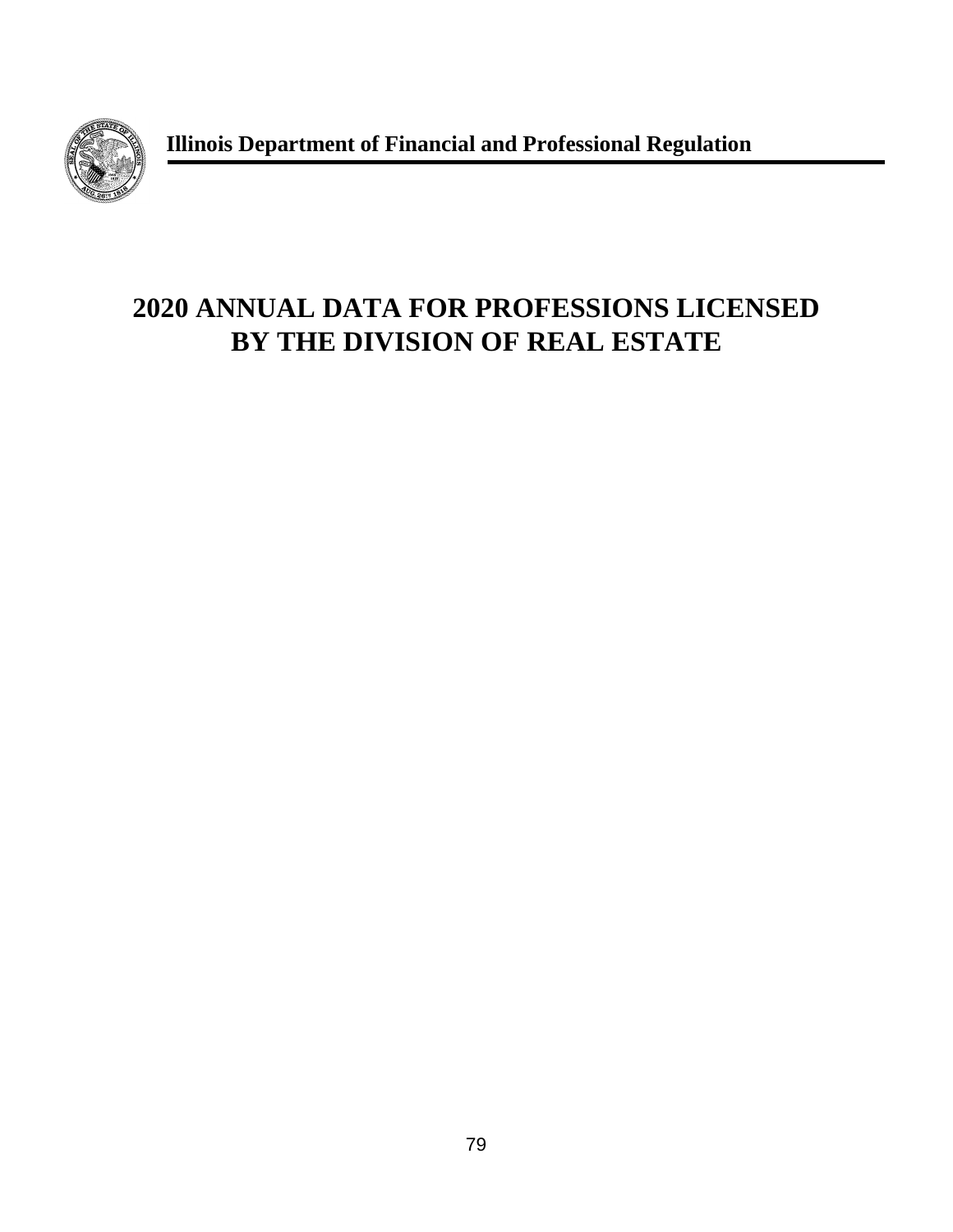# **Real Estate Appraiser Licensing Act of 2002**

|                                                                         | <b>License Type</b>                                                          |                    |                    |                    |                  |
|-------------------------------------------------------------------------|------------------------------------------------------------------------------|--------------------|--------------------|--------------------|------------------|
|                                                                         | <b>Certified</b><br><b>Certified</b><br><b>Associate</b><br><b>Temporary</b> |                    |                    | <b>Appraiser</b>   |                  |
|                                                                         | <b>General</b>                                                               | <b>Residential</b> | <b>Real Estate</b> | <b>Practice</b>    | <b>Education</b> |
|                                                                         | <b>Real Estate</b>                                                           | <b>Real Estate</b> | <b>Trainee</b>     | <b>Real Estate</b> | <b>Provider</b>  |
|                                                                         | <b>Appraiser</b>                                                             | <b>Appraiser</b>   | <b>Appraiser</b>   | <b>Appraiser</b>   |                  |
| <b>Total Number of Applicants</b>                                       | 66                                                                           | 33                 | 75                 | 61                 | $\mathbf{1}$     |
| <b>Number of Applicants with a</b><br><b>Conviction</b>                 | 9                                                                            | $\overline{7}$     | 9                  | 9                  | $\overline{0}$   |
| <b>Number of Licenses Granted*</b>                                      | 51                                                                           | 23                 | 69                 | 8                  | $\mathbf{1}$     |
| <b>Applicants with a Conviction</b><br><b>Granted a License*</b>        | 9.                                                                           | $\overline{7}$     | 8                  | 8                  | $\overline{0}$   |
| <b>Number of Applicants Denied</b><br>Licensure**                       | $\mathbf{0}$                                                                 | $\overline{0}$     | $\mathbf{1}$       | $\overline{0}$     | $\overline{0}$   |
| <b>Number of Applicants Denied</b><br><b>Licensure in Part or Whole</b> | $\mathbf{0}$                                                                 | $\overline{0}$     | $\mathbf{1}$       | $\overline{0}$     | $\theta$         |
| <b>Because of a Criminal</b><br>Conviction                              |                                                                              |                    |                    |                    |                  |
| <b>Number of Applicants</b><br><b>Granted a License on</b>              | $\overline{0}$                                                               | $\overline{0}$     | $\overline{0}$     | $\overline{0}$     | $\theta$         |
| <b>Probation</b>                                                        |                                                                              |                    |                    |                    |                  |
| <b>Number of Licensees Granted</b><br>an Expungement for a              | 0/0                                                                          | 0/0                | 0/0                | 0/0                | 0/0              |
| <b>Discipline Based on a</b>                                            |                                                                              |                    |                    |                    |                  |
| <b>Conviction Predating</b>                                             |                                                                              |                    |                    |                    |                  |
| <b>Licensure or a Criminal</b>                                          |                                                                              |                    |                    |                    |                  |
| <b>Charge, Arrest, Conviction</b>                                       |                                                                              |                    |                    |                    |                  |
| that was Dismissed, Sealed,                                             |                                                                              |                    |                    |                    |                  |
| <b>Expunged, or Did Not Arise</b>                                       |                                                                              |                    |                    |                    |                  |
| from the Regulated Activity as                                          |                                                                              |                    |                    |                    |                  |
| a Share of Total Such                                                   |                                                                              |                    |                    |                    |                  |
| <b>Expungement Requests</b>                                             |                                                                              |                    |                    |                    |                  |

 $*$  = Applicants that began the application process this calendar year may not have completed the application process by the close of the calendar year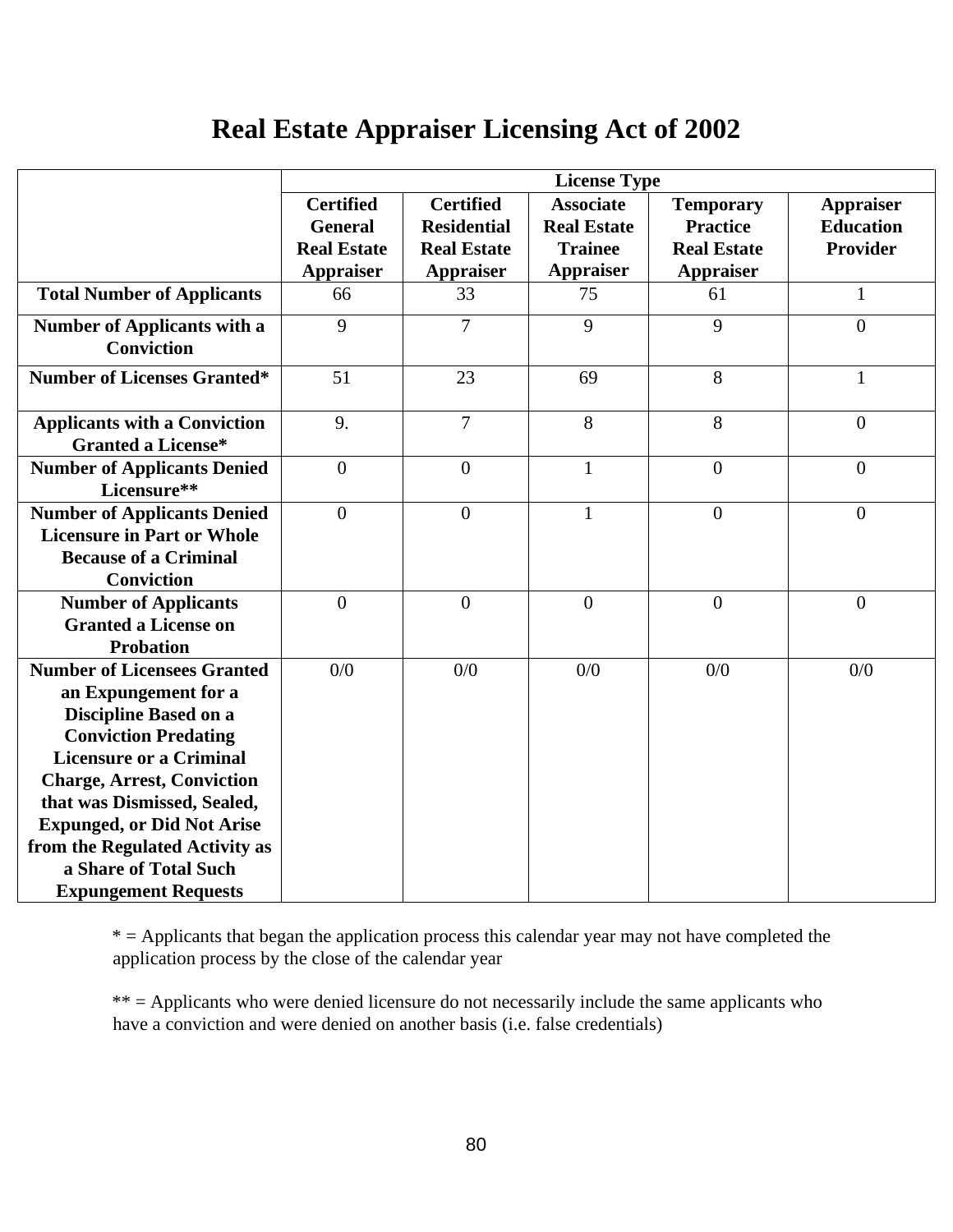|  | <b>Appraisal Management Company Registration Act</b> |  |  |  |
|--|------------------------------------------------------|--|--|--|
|--|------------------------------------------------------|--|--|--|

|                                                                                                       | <b>License Type</b>                 |
|-------------------------------------------------------------------------------------------------------|-------------------------------------|
|                                                                                                       | <b>Appraisal Management Company</b> |
| <b>Total Number of Applicants</b>                                                                     | 14                                  |
| <b>Number of Applicants with a Conviction</b>                                                         | 3                                   |
| <b>Number of Licenses Granted*</b>                                                                    | 12                                  |
| <b>Applicants with a Conviction Granted a</b><br>License*                                             | 3                                   |
| <b>Number of Applicants Denied Licensure**</b>                                                        | $\overline{0}$                      |
| <b>Number of Applicants Denied Licensure in Part</b><br>or Whole Because of a Criminal Conviction     | $\overline{0}$                      |
| <b>Number of Applicants Granted a License on</b><br><b>Probation</b>                                  | $\overline{0}$                      |
| <b>Number of Licensees Granted an Expungement</b><br>for a Discipline Based on a Conviction Predating | 0/0                                 |
| <b>Licensure or a Criminal Charge, Arrest,</b>                                                        |                                     |
| <b>Conviction that was Dismissed, Sealed,</b>                                                         |                                     |
| <b>Expunged, or Did Not Arise from the Regulated</b>                                                  |                                     |
| <b>Activity as a Share of Total Such Expungement</b>                                                  |                                     |
| <b>Requests</b>                                                                                       |                                     |

 $*$  = Applicants that began the application process this calendar year may not have completed the application process by the close of the calendar year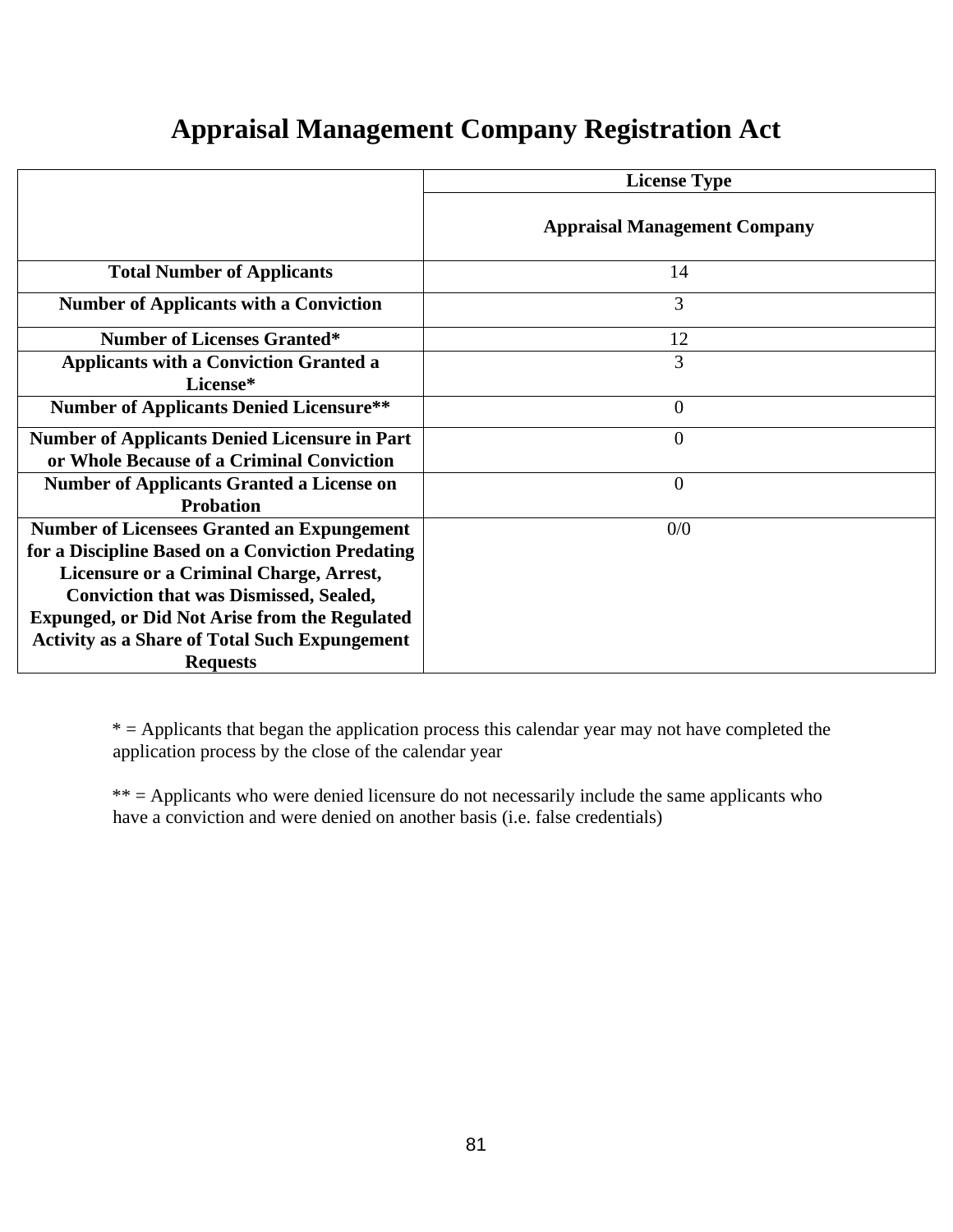# **Auction License Act**

|                                                                                                                                                                                                                                                                                                                               | <b>License Type</b> |                     |                                                      |  |
|-------------------------------------------------------------------------------------------------------------------------------------------------------------------------------------------------------------------------------------------------------------------------------------------------------------------------------|---------------------|---------------------|------------------------------------------------------|--|
|                                                                                                                                                                                                                                                                                                                               | <b>Auctioneer</b>   | <b>Auction Firm</b> | <b>Auction Continuing</b><br><b>Education School</b> |  |
| <b>Total Number of Applicants</b>                                                                                                                                                                                                                                                                                             | 36                  | 14                  | 0                                                    |  |
| <b>Number of Applicants with a Conviction</b>                                                                                                                                                                                                                                                                                 | $\mathbf{1}$        | $\overline{0}$      | $\overline{0}$                                       |  |
| <b>Number of Licenses Granted*</b>                                                                                                                                                                                                                                                                                            | 36                  | 12                  | $\overline{0}$                                       |  |
| <b>Applicants with a Conviction Granted a</b><br>License*                                                                                                                                                                                                                                                                     | $\mathbf{1}$        | $\overline{0}$      | $\theta$                                             |  |
| <b>Number of Applicants Denied Licensure**</b>                                                                                                                                                                                                                                                                                | $\mathbf{1}$        | $\boldsymbol{0}$    | $\overline{0}$                                       |  |
| <b>Number of Applicants Denied Licensure in</b><br><b>Part or Whole Because of a Criminal</b><br><b>Conviction</b>                                                                                                                                                                                                            | $\theta$            | $\theta$            | $\theta$                                             |  |
| <b>Number of Applicants Granted a License on</b><br><b>Probation</b>                                                                                                                                                                                                                                                          | $\overline{0}$      | $\boldsymbol{0}$    | $\overline{0}$                                       |  |
| <b>Number of Licensees Granted an</b><br><b>Expungement for a Discipline Based on a</b><br><b>Conviction Predating Licensure or a</b><br><b>Criminal Charge, Arrest, Conviction that was</b><br>Dismissed, Sealed, Expunged, or Did Not<br>Arise from the Regulated Activity as a Share<br>of Total Such Expungement Requests | 0/0                 | 0/0                 | 0/0                                                  |  |

 $*$  = Applicants that began the application process this calendar year may not have completed the application process by the close of the calendar year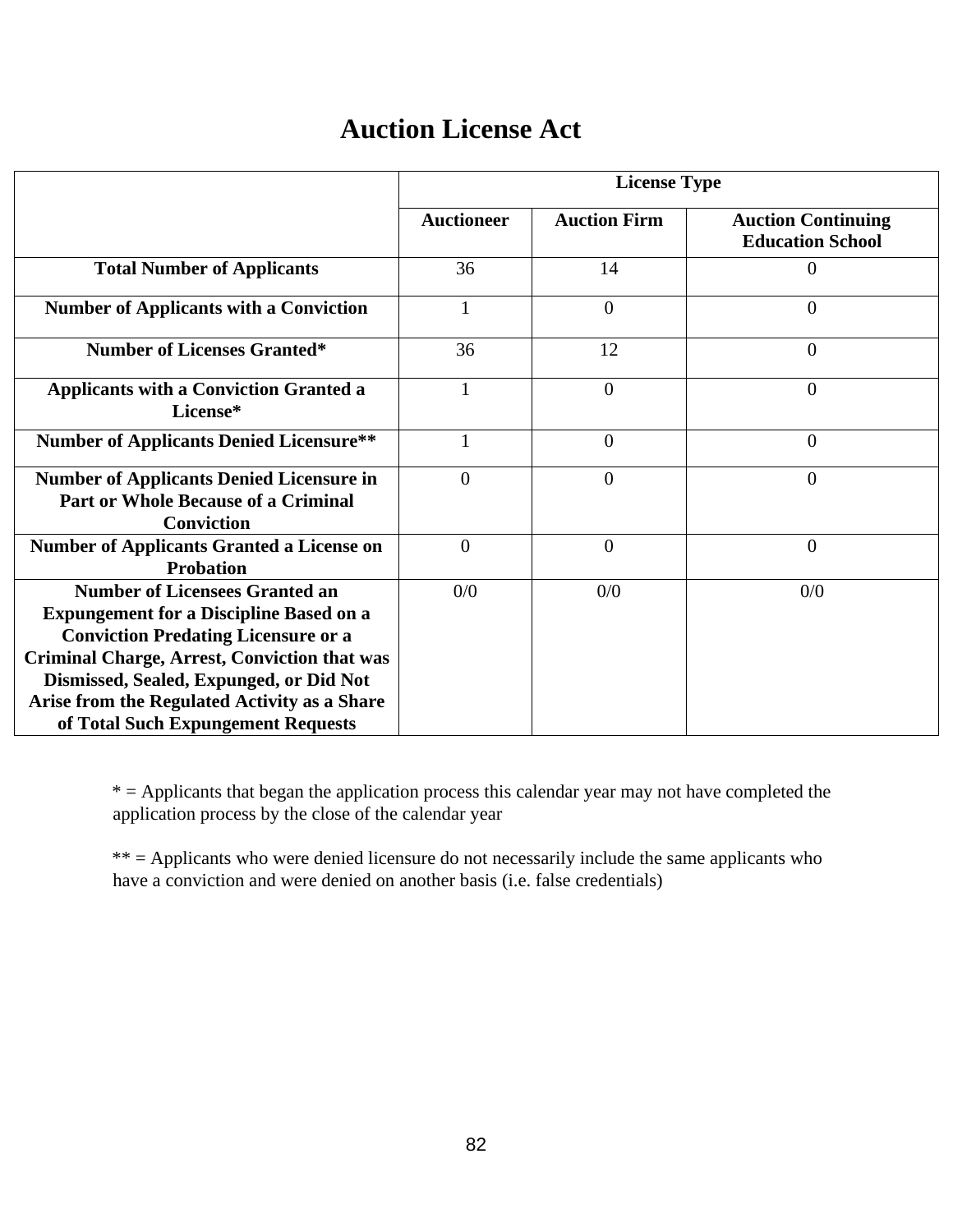### **Community Association Manager Licensing and Disciplinary Act**

|                                                                                                                                                                                                                                          | <b>License Type</b>                  |
|------------------------------------------------------------------------------------------------------------------------------------------------------------------------------------------------------------------------------------------|--------------------------------------|
|                                                                                                                                                                                                                                          | <b>Community Association Manager</b> |
| <b>Total Number of Applicants</b>                                                                                                                                                                                                        | 122                                  |
| <b>Number of Applicants with a Conviction</b>                                                                                                                                                                                            |                                      |
| <b>Number of Licenses Granted*</b>                                                                                                                                                                                                       | 125                                  |
| <b>Applicants with a Conviction Granted a License*</b>                                                                                                                                                                                   |                                      |
| <b>Number of Applicants Denied Licensure**</b>                                                                                                                                                                                           |                                      |
| <b>Number of Applicants Denied Licensure in Part or Whole</b><br><b>Because of a Criminal Conviction</b>                                                                                                                                 | $\Omega$                             |
| <b>Number of Applicants Granted a License on Probation</b>                                                                                                                                                                               |                                      |
| Number of Licensees Granted an Expungement for a<br>Discipline Based on a Conviction Predating Licensure or a<br><b>Criminal Charge, Arrest, Conviction that was Dismissed,</b><br>Sealed, Expunged, or Did Not Arise from the Regulated | 0/0                                  |
| <b>Activity as a Share of Total Such Expungement Requests</b>                                                                                                                                                                            |                                      |

 $*$  = Applicants that began the application process this calendar year may not have completed the application process by the close of the calendar year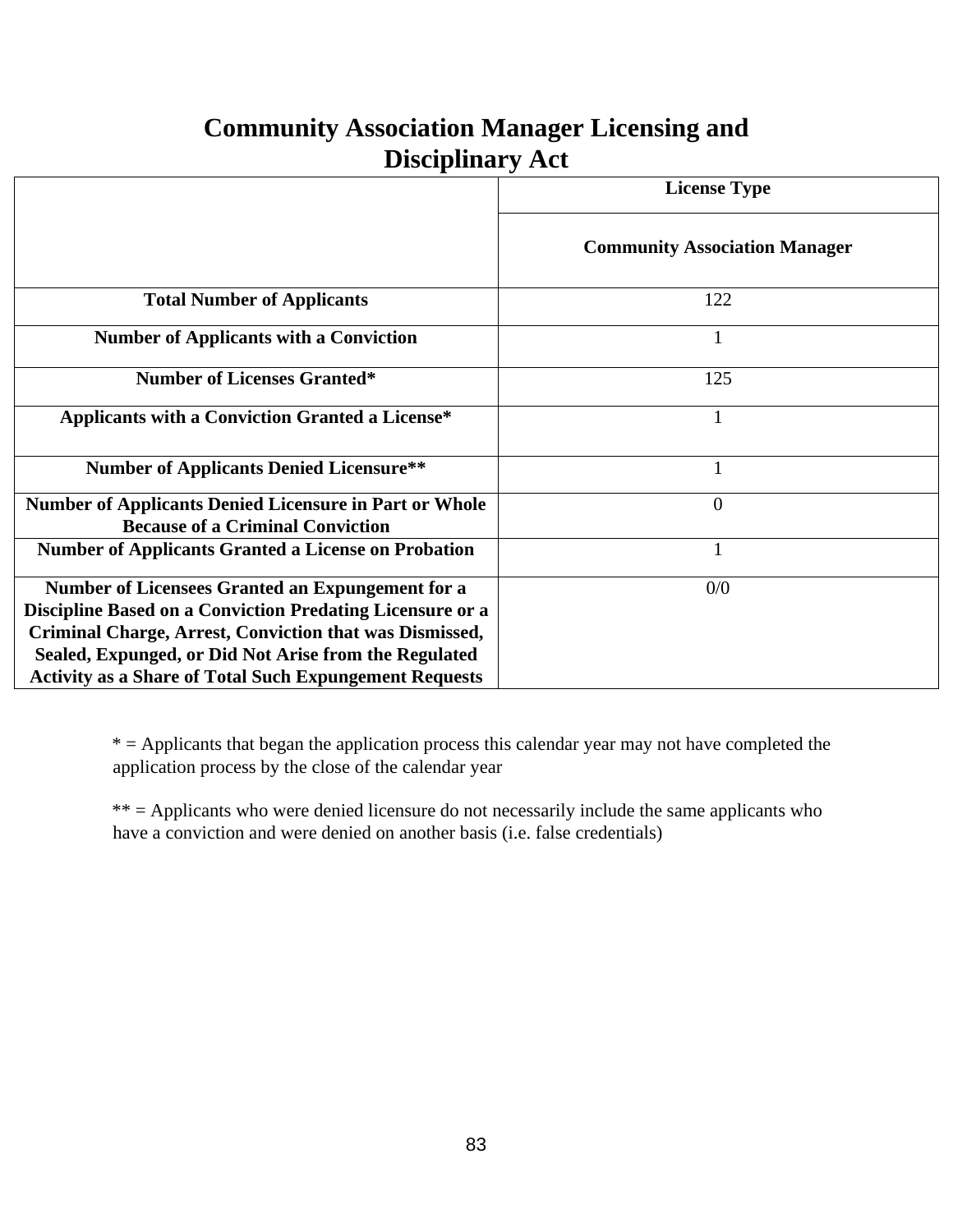|  | <b>Home Inspector License Act</b> |
|--|-----------------------------------|
|  |                                   |

|                                                                                                                                                                                                                                                                                                                                         | <b>License Type</b>   |                                        |                                                    |  |
|-----------------------------------------------------------------------------------------------------------------------------------------------------------------------------------------------------------------------------------------------------------------------------------------------------------------------------------------|-----------------------|----------------------------------------|----------------------------------------------------|--|
|                                                                                                                                                                                                                                                                                                                                         | <b>Home Inspector</b> | <b>Home Inspector</b><br><b>Entity</b> | <b>Home Inspector</b><br><b>Education Provider</b> |  |
| <b>Total Number of Applicants</b>                                                                                                                                                                                                                                                                                                       | 184                   | 60                                     | $\overline{2}$                                     |  |
| <b>Number of Applicants with a Conviction</b>                                                                                                                                                                                                                                                                                           | $\overline{0}$        | $\overline{0}$                         | $\overline{0}$                                     |  |
| <b>Number of Licenses Granted*</b>                                                                                                                                                                                                                                                                                                      | 161                   | 60                                     | $\overline{2}$                                     |  |
| <b>Applicants with a Conviction Granted a</b><br>License*                                                                                                                                                                                                                                                                               | $\theta$              | $\overline{0}$                         | $\overline{0}$                                     |  |
| <b>Number of Applicants Denied</b><br>Licensure**                                                                                                                                                                                                                                                                                       | $\overline{0}$        | $\overline{0}$                         | $\overline{0}$                                     |  |
| <b>Number of Applicants Denied Licensure</b><br>in Part or Whole Because of a Criminal<br><b>Conviction</b>                                                                                                                                                                                                                             | $\Omega$              | $\overline{0}$                         | $\overline{0}$                                     |  |
| <b>Number of Applicants Granted a License</b><br>on Probation                                                                                                                                                                                                                                                                           | $\overline{0}$        | $\overline{0}$                         | $\overline{0}$                                     |  |
| <b>Number of Licensees Granted an</b><br><b>Expungement for a Discipline Based on a</b><br><b>Conviction Predating Licensure or a</b><br><b>Criminal Charge, Arrest, Conviction that</b><br>was Dismissed, Sealed, Expunged, or Did<br>Not Arise from the Regulated Activity as<br>a Share of Total Such Expungement<br><b>Requests</b> | 0/0                   | 0/0                                    | 0/0                                                |  |

 $*$  = Applicants that began the application process this calendar year may not have completed the application process by the close of the calendar year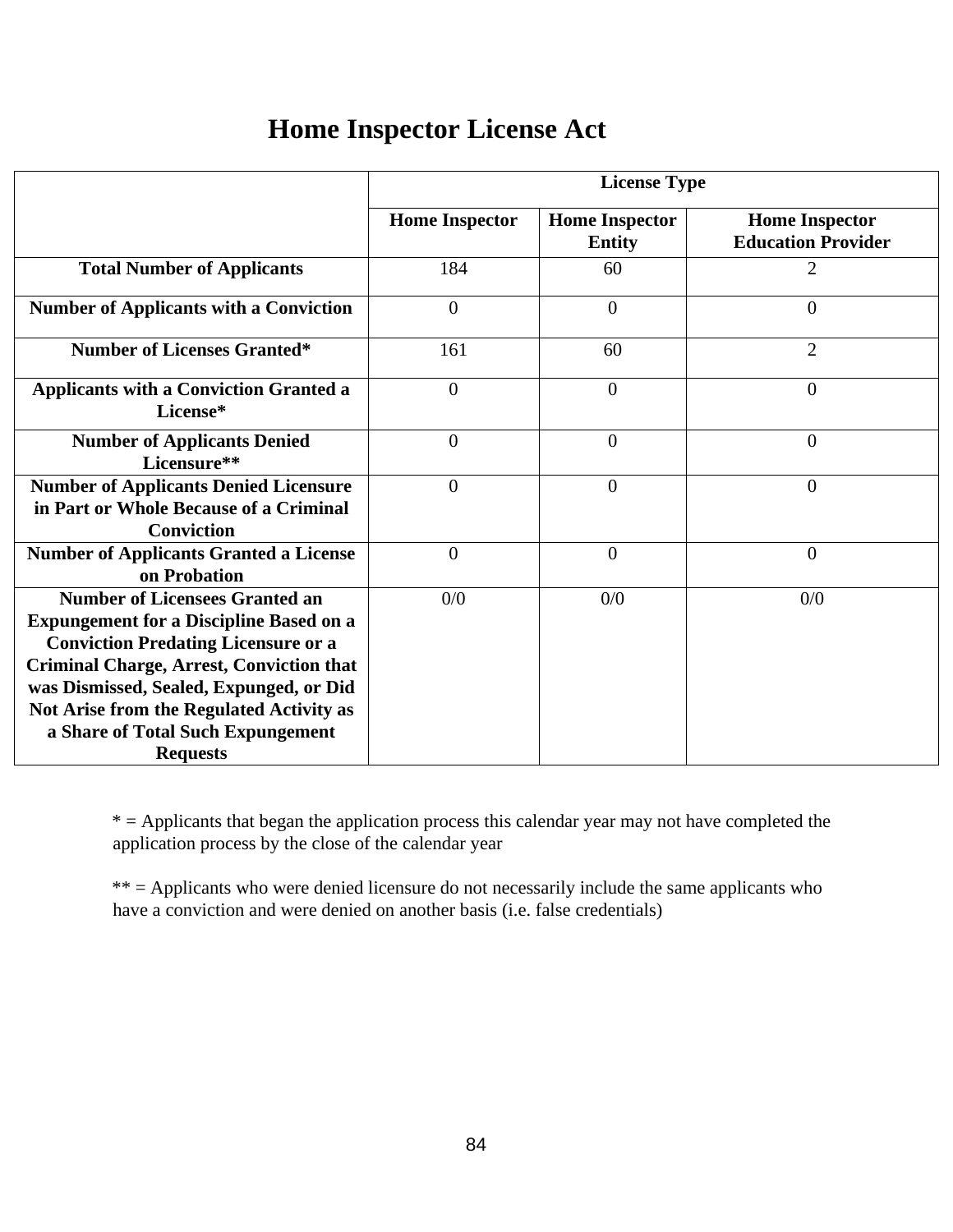## **Real Estate License Act of 2000**

|                                                                                                                                                                                                                                                                                                                               | <b>License Type</b>                                    |                                     |                                               |                                                   |
|-------------------------------------------------------------------------------------------------------------------------------------------------------------------------------------------------------------------------------------------------------------------------------------------------------------------------------|--------------------------------------------------------|-------------------------------------|-----------------------------------------------|---------------------------------------------------|
|                                                                                                                                                                                                                                                                                                                               | <b>Real Estate</b><br><b>Managing</b><br><b>Broker</b> | <b>Real Estate</b><br><b>Broker</b> | <b>Residential</b><br>Leasing<br><b>Agent</b> | <b>Residential Leasing</b><br><b>Agent Permit</b> |
| <b>Total Number of Applicants</b>                                                                                                                                                                                                                                                                                             | 490                                                    | 5137                                | 655                                           | 1192                                              |
| <b>Number of Applicants with a Conviction</b>                                                                                                                                                                                                                                                                                 | 8                                                      | 89                                  | 10                                            | $\theta$                                          |
| <b>Number of Licenses Granted*</b>                                                                                                                                                                                                                                                                                            | 483                                                    | 5346                                | 702                                           | 127                                               |
| <b>Applicants with a Conviction Granted a</b><br>License*                                                                                                                                                                                                                                                                     | 8                                                      | 84                                  | 10                                            | $\overline{0}$                                    |
| <b>Number of Applicants Denied Licensure**</b>                                                                                                                                                                                                                                                                                | $\overline{0}$                                         | 5                                   | $\overline{0}$                                | $\overline{0}$                                    |
| <b>Number of Applicants Denied Licensure in</b><br><b>Part or Whole Because of a Criminal</b><br><b>Conviction</b>                                                                                                                                                                                                            | $\overline{0}$                                         | 5                                   | $\Omega$                                      | $\overline{0}$                                    |
| <b>Number of Applicants Granted a License on</b><br><b>Probation</b>                                                                                                                                                                                                                                                          | $\overline{0}$                                         | 6                                   |                                               | $\overline{0}$                                    |
| <b>Number of Licensees Granted an</b><br><b>Expungement for a Discipline Based on a</b><br><b>Conviction Predating Licensure or a</b><br><b>Criminal Charge, Arrest, Conviction that</b><br>was Dismissed, Sealed, Expunged, or Did Not<br>Arise from the Regulated Activity as a Share<br>of Total Such Expungement Requests | 0/0                                                    | 0/0                                 | 0/0                                           | 0/0                                               |

 $*$  = Applicants that began the application process this calendar year may not have completed the application process by the close of the calendar year